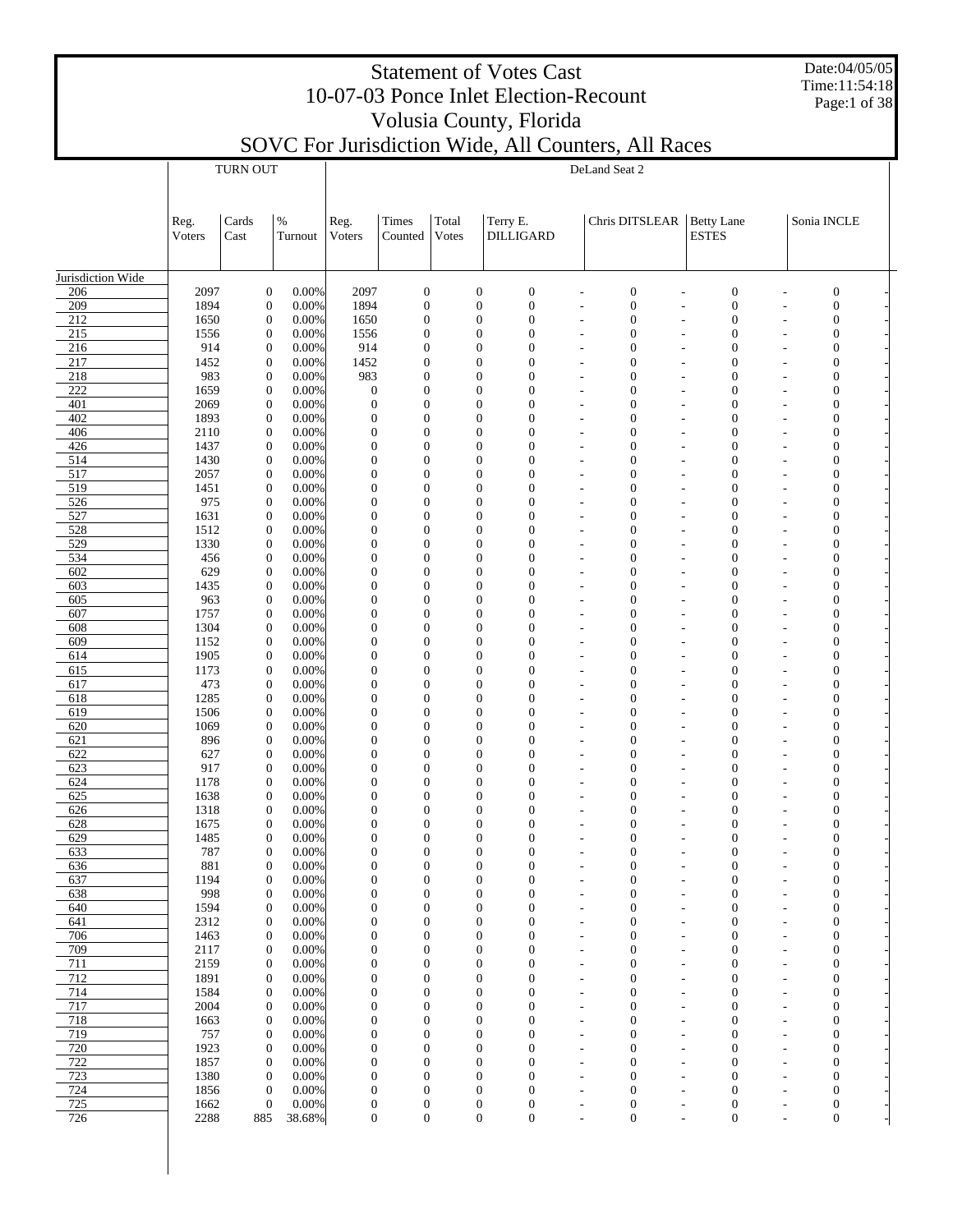Date:04/05/05 Time:11:54:18 Page:2 of 38

|             |                        | <b>TURN OUT</b> |                 |                | DeLand Seat 2    |                |                              |                          |                |   |                            |   |              |  |  |  |
|-------------|------------------------|-----------------|-----------------|----------------|------------------|----------------|------------------------------|--------------------------|----------------|---|----------------------------|---|--------------|--|--|--|
|             | Reg.<br><b>V</b> oters | Cards<br>Cast   | $\%$<br>Turnout | Reg.<br>Voters | Times<br>Counted | Total<br>Votes | Terry E.<br><b>DILLIGARD</b> |                          | Chris DITSLEAR |   | Betty Lane<br><b>ESTES</b> |   | Sonia INCLE  |  |  |  |
| 727         | 1788                   | $\mathbf{0}$    | $0.00\%$        | $\Omega$       | $\theta$         | $\Omega$       | $\mathbf{0}$                 |                          | $\mathbf{0}$   |   | $\Omega$                   |   | $\mathbf{0}$ |  |  |  |
| 728         | 1610                   | $\mathbf{0}$    | $0.00\%$        |                | 0                | $\Omega$       |                              |                          | 0              |   |                            |   | O            |  |  |  |
| 729         | 2495                   | $\mathbf{0}$    | $0.00\%$        |                |                  |                |                              |                          |                |   |                            |   | 0            |  |  |  |
| 730         | 1575                   | $\Omega$        | $0.00\%$        |                |                  |                |                              |                          |                |   |                            |   |              |  |  |  |
| 731         | 1441                   | $\Omega$        | $0.00\%$        |                |                  | $\Omega$       |                              |                          |                |   |                            |   |              |  |  |  |
| 732         | 1214                   | $\Omega$        | $0.00\%$        |                |                  | $\Omega$       |                              | ۰                        |                |   |                            |   |              |  |  |  |
| 733         | 1296                   | $\Omega$        | $0.00\%$        |                |                  | $\theta$       |                              | $\overline{\phantom{a}}$ |                | ۰ |                            | ٠ |              |  |  |  |
| 909         | 1059                   | $\Omega$        | $0.00\%$        |                |                  |                |                              | $\overline{\phantom{a}}$ |                |   |                            |   |              |  |  |  |
| Absentee    | 99789                  | 32              | 0.03%           | 10546          |                  | $\Omega$       |                              | $\overline{\phantom{a}}$ |                |   |                            |   | 0            |  |  |  |
| Un-Scanned  | 99789                  | 9               | 0.01%           | 10546          |                  |                |                              |                          |                |   |                            |   | 0            |  |  |  |
| Provisional | 99789                  | 4               | $0.00\%$        | 10546          |                  |                |                              |                          |                |   |                            |   |              |  |  |  |
| Total       | 99789                  | 930             | 0.93%           | 10546          |                  | $\theta$       |                              |                          |                |   |                            |   | 0            |  |  |  |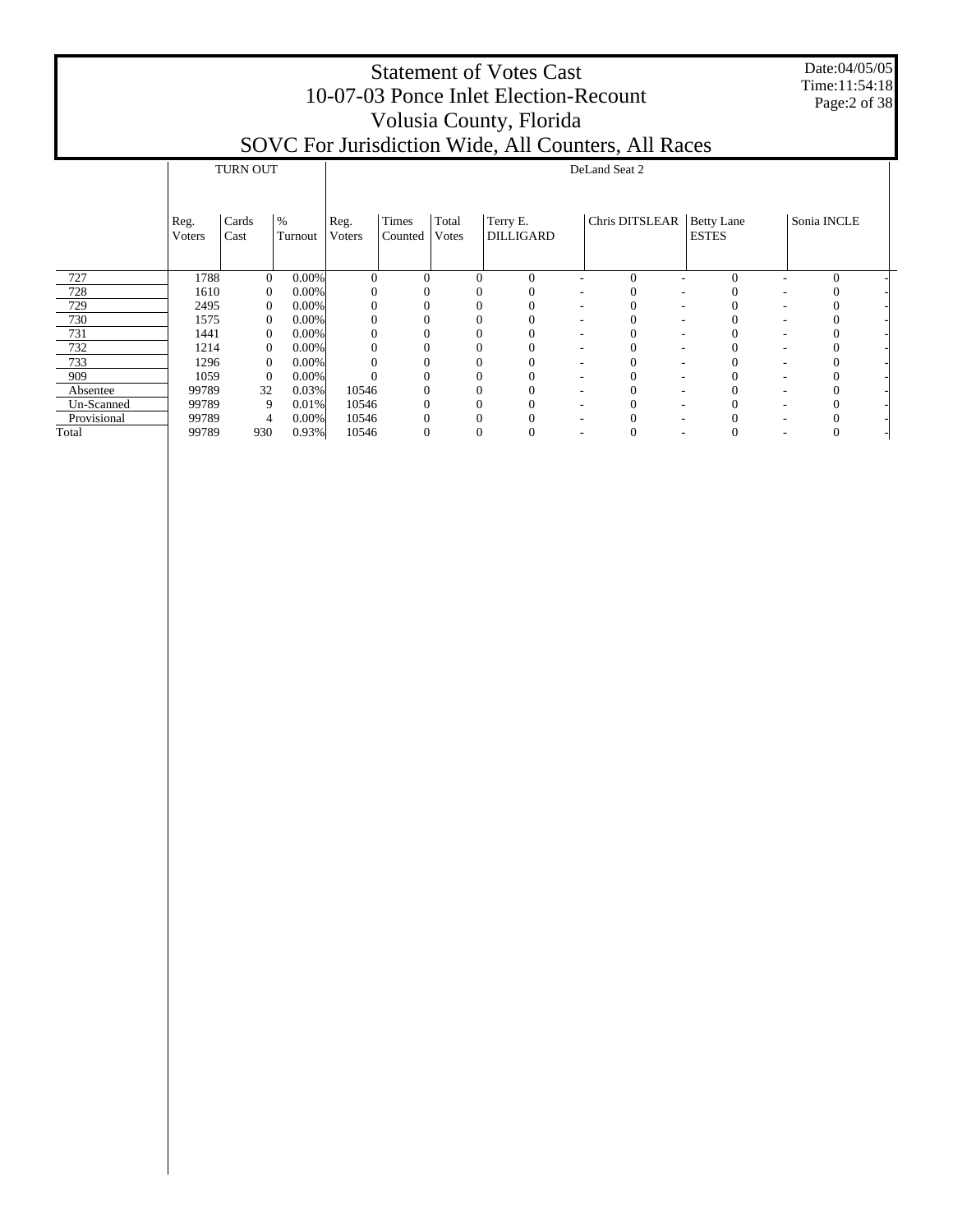Date:04/05/05 Time:11:54:18 Page:3 of 38

SOVC For Jurisdiction Wide, All Counters, All Races

Τ

|                          |                                      |                                      | DeLand Seat 4 |                                      |                                      |                                                      |                                                                                              |                                      |  |  |  |  |  |  |  |
|--------------------------|--------------------------------------|--------------------------------------|---------------|--------------------------------------|--------------------------------------|------------------------------------------------------|----------------------------------------------------------------------------------------------|--------------------------------------|--|--|--|--|--|--|--|
|                          |                                      |                                      |               |                                      |                                      |                                                      |                                                                                              |                                      |  |  |  |  |  |  |  |
|                          | Reg.                                 | Times                                | Total         |                                      | <b>Bill HALL</b>                     |                                                      | Scott JOHNSON                                                                                | Scott A. PRICE                       |  |  |  |  |  |  |  |
|                          | Voters                               | Counted                              | Votes         |                                      |                                      |                                                      |                                                                                              |                                      |  |  |  |  |  |  |  |
|                          |                                      |                                      |               |                                      |                                      |                                                      |                                                                                              |                                      |  |  |  |  |  |  |  |
| Jurisdiction Wide<br>206 | 2097                                 | $\boldsymbol{0}$                     |               | $\boldsymbol{0}$                     | $\boldsymbol{0}$                     | $\overline{\phantom{a}}$                             | $\boldsymbol{0}$<br>$\tilde{\phantom{a}}$                                                    | $\boldsymbol{0}$                     |  |  |  |  |  |  |  |
| 209                      | 1894                                 | $\boldsymbol{0}$                     |               | $\boldsymbol{0}$                     | $\boldsymbol{0}$                     | $\overline{\phantom{a}}$                             | $\boldsymbol{0}$<br>$\overline{\phantom{a}}$                                                 | $\boldsymbol{0}$                     |  |  |  |  |  |  |  |
| $\overline{212}$<br>215  | 1650<br>1556                         | $\boldsymbol{0}$<br>$\boldsymbol{0}$ |               | $\boldsymbol{0}$<br>$\boldsymbol{0}$ | $\boldsymbol{0}$<br>$\boldsymbol{0}$ | $\overline{\phantom{a}}$<br>$\overline{\phantom{a}}$ | $\boldsymbol{0}$<br>$\overline{\phantom{a}}$<br>$\boldsymbol{0}$<br>$\overline{\phantom{a}}$ | $\boldsymbol{0}$<br>$\boldsymbol{0}$ |  |  |  |  |  |  |  |
| 216                      | 914                                  | $\boldsymbol{0}$                     |               | $\boldsymbol{0}$                     | $\boldsymbol{0}$                     | $\overline{\phantom{a}}$                             | $\boldsymbol{0}$<br>$\tilde{\phantom{a}}$                                                    | $\boldsymbol{0}$                     |  |  |  |  |  |  |  |
| 217                      | 1452                                 | $\boldsymbol{0}$                     |               | $\boldsymbol{0}$                     | $\boldsymbol{0}$                     | $\tilde{\phantom{a}}$                                | $\boldsymbol{0}$<br>$\tilde{\phantom{a}}$                                                    | $\boldsymbol{0}$                     |  |  |  |  |  |  |  |
| 218<br>$222$             | 983<br>$\boldsymbol{0}$              | $\boldsymbol{0}$<br>$\boldsymbol{0}$ |               | $\boldsymbol{0}$<br>$\boldsymbol{0}$ | $\boldsymbol{0}$<br>$\boldsymbol{0}$ | $\overline{\phantom{a}}$<br>$\overline{\phantom{a}}$ | $\boldsymbol{0}$<br>$\overline{\phantom{a}}$<br>$\boldsymbol{0}$<br>$\overline{\phantom{a}}$ | $\boldsymbol{0}$<br>$\boldsymbol{0}$ |  |  |  |  |  |  |  |
| 401                      | $\boldsymbol{0}$                     | $\boldsymbol{0}$                     |               | $\boldsymbol{0}$                     | $\boldsymbol{0}$                     | $\overline{\phantom{a}}$                             | $\boldsymbol{0}$<br>$\overline{\phantom{a}}$                                                 | $\boldsymbol{0}$                     |  |  |  |  |  |  |  |
| 402                      | $\boldsymbol{0}$                     | $\boldsymbol{0}$                     |               | $\boldsymbol{0}$                     | $\boldsymbol{0}$                     | $\overline{\phantom{a}}$                             | $\boldsymbol{0}$<br>$\tilde{\phantom{a}}$                                                    | $\boldsymbol{0}$                     |  |  |  |  |  |  |  |
| 406<br>426               | $\boldsymbol{0}$<br>$\boldsymbol{0}$ | $\boldsymbol{0}$<br>$\boldsymbol{0}$ |               | $\boldsymbol{0}$<br>$\boldsymbol{0}$ | $\boldsymbol{0}$<br>$\boldsymbol{0}$ | $\overline{\phantom{a}}$<br>$\overline{\phantom{a}}$ | $\boldsymbol{0}$<br>$\overline{\phantom{a}}$<br>$\boldsymbol{0}$<br>$\overline{\phantom{a}}$ | $\boldsymbol{0}$<br>$\boldsymbol{0}$ |  |  |  |  |  |  |  |
| 514                      | $\boldsymbol{0}$                     | $\boldsymbol{0}$                     |               | $\boldsymbol{0}$                     | $\boldsymbol{0}$                     | $\overline{\phantom{a}}$                             | $\boldsymbol{0}$<br>$\tilde{\phantom{a}}$                                                    | $\boldsymbol{0}$                     |  |  |  |  |  |  |  |
| 517                      | $\boldsymbol{0}$                     | $\boldsymbol{0}$                     |               | $\boldsymbol{0}$                     | $\boldsymbol{0}$                     | $\tilde{\phantom{a}}$                                | $\boldsymbol{0}$<br>$\tilde{\phantom{a}}$                                                    | $\boldsymbol{0}$                     |  |  |  |  |  |  |  |
| 519                      | $\boldsymbol{0}$                     | $\boldsymbol{0}$                     |               | $\boldsymbol{0}$                     | $\boldsymbol{0}$                     | $\overline{\phantom{a}}$                             | $\boldsymbol{0}$<br>$\overline{\phantom{a}}$                                                 | $\boldsymbol{0}$                     |  |  |  |  |  |  |  |
| 526<br>527               | $\boldsymbol{0}$<br>$\boldsymbol{0}$ | $\boldsymbol{0}$<br>$\boldsymbol{0}$ |               | $\boldsymbol{0}$<br>$\boldsymbol{0}$ | $\boldsymbol{0}$<br>$\boldsymbol{0}$ | $\overline{\phantom{a}}$<br>$\overline{\phantom{a}}$ | $\boldsymbol{0}$<br>$\overline{\phantom{a}}$<br>$\boldsymbol{0}$<br>$\tilde{\phantom{a}}$    | $\boldsymbol{0}$<br>$\boldsymbol{0}$ |  |  |  |  |  |  |  |
| 528                      | $\boldsymbol{0}$                     | $\boldsymbol{0}$                     |               | $\boldsymbol{0}$                     | $\boldsymbol{0}$                     | $\tilde{\phantom{a}}$                                | $\boldsymbol{0}$<br>$\tilde{\phantom{a}}$                                                    | $\boldsymbol{0}$                     |  |  |  |  |  |  |  |
| 529                      | $\boldsymbol{0}$                     | $\boldsymbol{0}$                     |               | $\boldsymbol{0}$                     | $\boldsymbol{0}$                     | $\overline{\phantom{a}}$                             | $\boldsymbol{0}$<br>$\tilde{\phantom{a}}$                                                    | $\boldsymbol{0}$                     |  |  |  |  |  |  |  |
| 534<br>602               | $\boldsymbol{0}$<br>$\boldsymbol{0}$ | $\boldsymbol{0}$<br>$\boldsymbol{0}$ |               | $\boldsymbol{0}$<br>$\boldsymbol{0}$ | $\boldsymbol{0}$<br>$\boldsymbol{0}$ | $\tilde{\phantom{a}}$<br>$\overline{\phantom{a}}$    | $\boldsymbol{0}$<br>$\tilde{\phantom{a}}$<br>$\boldsymbol{0}$<br>$\tilde{\phantom{a}}$       | $\boldsymbol{0}$<br>$\boldsymbol{0}$ |  |  |  |  |  |  |  |
| 603                      | $\boldsymbol{0}$                     | $\boldsymbol{0}$                     |               | $\boldsymbol{0}$                     | $\boldsymbol{0}$                     | $\overline{\phantom{a}}$                             | $\boldsymbol{0}$<br>$\tilde{\phantom{a}}$                                                    | $\boldsymbol{0}$                     |  |  |  |  |  |  |  |
| 605                      | $\boldsymbol{0}$                     | $\boldsymbol{0}$                     |               | $\boldsymbol{0}$                     | $\boldsymbol{0}$                     | $\overline{a}$                                       | $\boldsymbol{0}$<br>$\tilde{\phantom{a}}$                                                    | $\boldsymbol{0}$                     |  |  |  |  |  |  |  |
| 607<br>608               | $\boldsymbol{0}$<br>$\boldsymbol{0}$ | $\boldsymbol{0}$<br>$\boldsymbol{0}$ |               | $\boldsymbol{0}$<br>$\boldsymbol{0}$ | $\boldsymbol{0}$<br>$\boldsymbol{0}$ | $\overline{\phantom{a}}$<br>$\overline{a}$           | $\boldsymbol{0}$<br>$\tilde{\phantom{a}}$<br>$\boldsymbol{0}$<br>$\overline{\phantom{a}}$    | $\boldsymbol{0}$<br>$\boldsymbol{0}$ |  |  |  |  |  |  |  |
| 609                      | $\boldsymbol{0}$                     | $\boldsymbol{0}$                     |               | $\boldsymbol{0}$                     | $\boldsymbol{0}$                     | $\overline{\phantom{a}}$                             | $\boldsymbol{0}$<br>$\overline{\phantom{a}}$                                                 | $\boldsymbol{0}$                     |  |  |  |  |  |  |  |
| 614                      | $\boldsymbol{0}$                     | $\boldsymbol{0}$                     |               | $\boldsymbol{0}$                     | $\boldsymbol{0}$                     | $\overline{a}$                                       | $\boldsymbol{0}$<br>$\overline{\phantom{a}}$                                                 | $\boldsymbol{0}$                     |  |  |  |  |  |  |  |
| 615<br>617               | $\boldsymbol{0}$<br>$\boldsymbol{0}$ | $\boldsymbol{0}$<br>$\boldsymbol{0}$ |               | $\boldsymbol{0}$<br>$\boldsymbol{0}$ | $\boldsymbol{0}$<br>$\boldsymbol{0}$ | $\overline{\phantom{a}}$<br>$\overline{a}$           | $\boldsymbol{0}$<br>$\overline{\phantom{a}}$<br>$\boldsymbol{0}$                             | $\boldsymbol{0}$<br>$\boldsymbol{0}$ |  |  |  |  |  |  |  |
| 618                      | $\boldsymbol{0}$                     | $\boldsymbol{0}$                     |               | $\boldsymbol{0}$                     | $\boldsymbol{0}$                     | $\overline{\phantom{a}}$                             | $\overline{\phantom{a}}$<br>$\boldsymbol{0}$<br>$\overline{\phantom{a}}$                     | $\boldsymbol{0}$                     |  |  |  |  |  |  |  |
| 619                      | $\boldsymbol{0}$                     | $\boldsymbol{0}$                     |               | $\boldsymbol{0}$                     | $\boldsymbol{0}$                     | $\overline{a}$                                       | $\boldsymbol{0}$<br>$\overline{\phantom{a}}$                                                 | $\boldsymbol{0}$                     |  |  |  |  |  |  |  |
| 620                      | $\boldsymbol{0}$                     | $\boldsymbol{0}$                     |               | $\boldsymbol{0}$                     | $\boldsymbol{0}$                     | $\overline{\phantom{a}}$                             | $\boldsymbol{0}$<br>$\overline{\phantom{a}}$                                                 | $\boldsymbol{0}$                     |  |  |  |  |  |  |  |
| 621<br>622               | $\boldsymbol{0}$<br>$\boldsymbol{0}$ | $\boldsymbol{0}$<br>$\boldsymbol{0}$ |               | $\boldsymbol{0}$<br>$\boldsymbol{0}$ | $\boldsymbol{0}$<br>$\boldsymbol{0}$ | $\overline{\phantom{a}}$<br>$\overline{\phantom{a}}$ | $\boldsymbol{0}$<br>$\overline{\phantom{a}}$<br>$\boldsymbol{0}$<br>$\overline{\phantom{a}}$ | $\boldsymbol{0}$<br>$\boldsymbol{0}$ |  |  |  |  |  |  |  |
| 623                      | $\boldsymbol{0}$                     | $\boldsymbol{0}$                     |               | $\boldsymbol{0}$                     | $\boldsymbol{0}$                     | $\overline{a}$                                       | $\boldsymbol{0}$<br>$\overline{\phantom{a}}$                                                 | $\boldsymbol{0}$                     |  |  |  |  |  |  |  |
| 624                      | $\boldsymbol{0}$                     | $\boldsymbol{0}$                     |               | $\boldsymbol{0}$                     | $\boldsymbol{0}$                     | $\overline{\phantom{a}}$                             | $\boldsymbol{0}$<br>$\overline{\phantom{a}}$                                                 | $\boldsymbol{0}$                     |  |  |  |  |  |  |  |
| 625<br>626               | $\boldsymbol{0}$<br>$\boldsymbol{0}$ | $\boldsymbol{0}$<br>$\boldsymbol{0}$ |               | $\boldsymbol{0}$<br>$\boldsymbol{0}$ | $\boldsymbol{0}$<br>$\boldsymbol{0}$ | $\overline{\phantom{a}}$<br>$\overline{\phantom{a}}$ | $\boldsymbol{0}$<br>$\overline{\phantom{a}}$<br>$\boldsymbol{0}$<br>$\overline{\phantom{a}}$ | $\boldsymbol{0}$<br>$\boldsymbol{0}$ |  |  |  |  |  |  |  |
| 628                      | $\boldsymbol{0}$                     | $\boldsymbol{0}$                     |               | $\boldsymbol{0}$                     | $\boldsymbol{0}$                     | $\overline{\phantom{a}}$                             | $\boldsymbol{0}$<br>$\overline{\phantom{a}}$                                                 | $\boldsymbol{0}$                     |  |  |  |  |  |  |  |
| 629                      | $\boldsymbol{0}$                     | $\boldsymbol{0}$                     |               | $\boldsymbol{0}$                     | $\boldsymbol{0}$                     | $\overline{\phantom{a}}$                             | $\boldsymbol{0}$<br>$\overline{\phantom{a}}$                                                 | $\boldsymbol{0}$                     |  |  |  |  |  |  |  |
| 633                      | $\boldsymbol{0}$                     | $\boldsymbol{0}$                     |               | $\boldsymbol{0}$                     | $\boldsymbol{0}$                     | $\overline{\phantom{a}}$                             | $\boldsymbol{0}$<br>$\overline{\phantom{a}}$                                                 | $\boldsymbol{0}$                     |  |  |  |  |  |  |  |
| 636<br>637               | $\bf{0}$<br>$\boldsymbol{0}$         | $\bf{0}$<br>$\boldsymbol{0}$         |               | $\bf{0}$<br>$\boldsymbol{0}$         | $\bf{0}$<br>$\boldsymbol{0}$         | $\overline{a}$                                       | 0<br>$\boldsymbol{0}$<br>$\overline{\phantom{a}}$                                            | 0<br>$\boldsymbol{0}$                |  |  |  |  |  |  |  |
| 638                      | $\boldsymbol{0}$                     | $\boldsymbol{0}$                     |               | $\boldsymbol{0}$                     | $\boldsymbol{0}$                     | $\overline{\phantom{a}}$                             | $\boldsymbol{0}$<br>$\overline{\phantom{a}}$                                                 | $\boldsymbol{0}$                     |  |  |  |  |  |  |  |
| 640                      | $\boldsymbol{0}$                     | $\boldsymbol{0}$                     |               | $\boldsymbol{0}$                     | $\boldsymbol{0}$                     | $\overline{\phantom{a}}$                             | $\boldsymbol{0}$<br>$\tilde{\phantom{a}}$                                                    | $\boldsymbol{0}$                     |  |  |  |  |  |  |  |
| 641<br>706               | $\boldsymbol{0}$<br>$\boldsymbol{0}$ | $\boldsymbol{0}$<br>$\boldsymbol{0}$ |               | $\boldsymbol{0}$<br>$\boldsymbol{0}$ | $\boldsymbol{0}$<br>$\boldsymbol{0}$ | $\overline{\phantom{a}}$<br>$\overline{\phantom{a}}$ | $\boldsymbol{0}$<br>$\overline{\phantom{a}}$<br>$\boldsymbol{0}$<br>$\overline{\phantom{a}}$ | $\boldsymbol{0}$<br>$\boldsymbol{0}$ |  |  |  |  |  |  |  |
| 709                      | $\boldsymbol{0}$                     | $\boldsymbol{0}$                     |               | $\boldsymbol{0}$                     | $\boldsymbol{0}$                     | $\overline{\phantom{a}}$                             | $\boldsymbol{0}$<br>$\overline{\phantom{a}}$                                                 | $\boldsymbol{0}$                     |  |  |  |  |  |  |  |
| 711                      | $\boldsymbol{0}$                     | $\boldsymbol{0}$                     |               | $\boldsymbol{0}$                     | $\boldsymbol{0}$                     | $\overline{\phantom{a}}$                             | $\boldsymbol{0}$<br>$\overline{\phantom{a}}$                                                 | $\boldsymbol{0}$                     |  |  |  |  |  |  |  |
| 712<br>714               | $\boldsymbol{0}$<br>$\boldsymbol{0}$ | $\boldsymbol{0}$<br>$\boldsymbol{0}$ |               | $\boldsymbol{0}$<br>$\boldsymbol{0}$ | $\boldsymbol{0}$<br>$\boldsymbol{0}$ | $\overline{\phantom{a}}$<br>$\overline{\phantom{a}}$ | $\boldsymbol{0}$<br>$\overline{\phantom{a}}$<br>$\boldsymbol{0}$<br>$\overline{\phantom{a}}$ | $\boldsymbol{0}$<br>$\boldsymbol{0}$ |  |  |  |  |  |  |  |
| 717                      | $\boldsymbol{0}$                     | $\boldsymbol{0}$                     |               | $\boldsymbol{0}$                     | $\boldsymbol{0}$                     | $\overline{\phantom{a}}$                             | $\boldsymbol{0}$<br>$\overline{\phantom{a}}$                                                 | $\boldsymbol{0}$                     |  |  |  |  |  |  |  |
| 718                      | $\boldsymbol{0}$                     | $\boldsymbol{0}$                     |               | $\boldsymbol{0}$                     | $\boldsymbol{0}$                     | $\overline{\phantom{a}}$                             | $\boldsymbol{0}$<br>$\overline{\phantom{a}}$                                                 | $\boldsymbol{0}$                     |  |  |  |  |  |  |  |
| 719<br>720               | $\boldsymbol{0}$<br>$\boldsymbol{0}$ | $\boldsymbol{0}$<br>$\boldsymbol{0}$ |               | $\boldsymbol{0}$<br>$\boldsymbol{0}$ | $\boldsymbol{0}$<br>$\boldsymbol{0}$ | $\overline{\phantom{a}}$<br>$\overline{\phantom{a}}$ | $\boldsymbol{0}$<br>$\overline{\phantom{a}}$<br>$\boldsymbol{0}$<br>$\overline{\phantom{a}}$ | $\boldsymbol{0}$<br>$\boldsymbol{0}$ |  |  |  |  |  |  |  |
| 722                      | $\boldsymbol{0}$                     | $\boldsymbol{0}$                     |               | $\boldsymbol{0}$                     | $\boldsymbol{0}$                     | $\overline{\phantom{a}}$                             | $\boldsymbol{0}$<br>$\overline{\phantom{a}}$                                                 | $\boldsymbol{0}$                     |  |  |  |  |  |  |  |
| 723                      | $\boldsymbol{0}$                     | $\boldsymbol{0}$                     |               | $\boldsymbol{0}$                     | $\boldsymbol{0}$                     | $\overline{\phantom{a}}$                             | $\boldsymbol{0}$<br>$\overline{\phantom{a}}$                                                 | $\boldsymbol{0}$                     |  |  |  |  |  |  |  |
| 724<br>725               | $\boldsymbol{0}$<br>$\boldsymbol{0}$ | $\boldsymbol{0}$<br>$\boldsymbol{0}$ |               | $\boldsymbol{0}$<br>$\boldsymbol{0}$ | $\boldsymbol{0}$<br>$\boldsymbol{0}$ | $\overline{\phantom{a}}$<br>$\overline{\phantom{a}}$ | $\boldsymbol{0}$<br>$\overline{\phantom{a}}$<br>$\boldsymbol{0}$<br>$\overline{\phantom{a}}$ | $\boldsymbol{0}$<br>$\boldsymbol{0}$ |  |  |  |  |  |  |  |
| 726                      | $\boldsymbol{0}$                     | $\boldsymbol{0}$                     |               | $\boldsymbol{0}$                     | $\boldsymbol{0}$                     | $\tilde{\phantom{a}}$                                | $\boldsymbol{0}$<br>$\overline{\phantom{a}}$                                                 | $\mathbf{0}$                         |  |  |  |  |  |  |  |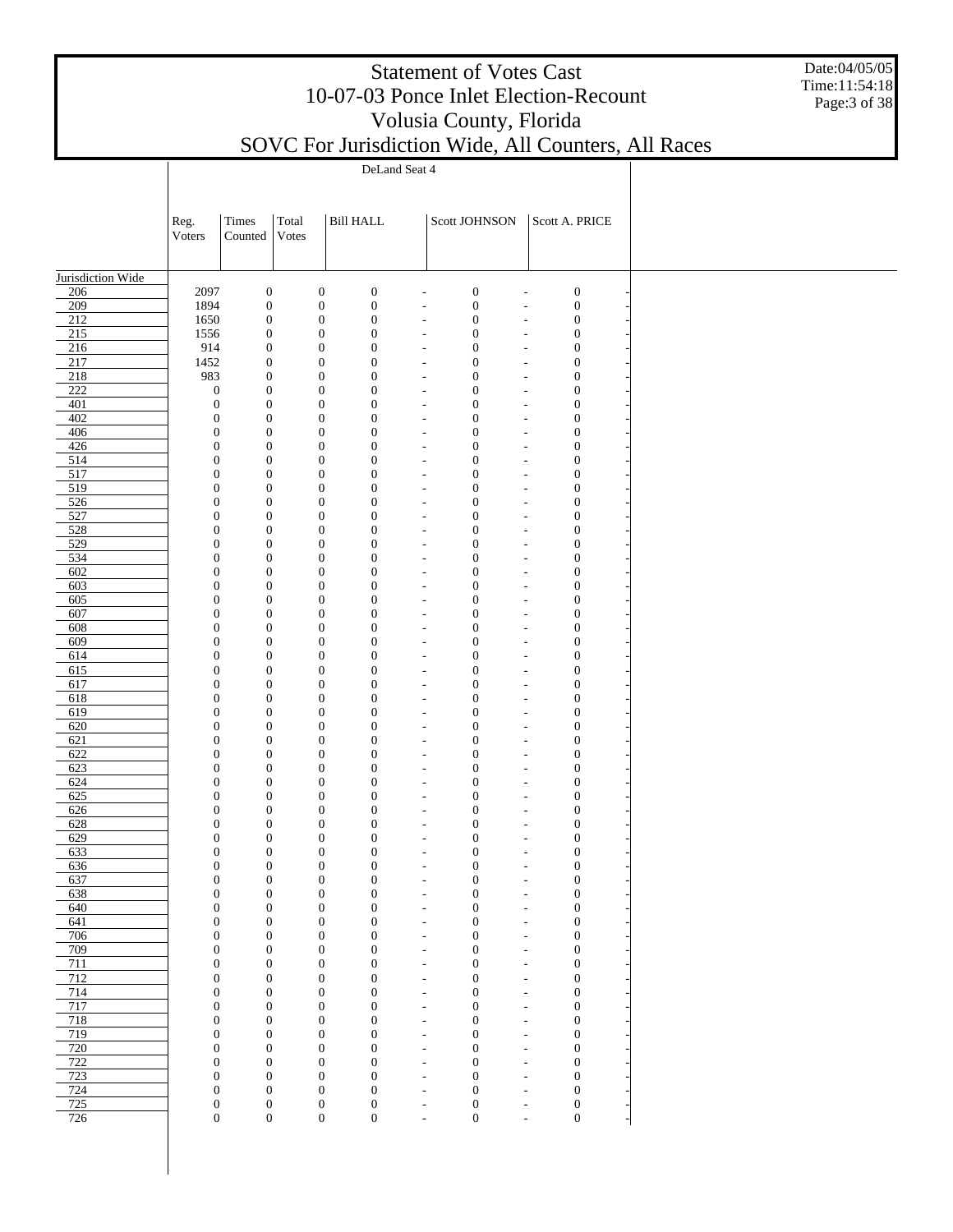|             | <b>Statement of Votes Cast</b><br>10-07-03 Ponce Inlet Election-Recount<br>Volusia County, Florida<br>SOVC For Jurisdiction Wide, All Counters, All Races<br>DeLand Seat 4 |                  |                |                  |  |                      |                |  |  |  |  |  |  |  |  |
|-------------|----------------------------------------------------------------------------------------------------------------------------------------------------------------------------|------------------|----------------|------------------|--|----------------------|----------------|--|--|--|--|--|--|--|--|
|             |                                                                                                                                                                            |                  |                |                  |  |                      |                |  |  |  |  |  |  |  |  |
|             | Reg.<br>Voters                                                                                                                                                             | Times<br>Counted | Total<br>Votes | <b>Bill HALL</b> |  | <b>Scott JOHNSON</b> | Scott A. PRICE |  |  |  |  |  |  |  |  |
| 727         |                                                                                                                                                                            | $\Omega$         |                | $\Omega$<br>0    |  | $\Omega$             | $\Omega$       |  |  |  |  |  |  |  |  |
| 728         |                                                                                                                                                                            |                  |                |                  |  |                      |                |  |  |  |  |  |  |  |  |
| 729         |                                                                                                                                                                            |                  |                |                  |  |                      |                |  |  |  |  |  |  |  |  |
| 730         |                                                                                                                                                                            |                  |                |                  |  |                      |                |  |  |  |  |  |  |  |  |
| 731         |                                                                                                                                                                            |                  |                |                  |  |                      |                |  |  |  |  |  |  |  |  |
| 732         |                                                                                                                                                                            |                  |                |                  |  |                      |                |  |  |  |  |  |  |  |  |
| 733         |                                                                                                                                                                            |                  |                |                  |  |                      |                |  |  |  |  |  |  |  |  |
| 909         |                                                                                                                                                                            |                  |                |                  |  |                      |                |  |  |  |  |  |  |  |  |
| Absentee    | 10546                                                                                                                                                                      |                  |                |                  |  |                      |                |  |  |  |  |  |  |  |  |
| Un-Scanned  | 10546                                                                                                                                                                      |                  |                |                  |  |                      |                |  |  |  |  |  |  |  |  |
| Provisional | 10546                                                                                                                                                                      |                  |                |                  |  |                      |                |  |  |  |  |  |  |  |  |

10546 0 0 0 - 0 - 0 -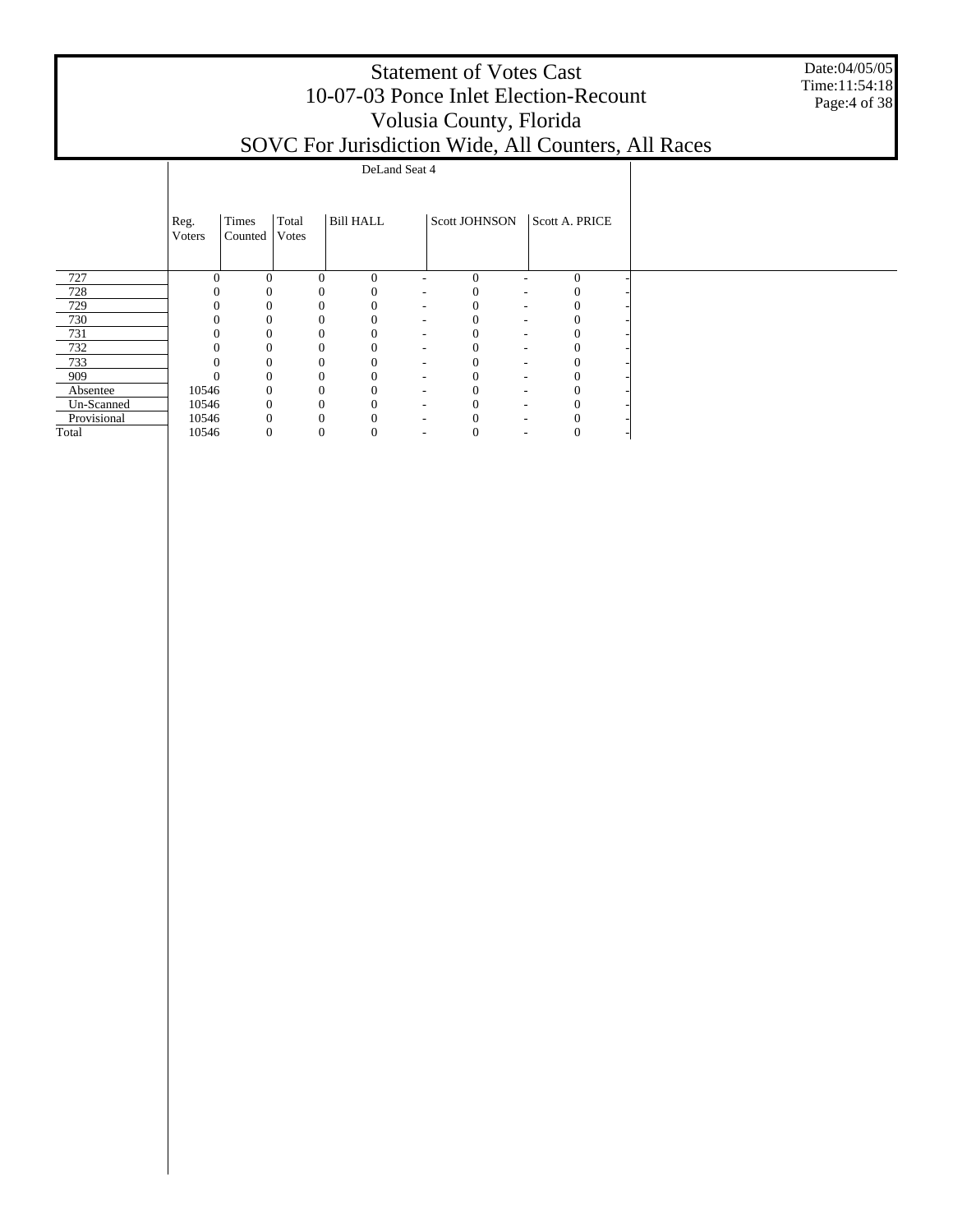Date:04/05/05 Time:11:54:18 Page:5 of 38

| SOVC For Jurisdiction Wide, All Counters, All Races |  |  |  |
|-----------------------------------------------------|--|--|--|
|-----------------------------------------------------|--|--|--|

|                                      | Reg.<br>Voters                       | Times<br>Counted                     | Total<br>Votes |                                      | <b>Jim CRENSHAW</b>                  | Dan RUBIN                                            |                                      |                                                      | Mark<br>SHUTTLEWORT WILKINS                                                        | George L.                            |  |
|--------------------------------------|--------------------------------------|--------------------------------------|----------------|--------------------------------------|--------------------------------------|------------------------------------------------------|--------------------------------------|------------------------------------------------------|------------------------------------------------------------------------------------|--------------------------------------|--|
|                                      |                                      |                                      |                |                                      |                                      |                                                      |                                      |                                                      |                                                                                    |                                      |  |
| Jurisdiction Wide                    |                                      |                                      |                |                                      |                                      |                                                      |                                      |                                                      |                                                                                    |                                      |  |
| 206                                  | $\boldsymbol{0}$                     | $\boldsymbol{0}$                     |                | $\boldsymbol{0}$                     | $\boldsymbol{0}$                     | $\overline{\phantom{a}}$                             | $\boldsymbol{0}$                     | ÷                                                    | $\boldsymbol{0}$<br>$\overline{a}$                                                 | $\boldsymbol{0}$                     |  |
| 209<br>212                           | $\boldsymbol{0}$<br>$\boldsymbol{0}$ | $\boldsymbol{0}$<br>$\boldsymbol{0}$ |                | $\boldsymbol{0}$<br>$\boldsymbol{0}$ | $\boldsymbol{0}$<br>$\boldsymbol{0}$ | $\overline{\phantom{a}}$<br>$\tilde{\phantom{a}}$    | $\boldsymbol{0}$<br>$\boldsymbol{0}$ | $\overline{a}$<br>$\overline{\phantom{a}}$           | $\boldsymbol{0}$<br>$\overline{\phantom{a}}$<br>$\boldsymbol{0}$<br>$\overline{a}$ | $\boldsymbol{0}$<br>$\boldsymbol{0}$ |  |
| $\overline{215}$                     | $\overline{0}$                       | $\mathbf{0}$                         |                | $\mathbf{0}$                         | $\boldsymbol{0}$                     | $\tilde{\phantom{a}}$                                | $\boldsymbol{0}$                     | $\overline{\phantom{a}}$                             | $\boldsymbol{0}$<br>$\overline{a}$                                                 | $\boldsymbol{0}$                     |  |
| 216                                  | $\boldsymbol{0}$                     | $\boldsymbol{0}$                     |                | $\boldsymbol{0}$                     | $\boldsymbol{0}$                     | $\overline{\phantom{a}}$                             | $\boldsymbol{0}$                     | ÷                                                    | $\boldsymbol{0}$<br>$\overline{a}$                                                 | $\boldsymbol{0}$                     |  |
| $\overline{217}$                     | $\boldsymbol{0}$                     | $\mathbf{0}$                         |                | $\mathbf{0}$                         | $\boldsymbol{0}$                     | $\tilde{\phantom{a}}$                                | $\boldsymbol{0}$                     | $\overline{\phantom{a}}$                             | $\boldsymbol{0}$<br>$\overline{a}$                                                 | $\boldsymbol{0}$                     |  |
| $\overline{218}$<br>$\overline{222}$ | $\boldsymbol{0}$<br>1659             | $\boldsymbol{0}$<br>$\boldsymbol{0}$ |                | $\boldsymbol{0}$                     | $\boldsymbol{0}$<br>$\boldsymbol{0}$ | $\overline{\phantom{a}}$                             | $\boldsymbol{0}$<br>$\boldsymbol{0}$ | L,                                                   | $\boldsymbol{0}$<br>$\overline{a}$<br>$\boldsymbol{0}$                             | $\boldsymbol{0}$                     |  |
| 401                                  | $\boldsymbol{0}$                     | $\boldsymbol{0}$                     |                | $\mathbf{0}$<br>$\boldsymbol{0}$     | $\boldsymbol{0}$                     | $\overline{\phantom{a}}$<br>$\tilde{\phantom{a}}$    | $\boldsymbol{0}$                     | $\overline{\phantom{a}}$<br>$\overline{\phantom{a}}$ | $\overline{a}$<br>$\boldsymbol{0}$<br>$\overline{a}$                               | $\boldsymbol{0}$<br>$\boldsymbol{0}$ |  |
| 402                                  | $\boldsymbol{0}$                     | $\mathbf{0}$                         |                | $\mathbf{0}$                         | $\boldsymbol{0}$                     | $\overline{\phantom{a}}$                             | $\boldsymbol{0}$                     | $\overline{\phantom{a}}$                             | $\boldsymbol{0}$<br>$\overline{\phantom{a}}$                                       | $\boldsymbol{0}$                     |  |
| 406                                  | $\boldsymbol{0}$                     | $\boldsymbol{0}$                     |                | $\boldsymbol{0}$                     | $\boldsymbol{0}$                     | $\tilde{\phantom{a}}$                                | $\boldsymbol{0}$                     | $\overline{\phantom{a}}$                             | $\boldsymbol{0}$<br>$\overline{a}$                                                 | $\boldsymbol{0}$                     |  |
| 426                                  | $\boldsymbol{0}$                     | $\mathbf{0}$                         |                | $\mathbf{0}$                         | $\boldsymbol{0}$                     | $\tilde{\phantom{a}}$                                | $\boldsymbol{0}$                     | $\overline{\phantom{a}}$                             | $\boldsymbol{0}$<br>$\overline{\phantom{a}}$                                       | $\boldsymbol{0}$                     |  |
| 514<br>517                           | $\boldsymbol{0}$<br>$\boldsymbol{0}$ | $\boldsymbol{0}$<br>$\mathbf{0}$     |                | $\boldsymbol{0}$<br>$\mathbf{0}$     | $\boldsymbol{0}$<br>$\boldsymbol{0}$ | $\tilde{\phantom{a}}$<br>$\tilde{\phantom{a}}$       | $\boldsymbol{0}$<br>$\boldsymbol{0}$ | $\overline{a}$<br>$\overline{\phantom{a}}$           | $\boldsymbol{0}$<br>$\overline{a}$<br>$\boldsymbol{0}$<br>$\overline{\phantom{a}}$ | $\boldsymbol{0}$<br>$\boldsymbol{0}$ |  |
| $\overline{519}$                     | $\boldsymbol{0}$                     | $\boldsymbol{0}$                     |                | $\boldsymbol{0}$                     | $\boldsymbol{0}$                     | $\tilde{\phantom{a}}$                                | $\boldsymbol{0}$                     | $\overline{a}$                                       | $\boldsymbol{0}$<br>$\overline{a}$                                                 | $\boldsymbol{0}$                     |  |
| 526                                  | $\boldsymbol{0}$                     | $\mathbf{0}$                         |                | $\mathbf{0}$                         | $\boldsymbol{0}$                     | $\tilde{\phantom{a}}$                                | $\boldsymbol{0}$                     | $\overline{\phantom{a}}$                             | $\boldsymbol{0}$<br>$\overline{\phantom{a}}$                                       | $\boldsymbol{0}$                     |  |
| 527                                  | $\boldsymbol{0}$                     | $\boldsymbol{0}$                     |                | $\boldsymbol{0}$                     | $\boldsymbol{0}$                     | $\tilde{\phantom{a}}$                                | $\boldsymbol{0}$                     | $\overline{\phantom{a}}$                             | $\boldsymbol{0}$<br>$\overline{a}$                                                 | $\boldsymbol{0}$                     |  |
| 528                                  | $\boldsymbol{0}$                     | $\mathbf{0}$                         |                | $\mathbf{0}$                         | $\boldsymbol{0}$                     | $\overline{\phantom{a}}$                             | $\boldsymbol{0}$                     | $\overline{\phantom{a}}$                             | $\boldsymbol{0}$<br>$\overline{a}$                                                 | $\boldsymbol{0}$                     |  |
| 529<br>534                           | $\boldsymbol{0}$<br>$\boldsymbol{0}$ | $\boldsymbol{0}$<br>$\mathbf{0}$     |                | $\boldsymbol{0}$<br>$\mathbf{0}$     | $\boldsymbol{0}$<br>$\boldsymbol{0}$ | $\overline{\phantom{a}}$<br>$\overline{\phantom{a}}$ | $\boldsymbol{0}$<br>$\boldsymbol{0}$ | ÷,<br>$\overline{\phantom{a}}$                       | $\boldsymbol{0}$<br>$\overline{a}$<br>$\boldsymbol{0}$<br>$\overline{a}$           | $\boldsymbol{0}$<br>$\boldsymbol{0}$ |  |
| 602                                  | $\boldsymbol{0}$                     | $\boldsymbol{0}$                     |                | $\boldsymbol{0}$                     | $\boldsymbol{0}$                     | $\overline{\phantom{a}}$                             | $\boldsymbol{0}$                     | $\overline{\phantom{a}}$                             | $\boldsymbol{0}$<br>$\overline{a}$                                                 | $\boldsymbol{0}$                     |  |
| 603                                  | $\boldsymbol{0}$                     | $\mathbf{0}$                         |                | $\mathbf{0}$                         | $\boldsymbol{0}$                     | $\overline{\phantom{a}}$                             | $\boldsymbol{0}$                     | $\overline{\phantom{a}}$                             | $\boldsymbol{0}$<br>$\overline{a}$                                                 | $\boldsymbol{0}$                     |  |
| 605                                  | $\boldsymbol{0}$                     | $\boldsymbol{0}$                     |                | $\boldsymbol{0}$                     | $\boldsymbol{0}$                     | $\tilde{\phantom{a}}$                                | $\boldsymbol{0}$                     | $\overline{\phantom{a}}$                             | $\boldsymbol{0}$<br>$\overline{a}$                                                 | $\boldsymbol{0}$                     |  |
| 607                                  | $\boldsymbol{0}$                     | $\mathbf{0}$                         |                | $\mathbf{0}$                         | $\boldsymbol{0}$                     | $\tilde{\phantom{a}}$                                | $\boldsymbol{0}$                     | $\overline{\phantom{a}}$                             | $\mathbf{0}$<br>$\overline{\phantom{a}}$                                           | $\boldsymbol{0}$                     |  |
| 608<br>609                           | $\boldsymbol{0}$<br>$\boldsymbol{0}$ | $\boldsymbol{0}$<br>$\mathbf{0}$     |                | $\boldsymbol{0}$<br>$\mathbf{0}$     | $\boldsymbol{0}$<br>$\boldsymbol{0}$ | $\tilde{\phantom{a}}$<br>$\tilde{\phantom{a}}$       | $\boldsymbol{0}$<br>$\boldsymbol{0}$ | $\overline{a}$<br>$\overline{\phantom{a}}$           | $\boldsymbol{0}$<br>$\overline{a}$<br>$\boldsymbol{0}$<br>$\overline{\phantom{a}}$ | $\boldsymbol{0}$<br>$\boldsymbol{0}$ |  |
| 614                                  | $\boldsymbol{0}$                     | $\boldsymbol{0}$                     |                | $\boldsymbol{0}$                     | $\boldsymbol{0}$                     | $\tilde{\phantom{a}}$                                | $\boldsymbol{0}$                     | $\overline{a}$                                       | $\boldsymbol{0}$<br>$\overline{a}$                                                 | $\boldsymbol{0}$                     |  |
| 615                                  | $\boldsymbol{0}$                     | $\mathbf{0}$                         |                | $\mathbf{0}$                         | $\boldsymbol{0}$                     | $\tilde{\phantom{a}}$                                | $\boldsymbol{0}$                     | $\overline{\phantom{a}}$                             | $\boldsymbol{0}$<br>$\overline{\phantom{a}}$                                       | $\boldsymbol{0}$                     |  |
| 617                                  | $\boldsymbol{0}$                     | $\boldsymbol{0}$                     |                | $\boldsymbol{0}$                     | $\boldsymbol{0}$                     | $\tilde{\phantom{a}}$                                | $\boldsymbol{0}$                     | $\overline{\phantom{a}}$                             | $\boldsymbol{0}$<br>$\overline{a}$                                                 | $\boldsymbol{0}$                     |  |
| 618<br>619                           | $\boldsymbol{0}$<br>$\boldsymbol{0}$ | $\mathbf{0}$<br>$\boldsymbol{0}$     |                | $\mathbf{0}$<br>$\boldsymbol{0}$     | $\boldsymbol{0}$<br>$\boldsymbol{0}$ | $\tilde{\phantom{a}}$<br>$\overline{\phantom{a}}$    | $\boldsymbol{0}$<br>$\boldsymbol{0}$ | $\overline{\phantom{a}}$<br>÷,                       | $\boldsymbol{0}$<br>$\overline{a}$<br>$\boldsymbol{0}$                             | $\boldsymbol{0}$<br>$\boldsymbol{0}$ |  |
| 620                                  | $\boldsymbol{0}$                     | $\mathbf{0}$                         |                | $\mathbf{0}$                         | $\boldsymbol{0}$                     | $\overline{\phantom{a}}$                             | $\boldsymbol{0}$                     | $\overline{\phantom{a}}$                             | $\overline{a}$<br>$\boldsymbol{0}$<br>$\overline{a}$                               | $\boldsymbol{0}$                     |  |
| 621                                  | $\boldsymbol{0}$                     | $\boldsymbol{0}$                     |                | $\boldsymbol{0}$                     | $\boldsymbol{0}$                     | $\overline{\phantom{a}}$                             | $\boldsymbol{0}$                     | ÷,                                                   | $\boldsymbol{0}$<br>$\overline{a}$                                                 | $\boldsymbol{0}$                     |  |
| 622                                  | $\boldsymbol{0}$                     | $\mathbf{0}$                         |                | $\mathbf{0}$                         | $\boldsymbol{0}$                     | $\overline{\phantom{a}}$                             | $\boldsymbol{0}$                     | $\overline{\phantom{a}}$                             | $\boldsymbol{0}$<br>$\overline{a}$                                                 | $\boldsymbol{0}$                     |  |
| 623                                  | $\boldsymbol{0}$                     | $\boldsymbol{0}$                     |                | $\boldsymbol{0}$                     | $\boldsymbol{0}$                     | $\tilde{\phantom{a}}$                                | $\boldsymbol{0}$                     | $\overline{\phantom{a}}$                             | $\boldsymbol{0}$<br>$\overline{a}$                                                 | $\boldsymbol{0}$                     |  |
| 624<br>625                           | $\boldsymbol{0}$<br>$\boldsymbol{0}$ | $\mathbf{0}$<br>$\boldsymbol{0}$     |                | $\mathbf{0}$<br>$\boldsymbol{0}$     | $\boldsymbol{0}$<br>$\boldsymbol{0}$ | $\tilde{\phantom{a}}$<br>$\tilde{\phantom{a}}$       | $\boldsymbol{0}$<br>$\boldsymbol{0}$ | $\overline{\phantom{a}}$<br>$\overline{a}$           | $\boldsymbol{0}$<br>$\overline{\phantom{a}}$<br>$\boldsymbol{0}$<br>$\overline{a}$ | $\boldsymbol{0}$<br>$\boldsymbol{0}$ |  |
| 626                                  | $\boldsymbol{0}$                     | $\mathbf{0}$                         |                | $\mathbf{0}$                         | $\boldsymbol{0}$                     | $\tilde{\phantom{a}}$                                | $\mathbf{0}$                         | $\overline{\phantom{a}}$                             | $\boldsymbol{0}$<br>$\overline{\phantom{a}}$                                       | $\boldsymbol{0}$                     |  |
| 628                                  | $\boldsymbol{0}$                     | $\boldsymbol{0}$                     |                | $\mathbf{0}$                         | $\boldsymbol{0}$                     | $\sim$                                               | $\boldsymbol{0}$                     | $\overline{a}$                                       | $\boldsymbol{0}$<br>$\overline{a}$                                                 | $\boldsymbol{0}$                     |  |
| 629                                  | $\boldsymbol{0}$                     | $\mathbf{0}$                         |                | $\mathbf{0}$                         | $\boldsymbol{0}$                     | $\overline{\phantom{a}}$                             | $\boldsymbol{0}$                     | $\overline{\phantom{a}}$                             | $\boldsymbol{0}$<br>$\overline{\phantom{a}}$                                       | $\boldsymbol{0}$                     |  |
| 633                                  | $\boldsymbol{0}$                     | $\boldsymbol{0}$                     |                | $\overline{0}$                       | $\boldsymbol{0}$                     | $\sim$                                               | $\boldsymbol{0}$                     | $\overline{a}$                                       | $\boldsymbol{0}$<br>$\overline{a}$                                                 | $\boldsymbol{0}$                     |  |
| 636<br>637                           | $\boldsymbol{0}$<br>$\boldsymbol{0}$ | $\boldsymbol{0}$<br>$\boldsymbol{0}$ |                | $\mathbf{0}$<br>$\boldsymbol{0}$     | $\boldsymbol{0}$<br>$\boldsymbol{0}$ | $\overline{a}$                                       | $\mathbf{0}$<br>$\boldsymbol{0}$     | ٠<br>$\overline{\phantom{a}}$                        | $\boldsymbol{0}$<br>$\boldsymbol{0}$<br>÷,                                         | $\boldsymbol{0}$<br>$\boldsymbol{0}$ |  |
| 638                                  | $\boldsymbol{0}$                     | $\mathbf{0}$                         |                | $\mathbf{0}$                         | $\boldsymbol{0}$                     | $\overline{\phantom{a}}$                             | $\boldsymbol{0}$                     | $\overline{\phantom{a}}$                             | $\mathbf{0}$<br>$\overline{a}$                                                     | $\boldsymbol{0}$                     |  |
| 640                                  | $\boldsymbol{0}$                     | $\boldsymbol{0}$                     |                | $\mathbf{0}$                         | $\boldsymbol{0}$                     | $\overline{\phantom{a}}$                             | $\boldsymbol{0}$                     | $\overline{\phantom{a}}$                             | $\boldsymbol{0}$<br>$\overline{a}$                                                 | $\boldsymbol{0}$                     |  |
| 641                                  | $\boldsymbol{0}$                     | $\mathbf{0}$                         |                | $\mathbf{0}$                         | $\boldsymbol{0}$                     | $\overline{\phantom{a}}$                             | $\boldsymbol{0}$                     | $\overline{\phantom{a}}$                             | $\boldsymbol{0}$<br>$\overline{a}$                                                 | $\boldsymbol{0}$                     |  |
| 706                                  | $\boldsymbol{0}$                     | $\boldsymbol{0}$                     |                | $\mathbf{0}$                         | $\boldsymbol{0}$                     | $\overline{\phantom{a}}$                             | $\boldsymbol{0}$                     | $\overline{\phantom{a}}$                             | $\boldsymbol{0}$<br>$\overline{a}$                                                 | $\boldsymbol{0}$                     |  |
| 709<br>711                           | $\boldsymbol{0}$<br>$\boldsymbol{0}$ | $\mathbf{0}$<br>$\boldsymbol{0}$     |                | $\mathbf{0}$<br>$\mathbf{0}$         | $\boldsymbol{0}$<br>$\boldsymbol{0}$ | $\overline{\phantom{a}}$<br>$\overline{\phantom{a}}$ | $\boldsymbol{0}$<br>$\boldsymbol{0}$ | $\overline{\phantom{a}}$<br>$\overline{a}$           | $\mathbf{0}$<br>$\overline{a}$<br>$\boldsymbol{0}$<br>$\overline{a}$               | $\boldsymbol{0}$<br>$\boldsymbol{0}$ |  |
| 712                                  | $\boldsymbol{0}$                     | $\mathbf{0}$                         |                | $\mathbf{0}$                         | $\boldsymbol{0}$                     | $\overline{\phantom{a}}$                             | $\boldsymbol{0}$                     | $\overline{\phantom{a}}$                             | $\boldsymbol{0}$<br>$\overline{\phantom{a}}$                                       | $\boldsymbol{0}$                     |  |
| 714                                  | $\boldsymbol{0}$                     | $\boldsymbol{0}$                     |                | $\mathbf{0}$                         | $\boldsymbol{0}$                     | $\sim$                                               | $\boldsymbol{0}$                     | $\overline{a}$                                       | $\mathbf{0}$<br>$\overline{a}$                                                     | $\boldsymbol{0}$                     |  |
| 717                                  | $\boldsymbol{0}$                     | $\mathbf{0}$                         |                | $\mathbf{0}$                         | $\boldsymbol{0}$                     | $\overline{\phantom{a}}$                             | $\boldsymbol{0}$                     | $\overline{\phantom{a}}$                             | $\boldsymbol{0}$<br>$\overline{\phantom{a}}$                                       | $\boldsymbol{0}$                     |  |
| 718<br>719                           | $\boldsymbol{0}$<br>$\boldsymbol{0}$ | $\boldsymbol{0}$<br>$\mathbf{0}$     |                | $\mathbf{0}$<br>$\mathbf{0}$         | $\boldsymbol{0}$<br>$\overline{0}$   | $\overline{\phantom{a}}$                             | $\boldsymbol{0}$<br>$\boldsymbol{0}$ | $\overline{a}$                                       | $\mathbf{0}$<br>$\overline{a}$<br>$\boldsymbol{0}$                                 | $\boldsymbol{0}$<br>$\boldsymbol{0}$ |  |
| $\overline{720}$                     | $\boldsymbol{0}$                     | $\boldsymbol{0}$                     |                | $\boldsymbol{0}$                     | $\boldsymbol{0}$                     | $\overline{\phantom{a}}$<br>$\overline{\phantom{a}}$ | $\boldsymbol{0}$                     | $\overline{\phantom{a}}$<br>÷,                       | $\overline{a}$<br>$\boldsymbol{0}$<br>÷,                                           | $\boldsymbol{0}$                     |  |
| 722                                  | $\boldsymbol{0}$                     | $\mathbf{0}$                         |                | $\mathbf{0}$                         | $\overline{0}$                       | $\overline{\phantom{a}}$                             | $\boldsymbol{0}$                     | $\overline{\phantom{a}}$                             | $\boldsymbol{0}$<br>$\overline{a}$                                                 | $\boldsymbol{0}$                     |  |
| 723                                  | $\boldsymbol{0}$                     | $\boldsymbol{0}$                     |                | $\boldsymbol{0}$                     | $\boldsymbol{0}$                     | $\overline{\phantom{a}}$                             | $\boldsymbol{0}$                     | ÷,                                                   | $\boldsymbol{0}$<br>$\overline{a}$                                                 | $\boldsymbol{0}$                     |  |
| 724                                  | $\boldsymbol{0}$                     | $\mathbf{0}$                         |                | $\mathbf{0}$                         | $\boldsymbol{0}$                     | $\overline{\phantom{a}}$                             | $\boldsymbol{0}$                     | $\overline{a}$                                       | $\boldsymbol{0}$<br>$\overline{a}$                                                 | $\boldsymbol{0}$                     |  |
| 725<br>726                           | $\boldsymbol{0}$<br>$\boldsymbol{0}$ | $\boldsymbol{0}$<br>$\boldsymbol{0}$ |                | $\boldsymbol{0}$<br>$\boldsymbol{0}$ | $\boldsymbol{0}$<br>$\boldsymbol{0}$ | $\overline{\phantom{a}}$                             | $\boldsymbol{0}$<br>$\boldsymbol{0}$ | ٠                                                    | $\boldsymbol{0}$<br>÷,<br>$\boldsymbol{0}$                                         | $\boldsymbol{0}$<br>$\boldsymbol{0}$ |  |
|                                      |                                      |                                      |                |                                      |                                      | $\overline{\phantom{a}}$                             |                                      | $\overline{\phantom{a}}$                             | $\overline{\phantom{a}}$                                                           |                                      |  |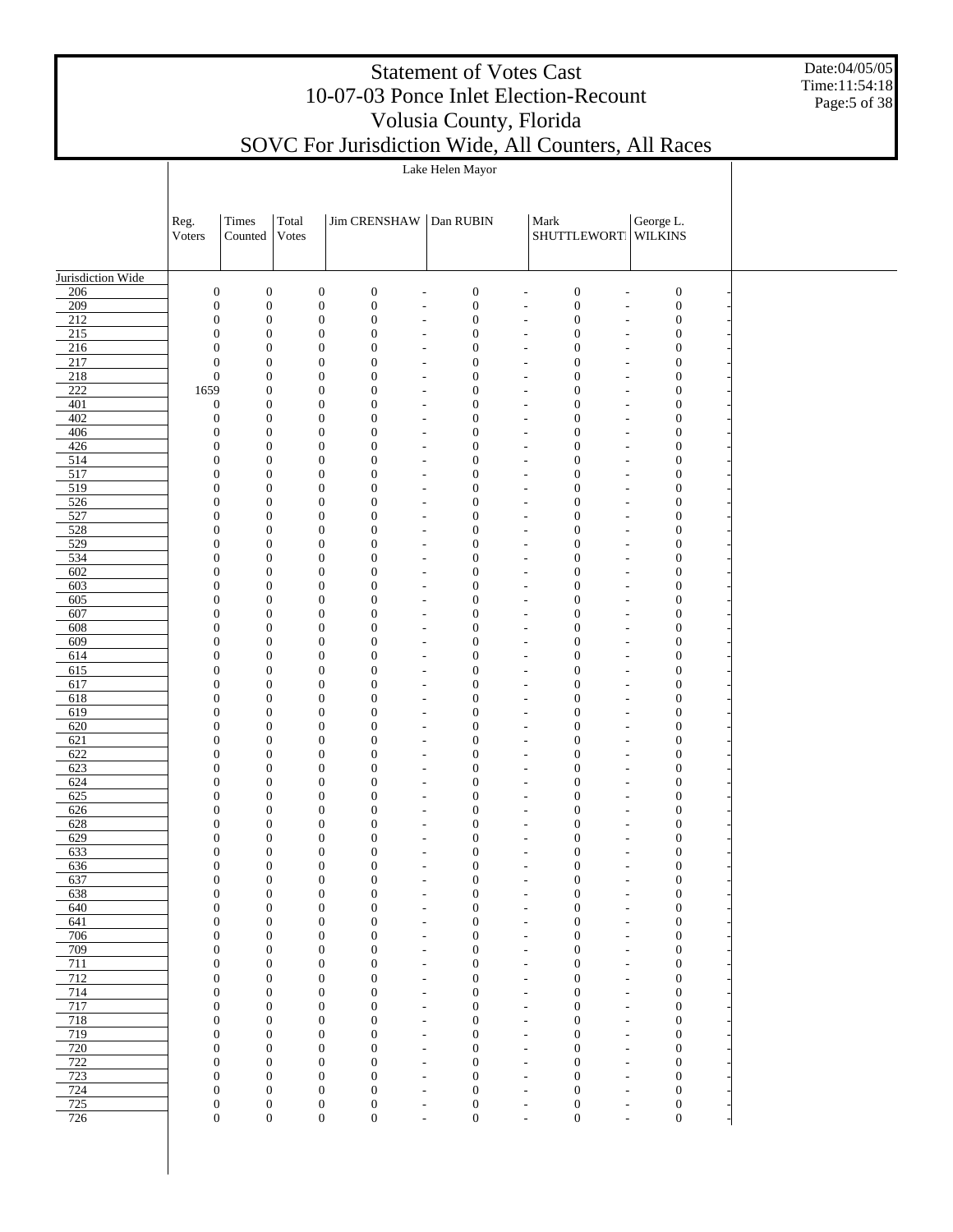Date:04/05/05 Time:11:54:18 Page:6 of 38

|             | Reg.<br>Voters | Times<br>Counted | Total<br>Votes | Jim CRENSHAW Dan RUBIN |                          |                               |                          | Mark<br>SHUTTLEWORT WILKINS          | George L. |  |
|-------------|----------------|------------------|----------------|------------------------|--------------------------|-------------------------------|--------------------------|--------------------------------------|-----------|--|
| 727         | $\Omega$       | $\overline{0}$   | $\theta$       | $\Omega$               |                          | $\theta$                      |                          | $\theta$                             | $\theta$  |  |
| 728         |                |                  | 0              |                        | $\overline{\phantom{a}}$ | 0                             | $\sim$                   | 0<br>$\overline{\phantom{a}}$        |           |  |
| 729         |                | 0                | $\Omega$       |                        | $\overline{\phantom{a}}$ |                               | $\sim$                   | $\sim$                               |           |  |
| 730         |                |                  | $\Omega$       |                        | $\overline{\phantom{a}}$ |                               | $\overline{\phantom{a}}$ | $\overline{\phantom{a}}$             |           |  |
| 731         |                |                  |                |                        | $\overline{\phantom{a}}$ |                               | $\overline{\phantom{a}}$ | $\overline{\phantom{a}}$             |           |  |
| 732         | $\Omega$       |                  | 0              | 0                      | $\overline{\phantom{0}}$ | $\overline{\phantom{a}}$      |                          | $\overline{\phantom{a}}$             |           |  |
| 733         | $\Omega$       |                  | 0              |                        | $\overline{\phantom{a}}$ |                               | $\sim$                   | $\theta$<br>$\overline{\phantom{a}}$ |           |  |
| 909         | $\Omega$       | 0                | 0              |                        | $\sim$                   | $\overline{\phantom{a}}$      |                          | $\overline{\phantom{a}}$             |           |  |
| Absentee    | 1659           |                  | 0              |                        | $\overline{\phantom{a}}$ | $\overline{\phantom{a}}$      |                          | $\overline{\phantom{a}}$             |           |  |
| Un-Scanned  | 1659           |                  |                |                        | -                        | $\overline{\phantom{a}}$      |                          |                                      |           |  |
| Provisional | 1659           |                  |                |                        |                          |                               |                          |                                      |           |  |
| Total       | 1659           |                  | 0              | O                      | $\overline{\phantom{a}}$ | O<br>$\overline{\phantom{a}}$ |                          | O<br>$\overline{\phantom{a}}$        | U         |  |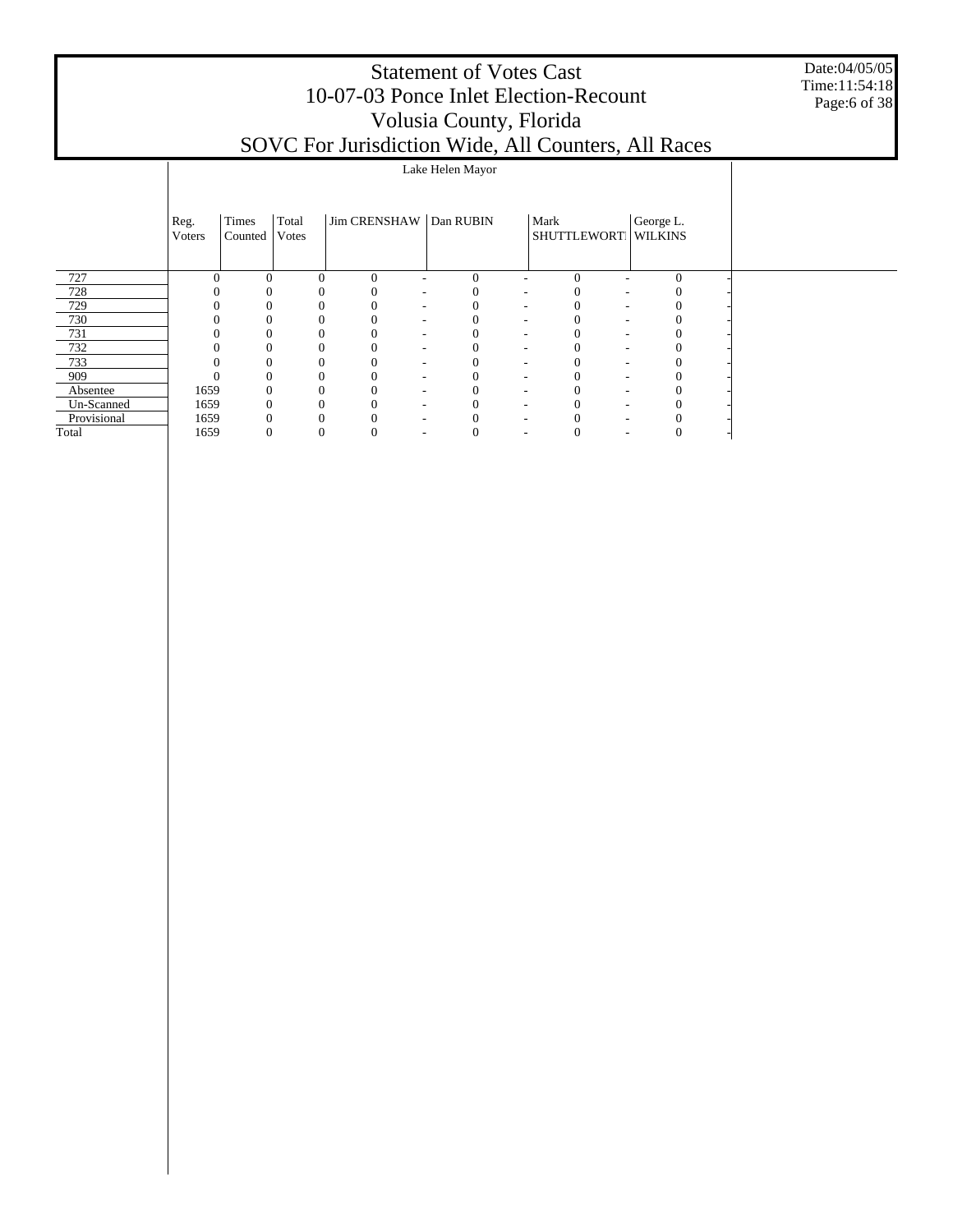Date:04/05/05 Time:11:54:18 Page:7 of 38

|                         | Reg.                                 | Times                                | Total |                                      | Ken RUNGE                            |                                                      | David                                | Herb ZISCHKAU                                                                                |  |
|-------------------------|--------------------------------------|--------------------------------------|-------|--------------------------------------|--------------------------------------|------------------------------------------------------|--------------------------------------|----------------------------------------------------------------------------------------------|--|
|                         | Voters                               | Counted                              | Votes |                                      |                                      |                                                      | SANTIAGO                             |                                                                                              |  |
|                         |                                      |                                      |       |                                      |                                      |                                                      |                                      |                                                                                              |  |
| Jurisdiction Wide       |                                      |                                      |       |                                      |                                      |                                                      |                                      |                                                                                              |  |
| 206                     | $\boldsymbol{0}$                     | $\boldsymbol{0}$                     |       | $\boldsymbol{0}$                     | $\boldsymbol{0}$                     | $\overline{\phantom{a}}$                             | $\boldsymbol{0}$                     | $\boldsymbol{0}$<br>$\overline{\phantom{a}}$                                                 |  |
| $\overline{209}$<br>212 | $\boldsymbol{0}$                     | $\boldsymbol{0}$                     |       | $\boldsymbol{0}$                     | $\boldsymbol{0}$                     | $\overline{\phantom{a}}$                             | $\boldsymbol{0}$                     | $\boldsymbol{0}$<br>$\overline{\phantom{a}}$                                                 |  |
| 215                     | $\boldsymbol{0}$<br>$\boldsymbol{0}$ | $\boldsymbol{0}$<br>$\boldsymbol{0}$ |       | $\boldsymbol{0}$<br>$\boldsymbol{0}$ | $\boldsymbol{0}$<br>$\boldsymbol{0}$ | $\overline{\phantom{a}}$<br>$\overline{\phantom{a}}$ | $\boldsymbol{0}$<br>$\boldsymbol{0}$ | $\boldsymbol{0}$<br>$\overline{\phantom{a}}$<br>$\boldsymbol{0}$<br>$\overline{\phantom{a}}$ |  |
| 216                     | $\boldsymbol{0}$                     | $\boldsymbol{0}$                     |       | $\boldsymbol{0}$                     | $\boldsymbol{0}$                     | $\overline{\phantom{a}}$                             | $\boldsymbol{0}$                     | $\boldsymbol{0}$<br>$\overline{\phantom{a}}$                                                 |  |
| 217                     | $\boldsymbol{0}$                     | $\boldsymbol{0}$                     |       | $\boldsymbol{0}$                     | $\boldsymbol{0}$                     | $\overline{\phantom{a}}$                             | $\boldsymbol{0}$                     | $\boldsymbol{0}$<br>$\overline{\phantom{a}}$                                                 |  |
| 218<br>$\overline{222}$ | $\mathbf{0}$<br>$\boldsymbol{0}$     | $\boldsymbol{0}$                     |       | $\boldsymbol{0}$                     | $\boldsymbol{0}$                     | $\overline{\phantom{m}}$                             | $\boldsymbol{0}$                     | $\boldsymbol{0}$<br>$\overline{\phantom{a}}$                                                 |  |
| 401                     | 2069                                 | $\boldsymbol{0}$<br>$\boldsymbol{0}$ |       | $\boldsymbol{0}$<br>$\boldsymbol{0}$ | $\boldsymbol{0}$<br>$\boldsymbol{0}$ | $\overline{\phantom{a}}$<br>$\overline{\phantom{m}}$ | $\boldsymbol{0}$<br>$\boldsymbol{0}$ | $\boldsymbol{0}$<br>$\overline{\phantom{a}}$<br>$\boldsymbol{0}$<br>$\overline{\phantom{a}}$ |  |
| 402                     | 1893                                 | $\mathbf{0}$                         |       | $\boldsymbol{0}$                     | $\boldsymbol{0}$                     | $\overline{\phantom{a}}$                             | $\boldsymbol{0}$                     | $\boldsymbol{0}$<br>$\overline{\phantom{a}}$                                                 |  |
| 406                     | 2110                                 | $\mathbf{0}$                         |       | $\boldsymbol{0}$                     | $\boldsymbol{0}$                     | $\overline{\phantom{a}}$                             | $\boldsymbol{0}$                     | $\boldsymbol{0}$<br>$\overline{\phantom{a}}$                                                 |  |
| 426                     | 1437                                 | $\mathbf{0}$                         |       | $\boldsymbol{0}$                     | $\boldsymbol{0}$                     | $\overline{\phantom{a}}$                             | $\mathbf{0}$                         | $\boldsymbol{0}$<br>$\overline{\phantom{a}}$                                                 |  |
| 514<br>517              | $\boldsymbol{0}$<br>$\boldsymbol{0}$ | $\boldsymbol{0}$<br>$\boldsymbol{0}$ |       | $\boldsymbol{0}$<br>$\boldsymbol{0}$ | $\boldsymbol{0}$<br>$\boldsymbol{0}$ | $\overline{\phantom{a}}$<br>$\overline{\phantom{a}}$ | $\boldsymbol{0}$<br>$\boldsymbol{0}$ | $\boldsymbol{0}$<br>$\overline{\phantom{a}}$<br>$\boldsymbol{0}$<br>$\overline{\phantom{a}}$ |  |
| 519                     | $\boldsymbol{0}$                     | $\boldsymbol{0}$                     |       | $\boldsymbol{0}$                     | $\boldsymbol{0}$                     | $\overline{\phantom{a}}$                             | $\boldsymbol{0}$                     | $\boldsymbol{0}$<br>$\tilde{\phantom{a}}$                                                    |  |
| 526                     | $\boldsymbol{0}$                     | $\boldsymbol{0}$                     |       | $\boldsymbol{0}$                     | $\boldsymbol{0}$                     | $\overline{\phantom{a}}$                             | $\mathbf{0}$                         | $\boldsymbol{0}$<br>$\overline{\phantom{a}}$                                                 |  |
| 527                     | $\boldsymbol{0}$                     | $\boldsymbol{0}$                     |       | $\boldsymbol{0}$                     | $\boldsymbol{0}$                     | $\overline{\phantom{a}}$                             | $\mathbf{0}$                         | $\boldsymbol{0}$<br>$\tilde{\phantom{a}}$                                                    |  |
| 528<br>529              | $\boldsymbol{0}$<br>$\boldsymbol{0}$ | $\boldsymbol{0}$<br>$\boldsymbol{0}$ |       | $\boldsymbol{0}$<br>$\boldsymbol{0}$ | $\boldsymbol{0}$<br>$\boldsymbol{0}$ | $\overline{\phantom{a}}$<br>$\overline{\phantom{a}}$ | $\boldsymbol{0}$<br>$\boldsymbol{0}$ | $\boldsymbol{0}$<br>$\overline{\phantom{a}}$<br>$\boldsymbol{0}$<br>$\overline{\phantom{a}}$ |  |
| 534                     | $\boldsymbol{0}$                     | $\boldsymbol{0}$                     |       | $\boldsymbol{0}$                     | $\boldsymbol{0}$                     | $\overline{\phantom{a}}$                             | $\boldsymbol{0}$                     | $\boldsymbol{0}$<br>$\overline{\phantom{a}}$                                                 |  |
| 602                     | $\boldsymbol{0}$                     | $\boldsymbol{0}$                     |       | $\boldsymbol{0}$                     | $\boldsymbol{0}$                     | $\overline{\phantom{a}}$                             | $\boldsymbol{0}$                     | $\boldsymbol{0}$<br>$\overline{\phantom{a}}$                                                 |  |
| 603                     | $\boldsymbol{0}$                     | $\boldsymbol{0}$                     |       | $\boldsymbol{0}$                     | $\boldsymbol{0}$                     | $\overline{\phantom{a}}$                             | $\boldsymbol{0}$                     | $\boldsymbol{0}$<br>$\overline{\phantom{a}}$                                                 |  |
| 605<br>607              | $\boldsymbol{0}$                     | $\boldsymbol{0}$                     |       | $\boldsymbol{0}$                     | $\boldsymbol{0}$                     | $\overline{\phantom{m}}$                             | $\boldsymbol{0}$                     | $\boldsymbol{0}$<br>$\overline{\phantom{a}}$                                                 |  |
| 608                     | $\boldsymbol{0}$<br>$\boldsymbol{0}$ | $\boldsymbol{0}$<br>$\boldsymbol{0}$ |       | $\boldsymbol{0}$<br>$\boldsymbol{0}$ | $\boldsymbol{0}$<br>$\boldsymbol{0}$ | $\overline{\phantom{a}}$<br>$\overline{\phantom{m}}$ | $\boldsymbol{0}$<br>$\boldsymbol{0}$ | $\boldsymbol{0}$<br>$\overline{\phantom{a}}$<br>$\boldsymbol{0}$<br>$\overline{\phantom{a}}$ |  |
| 609                     | $\boldsymbol{0}$                     | $\boldsymbol{0}$                     |       | $\boldsymbol{0}$                     | $\boldsymbol{0}$                     | $\overline{\phantom{a}}$                             | $\boldsymbol{0}$                     | $\boldsymbol{0}$<br>$\overline{\phantom{a}}$                                                 |  |
| 614                     | $\boldsymbol{0}$                     | $\boldsymbol{0}$                     |       | $\boldsymbol{0}$                     | $\boldsymbol{0}$                     | $\overline{\phantom{a}}$                             | $\boldsymbol{0}$                     | $\boldsymbol{0}$<br>$\overline{\phantom{a}}$                                                 |  |
| 615                     | $\boldsymbol{0}$                     | $\boldsymbol{0}$                     |       | $\boldsymbol{0}$                     | $\boldsymbol{0}$                     | $\overline{\phantom{a}}$                             | $\boldsymbol{0}$                     | $\boldsymbol{0}$<br>$\overline{\phantom{a}}$                                                 |  |
| 617<br>618              | $\boldsymbol{0}$<br>$\boldsymbol{0}$ | $\boldsymbol{0}$<br>$\boldsymbol{0}$ |       | $\boldsymbol{0}$<br>$\boldsymbol{0}$ | $\boldsymbol{0}$<br>$\boldsymbol{0}$ | $\overline{\phantom{a}}$<br>$\overline{\phantom{a}}$ | $\boldsymbol{0}$<br>$\boldsymbol{0}$ | $\boldsymbol{0}$<br>$\overline{\phantom{a}}$<br>$\boldsymbol{0}$<br>$\overline{\phantom{a}}$ |  |
| 619                     | $\boldsymbol{0}$                     | $\boldsymbol{0}$                     |       | $\boldsymbol{0}$                     | $\boldsymbol{0}$                     | $\overline{\phantom{a}}$                             | $\boldsymbol{0}$                     | $\boldsymbol{0}$<br>$\tilde{\phantom{a}}$                                                    |  |
| 620                     | $\boldsymbol{0}$                     | $\boldsymbol{0}$                     |       | $\boldsymbol{0}$                     | $\boldsymbol{0}$                     | $\overline{\phantom{a}}$                             | $\mathbf{0}$                         | $\boldsymbol{0}$<br>$\overline{\phantom{a}}$                                                 |  |
| 621                     | $\boldsymbol{0}$                     | $\boldsymbol{0}$                     |       | $\boldsymbol{0}$                     | $\boldsymbol{0}$                     | $\overline{\phantom{a}}$                             | $\mathbf{0}$                         | $\boldsymbol{0}$<br>$\tilde{\phantom{a}}$                                                    |  |
| 622                     | $\boldsymbol{0}$                     | $\boldsymbol{0}$                     |       | $\boldsymbol{0}$                     | $\boldsymbol{0}$                     | $\overline{\phantom{a}}$                             | $\mathbf{0}$                         | $\boldsymbol{0}$<br>$\overline{\phantom{a}}$                                                 |  |
| 623<br>624              | $\boldsymbol{0}$<br>$\boldsymbol{0}$ | $\boldsymbol{0}$<br>$\boldsymbol{0}$ |       | $\boldsymbol{0}$<br>$\boldsymbol{0}$ | $\boldsymbol{0}$<br>$\boldsymbol{0}$ | $\overline{\phantom{a}}$<br>$\overline{\phantom{a}}$ | $\mathbf{0}$<br>$\mathbf{0}$         | $\boldsymbol{0}$<br>$\tilde{\phantom{a}}$<br>$\boldsymbol{0}$<br>$\overline{\phantom{a}}$    |  |
| 625                     | $\boldsymbol{0}$                     | $\boldsymbol{0}$                     |       | $\boldsymbol{0}$                     | $\boldsymbol{0}$                     | $\overline{\phantom{a}}$                             | $\mathbf{0}$                         | $\boldsymbol{0}$<br>$\overline{\phantom{a}}$                                                 |  |
| 626                     | $\boldsymbol{0}$                     | $\boldsymbol{0}$                     |       | $\boldsymbol{0}$                     | $\boldsymbol{0}$                     | $\overline{\phantom{a}}$                             | $\mathbf{0}$                         | $\boldsymbol{0}$<br>$\overline{\phantom{a}}$                                                 |  |
| 628                     | $\boldsymbol{0}$                     | $\boldsymbol{0}$                     |       | $\boldsymbol{0}$                     | $\boldsymbol{0}$                     | $\overline{\phantom{m}}$                             | $\boldsymbol{0}$                     | $\boldsymbol{0}$<br>$\overline{\phantom{a}}$                                                 |  |
| 629                     | $\boldsymbol{0}$<br>$\boldsymbol{0}$ | $\mathbf{0}$<br>$\boldsymbol{0}$     |       | $\boldsymbol{0}$<br>$\boldsymbol{0}$ | $\boldsymbol{0}$<br>$\boldsymbol{0}$ | $\overline{\phantom{a}}$                             | $\boldsymbol{0}$<br>$\boldsymbol{0}$ | $\boldsymbol{0}$<br>$\overline{\phantom{a}}$                                                 |  |
| 633<br>636              | $\mathbf{0}$                         | 0                                    |       | $\boldsymbol{0}$                     | 0                                    | $\overline{\phantom{a}}$                             | $\boldsymbol{0}$                     | $\boldsymbol{0}$<br>$\overline{\phantom{a}}$<br>0<br>$\overline{\phantom{a}}$                |  |
| 637                     | $\boldsymbol{0}$                     | $\mathbf{0}$                         |       | $\boldsymbol{0}$                     | $\boldsymbol{0}$                     | $\overline{\phantom{m}}$                             | $\boldsymbol{0}$                     | $\boldsymbol{0}$<br>$\overline{a}$                                                           |  |
| 638                     | $\boldsymbol{0}$                     | $\mathbf{0}$                         |       | $\boldsymbol{0}$                     | $\boldsymbol{0}$                     | $\overline{\phantom{a}}$                             | $\boldsymbol{0}$                     | $\boldsymbol{0}$<br>$\overline{\phantom{a}}$                                                 |  |
| 640                     | $\boldsymbol{0}$                     | $\mathbf{0}$                         |       | $\boldsymbol{0}$                     | $\boldsymbol{0}$                     | $\overline{\phantom{a}}$                             | $\boldsymbol{0}$                     | $\boldsymbol{0}$<br>$\overline{\phantom{a}}$                                                 |  |
| 641<br>706              | $\boldsymbol{0}$<br>$\boldsymbol{0}$ | $\boldsymbol{0}$<br>$\boldsymbol{0}$ |       | $\boldsymbol{0}$<br>$\boldsymbol{0}$ | $\boldsymbol{0}$<br>$\boldsymbol{0}$ | $\overline{\phantom{a}}$<br>$\overline{\phantom{a}}$ | $\boldsymbol{0}$<br>$\boldsymbol{0}$ | $\boldsymbol{0}$<br>$\overline{\phantom{a}}$<br>$\boldsymbol{0}$<br>$\tilde{\phantom{a}}$    |  |
| 709                     | $\boldsymbol{0}$                     | $\mathbf{0}$                         |       | $\boldsymbol{0}$                     | $\boldsymbol{0}$                     | $\overline{\phantom{a}}$                             | $\boldsymbol{0}$                     | $\mathbf{0}$<br>$\overline{\phantom{a}}$                                                     |  |
| 711                     | $\boldsymbol{0}$                     | $\mathbf{0}$                         |       | $\boldsymbol{0}$                     | $\boldsymbol{0}$                     | $\overline{\phantom{a}}$                             | $\boldsymbol{0}$                     | $\boldsymbol{0}$<br>$\tilde{\phantom{a}}$                                                    |  |
| 712                     | $\boldsymbol{0}$                     | $\mathbf{0}$                         |       | $\boldsymbol{0}$                     | $\boldsymbol{0}$                     | $\overline{\phantom{a}}$                             | $\mathbf{0}$                         | $\mathbf{0}$<br>$\tilde{\phantom{a}}$                                                        |  |
| 714                     | $\boldsymbol{0}$                     | $\boldsymbol{0}$                     |       | $\boldsymbol{0}$                     | $\boldsymbol{0}$                     | $\overline{\phantom{a}}$                             | $\mathbf{0}$                         | $\boldsymbol{0}$<br>$\tilde{\phantom{a}}$                                                    |  |
| 717<br>718              | $\boldsymbol{0}$<br>$\boldsymbol{0}$ | $\mathbf{0}$<br>$\boldsymbol{0}$     |       | $\boldsymbol{0}$<br>$\boldsymbol{0}$ | $\boldsymbol{0}$<br>$\boldsymbol{0}$ | $\overline{\phantom{a}}$<br>$\overline{\phantom{a}}$ | $\mathbf{0}$<br>$\mathbf{0}$         | $\mathbf{0}$<br>$\overline{\phantom{a}}$<br>$\boldsymbol{0}$<br>$\overline{\phantom{a}}$     |  |
| 719                     | $\boldsymbol{0}$                     | $\boldsymbol{0}$                     |       | $\boldsymbol{0}$                     | $\boldsymbol{0}$                     | $\overline{\phantom{a}}$                             | $\mathbf{0}$                         | $\mathbf{0}$<br>$\overline{\phantom{a}}$                                                     |  |
| 720                     | $\boldsymbol{0}$                     | $\boldsymbol{0}$                     |       | $\boldsymbol{0}$                     | $\boldsymbol{0}$                     | $\overline{\phantom{a}}$                             | $\mathbf{0}$                         | $\boldsymbol{0}$<br>$\overline{\phantom{a}}$                                                 |  |
| 722                     | $\boldsymbol{0}$                     | $\boldsymbol{0}$                     |       | $\mathbf{0}$                         | $\boldsymbol{0}$                     | $\overline{\phantom{a}}$                             | $\boldsymbol{0}$                     | $\mathbf{0}$<br>$\overline{\phantom{a}}$                                                     |  |
| 723<br>724              | $\boldsymbol{0}$<br>$\boldsymbol{0}$ | $\boldsymbol{0}$<br>$\boldsymbol{0}$ |       | $\boldsymbol{0}$<br>$\boldsymbol{0}$ | $\boldsymbol{0}$<br>$\boldsymbol{0}$ | $\overline{\phantom{m}}$                             | $\boldsymbol{0}$<br>$\boldsymbol{0}$ | $\boldsymbol{0}$<br>$\overline{\phantom{a}}$<br>$\boldsymbol{0}$                             |  |
| 725                     | $\boldsymbol{0}$                     | $\boldsymbol{0}$                     |       | $\boldsymbol{0}$                     | $\boldsymbol{0}$                     | $\overline{\phantom{a}}$<br>$\overline{\phantom{m}}$ | $\boldsymbol{0}$                     | $\overline{\phantom{a}}$<br>$\boldsymbol{0}$<br>$\overline{\phantom{a}}$                     |  |
| 726                     | $\boldsymbol{0}$                     | $\boldsymbol{0}$                     |       | $\boldsymbol{0}$                     | $\boldsymbol{0}$                     | $\overline{\phantom{a}}$                             | $\boldsymbol{0}$                     | $\boldsymbol{0}$<br>$\overline{\phantom{a}}$                                                 |  |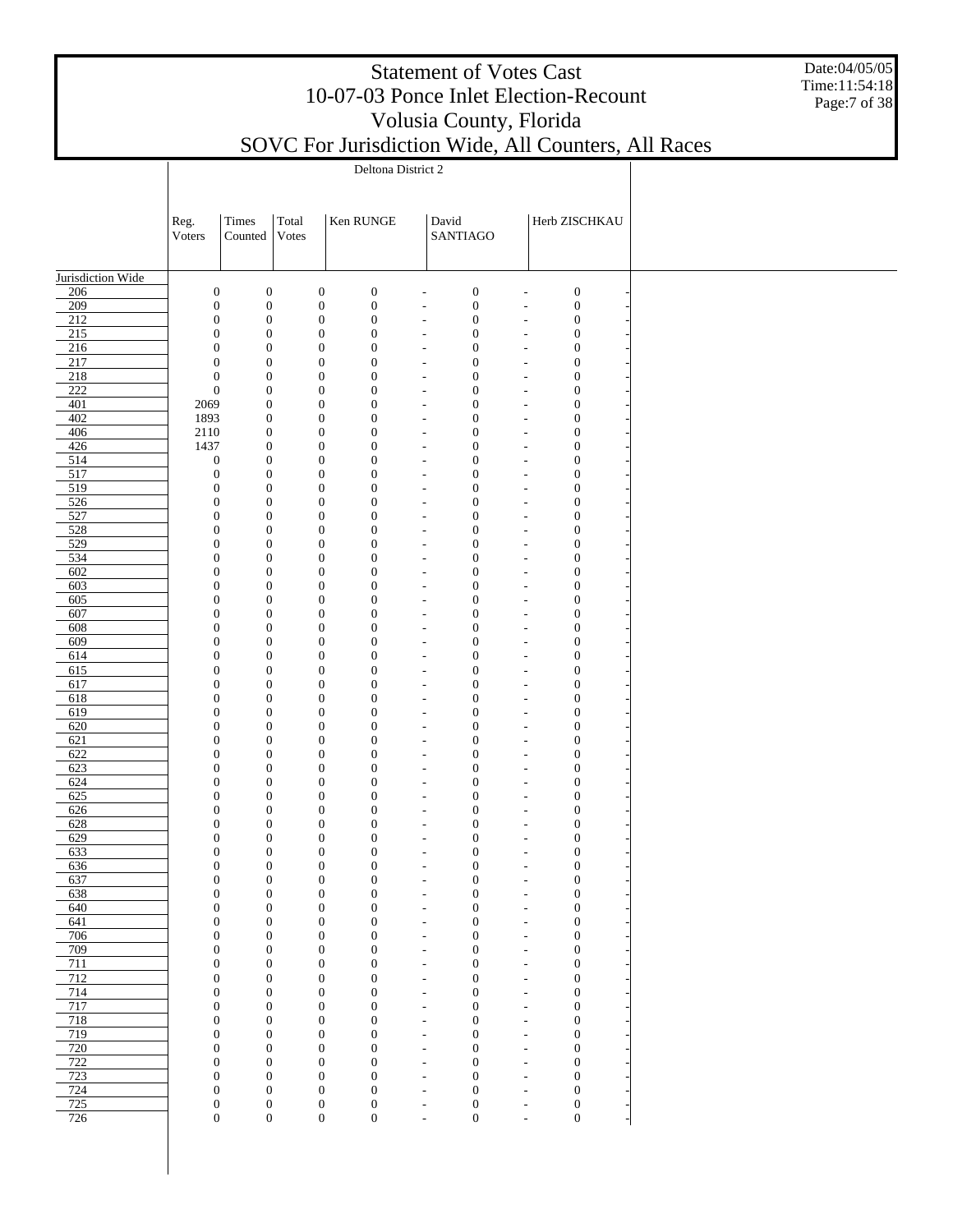|                |                  |                           |                  |                          |   |                                                |  |                                                                                                                                        | Date:04/05/05<br>Time:11:54:18<br>Page:8 of 38                                               |
|----------------|------------------|---------------------------|------------------|--------------------------|---|------------------------------------------------|--|----------------------------------------------------------------------------------------------------------------------------------------|----------------------------------------------------------------------------------------------|
|                |                  |                           |                  |                          |   |                                                |  |                                                                                                                                        |                                                                                              |
| Reg.<br>Voters | Times<br>Counted | Total<br>Votes            | <b>Ken RUNGE</b> |                          |   |                                                |  |                                                                                                                                        |                                                                                              |
|                | $\Omega$         | $\theta$                  | $\Omega$         | $\overline{\phantom{a}}$ | 0 |                                                |  |                                                                                                                                        |                                                                                              |
|                |                  |                           |                  |                          |   |                                                |  |                                                                                                                                        |                                                                                              |
|                | 0                |                           |                  |                          |   |                                                |  |                                                                                                                                        |                                                                                              |
|                | $\Omega$         | 0                         |                  |                          |   |                                                |  |                                                                                                                                        |                                                                                              |
|                | $\Omega$         |                           |                  |                          |   |                                                |  |                                                                                                                                        |                                                                                              |
|                | $\Omega$         |                           |                  |                          |   |                                                |  |                                                                                                                                        |                                                                                              |
|                | $\theta$         | 0                         |                  |                          |   |                                                |  |                                                                                                                                        |                                                                                              |
|                | $\Omega$         |                           |                  |                          | 0 |                                                |  |                                                                                                                                        |                                                                                              |
|                | $\theta$         |                           |                  |                          | 0 |                                                |  |                                                                                                                                        |                                                                                              |
|                | $\Omega$         |                           |                  |                          |   |                                                |  |                                                                                                                                        |                                                                                              |
|                | $\Omega$         | $\theta$                  |                  |                          |   |                                                |  |                                                                                                                                        |                                                                                              |
|                |                  | 0<br>7509<br>7509<br>7509 |                  |                          |   | Deltona District 2<br>David<br><b>SANTIAGO</b> |  | <b>Statement of Votes Cast</b><br>Volusia County, Florida<br>Herb ZISCHKAU<br>$\mathbf{0}$<br>$\mathbf{0}$<br>$\Omega$<br>$\mathbf{0}$ | 10-07-03 Ponce Inlet Election-Recount<br>SOVC For Jurisdiction Wide, All Counters, All Races |

7509 0 0 0 - 0 - 0 -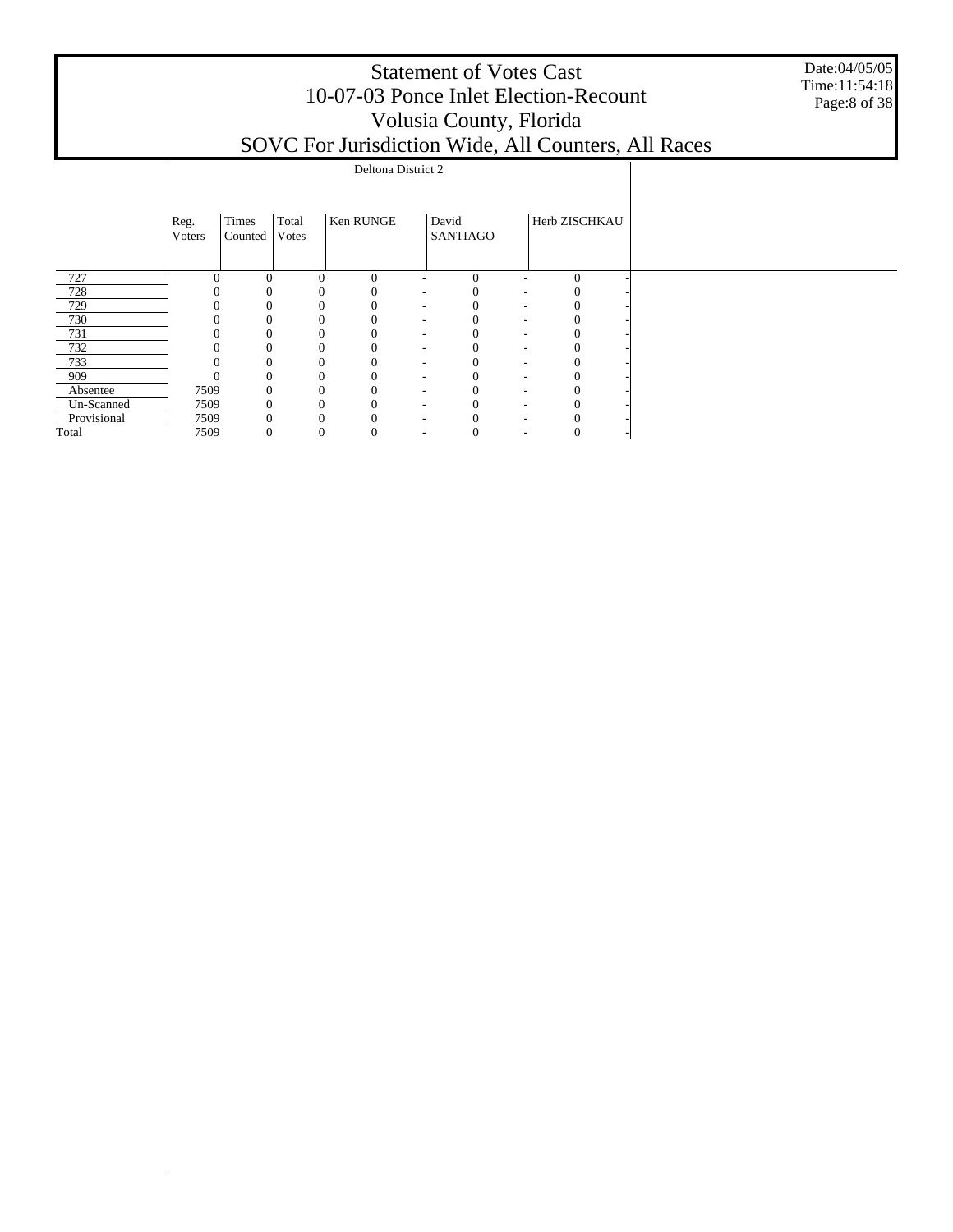Date:04/05/05 Time:11:54:18 Page:9 of 38

|                         |                                      | Ormond Beach Zone 2                  |                                      |                                      |  |                                                                                              |                          |                                                                                              |  |  |  |  |  |  |
|-------------------------|--------------------------------------|--------------------------------------|--------------------------------------|--------------------------------------|--|----------------------------------------------------------------------------------------------|--------------------------|----------------------------------------------------------------------------------------------|--|--|--|--|--|--|
|                         |                                      |                                      |                                      |                                      |  |                                                                                              |                          |                                                                                              |  |  |  |  |  |  |
|                         | Reg.                                 | Times                                | Total                                | <b>Troy KENT</b>                     |  | Marvin MILLER                                                                                |                          | <b>Jim PRIVETT</b>                                                                           |  |  |  |  |  |  |
|                         | Voters                               | Counted                              | Votes                                |                                      |  |                                                                                              |                          |                                                                                              |  |  |  |  |  |  |
|                         |                                      |                                      |                                      |                                      |  |                                                                                              |                          |                                                                                              |  |  |  |  |  |  |
| Jurisdiction Wide       |                                      |                                      |                                      |                                      |  |                                                                                              |                          |                                                                                              |  |  |  |  |  |  |
| 206                     | $\boldsymbol{0}$                     | $\boldsymbol{0}$                     | $\boldsymbol{0}$                     | $\boldsymbol{0}$                     |  | $\boldsymbol{0}$<br>$\overline{\phantom{a}}$                                                 |                          | $\boldsymbol{0}$<br>$\overline{a}$                                                           |  |  |  |  |  |  |
| 209<br>$\overline{212}$ | $\mathbf{0}$<br>$\boldsymbol{0}$     | $\boldsymbol{0}$<br>$\boldsymbol{0}$ | $\boldsymbol{0}$                     | $\boldsymbol{0}$<br>$\boldsymbol{0}$ |  | $\boldsymbol{0}$<br>$\overline{\phantom{a}}$<br>$\boldsymbol{0}$<br>$\overline{\phantom{a}}$ |                          | $\boldsymbol{0}$<br>$\overline{\phantom{a}}$                                                 |  |  |  |  |  |  |
| $215$                   | $\mathbf{0}$                         | $\boldsymbol{0}$                     | $\boldsymbol{0}$<br>$\boldsymbol{0}$ | $\boldsymbol{0}$                     |  | $\boldsymbol{0}$<br>$\overline{\phantom{a}}$                                                 |                          | $\boldsymbol{0}$<br>$\overline{\phantom{a}}$<br>$\boldsymbol{0}$<br>$\overline{\phantom{a}}$ |  |  |  |  |  |  |
| 216                     | $\mathbf{0}$                         | $\boldsymbol{0}$                     | $\boldsymbol{0}$                     | $\boldsymbol{0}$                     |  | $\boldsymbol{0}$<br>$\overline{\phantom{a}}$                                                 |                          | $\boldsymbol{0}$<br>$\overline{\phantom{a}}$                                                 |  |  |  |  |  |  |
| 217                     | $\mathbf{0}$                         | $\boldsymbol{0}$                     | $\boldsymbol{0}$                     | $\boldsymbol{0}$                     |  | $\boldsymbol{0}$<br>$\overline{\phantom{a}}$                                                 |                          | $\boldsymbol{0}$<br>$\overline{\phantom{a}}$                                                 |  |  |  |  |  |  |
| $\overline{218}$        | $\mathbf{0}$                         | $\mathbf{0}$                         | $\boldsymbol{0}$                     | $\boldsymbol{0}$                     |  | $\boldsymbol{0}$<br>$\overline{\phantom{a}}$                                                 |                          | $\boldsymbol{0}$<br>$\overline{\phantom{a}}$                                                 |  |  |  |  |  |  |
| $\overline{222}$<br>401 | $\mathbf{0}$<br>$\mathbf{0}$         | $\mathbf{0}$<br>$\mathbf{0}$         | $\boldsymbol{0}$<br>$\boldsymbol{0}$ | $\boldsymbol{0}$<br>$\boldsymbol{0}$ |  | $\mathbf{0}$<br>$\overline{\phantom{a}}$<br>$\mathbf{0}$<br>$\overline{\phantom{a}}$         |                          | $\boldsymbol{0}$<br>$\overline{\phantom{a}}$<br>$\boldsymbol{0}$<br>$\overline{\phantom{a}}$ |  |  |  |  |  |  |
| 402                     | $\mathbf{0}$                         | $\mathbf{0}$                         | $\boldsymbol{0}$                     | $\boldsymbol{0}$                     |  | $\mathbf{0}$<br>$\overline{\phantom{a}}$                                                     |                          | $\boldsymbol{0}$<br>$\overline{\phantom{a}}$                                                 |  |  |  |  |  |  |
| 406                     | $\boldsymbol{0}$                     | $\boldsymbol{0}$                     | $\boldsymbol{0}$                     | $\boldsymbol{0}$                     |  | $\boldsymbol{0}$<br>$\overline{\phantom{a}}$                                                 |                          | $\boldsymbol{0}$<br>$\overline{\phantom{a}}$                                                 |  |  |  |  |  |  |
| 426                     | $\boldsymbol{0}$                     | $\mathbf{0}$                         | $\boldsymbol{0}$                     | $\boldsymbol{0}$                     |  | $\mathbf{0}$<br>$\overline{\phantom{a}}$                                                     |                          | $\boldsymbol{0}$<br>$\overline{\phantom{a}}$                                                 |  |  |  |  |  |  |
| 514<br>517              | 1430<br>2057                         | $\boldsymbol{0}$<br>$\boldsymbol{0}$ | $\boldsymbol{0}$<br>$\boldsymbol{0}$ | $\boldsymbol{0}$<br>$\boldsymbol{0}$ |  | $\boldsymbol{0}$<br>$\overline{a}$<br>$\boldsymbol{0}$                                       |                          | $\boldsymbol{0}$<br>$\overline{\phantom{a}}$<br>$\boldsymbol{0}$                             |  |  |  |  |  |  |
| 519                     | 1451                                 | $\boldsymbol{0}$                     | $\boldsymbol{0}$                     | $\boldsymbol{0}$                     |  | $\overline{\phantom{a}}$<br>$\boldsymbol{0}$<br>$\overline{a}$                               |                          | $\overline{\phantom{a}}$<br>$\boldsymbol{0}$<br>$\overline{\phantom{a}}$                     |  |  |  |  |  |  |
| 526                     | $\boldsymbol{0}$                     | $\boldsymbol{0}$                     | $\boldsymbol{0}$                     | $\boldsymbol{0}$                     |  | $\boldsymbol{0}$<br>$\overline{\phantom{a}}$                                                 |                          | $\boldsymbol{0}$<br>$\overline{\phantom{a}}$                                                 |  |  |  |  |  |  |
| 527                     | $\boldsymbol{0}$                     | $\boldsymbol{0}$                     | $\boldsymbol{0}$                     | $\boldsymbol{0}$                     |  | $\boldsymbol{0}$<br>$\overline{a}$                                                           | $\overline{a}$           | $\boldsymbol{0}$                                                                             |  |  |  |  |  |  |
| 528                     | $\mathbf{0}$                         | $\boldsymbol{0}$                     | $\boldsymbol{0}$                     | $\boldsymbol{0}$                     |  | $\boldsymbol{0}$<br>$\overline{\phantom{a}}$                                                 |                          | $\boldsymbol{0}$<br>$\overline{\phantom{a}}$                                                 |  |  |  |  |  |  |
| $\overline{529}$<br>534 | $\boldsymbol{0}$<br>$\mathbf{0}$     | $\boldsymbol{0}$<br>$\boldsymbol{0}$ | $\boldsymbol{0}$<br>$\boldsymbol{0}$ | $\boldsymbol{0}$<br>$\boldsymbol{0}$ |  | $\boldsymbol{0}$<br>$\overline{a}$<br>$\boldsymbol{0}$<br>$\overline{\phantom{a}}$           | $\overline{a}$           | $\boldsymbol{0}$<br>$\boldsymbol{0}$<br>$\overline{\phantom{a}}$                             |  |  |  |  |  |  |
| 602                     | $\mathbf{0}$                         | $\boldsymbol{0}$                     | $\boldsymbol{0}$                     | $\boldsymbol{0}$                     |  | $\boldsymbol{0}$<br>$\overline{\phantom{a}}$                                                 | $\overline{\phantom{a}}$ | $\boldsymbol{0}$                                                                             |  |  |  |  |  |  |
| 603                     | $\mathbf{0}$                         | $\boldsymbol{0}$                     | $\boldsymbol{0}$                     | $\boldsymbol{0}$                     |  | $\boldsymbol{0}$<br>$\overline{\phantom{a}}$                                                 |                          | $\boldsymbol{0}$<br>$\overline{\phantom{a}}$                                                 |  |  |  |  |  |  |
| 605                     | $\mathbf{0}$                         | $\boldsymbol{0}$                     | $\boldsymbol{0}$                     | $\boldsymbol{0}$                     |  | $\boldsymbol{0}$<br>$\overline{\phantom{m}}$                                                 | $\overline{a}$           | $\boldsymbol{0}$                                                                             |  |  |  |  |  |  |
| 607                     | $\mathbf{0}$                         | $\boldsymbol{0}$                     | $\boldsymbol{0}$                     | $\boldsymbol{0}$                     |  | $\boldsymbol{0}$<br>$\overline{\phantom{a}}$                                                 |                          | $\boldsymbol{0}$<br>$\overline{\phantom{a}}$                                                 |  |  |  |  |  |  |
| 608<br>609              | $\mathbf{0}$<br>$\mathbf{0}$         | $\mathbf{0}$<br>$\mathbf{0}$         | $\boldsymbol{0}$<br>$\boldsymbol{0}$ | $\boldsymbol{0}$<br>$\boldsymbol{0}$ |  | $\boldsymbol{0}$<br>$\overline{\phantom{m}}$<br>$\boldsymbol{0}$<br>$\overline{\phantom{a}}$ | $\overline{\phantom{a}}$ | $\boldsymbol{0}$<br>$\boldsymbol{0}$<br>$\overline{\phantom{a}}$                             |  |  |  |  |  |  |
| 614                     | $\mathbf{0}$                         | $\mathbf{0}$                         | $\boldsymbol{0}$                     | $\boldsymbol{0}$                     |  | $\boldsymbol{0}$<br>$\overline{\phantom{m}}$                                                 | $\overline{a}$           | $\boldsymbol{0}$                                                                             |  |  |  |  |  |  |
| 615                     | $\mathbf{0}$                         | $\mathbf{0}$                         | $\boldsymbol{0}$                     | $\boldsymbol{0}$                     |  | $\mathbf{0}$<br>$\overline{\phantom{a}}$                                                     |                          | $\boldsymbol{0}$<br>$\overline{\phantom{a}}$                                                 |  |  |  |  |  |  |
| 617                     | $\mathbf{0}$                         | $\mathbf{0}$                         | $\boldsymbol{0}$                     | $\boldsymbol{0}$                     |  | $\boldsymbol{0}$<br>$\overline{\phantom{m}}$                                                 | $\overline{a}$           | $\boldsymbol{0}$                                                                             |  |  |  |  |  |  |
| 618<br>619              | $\mathbf{0}$<br>$\mathbf{0}$         | $\mathbf{0}$                         | $\boldsymbol{0}$<br>$\boldsymbol{0}$ | $\boldsymbol{0}$<br>$\boldsymbol{0}$ |  | $\boldsymbol{0}$<br>$\overline{\phantom{a}}$                                                 |                          | $\boldsymbol{0}$<br>$\overline{\phantom{a}}$                                                 |  |  |  |  |  |  |
| 620                     | $\mathbf{0}$                         | $\boldsymbol{0}$<br>$\boldsymbol{0}$ | $\boldsymbol{0}$                     | $\boldsymbol{0}$                     |  | $\boldsymbol{0}$<br>$\overline{\phantom{m}}$<br>$\boldsymbol{0}$<br>$\overline{\phantom{a}}$ | $\overline{a}$           | $\boldsymbol{0}$<br>$\boldsymbol{0}$<br>$\overline{\phantom{a}}$                             |  |  |  |  |  |  |
| 621                     | $\mathbf{0}$                         | $\boldsymbol{0}$                     | $\boldsymbol{0}$                     | $\boldsymbol{0}$                     |  | $\boldsymbol{0}$<br>$\overline{\phantom{m}}$                                                 | $\overline{a}$           | $\boldsymbol{0}$                                                                             |  |  |  |  |  |  |
| 622                     | $\mathbf{0}$                         | $\boldsymbol{0}$                     | $\boldsymbol{0}$                     | $\boldsymbol{0}$                     |  | $\boldsymbol{0}$<br>$\overline{\phantom{a}}$                                                 |                          | $\boldsymbol{0}$<br>$\overline{\phantom{a}}$                                                 |  |  |  |  |  |  |
| 623                     | $\mathbf{0}$                         | $\boldsymbol{0}$                     | $\boldsymbol{0}$                     | $\boldsymbol{0}$                     |  | $\boldsymbol{0}$<br>$\overline{\phantom{m}}$                                                 | $\overline{a}$           | $\boldsymbol{0}$                                                                             |  |  |  |  |  |  |
| 624<br>625              | $\mathbf{0}$<br>$\mathbf{0}$         | $\boldsymbol{0}$<br>$\boldsymbol{0}$ | $\boldsymbol{0}$<br>$\boldsymbol{0}$ | $\boldsymbol{0}$<br>$\boldsymbol{0}$ |  | $\boldsymbol{0}$<br>$\overline{\phantom{a}}$<br>$\boldsymbol{0}$<br>$\overline{\phantom{m}}$ | $\overline{\phantom{a}}$ | $\boldsymbol{0}$<br>$\overline{\phantom{a}}$<br>$\boldsymbol{0}$                             |  |  |  |  |  |  |
| 626                     | $\mathbf{0}$                         | $\boldsymbol{0}$                     | $\boldsymbol{0}$                     | $\boldsymbol{0}$                     |  | $\boldsymbol{0}$<br>$\overline{\phantom{a}}$                                                 |                          | $\boldsymbol{0}$<br>$\overline{\phantom{a}}$                                                 |  |  |  |  |  |  |
| 628                     | $\boldsymbol{0}$                     | $\boldsymbol{0}$                     | $\boldsymbol{0}$                     | $\boldsymbol{0}$                     |  | $\boldsymbol{0}$<br>$\overline{\phantom{m}}$                                                 | $\overline{\phantom{a}}$ | $\boldsymbol{0}$                                                                             |  |  |  |  |  |  |
| 629                     | $\mathbf{0}$                         | $\boldsymbol{0}$                     | $\boldsymbol{0}$                     | $\boldsymbol{0}$                     |  | $\boldsymbol{0}$<br>$\overline{\phantom{a}}$                                                 |                          | $\boldsymbol{0}$<br>$\overline{\phantom{a}}$                                                 |  |  |  |  |  |  |
| 633                     | $\boldsymbol{0}$                     | $\boldsymbol{0}$                     | $\boldsymbol{0}$                     | $\boldsymbol{0}$                     |  | $\boldsymbol{0}$<br>$\overline{\phantom{a}}$                                                 |                          | $\boldsymbol{0}$<br>$\overline{\phantom{a}}$                                                 |  |  |  |  |  |  |
| 636<br>637              | $\boldsymbol{0}$<br>$\mathbf{0}$     | $\boldsymbol{0}$<br>$\boldsymbol{0}$ | $\boldsymbol{0}$<br>$\boldsymbol{0}$ | $\boldsymbol{0}$<br>$\boldsymbol{0}$ |  | $\boldsymbol{0}$<br>$\boldsymbol{0}$<br>$\overline{\phantom{m}}$                             | $\overline{a}$           | $\boldsymbol{0}$<br>$\overline{a}$<br>$\boldsymbol{0}$                                       |  |  |  |  |  |  |
| 638                     | $\mathbf{0}$                         | $\mathbf{0}$                         | $\mathbf{0}$                         | $\boldsymbol{0}$                     |  | $\mathbf{0}$<br>$\overline{\phantom{a}}$                                                     |                          | $\boldsymbol{0}$<br>$\overline{\phantom{a}}$                                                 |  |  |  |  |  |  |
| 640                     | $\mathbf{0}$                         | $\boldsymbol{0}$                     | $\mathbf{0}$                         | $\boldsymbol{0}$                     |  | $\mathbf{0}$<br>$\overline{\phantom{a}}$                                                     |                          | $\boldsymbol{0}$<br>$\overline{\phantom{a}}$                                                 |  |  |  |  |  |  |
| 641                     | $\boldsymbol{0}$                     | $\mathbf{0}$                         | $\mathbf{0}$                         | $\boldsymbol{0}$                     |  | $\mathbf{0}$<br>$\overline{\phantom{a}}$                                                     |                          | $\boldsymbol{0}$<br>$\overline{\phantom{a}}$                                                 |  |  |  |  |  |  |
| 706                     | $\boldsymbol{0}$                     | $\mathbf{0}$                         | $\mathbf{0}$                         | $\boldsymbol{0}$                     |  | $\mathbf{0}$<br>$\overline{\phantom{a}}$                                                     |                          | $\boldsymbol{0}$<br>$\overline{\phantom{a}}$                                                 |  |  |  |  |  |  |
| 709<br>711              | $\boldsymbol{0}$<br>$\boldsymbol{0}$ | $\mathbf{0}$<br>$\boldsymbol{0}$     | $\mathbf{0}$<br>$\boldsymbol{0}$     | $\boldsymbol{0}$<br>$\boldsymbol{0}$ |  | $\mathbf{0}$<br>$\overline{\phantom{a}}$<br>$\boldsymbol{0}$<br>$\overline{\phantom{a}}$     |                          | $\boldsymbol{0}$<br>$\overline{\phantom{a}}$<br>$\boldsymbol{0}$<br>$\overline{\phantom{a}}$ |  |  |  |  |  |  |
| 712                     | $\mathbf{0}$                         | $\boldsymbol{0}$                     | $\boldsymbol{0}$                     | $\boldsymbol{0}$                     |  | $\boldsymbol{0}$<br>$\overline{\phantom{a}}$                                                 |                          | $\boldsymbol{0}$<br>$\overline{\phantom{a}}$                                                 |  |  |  |  |  |  |
| 714                     | $\boldsymbol{0}$                     | $\boldsymbol{0}$                     | $\boldsymbol{0}$                     | $\boldsymbol{0}$                     |  | $\boldsymbol{0}$<br>$\overline{\phantom{a}}$                                                 |                          | $\boldsymbol{0}$<br>$\overline{\phantom{a}}$                                                 |  |  |  |  |  |  |
| 717                     | $\boldsymbol{0}$                     | $\boldsymbol{0}$                     | $\boldsymbol{0}$                     | $\boldsymbol{0}$                     |  | $\boldsymbol{0}$<br>$\overline{\phantom{a}}$                                                 |                          | $\boldsymbol{0}$<br>$\overline{\phantom{a}}$                                                 |  |  |  |  |  |  |
| 718                     | $\boldsymbol{0}$                     | $\boldsymbol{0}$                     | $\boldsymbol{0}$                     | $\boldsymbol{0}$                     |  | $\boldsymbol{0}$<br>$\overline{\phantom{a}}$                                                 |                          | $\boldsymbol{0}$<br>$\overline{\phantom{a}}$                                                 |  |  |  |  |  |  |
| 719<br>720              | $\mathbf{0}$<br>$\mathbf{0}$         | $\boldsymbol{0}$<br>$\boldsymbol{0}$ | $\boldsymbol{0}$<br>$\boldsymbol{0}$ | $\boldsymbol{0}$<br>$\boldsymbol{0}$ |  | $\boldsymbol{0}$<br>$\overline{\phantom{a}}$<br>$\boldsymbol{0}$<br>$\overline{\phantom{a}}$ |                          | $\boldsymbol{0}$<br>$\overline{\phantom{a}}$<br>$\boldsymbol{0}$<br>$\overline{\phantom{a}}$ |  |  |  |  |  |  |
| 722                     | $\boldsymbol{0}$                     | $\boldsymbol{0}$                     | $\boldsymbol{0}$                     | $\boldsymbol{0}$                     |  | $\boldsymbol{0}$<br>$\overline{\phantom{a}}$                                                 |                          | $\boldsymbol{0}$<br>$\overline{\phantom{a}}$                                                 |  |  |  |  |  |  |
| 723                     | $\mathbf{0}$                         | $\boldsymbol{0}$                     | $\boldsymbol{0}$                     | $\boldsymbol{0}$                     |  | $\boldsymbol{0}$<br>$\overline{\phantom{a}}$                                                 |                          | $\boldsymbol{0}$<br>$\overline{\phantom{a}}$                                                 |  |  |  |  |  |  |
| 724                     | $\boldsymbol{0}$                     | $\boldsymbol{0}$                     | $\boldsymbol{0}$                     | $\boldsymbol{0}$                     |  | $\boldsymbol{0}$<br>$\overline{\phantom{a}}$                                                 |                          | $\boldsymbol{0}$<br>$\overline{\phantom{a}}$                                                 |  |  |  |  |  |  |
| 725<br>726              | $\boldsymbol{0}$<br>$\boldsymbol{0}$ | $\boldsymbol{0}$<br>$\mathbf{0}$     | $\boldsymbol{0}$<br>$\mathbf{0}$     | $\boldsymbol{0}$<br>$\boldsymbol{0}$ |  | $\boldsymbol{0}$<br>$\overline{a}$<br>$\mathbf{0}$<br>$\overline{\phantom{a}}$               |                          | $\boldsymbol{0}$<br>$\overline{a}$<br>$\boldsymbol{0}$<br>$\overline{\phantom{a}}$           |  |  |  |  |  |  |
|                         |                                      |                                      |                                      |                                      |  |                                                                                              |                          |                                                                                              |  |  |  |  |  |  |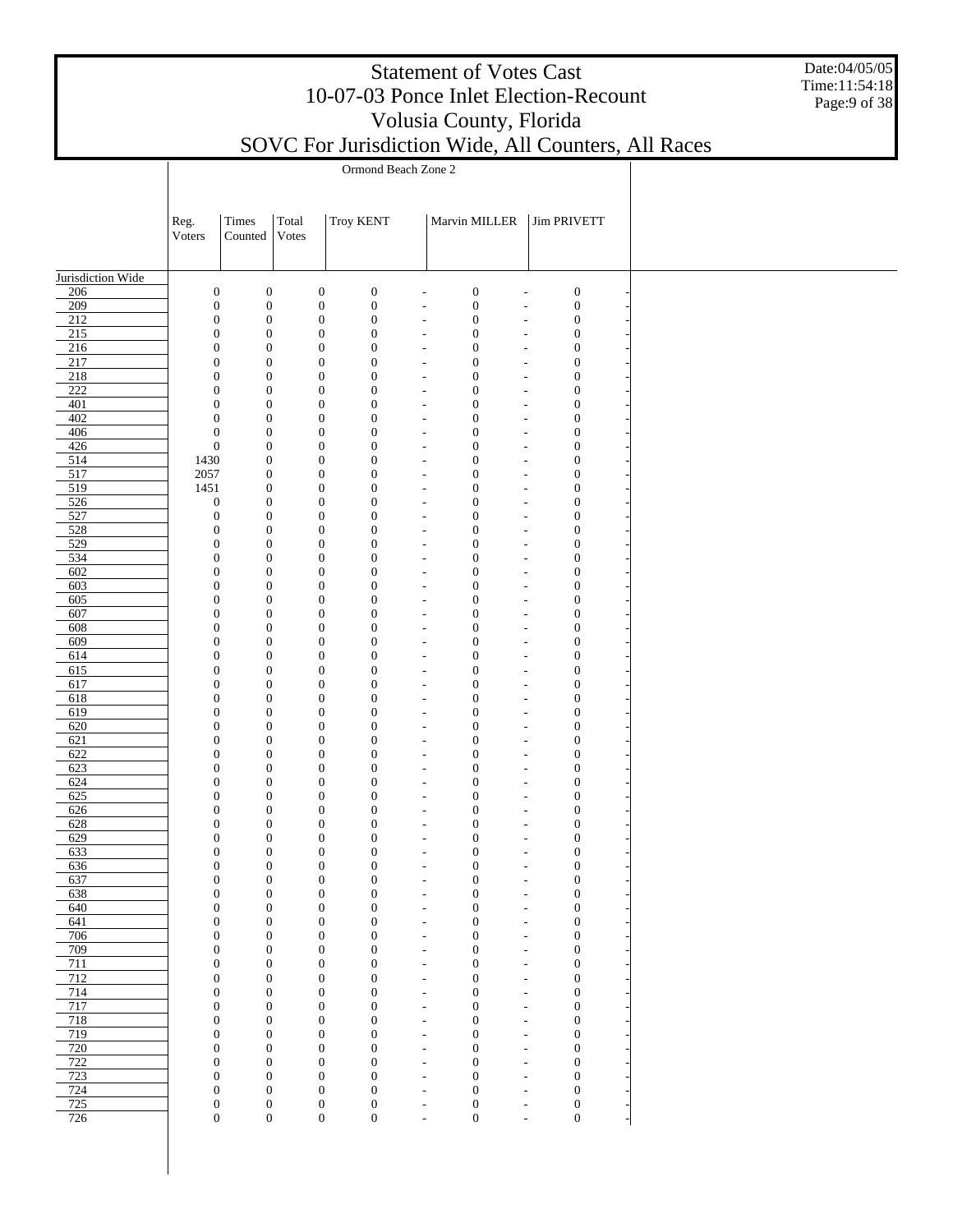|                           | <b>Statement of Votes Cast</b><br>10-07-03 Ponce Inlet Election-Recount<br>Volusia County, Florida<br>SOVC For Jurisdiction Wide, All Counters, All Races<br>Ormond Beach Zone 2 |                                           |          |                  |  |               |  |                    |  |  |  |  |  |  |  |
|---------------------------|----------------------------------------------------------------------------------------------------------------------------------------------------------------------------------|-------------------------------------------|----------|------------------|--|---------------|--|--------------------|--|--|--|--|--|--|--|
|                           |                                                                                                                                                                                  |                                           |          |                  |  |               |  |                    |  |  |  |  |  |  |  |
|                           | Reg.<br><b>V</b> oters                                                                                                                                                           | Times<br>Total<br><b>Votes</b><br>Counted |          | <b>Troy KENT</b> |  | Marvin MILLER |  | <b>Jim PRIVETT</b> |  |  |  |  |  |  |  |
| 727                       | $\Omega$                                                                                                                                                                         | $\Omega$                                  | 0        | $\Omega$         |  | $\Omega$      |  | $\mathbf{0}$       |  |  |  |  |  |  |  |
| 728                       |                                                                                                                                                                                  |                                           |          |                  |  |               |  |                    |  |  |  |  |  |  |  |
| 729                       |                                                                                                                                                                                  |                                           |          |                  |  |               |  |                    |  |  |  |  |  |  |  |
| 730                       |                                                                                                                                                                                  |                                           |          |                  |  |               |  |                    |  |  |  |  |  |  |  |
| 731                       |                                                                                                                                                                                  |                                           |          |                  |  |               |  |                    |  |  |  |  |  |  |  |
| 732                       |                                                                                                                                                                                  |                                           |          |                  |  |               |  |                    |  |  |  |  |  |  |  |
| 733                       |                                                                                                                                                                                  |                                           |          |                  |  |               |  |                    |  |  |  |  |  |  |  |
| 909                       |                                                                                                                                                                                  |                                           |          |                  |  |               |  |                    |  |  |  |  |  |  |  |
| Absentee                  | 4938                                                                                                                                                                             |                                           |          |                  |  |               |  |                    |  |  |  |  |  |  |  |
| Un-Scanned<br>Provisional | 4938<br>4938                                                                                                                                                                     |                                           | $\Omega$ | $\Omega$         |  |               |  |                    |  |  |  |  |  |  |  |
| Total                     | 4938                                                                                                                                                                             |                                           | 0        | 0                |  |               |  | $\mathbf{0}$       |  |  |  |  |  |  |  |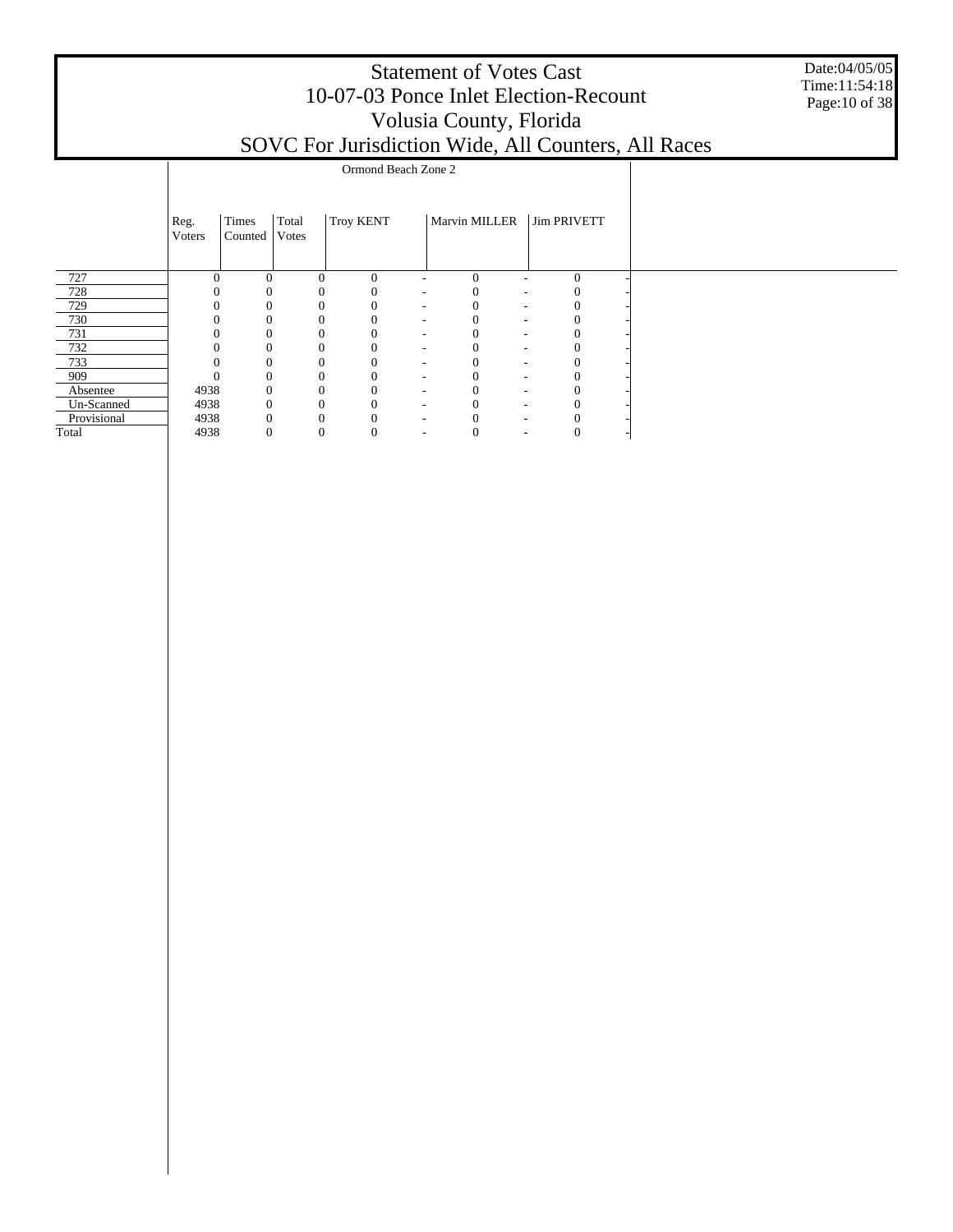Date:04/05/05 Time:11:54:18 Page:11 of 38

|                   |                                      |                                      |                |                                      | Holly Hill District 2                |                                                      |                                      |                                                                                              |  |
|-------------------|--------------------------------------|--------------------------------------|----------------|--------------------------------------|--------------------------------------|------------------------------------------------------|--------------------------------------|----------------------------------------------------------------------------------------------|--|
|                   |                                      |                                      |                |                                      |                                      |                                                      |                                      |                                                                                              |  |
|                   | Reg.<br>Voters                       | Times<br>Counted                     | Total<br>Votes |                                      | Gilles BLAIS                         |                                                      | Paul E.<br><b>LOCKEBY</b>            | J.D. MELLETTE                                                                                |  |
|                   |                                      |                                      |                |                                      |                                      |                                                      |                                      |                                                                                              |  |
| Jurisdiction Wide |                                      |                                      |                |                                      |                                      |                                                      |                                      |                                                                                              |  |
| 206<br>209        | $\boldsymbol{0}$<br>$\boldsymbol{0}$ | $\boldsymbol{0}$<br>$\boldsymbol{0}$ |                | $\boldsymbol{0}$<br>$\boldsymbol{0}$ | $\boldsymbol{0}$<br>$\boldsymbol{0}$ | $\overline{\phantom{a}}$<br>$\overline{\phantom{a}}$ | $\boldsymbol{0}$<br>$\boldsymbol{0}$ | $\boldsymbol{0}$<br>$\overline{a}$<br>$\boldsymbol{0}$<br>$\overline{\phantom{a}}$           |  |
| 212               | $\boldsymbol{0}$                     | $\boldsymbol{0}$                     |                | $\boldsymbol{0}$                     | $\boldsymbol{0}$                     | $\overline{\phantom{a}}$                             | $\boldsymbol{0}$                     | $\boldsymbol{0}$<br>$\overline{\phantom{a}}$                                                 |  |
| 215               | $\boldsymbol{0}$                     | $\overline{0}$                       |                | $\boldsymbol{0}$                     | $\boldsymbol{0}$                     | $\overline{\phantom{a}}$                             | $\mathbf{0}$                         | $\boldsymbol{0}$<br>$\overline{\phantom{a}}$                                                 |  |
| 216               | $\boldsymbol{0}$                     | $\overline{0}$                       |                | $\boldsymbol{0}$                     | $\boldsymbol{0}$                     | $\tilde{\phantom{a}}$                                | $\boldsymbol{0}$                     | $\boldsymbol{0}$<br>$\tilde{\phantom{a}}$                                                    |  |
| 217<br>218        | $\mathbf{0}$<br>$\boldsymbol{0}$     | $\mathbf{0}$<br>$\overline{0}$       |                | $\boldsymbol{0}$<br>$\boldsymbol{0}$ | $\boldsymbol{0}$<br>$\boldsymbol{0}$ | $\overline{\phantom{a}}$<br>$\overline{\phantom{a}}$ | $\boldsymbol{0}$<br>$\boldsymbol{0}$ | $\boldsymbol{0}$<br>$\tilde{\phantom{a}}$<br>$\boldsymbol{0}$<br>$\overline{\phantom{a}}$    |  |
| $\overline{222}$  | $\boldsymbol{0}$                     | $\overline{0}$                       |                | $\boldsymbol{0}$                     | $\boldsymbol{0}$                     | $\overline{\phantom{a}}$                             | $\boldsymbol{0}$                     | $\boldsymbol{0}$<br>$\overline{\phantom{a}}$                                                 |  |
| 401               | $\boldsymbol{0}$                     | $\overline{0}$                       |                | $\boldsymbol{0}$                     | $\boldsymbol{0}$                     | $\overline{\phantom{a}}$                             | $\boldsymbol{0}$                     | $\boldsymbol{0}$<br>$\overline{\phantom{a}}$                                                 |  |
| 402               | $\boldsymbol{0}$                     | $\overline{0}$                       |                | $\boldsymbol{0}$                     | $\boldsymbol{0}$                     | $\overline{\phantom{a}}$                             | $\boldsymbol{0}$                     | $\boldsymbol{0}$<br>$\overline{\phantom{a}}$                                                 |  |
| 406<br>426        | $\boldsymbol{0}$<br>$\boldsymbol{0}$ | $\overline{0}$<br>$\overline{0}$     |                | $\boldsymbol{0}$<br>$\boldsymbol{0}$ | $\boldsymbol{0}$<br>$\boldsymbol{0}$ | $\overline{\phantom{a}}$<br>$\overline{\phantom{a}}$ | $\boldsymbol{0}$<br>$\boldsymbol{0}$ | $\boldsymbol{0}$<br>$\overline{\phantom{a}}$<br>$\boldsymbol{0}$<br>$\overline{\phantom{a}}$ |  |
| 514               | $\boldsymbol{0}$                     | $\overline{0}$                       |                | $\boldsymbol{0}$                     | $\boldsymbol{0}$                     | $\overline{\phantom{a}}$                             | $\boldsymbol{0}$                     | $\boldsymbol{0}$<br>$\overline{\phantom{a}}$                                                 |  |
| 517               | $\boldsymbol{0}$                     | $\boldsymbol{0}$                     |                | $\boldsymbol{0}$                     | $\boldsymbol{0}$                     | $\overline{\phantom{a}}$                             | $\boldsymbol{0}$                     | $\boldsymbol{0}$<br>$\overline{\phantom{a}}$                                                 |  |
| 519               | $\boldsymbol{0}$                     | $\boldsymbol{0}$                     |                | $\boldsymbol{0}$                     | $\boldsymbol{0}$                     | $\overline{\phantom{a}}$                             | $\boldsymbol{0}$                     | $\boldsymbol{0}$<br>$\overline{\phantom{a}}$                                                 |  |
| 526<br>527        | 975<br>1631                          | $\boldsymbol{0}$<br>$\boldsymbol{0}$ |                | $\boldsymbol{0}$<br>$\boldsymbol{0}$ | $\boldsymbol{0}$<br>$\boldsymbol{0}$ | $\overline{\phantom{a}}$<br>$\overline{\phantom{a}}$ | $\boldsymbol{0}$<br>$\boldsymbol{0}$ | $\boldsymbol{0}$<br>$\overline{\phantom{a}}$<br>$\boldsymbol{0}$<br>$\overline{\phantom{a}}$ |  |
| 528               | 1512                                 | $\mathbf{0}$                         |                | $\boldsymbol{0}$                     | $\boldsymbol{0}$                     | $\overline{\phantom{a}}$                             | $\boldsymbol{0}$                     | $\boldsymbol{0}$<br>$\overline{\phantom{a}}$                                                 |  |
| 529               | 1330                                 | $\boldsymbol{0}$                     |                | $\boldsymbol{0}$                     | $\boldsymbol{0}$                     | $\overline{\phantom{a}}$                             | $\boldsymbol{0}$                     | $\boldsymbol{0}$<br>$\overline{\phantom{a}}$                                                 |  |
| 534               | 456                                  | $\mathbf{0}$                         |                | $\boldsymbol{0}$                     | $\boldsymbol{0}$                     | $\overline{\phantom{a}}$                             | $\boldsymbol{0}$                     | $\boldsymbol{0}$<br>$\overline{\phantom{a}}$                                                 |  |
| 602<br>603        | $\boldsymbol{0}$<br>$\boldsymbol{0}$ | $\overline{0}$<br>$\overline{0}$     |                | $\boldsymbol{0}$<br>$\boldsymbol{0}$ | $\boldsymbol{0}$<br>$\boldsymbol{0}$ | $\overline{\phantom{a}}$                             | $\boldsymbol{0}$<br>$\boldsymbol{0}$ | $\boldsymbol{0}$<br>$\overline{\phantom{a}}$<br>$\boldsymbol{0}$                             |  |
| 605               | $\boldsymbol{0}$                     | $\overline{0}$                       |                | $\boldsymbol{0}$                     | $\boldsymbol{0}$                     | $\overline{\phantom{a}}$<br>$\overline{\phantom{a}}$ | $\boldsymbol{0}$                     | $\overline{\phantom{a}}$<br>$\boldsymbol{0}$<br>$\overline{\phantom{a}}$                     |  |
| 607               | $\boldsymbol{0}$                     | $\overline{0}$                       |                | $\boldsymbol{0}$                     | $\boldsymbol{0}$                     | $\overline{\phantom{a}}$                             | $\mathbf{0}$                         | $\boldsymbol{0}$<br>$\overline{\phantom{a}}$                                                 |  |
| 608               | $\boldsymbol{0}$                     | $\overline{0}$                       |                | $\boldsymbol{0}$                     | $\boldsymbol{0}$                     | $\overline{\phantom{a}}$                             | $\boldsymbol{0}$                     | $\boldsymbol{0}$<br>$\overline{\phantom{a}}$                                                 |  |
| 609               | $\boldsymbol{0}$                     | $\overline{0}$                       |                | $\boldsymbol{0}$                     | $\boldsymbol{0}$                     | $\overline{\phantom{a}}$                             | $\boldsymbol{0}$                     | $\boldsymbol{0}$<br>$\overline{\phantom{a}}$                                                 |  |
| 614<br>615        | $\boldsymbol{0}$<br>$\boldsymbol{0}$ | $\overline{0}$<br>$\overline{0}$     |                | $\boldsymbol{0}$<br>$\boldsymbol{0}$ | $\boldsymbol{0}$<br>$\boldsymbol{0}$ | $\overline{\phantom{a}}$<br>$\overline{\phantom{a}}$ | $\boldsymbol{0}$<br>$\mathbf{0}$     | $\mathbf{0}$<br>$\tilde{\phantom{a}}$<br>$\boldsymbol{0}$<br>$\overline{\phantom{a}}$        |  |
| 617               | $\boldsymbol{0}$                     | $\overline{0}$                       |                | $\boldsymbol{0}$                     | $\boldsymbol{0}$                     | $\overline{\phantom{a}}$                             | $\boldsymbol{0}$                     | $\boldsymbol{0}$<br>$\overline{\phantom{a}}$                                                 |  |
| 618               | $\boldsymbol{0}$                     | $\overline{0}$                       |                | $\boldsymbol{0}$                     | $\boldsymbol{0}$                     | $\overline{\phantom{a}}$                             | $\boldsymbol{0}$                     | $\boldsymbol{0}$<br>$\overline{\phantom{a}}$                                                 |  |
| 619               | $\boldsymbol{0}$                     | $\overline{0}$                       |                | $\boldsymbol{0}$                     | $\boldsymbol{0}$                     | $\overline{\phantom{a}}$                             | $\boldsymbol{0}$                     | $\mathbf{0}$<br>$\overline{\phantom{a}}$                                                     |  |
| 620<br>621        | $\boldsymbol{0}$<br>$\boldsymbol{0}$ | $\overline{0}$<br>$\overline{0}$     |                | $\boldsymbol{0}$<br>$\boldsymbol{0}$ | $\boldsymbol{0}$<br>$\boldsymbol{0}$ | $\overline{\phantom{a}}$<br>$\overline{\phantom{a}}$ | $\boldsymbol{0}$<br>$\boldsymbol{0}$ | $\boldsymbol{0}$<br>$\overline{\phantom{a}}$<br>$\boldsymbol{0}$<br>$\overline{\phantom{a}}$ |  |
| 622               | $\boldsymbol{0}$                     | $\overline{0}$                       |                | $\boldsymbol{0}$                     | $\boldsymbol{0}$                     | $\overline{\phantom{a}}$                             | $\boldsymbol{0}$                     | $\boldsymbol{0}$<br>$\overline{\phantom{a}}$                                                 |  |
| 623               | $\boldsymbol{0}$                     | $\overline{0}$                       |                | $\boldsymbol{0}$                     | $\boldsymbol{0}$                     | $\overline{\phantom{a}}$                             | $\boldsymbol{0}$                     | $\mathbf{0}$<br>$\tilde{\phantom{a}}$                                                        |  |
| 624               | $\boldsymbol{0}$                     | $\overline{0}$                       |                | $\boldsymbol{0}$                     | $\boldsymbol{0}$                     | $\overline{\phantom{a}}$                             | $\boldsymbol{0}$                     | $\mathbf{0}$<br>$\tilde{\phantom{a}}$                                                        |  |
| 625<br>626        | $\boldsymbol{0}$<br>$\boldsymbol{0}$ | $\overline{0}$<br>$\mathbf{0}$       |                | $\boldsymbol{0}$<br>$\boldsymbol{0}$ | $\boldsymbol{0}$<br>$\boldsymbol{0}$ | $\overline{\phantom{a}}$                             | $\boldsymbol{0}$<br>$\boldsymbol{0}$ | $\mathbf{0}$<br>$\tilde{\phantom{a}}$<br>$\boldsymbol{0}$                                    |  |
| 628               | $\boldsymbol{0}$                     | $\mathbf{0}$                         |                | $\boldsymbol{0}$                     | $\boldsymbol{0}$                     | $\overline{\phantom{a}}$<br>$\overline{\phantom{a}}$ | $\boldsymbol{0}$                     | $\overline{\phantom{a}}$<br>$\boldsymbol{0}$<br>$\overline{\phantom{a}}$                     |  |
| 629               | $\boldsymbol{0}$                     | $\mathbf{0}$                         |                | $\boldsymbol{0}$                     | $\boldsymbol{0}$                     | $\overline{\phantom{a}}$                             | $\boldsymbol{0}$                     | $\boldsymbol{0}$<br>$\overline{\phantom{a}}$                                                 |  |
| 633               | $\boldsymbol{0}$                     | $\mathbf{0}$                         |                | $\boldsymbol{0}$                     | $\boldsymbol{0}$                     | $\overline{\phantom{a}}$                             | $\boldsymbol{0}$                     | $\boldsymbol{0}$<br>$\overline{\phantom{a}}$                                                 |  |
| 636               | 0                                    | $\boldsymbol{0}$                     |                | $\mathbf 0$                          | 0                                    |                                                      | 0                                    | 0<br>$\overline{a}$                                                                          |  |
| 637<br>638        | $\boldsymbol{0}$<br>$\boldsymbol{0}$ | $\boldsymbol{0}$<br>$\mathbf{0}$     |                | $\boldsymbol{0}$<br>$\boldsymbol{0}$ | $\boldsymbol{0}$<br>$\boldsymbol{0}$ | $\overline{\phantom{a}}$<br>$\overline{\phantom{a}}$ | $\boldsymbol{0}$<br>$\boldsymbol{0}$ | $\boldsymbol{0}$<br>$\overline{\phantom{a}}$<br>$\boldsymbol{0}$<br>$\overline{\phantom{a}}$ |  |
| 640               | $\boldsymbol{0}$                     | $\mathbf{0}$                         |                | $\boldsymbol{0}$                     | $\boldsymbol{0}$                     | $\overline{\phantom{a}}$                             | $\boldsymbol{0}$                     | $\boldsymbol{0}$<br>$\tilde{\phantom{a}}$                                                    |  |
| 641               | $\boldsymbol{0}$                     | $\mathbf{0}$                         |                | $\boldsymbol{0}$                     | $\boldsymbol{0}$                     | $\overline{\phantom{a}}$                             | $\boldsymbol{0}$                     | $\boldsymbol{0}$<br>$\tilde{\phantom{a}}$                                                    |  |
| 706               | $\boldsymbol{0}$                     | $\mathbf{0}$                         |                | $\boldsymbol{0}$                     | $\boldsymbol{0}$                     | $\tilde{\phantom{a}}$                                | $\boldsymbol{0}$                     | $\boldsymbol{0}$<br>$\tilde{\phantom{a}}$                                                    |  |
| 709<br>711        | $\boldsymbol{0}$<br>$\boldsymbol{0}$ | $\mathbf{0}$<br>$\mathbf{0}$         |                | $\mathbf{0}$<br>$\mathbf{0}$         | $\mathbf{0}$<br>$\boldsymbol{0}$     | $\overline{\phantom{a}}$<br>$\overline{\phantom{a}}$ | $\boldsymbol{0}$<br>$\boldsymbol{0}$ | $\boldsymbol{0}$<br>$\overline{\phantom{a}}$<br>$\boldsymbol{0}$<br>$\overline{\phantom{a}}$ |  |
| 712               | $\boldsymbol{0}$                     | $\mathbf{0}$                         |                | $\mathbf{0}$                         | $\mathbf{0}$                         | $\overline{\phantom{a}}$                             | $\boldsymbol{0}$                     | $\boldsymbol{0}$<br>$\overline{\phantom{a}}$                                                 |  |
| 714               | $\boldsymbol{0}$                     | $\mathbf{0}$                         |                | $\mathbf{0}$                         | $\boldsymbol{0}$                     | $\overline{\phantom{a}}$                             | $\boldsymbol{0}$                     | $\boldsymbol{0}$<br>$\overline{\phantom{a}}$                                                 |  |
| 717               | $\boldsymbol{0}$                     | $\mathbf{0}$                         |                | $\mathbf{0}$                         | $\mathbf{0}$                         | $\overline{\phantom{a}}$                             | $\boldsymbol{0}$                     | $\boldsymbol{0}$<br>$\overline{\phantom{a}}$                                                 |  |
| 718<br>719        | $\boldsymbol{0}$                     | $\mathbf{0}$                         |                | $\mathbf{0}$                         | $\boldsymbol{0}$                     | $\overline{\phantom{a}}$                             | $\boldsymbol{0}$                     | $\boldsymbol{0}$<br>$\overline{\phantom{a}}$                                                 |  |
| 720               | $\boldsymbol{0}$<br>$\boldsymbol{0}$ | $\mathbf{0}$<br>$\mathbf{0}$         |                | $\mathbf{0}$<br>$\mathbf{0}$         | $\mathbf{0}$<br>$\boldsymbol{0}$     | $\overline{\phantom{a}}$<br>$\tilde{\phantom{a}}$    | $\boldsymbol{0}$<br>$\boldsymbol{0}$ | $\boldsymbol{0}$<br>$\overline{\phantom{a}}$<br>$\boldsymbol{0}$<br>$\tilde{\phantom{a}}$    |  |
| 722               | $\boldsymbol{0}$                     | $\mathbf{0}$                         |                | $\mathbf{0}$                         | $\mathbf{0}$                         | $\overline{\phantom{a}}$                             | $\boldsymbol{0}$                     | $\boldsymbol{0}$<br>$\overline{\phantom{a}}$                                                 |  |
| 723               | $\boldsymbol{0}$                     | $\mathbf{0}$                         |                | $\boldsymbol{0}$                     | $\boldsymbol{0}$                     | $\overline{\phantom{a}}$                             | $\boldsymbol{0}$                     | $\boldsymbol{0}$<br>$\overline{\phantom{a}}$                                                 |  |
| 724               | $\boldsymbol{0}$                     | $\mathbf{0}$                         |                | $\boldsymbol{0}$                     | $\boldsymbol{0}$                     | $\overline{\phantom{a}}$                             | $\boldsymbol{0}$                     | $\boldsymbol{0}$<br>$\overline{\phantom{a}}$                                                 |  |
| 725<br>726        | $\boldsymbol{0}$<br>$\boldsymbol{0}$ | $\mathbf{0}$<br>$\boldsymbol{0}$     |                | $\boldsymbol{0}$<br>$\boldsymbol{0}$ | $\boldsymbol{0}$<br>$\boldsymbol{0}$ | $\overline{\phantom{a}}$<br>$\overline{\phantom{a}}$ | $\boldsymbol{0}$<br>$\boldsymbol{0}$ | $\boldsymbol{0}$<br>$\overline{\phantom{a}}$<br>$\boldsymbol{0}$<br>$\overline{\phantom{a}}$ |  |
|                   |                                      |                                      |                |                                      |                                      |                                                      |                                      |                                                                                              |  |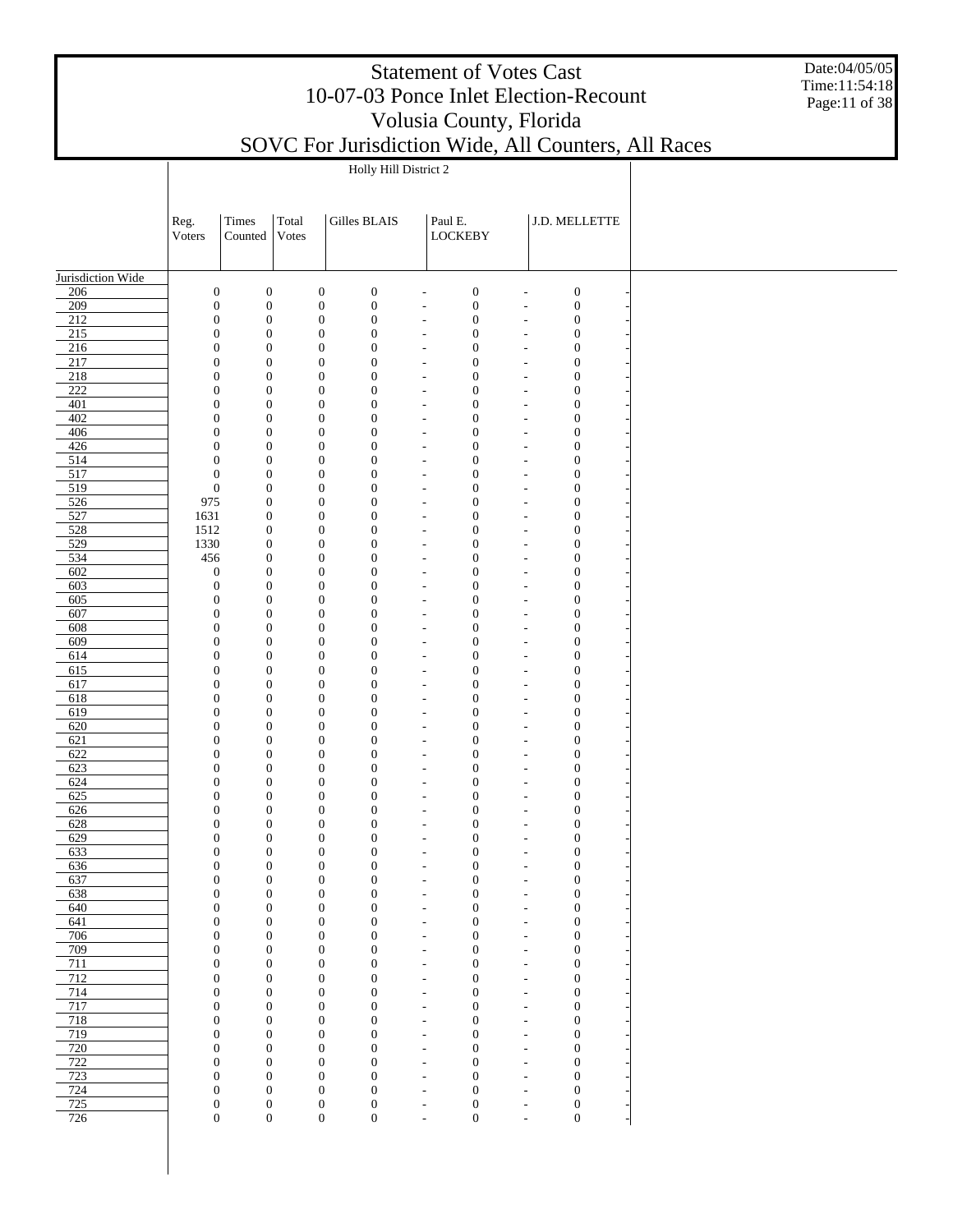#### Statement of Votes Cast Date:04/05/05 Time:11:54:18 10-07-03 Ponce Inlet Election-Recount Page:12 of 38 Volusia County, Florida SOVC For Jurisdiction Wide, All Counters, All Races Holly Hill District 2  $\mathsf{I}$

|             | Reg.<br>Voters | Times<br>Counted | Total<br>Votes | Gilles BLAIS |                          | Paul E.<br><b>LOCKEBY</b> |                          | J.D. MELLETTE |  |
|-------------|----------------|------------------|----------------|--------------|--------------------------|---------------------------|--------------------------|---------------|--|
| 727         | $\Omega$       | $\Omega$         | $\theta$       | $\Omega$     | ٠                        | $\Omega$                  | ۰                        | $\Omega$      |  |
| 728         |                |                  |                | $\Omega$     | ٠                        |                           | ٠                        |               |  |
| 729         |                |                  |                | 0            | $\overline{\phantom{a}}$ |                           | ٠                        |               |  |
| 730         |                |                  |                | 0            | $\overline{\phantom{a}}$ |                           | $\overline{\phantom{a}}$ | 0             |  |
| 731         |                | 0                |                | $\theta$     | $\overline{\phantom{a}}$ |                           | $\overline{\phantom{a}}$ | 0             |  |
| 732         |                | 0                |                | $\Omega$     | $\overline{\phantom{a}}$ |                           | ٠                        | $\Omega$      |  |
| 733         |                | 0                |                | $\theta$     | ۰                        |                           | $\overline{\phantom{a}}$ | 0             |  |
| 909         |                | $\Omega$         |                | $\Omega$     | $\overline{\phantom{a}}$ |                           | $\overline{\phantom{a}}$ | C             |  |
| Absentee    | 5904           | $\Omega$         |                | $\Omega$     | $\overline{\phantom{a}}$ |                           | ۰                        |               |  |
| Un-Scanned  | 5904           | $\Omega$         |                | $\Omega$     | $\overline{\phantom{a}}$ |                           | ۰                        |               |  |
| Provisional | 5904           |                  |                |              | $\overline{\phantom{a}}$ |                           | ۰                        |               |  |
| Total       | 5904           | 0                | $\sqrt{ }$     | U            | $\overline{\phantom{a}}$ | O                         | ۰                        |               |  |

 $\mathbf{I}$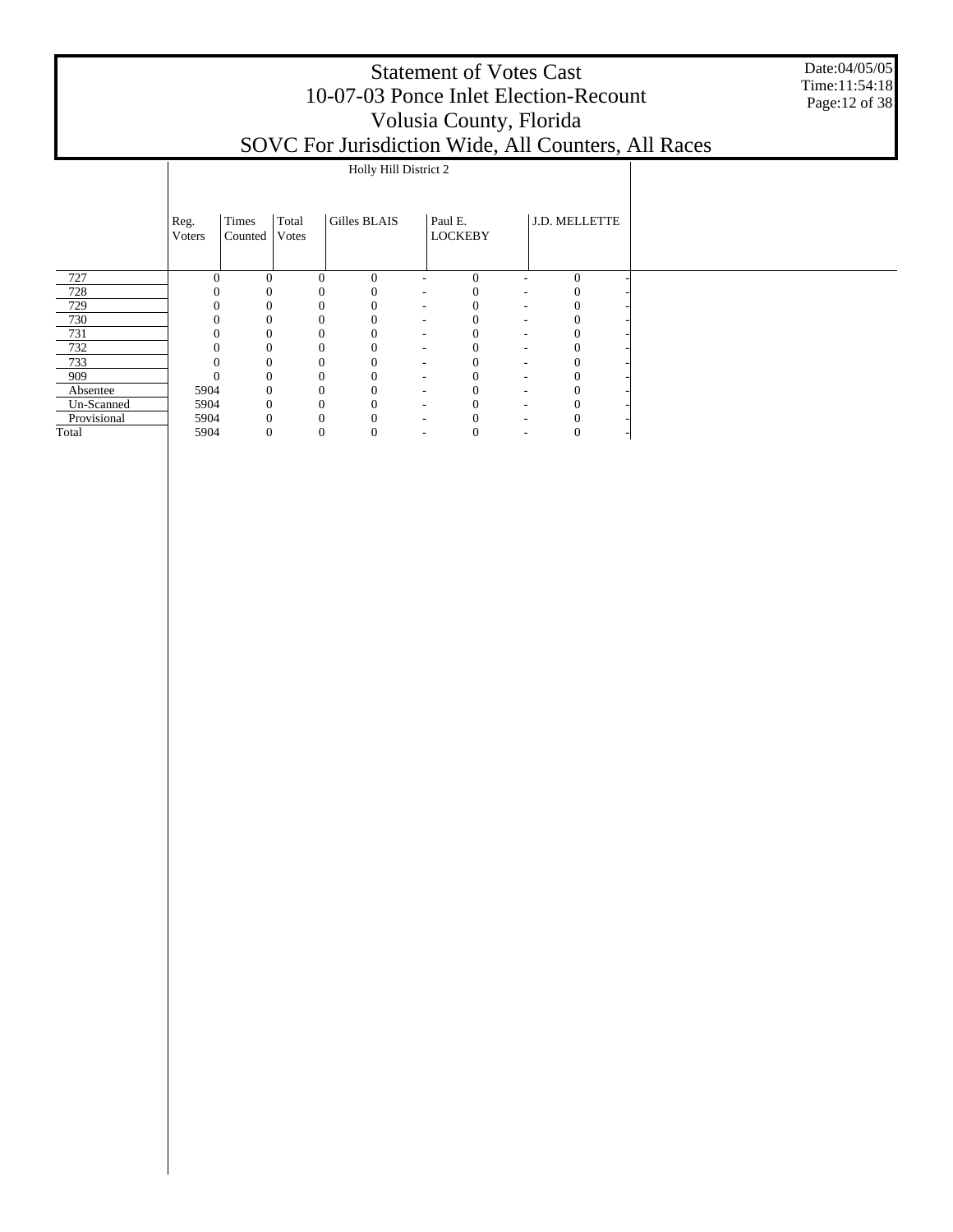Date:04/05/05 Time:11:54:18 Page:13 of 38

#### SOVC For Jurisdiction Wide, All Counters, All Races Holly Hill District 4

|                         |                                      |                                      |                                      | Holly Hill District 4 |                                      |                                                      |                                      |                                      |                                      |                                      |            | Holly Hill Perm. Vacancy Mayor                                           |    |                                      |         |
|-------------------------|--------------------------------------|--------------------------------------|--------------------------------------|-----------------------|--------------------------------------|------------------------------------------------------|--------------------------------------|--------------------------------------|--------------------------------------|--------------------------------------|------------|--------------------------------------------------------------------------|----|--------------------------------------|---------|
|                         |                                      |                                      |                                      |                       |                                      |                                                      |                                      |                                      |                                      |                                      |            |                                                                          |    |                                      |         |
|                         |                                      |                                      |                                      |                       |                                      |                                                      |                                      |                                      |                                      |                                      |            |                                                                          |    |                                      |         |
|                         | Reg.                                 | Times                                | Total                                | Ron FUSSELL           |                                      | Roland D. VIA                                        |                                      | Reg.                                 | Times                                | Total                                | <b>YES</b> |                                                                          | NO |                                      |         |
|                         | Voters                               | Counted                              | Votes                                |                       |                                      |                                                      |                                      | Voters                               | Counted                              | Votes                                |            |                                                                          |    |                                      |         |
|                         |                                      |                                      |                                      |                       |                                      |                                                      |                                      |                                      |                                      |                                      |            |                                                                          |    |                                      |         |
| Jurisdiction Wide       |                                      |                                      |                                      |                       |                                      |                                                      |                                      |                                      |                                      |                                      |            |                                                                          |    |                                      |         |
| 206                     | $\boldsymbol{0}$                     | $\boldsymbol{0}$                     | $\boldsymbol{0}$                     |                       | $\boldsymbol{0}$                     | ä,                                                   | $\boldsymbol{0}$                     | $\boldsymbol{0}$                     | $\boldsymbol{0}$                     | $\boldsymbol{0}$                     |            | $\boldsymbol{0}$<br>$\overline{a}$                                       |    | $\boldsymbol{0}$                     |         |
| 209                     | $\boldsymbol{0}$                     | $\boldsymbol{0}$                     | $\boldsymbol{0}$                     |                       | $\boldsymbol{0}$                     | ÷,                                                   | $\boldsymbol{0}$                     | $\boldsymbol{0}$                     | $\boldsymbol{0}$                     | $\boldsymbol{0}$                     |            | $\boldsymbol{0}$<br>÷,                                                   |    | $\boldsymbol{0}$                     |         |
| 212<br>$\overline{215}$ | $\boldsymbol{0}$<br>$\boldsymbol{0}$ | $\boldsymbol{0}$<br>$\boldsymbol{0}$ | $\boldsymbol{0}$                     | $\boldsymbol{0}$      | $\boldsymbol{0}$<br>$\boldsymbol{0}$ | $\overline{\phantom{m}}$<br>$\overline{\phantom{a}}$ | $\boldsymbol{0}$<br>$\boldsymbol{0}$ | $\boldsymbol{0}$<br>$\boldsymbol{0}$ | $\boldsymbol{0}$<br>$\boldsymbol{0}$ | $\boldsymbol{0}$<br>$\mathbf{0}$     |            | $\boldsymbol{0}$<br>$\overline{a}$<br>$\boldsymbol{0}$<br>$\overline{a}$ |    | $\boldsymbol{0}$<br>$\mathbf{0}$     |         |
| 216                     | $\mathbf{0}$                         | $\boldsymbol{0}$                     | $\mathbf{0}$                         |                       | $\boldsymbol{0}$                     | $\overline{\phantom{a}}$                             | $\boldsymbol{0}$                     | $\boldsymbol{0}$                     | $\boldsymbol{0}$                     | $\boldsymbol{0}$                     |            | $\boldsymbol{0}$<br>$\overline{a}$                                       |    | $\mathbf{0}$                         |         |
| 217                     | $\boldsymbol{0}$                     | $\boldsymbol{0}$                     |                                      | $\boldsymbol{0}$      | $\boldsymbol{0}$                     | $\overline{a}$                                       | $\boldsymbol{0}$                     | $\boldsymbol{0}$                     | $\boldsymbol{0}$                     | $\mathbf{0}$                         |            | $\boldsymbol{0}$<br>$\overline{a}$                                       |    | $\mathbf{0}$                         |         |
| 218                     | $\boldsymbol{0}$                     | $\boldsymbol{0}$                     | $\mathbf{0}$                         |                       | $\boldsymbol{0}$                     | $\overline{a}$                                       | $\boldsymbol{0}$                     | $\boldsymbol{0}$                     | $\boldsymbol{0}$                     | $\boldsymbol{0}$                     |            | $\boldsymbol{0}$<br>$\overline{a}$                                       |    | $\boldsymbol{0}$                     |         |
| $\overline{222}$        | $\boldsymbol{0}$                     | $\boldsymbol{0}$                     |                                      | $\mathbf{0}$          | $\boldsymbol{0}$                     | $\overline{a}$                                       | $\boldsymbol{0}$                     | $\boldsymbol{0}$                     | $\boldsymbol{0}$                     | $\boldsymbol{0}$                     |            | $\boldsymbol{0}$<br>$\overline{a}$                                       |    | $\boldsymbol{0}$                     |         |
| 401<br>402              | $\mathbf{0}$<br>$\boldsymbol{0}$     | $\boldsymbol{0}$<br>$\boldsymbol{0}$ | $\boldsymbol{0}$                     | $\mathbf{0}$          | $\boldsymbol{0}$<br>$\boldsymbol{0}$ | $\overline{\phantom{a}}$<br>$\overline{\phantom{a}}$ | $\boldsymbol{0}$<br>$\boldsymbol{0}$ | $\boldsymbol{0}$<br>$\boldsymbol{0}$ | $\boldsymbol{0}$<br>$\boldsymbol{0}$ | $\boldsymbol{0}$<br>$\mathbf{0}$     |            | $\boldsymbol{0}$<br>$\overline{a}$<br>$\boldsymbol{0}$<br>$\overline{a}$ |    | $\boldsymbol{0}$<br>$\mathbf{0}$     |         |
| 406                     | $\boldsymbol{0}$                     | $\boldsymbol{0}$                     | $\boldsymbol{0}$                     |                       | $\boldsymbol{0}$                     | $\overline{\phantom{a}}$                             | $\boldsymbol{0}$                     | $\boldsymbol{0}$                     | $\boldsymbol{0}$                     | $\boldsymbol{0}$                     |            | $\boldsymbol{0}$<br>$\overline{a}$                                       |    | $\boldsymbol{0}$                     |         |
| 426                     | $\boldsymbol{0}$                     | $\boldsymbol{0}$                     |                                      | $\mathbf{0}$          | $\boldsymbol{0}$                     | $\overline{a}$                                       | $\boldsymbol{0}$                     | $\boldsymbol{0}$                     | $\boldsymbol{0}$                     | $\mathbf{0}$                         |            | $\boldsymbol{0}$<br>$\overline{a}$                                       |    | $\mathbf{0}$                         |         |
| 514                     | $\boldsymbol{0}$                     | $\boldsymbol{0}$                     | $\boldsymbol{0}$                     |                       | $\boldsymbol{0}$                     | $\overline{\phantom{a}}$                             | $\boldsymbol{0}$                     | $\mathbf{0}$                         | $\boldsymbol{0}$                     | $\boldsymbol{0}$                     |            | $\boldsymbol{0}$<br>$\overline{a}$                                       |    | $\boldsymbol{0}$                     |         |
| 517<br>519              | $\boldsymbol{0}$<br>$\boldsymbol{0}$ | $\boldsymbol{0}$<br>$\boldsymbol{0}$ | $\boldsymbol{0}$                     | $\mathbf{0}$          | $\boldsymbol{0}$<br>$\boldsymbol{0}$ | $\overline{\phantom{a}}$                             | $\boldsymbol{0}$<br>$\boldsymbol{0}$ | $\boldsymbol{0}$<br>$\boldsymbol{0}$ | $\boldsymbol{0}$<br>$\mathbf{0}$     | $\mathbf{0}$<br>$\boldsymbol{0}$     |            | $\boldsymbol{0}$<br>$\overline{a}$<br>$\boldsymbol{0}$                   |    | $\mathbf{0}$<br>$\boldsymbol{0}$     |         |
| 526                     | 975                                  | $\boldsymbol{0}$                     |                                      | $\mathbf{0}$          | $\boldsymbol{0}$                     | $\overline{\phantom{m}}$<br>$\overline{a}$           | $\boldsymbol{0}$                     | 975                                  | $\boldsymbol{0}$                     | $\mathbf{0}$                         |            | $\overline{a}$<br>$\boldsymbol{0}$<br>$\overline{a}$                     |    | $\mathbf{0}$                         |         |
| 527                     | 1631                                 | $\boldsymbol{0}$                     | $\boldsymbol{0}$                     |                       | $\mathbf{0}$                         | $\overline{a}$                                       | $\boldsymbol{0}$                     | 1631                                 | $\mathbf{0}$                         | $\boldsymbol{0}$                     |            | $\boldsymbol{0}$<br>$\overline{a}$                                       |    | $\boldsymbol{0}$                     |         |
| 528                     | 1512                                 | $\boldsymbol{0}$                     |                                      | $\boldsymbol{0}$      | $\boldsymbol{0}$                     | $\overline{a}$                                       | $\boldsymbol{0}$                     | 1512                                 | $\boldsymbol{0}$                     | $\mathbf{0}$                         |            | $\boldsymbol{0}$<br>$\overline{a}$                                       |    | $\mathbf{0}$                         |         |
| 529                     | 1330                                 | $\boldsymbol{0}$                     | $\boldsymbol{0}$                     |                       | $\mathbf{0}$                         | $\overline{\phantom{a}}$                             | $\boldsymbol{0}$                     | 1330                                 | $\mathbf{0}$                         | $\boldsymbol{0}$                     |            | $\boldsymbol{0}$<br>$\overline{a}$                                       |    | $\boldsymbol{0}$                     |         |
| 534                     | 456                                  | $\boldsymbol{0}$<br>$\boldsymbol{0}$ |                                      | $\mathbf{0}$          | $\boldsymbol{0}$                     | $\overline{\phantom{a}}$                             | $\boldsymbol{0}$                     | 456                                  | $\boldsymbol{0}$                     | $\mathbf{0}$<br>$\boldsymbol{0}$     |            | $\boldsymbol{0}$<br>$\overline{a}$                                       |    | $\boldsymbol{0}$                     |         |
| 602<br>603              | $\boldsymbol{0}$<br>$\boldsymbol{0}$ | $\boldsymbol{0}$                     | $\boldsymbol{0}$                     | $\mathbf{0}$          | $\mathbf{0}$<br>$\boldsymbol{0}$     | $\overline{\phantom{a}}$<br>$\overline{a}$           | $\boldsymbol{0}$<br>$\boldsymbol{0}$ | $\mathbf{0}$<br>$\boldsymbol{0}$     | $\boldsymbol{0}$<br>$\boldsymbol{0}$ | $\mathbf{0}$                         |            | $\boldsymbol{0}$<br>$\overline{a}$<br>$\boldsymbol{0}$<br>$\overline{a}$ |    | $\boldsymbol{0}$<br>$\mathbf{0}$     |         |
| 605                     | $\boldsymbol{0}$                     | $\boldsymbol{0}$                     | $\boldsymbol{0}$                     |                       | $\mathbf{0}$                         | $\overline{a}$                                       | $\boldsymbol{0}$                     | $\boldsymbol{0}$                     | $\boldsymbol{0}$                     | $\boldsymbol{0}$                     |            | $\boldsymbol{0}$<br>$\overline{a}$                                       |    | $\boldsymbol{0}$                     |         |
| 607                     | $\boldsymbol{0}$                     | $\boldsymbol{0}$                     |                                      | $\mathbf{0}$          | $\boldsymbol{0}$                     | $\overline{a}$                                       | $\boldsymbol{0}$                     | $\boldsymbol{0}$                     | $\boldsymbol{0}$                     | $\mathbf{0}$                         |            | $\boldsymbol{0}$<br>$\overline{a}$                                       |    | $\mathbf{0}$                         |         |
| 608                     | $\boldsymbol{0}$                     | $\boldsymbol{0}$                     | $\boldsymbol{0}$                     |                       | $\mathbf{0}$                         | $\overline{a}$                                       | $\boldsymbol{0}$                     | $\boldsymbol{0}$                     | $\boldsymbol{0}$                     | $\boldsymbol{0}$                     |            | $\boldsymbol{0}$<br>$\overline{a}$                                       |    | $\boldsymbol{0}$                     |         |
| 609                     | $\boldsymbol{0}$                     | $\boldsymbol{0}$                     |                                      | $\mathbf{0}$          | $\boldsymbol{0}$                     | $\overline{a}$                                       | $\boldsymbol{0}$                     | $\boldsymbol{0}$                     | $\boldsymbol{0}$                     | $\mathbf{0}$                         |            | $\boldsymbol{0}$<br>$\overline{a}$                                       |    | $\mathbf{0}$                         |         |
| 614<br>615              | $\boldsymbol{0}$<br>$\boldsymbol{0}$ | $\boldsymbol{0}$<br>$\boldsymbol{0}$ | $\boldsymbol{0}$                     | $\mathbf{0}$          | $\mathbf{0}$<br>$\boldsymbol{0}$     | $\overline{\phantom{a}}$<br>$\overline{a}$           | $\boldsymbol{0}$<br>$\boldsymbol{0}$ | $\boldsymbol{0}$<br>$\boldsymbol{0}$ | $\boldsymbol{0}$<br>$\boldsymbol{0}$ | $\boldsymbol{0}$<br>$\mathbf{0}$     |            | $\boldsymbol{0}$<br>$\overline{a}$<br>$\boldsymbol{0}$<br>$\overline{a}$ |    | $\boldsymbol{0}$<br>$\mathbf{0}$     |         |
| 617                     | $\boldsymbol{0}$                     | $\boldsymbol{0}$                     | $\mathbf{0}$                         |                       | $\mathbf{0}$                         | $\overline{a}$                                       | $\boldsymbol{0}$                     | $\boldsymbol{0}$                     | $\boldsymbol{0}$                     | $\boldsymbol{0}$                     |            | $\boldsymbol{0}$<br>$\overline{a}$                                       |    | $\boldsymbol{0}$                     |         |
| 618                     | $\boldsymbol{0}$                     | $\boldsymbol{0}$                     |                                      | $\boldsymbol{0}$      | $\boldsymbol{0}$                     | $\overline{a}$                                       | $\boldsymbol{0}$                     | $\boldsymbol{0}$                     | $\boldsymbol{0}$                     | $\mathbf{0}$                         |            | $\boldsymbol{0}$<br>$\overline{a}$                                       |    | $\mathbf{0}$                         |         |
| 619                     | $\boldsymbol{0}$                     | $\boldsymbol{0}$                     | $\boldsymbol{0}$                     |                       | $\mathbf{0}$                         | $\overline{\phantom{a}}$                             | $\boldsymbol{0}$                     | $\boldsymbol{0}$                     | $\boldsymbol{0}$                     | $\boldsymbol{0}$                     |            | $\boldsymbol{0}$<br>$\overline{a}$                                       |    | $\boldsymbol{0}$                     |         |
| 620                     | $\boldsymbol{0}$                     | $\boldsymbol{0}$                     |                                      | $\mathbf{0}$          | $\boldsymbol{0}$                     | $\overline{\phantom{a}}$                             | $\boldsymbol{0}$                     | $\boldsymbol{0}$                     | $\boldsymbol{0}$                     | $\mathbf{0}$                         |            | $\boldsymbol{0}$<br>$\overline{a}$                                       |    | $\mathbf{0}$                         |         |
| 621<br>622              | $\mathbf{0}$<br>$\boldsymbol{0}$     | $\boldsymbol{0}$<br>$\boldsymbol{0}$ | $\boldsymbol{0}$                     | $\boldsymbol{0}$      | $\boldsymbol{0}$<br>$\boldsymbol{0}$ | $\overline{\phantom{a}}$<br>$\overline{a}$           | $\boldsymbol{0}$<br>$\boldsymbol{0}$ | $\boldsymbol{0}$<br>$\boldsymbol{0}$ | $\boldsymbol{0}$<br>$\boldsymbol{0}$ | $\boldsymbol{0}$<br>$\mathbf{0}$     |            | $\boldsymbol{0}$<br>$\overline{a}$<br>$\boldsymbol{0}$<br>$\overline{a}$ |    | $\boldsymbol{0}$<br>$\mathbf{0}$     |         |
| 623                     | $\boldsymbol{0}$                     | $\boldsymbol{0}$                     | $\mathbf{0}$                         |                       | $\mathbf{0}$                         | $\overline{a}$                                       | $\boldsymbol{0}$                     | $\boldsymbol{0}$                     | $\boldsymbol{0}$                     | $\boldsymbol{0}$                     |            | $\boldsymbol{0}$<br>$\overline{a}$                                       |    | $\boldsymbol{0}$                     |         |
| 624                     | $\boldsymbol{0}$                     | $\boldsymbol{0}$                     |                                      | $\boldsymbol{0}$      | $\boldsymbol{0}$                     | $\overline{a}$                                       | $\boldsymbol{0}$                     | $\boldsymbol{0}$                     | $\boldsymbol{0}$                     | $\mathbf{0}$                         |            | $\boldsymbol{0}$<br>$\overline{a}$                                       |    | $\boldsymbol{0}$                     |         |
| 625                     | $\mathbf{0}$                         | $\boldsymbol{0}$                     | $\boldsymbol{0}$                     |                       | $\mathbf{0}$                         | $\overline{\phantom{a}}$                             | $\boldsymbol{0}$                     | $\boldsymbol{0}$                     | $\boldsymbol{0}$                     | $\boldsymbol{0}$                     |            | $\boldsymbol{0}$<br>$\overline{a}$                                       |    | $\boldsymbol{0}$                     |         |
| 626                     | $\boldsymbol{0}$                     | $\boldsymbol{0}$                     |                                      | $\mathbf{0}$          | $\boldsymbol{0}$                     | $\overline{\phantom{a}}$                             | $\boldsymbol{0}$                     | $\boldsymbol{0}$                     | $\boldsymbol{0}$                     | $\mathbf{0}$                         |            | $\boldsymbol{0}$<br>$\overline{a}$                                       |    | $\mathbf{0}$                         |         |
| 628<br>629              | $\boldsymbol{0}$<br>$\boldsymbol{0}$ | $\boldsymbol{0}$<br>$\boldsymbol{0}$ | $\boldsymbol{0}$                     | $\mathbf{0}$          | $\boldsymbol{0}$<br>$\boldsymbol{0}$ | $\overline{\phantom{a}}$<br>$\overline{\phantom{a}}$ | $\boldsymbol{0}$<br>$\boldsymbol{0}$ | $\mathbf{0}$<br>$\boldsymbol{0}$     | $\boldsymbol{0}$<br>$\boldsymbol{0}$ | $\boldsymbol{0}$<br>$\mathbf{0}$     |            | $\boldsymbol{0}$<br>$\overline{a}$<br>$\boldsymbol{0}$<br>L,             |    | $\mathbf{0}$<br>$\mathbf{0}$         |         |
| 633                     | $\Omega$                             | $\overline{0}$                       |                                      | $\theta$              | $\overline{0}$                       | $\overline{\phantom{a}}$                             | $\theta$                             | $\Omega$                             | $\overline{0}$                       | $\mathbf{0}$                         |            | $\mathbf{0}$<br>٠                                                        |    | $\theta$                             |         |
| 636                     | $\boldsymbol{0}$                     | $\boldsymbol{0}$                     | $\mathbf{0}$                         |                       | $\boldsymbol{0}$                     | $\overline{a}$                                       | $\boldsymbol{0}$                     | $\boldsymbol{0}$                     | $\mathbf{0}$                         | $\boldsymbol{0}$                     |            | $\boldsymbol{0}$<br>$\overline{a}$                                       |    | $\boldsymbol{0}$                     |         |
| 637                     | $\boldsymbol{0}$                     | $\boldsymbol{0}$                     | $\boldsymbol{0}$                     |                       | $\boldsymbol{0}$                     | $\overline{\phantom{a}}$                             | $\boldsymbol{0}$                     | $\boldsymbol{0}$                     | $\boldsymbol{0}$                     | $\boldsymbol{0}$                     |            | $\boldsymbol{0}$<br>$\overline{\phantom{m}}$                             |    | $\boldsymbol{0}$                     |         |
| 638                     | $\boldsymbol{0}$                     | $\boldsymbol{0}$                     | $\boldsymbol{0}$                     |                       | $\boldsymbol{0}$                     | $\overline{a}$                                       | $\boldsymbol{0}$                     | $\boldsymbol{0}$                     | $\boldsymbol{0}$                     | $\boldsymbol{0}$                     |            | $\boldsymbol{0}$<br>$\overline{a}$                                       |    | $\boldsymbol{0}$                     |         |
| 640<br>641              | $\boldsymbol{0}$<br>$\boldsymbol{0}$ | $\boldsymbol{0}$<br>$\boldsymbol{0}$ | $\boldsymbol{0}$<br>$\mathbf{0}$     |                       | $\boldsymbol{0}$<br>$\boldsymbol{0}$ | $\overline{a}$<br>$\overline{a}$                     | $\boldsymbol{0}$<br>$\boldsymbol{0}$ | $\mathbf{0}$<br>$\boldsymbol{0}$     | $\boldsymbol{0}$<br>$\boldsymbol{0}$ | $\boldsymbol{0}$<br>$\boldsymbol{0}$ |            | $\boldsymbol{0}$<br>$\overline{a}$<br>$\boldsymbol{0}$<br>$\overline{a}$ |    | $\boldsymbol{0}$<br>$\boldsymbol{0}$ |         |
| 706                     | $\boldsymbol{0}$                     | $\boldsymbol{0}$                     | $\mathbf{0}$                         |                       | $\boldsymbol{0}$                     | $\overline{\phantom{a}}$                             | $\boldsymbol{0}$                     | $\boldsymbol{0}$                     | $\boldsymbol{0}$                     | $\boldsymbol{0}$                     |            | $\boldsymbol{0}$<br>$\overline{\phantom{a}}$                             |    | $\boldsymbol{0}$                     |         |
| 709                     | $\boldsymbol{0}$                     | $\boldsymbol{0}$                     | $\boldsymbol{0}$                     |                       | $\boldsymbol{0}$                     | $\overline{\phantom{a}}$                             | $\boldsymbol{0}$                     | $\boldsymbol{0}$                     | $\boldsymbol{0}$                     | $\boldsymbol{0}$                     |            | $\boldsymbol{0}$<br>$\overline{\phantom{a}}$                             |    | $\boldsymbol{0}$                     | ÷,      |
| 711                     | $\boldsymbol{0}$                     | $\boldsymbol{0}$                     | $\boldsymbol{0}$                     |                       | $\boldsymbol{0}$                     | $\overline{\phantom{a}}$                             | $\boldsymbol{0}$                     | $\boldsymbol{0}$                     | $\boldsymbol{0}$                     | $\boldsymbol{0}$                     |            | $\boldsymbol{0}$<br>$\overline{\phantom{m}}$                             |    | $\boldsymbol{0}$                     | f       |
| 712                     | $\boldsymbol{0}$                     | $\boldsymbol{0}$                     | $\mathbf{0}$                         |                       | $\boldsymbol{0}$                     | $\overline{a}$                                       | $\boldsymbol{0}$                     | $\boldsymbol{0}$                     | $\boldsymbol{0}$                     | $\boldsymbol{0}$                     |            | $\boldsymbol{0}$<br>$\overline{a}$                                       |    | $\boldsymbol{0}$                     | Ĭ.      |
| 714<br>717              | $\boldsymbol{0}$<br>$\boldsymbol{0}$ | $\boldsymbol{0}$<br>$\boldsymbol{0}$ | $\boldsymbol{0}$<br>$\boldsymbol{0}$ |                       | $\boldsymbol{0}$<br>$\boldsymbol{0}$ | $\overline{a}$<br>$\overline{a}$                     | $\boldsymbol{0}$<br>$\boldsymbol{0}$ | $\boldsymbol{0}$<br>$\boldsymbol{0}$ | $\boldsymbol{0}$<br>$\boldsymbol{0}$ | $\boldsymbol{0}$<br>$\boldsymbol{0}$ |            | $\boldsymbol{0}$<br>$\overline{a}$<br>$\boldsymbol{0}$<br>$\overline{a}$ |    | $\boldsymbol{0}$<br>$\boldsymbol{0}$ | f,      |
| 718                     | $\boldsymbol{0}$                     | $\boldsymbol{0}$                     | $\boldsymbol{0}$                     |                       | $\boldsymbol{0}$                     | $\overline{\phantom{a}}$                             | $\boldsymbol{0}$                     | $\boldsymbol{0}$                     | $\boldsymbol{0}$                     | $\boldsymbol{0}$                     |            | $\boldsymbol{0}$<br>$\overline{\phantom{a}}$                             |    | $\boldsymbol{0}$                     | Ĭ.<br>f |
| 719                     | $\boldsymbol{0}$                     | $\boldsymbol{0}$                     | $\mathbf{0}$                         |                       | $\boldsymbol{0}$                     | $\overline{a}$                                       | $\boldsymbol{0}$                     | $\boldsymbol{0}$                     | $\boldsymbol{0}$                     | $\boldsymbol{0}$                     |            | $\boldsymbol{0}$<br>$\overline{\phantom{a}}$                             |    | $\boldsymbol{0}$                     | ÷,      |
| 720                     | $\boldsymbol{0}$                     | $\boldsymbol{0}$                     | $\boldsymbol{0}$                     |                       | $\boldsymbol{0}$                     | $\overline{\phantom{a}}$                             | $\boldsymbol{0}$                     | $\boldsymbol{0}$                     | $\boldsymbol{0}$                     | $\boldsymbol{0}$                     |            | $\boldsymbol{0}$<br>$\overline{a}$                                       |    | $\boldsymbol{0}$                     | f       |
| 722                     | $\boldsymbol{0}$                     | $\boldsymbol{0}$                     |                                      | $\boldsymbol{0}$      | $\boldsymbol{0}$                     | $\overline{a}$                                       | $\boldsymbol{0}$                     | $\boldsymbol{0}$                     | $\boldsymbol{0}$                     | $\boldsymbol{0}$                     |            | $\boldsymbol{0}$<br>L.                                                   |    | $\boldsymbol{0}$                     | Ĭ.      |
| 723<br>724              | $\boldsymbol{0}$<br>$\boldsymbol{0}$ | $\boldsymbol{0}$<br>$\boldsymbol{0}$ | $\boldsymbol{0}$<br>$\boldsymbol{0}$ |                       | $\boldsymbol{0}$<br>$\boldsymbol{0}$ | $\overline{a}$<br>$\overline{a}$                     | $\boldsymbol{0}$<br>$\boldsymbol{0}$ | $\boldsymbol{0}$<br>$\boldsymbol{0}$ | $\boldsymbol{0}$<br>$\boldsymbol{0}$ | $\boldsymbol{0}$<br>$\boldsymbol{0}$ |            | $\boldsymbol{0}$<br>$\overline{a}$<br>$\boldsymbol{0}$<br>L,             |    | $\boldsymbol{0}$<br>$\boldsymbol{0}$ | ÷,      |
| 725                     | $\boldsymbol{0}$                     | $\boldsymbol{0}$                     | $\boldsymbol{0}$                     |                       | $\boldsymbol{0}$                     | $\overline{\phantom{a}}$                             | $\boldsymbol{0}$                     |                                      | $\boldsymbol{0}$<br>$\boldsymbol{0}$ | $\boldsymbol{0}$                     |            | $\boldsymbol{0}$<br>$\overline{\phantom{a}}$                             |    | $\boldsymbol{0}$                     | ÷,<br>f |
| 726                     | $\boldsymbol{0}$                     | $\boldsymbol{0}$                     |                                      | $\boldsymbol{0}$      | $\boldsymbol{0}$                     | $\overline{\phantom{a}}$                             | $\boldsymbol{0}$                     |                                      | $\boldsymbol{0}$<br>$\boldsymbol{0}$ | $\boldsymbol{0}$                     |            | $\boldsymbol{0}$<br>L,                                                   |    | $\boldsymbol{0}$                     |         |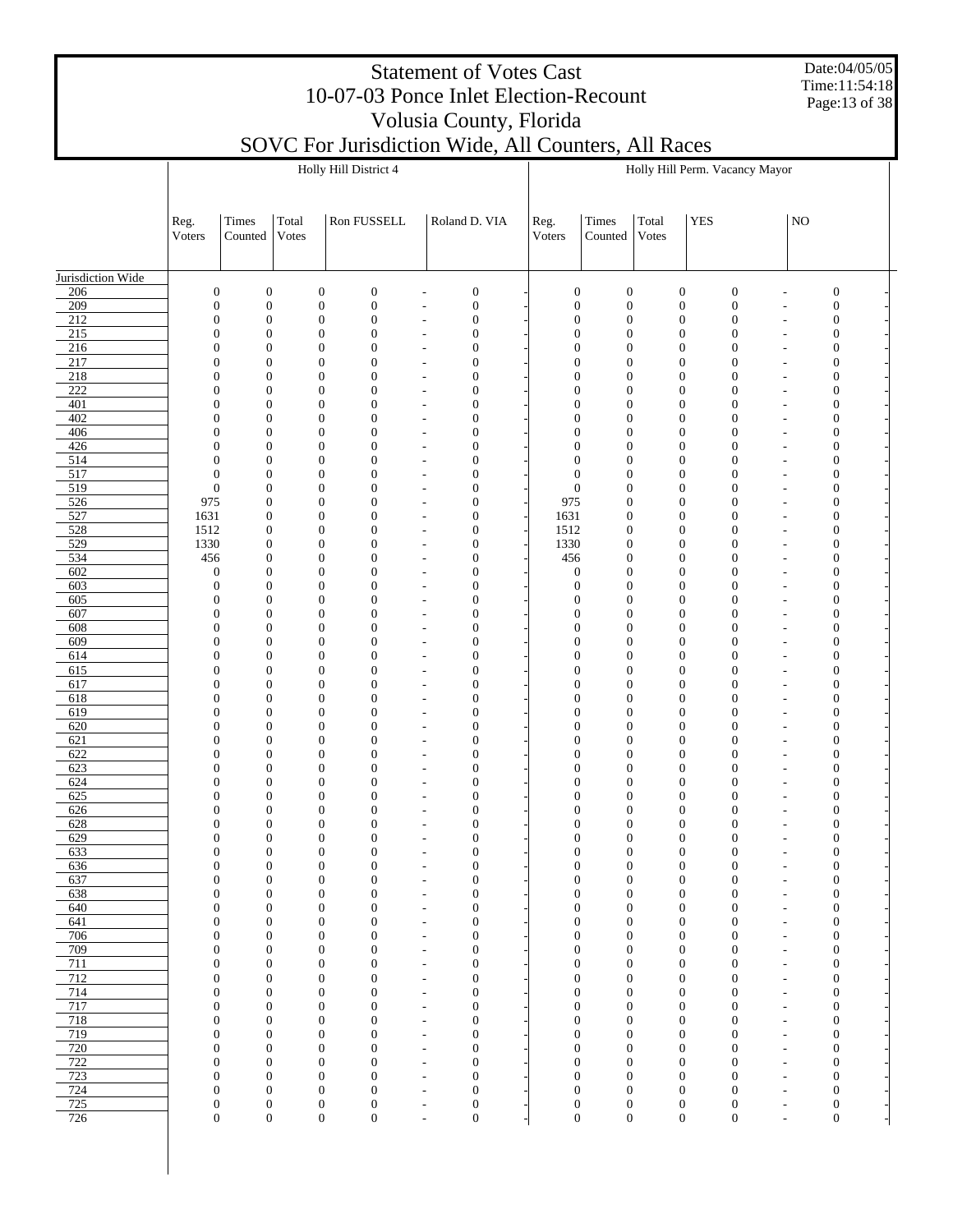Date:04/05/05 Time:11:54:18 Page:14 of 38

|             |                |                  |                | Holly Hill District 4 |               |                |                  |                |            | Holly Hill Perm. Vacancy Mayor |    |  |
|-------------|----------------|------------------|----------------|-----------------------|---------------|----------------|------------------|----------------|------------|--------------------------------|----|--|
|             | Reg.<br>Voters | Times<br>Counted | Total<br>Votes | Ron FUSSELL           | Roland D. VIA | Reg.<br>Voters | Times<br>Counted | Total<br>Votes | <b>YES</b> |                                | NO |  |
| 727         |                |                  | $\Omega$       | $\overline{0}$        | $\mathbf{0}$  |                |                  | $\theta$       |            | $\Omega$                       |    |  |
| 728         |                |                  |                |                       |               |                |                  |                |            |                                |    |  |
| 729         |                |                  |                |                       |               |                |                  |                |            |                                |    |  |
| 730         |                |                  |                |                       |               |                |                  |                |            |                                |    |  |
| 731         |                |                  |                |                       |               |                |                  |                |            |                                |    |  |
| 732         |                |                  |                |                       |               |                |                  |                |            |                                |    |  |
| 733         |                |                  | 0              |                       |               |                |                  |                |            |                                |    |  |
| 909         |                |                  | 0              |                       |               |                |                  |                |            |                                |    |  |
| Absentee    | 5904           |                  | $^{(1)}$       |                       |               | 5904           |                  |                |            |                                |    |  |
| Un-Scanned  | 5904           |                  |                |                       |               | 5904           |                  |                |            |                                |    |  |
| Provisional | 5904           |                  |                |                       | 5904          |                |                  |                |            |                                |    |  |
| Total       | 5904           |                  | 0              |                       |               | 5904           | 0                | $\left($       |            |                                |    |  |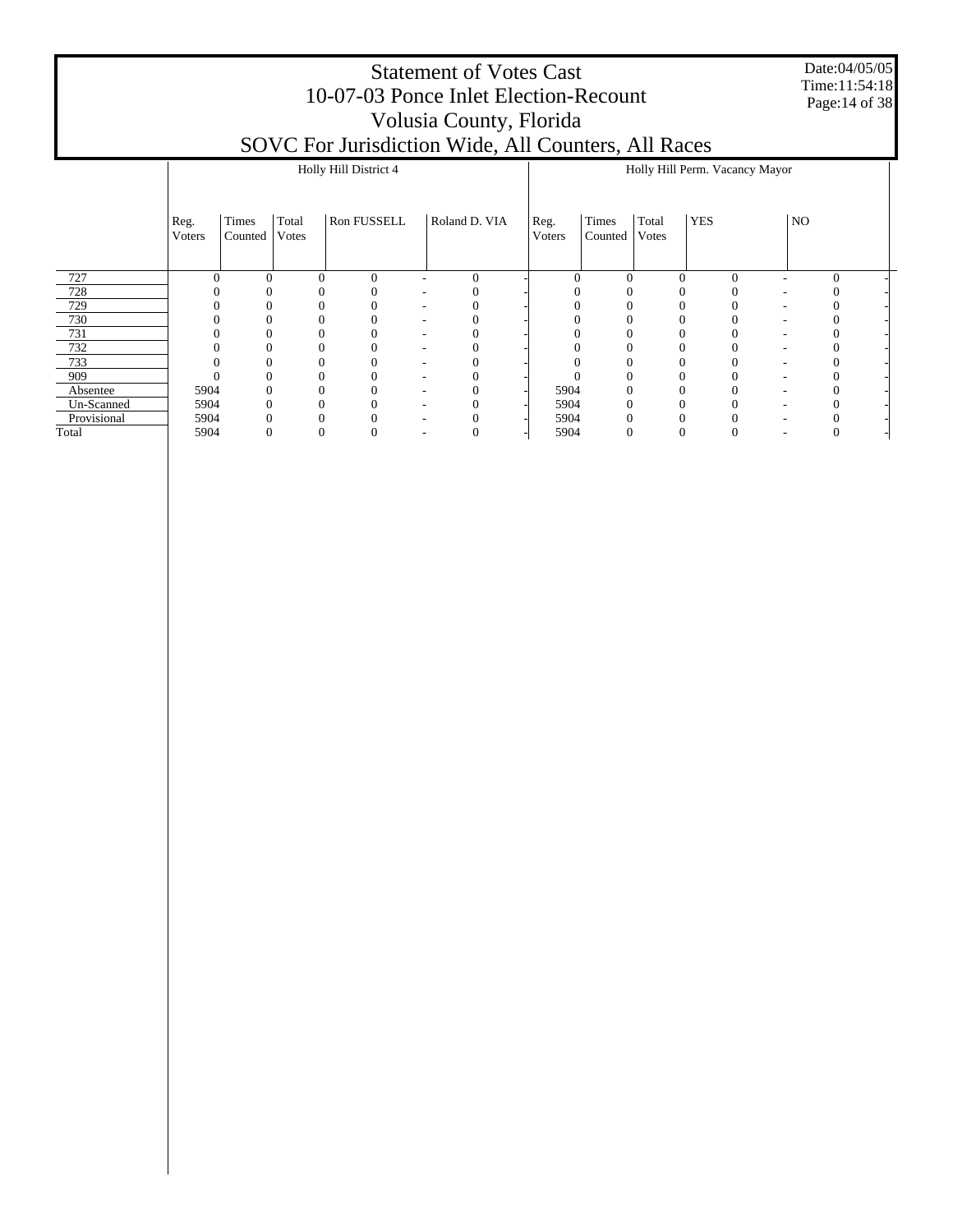Date:04/05/05 Time:11:54:18 Page:15 of 38

|                         |                                      |                                      |                |                                      | Holly Hill Perm Vacancy Comm.    |                                                      |                                      |                                  |                                      |                                      |            | Holly Hill Single Qualified Candidate |                                            |                                      |  |
|-------------------------|--------------------------------------|--------------------------------------|----------------|--------------------------------------|----------------------------------|------------------------------------------------------|--------------------------------------|----------------------------------|--------------------------------------|--------------------------------------|------------|---------------------------------------|--------------------------------------------|--------------------------------------|--|
|                         | Reg.<br>Voters                       | Times<br>Counted                     | Total<br>Votes | <b>YES</b>                           |                                  | N <sub>O</sub>                                       |                                      | Reg.<br>Voters                   | Times<br>Counted                     | Total<br>Votes                       | <b>YES</b> |                                       | NO                                         |                                      |  |
| Jurisdiction Wide       |                                      |                                      |                |                                      |                                  |                                                      |                                      |                                  |                                      |                                      |            |                                       |                                            |                                      |  |
| $\frac{206}{ }$         | $\boldsymbol{0}$                     | $\boldsymbol{0}$                     |                | $\boldsymbol{0}$                     | $\mathbf{0}$                     | Ĭ.                                                   | $\boldsymbol{0}$                     | $\mathbf{0}$                     | $\boldsymbol{0}$                     | $\boldsymbol{0}$                     |            | $\boldsymbol{0}$                      | ÷,                                         | $\boldsymbol{0}$                     |  |
| 209                     | $\mathbf{0}$                         | $\boldsymbol{0}$                     |                | $\boldsymbol{0}$                     | $\mathbf{0}$                     | $\overline{\phantom{m}}$                             | $\boldsymbol{0}$                     | $\mathbf{0}$                     | $\boldsymbol{0}$                     | $\boldsymbol{0}$                     |            | $\boldsymbol{0}$                      | $\overline{a}$                             | $\mathbf{0}$                         |  |
| $\frac{212}{ }$<br>215  | $\boldsymbol{0}$<br>$\boldsymbol{0}$ | $\boldsymbol{0}$<br>$\boldsymbol{0}$ |                | $\boldsymbol{0}$<br>$\boldsymbol{0}$ | $\mathbf{0}$<br>$\mathbf{0}$     | $\overline{a}$<br>$\overline{\phantom{a}}$           | $\boldsymbol{0}$<br>$\mathbf{0}$     | $\mathbf{0}$<br>$\mathbf{0}$     | $\boldsymbol{0}$<br>$\boldsymbol{0}$ | $\boldsymbol{0}$<br>$\boldsymbol{0}$ |            | $\boldsymbol{0}$<br>$\boldsymbol{0}$  | L,<br>$\overline{a}$                       | $\boldsymbol{0}$<br>$\boldsymbol{0}$ |  |
| 216                     | $\boldsymbol{0}$                     | $\boldsymbol{0}$                     |                | $\boldsymbol{0}$                     | $\overline{0}$                   | ÷,                                                   | $\boldsymbol{0}$                     | $\mathbf{0}$                     | $\boldsymbol{0}$                     | $\boldsymbol{0}$                     |            | $\mathbf{0}$                          | $\overline{a}$                             | $\boldsymbol{0}$                     |  |
| 217                     | $\mathbf{0}$                         | $\boldsymbol{0}$                     |                | $\boldsymbol{0}$                     | $\overline{0}$                   | $\overline{\phantom{m}}$                             | $\mathbf{0}$                         | $\mathbf{0}$                     | $\boldsymbol{0}$                     | $\boldsymbol{0}$                     |            | $\boldsymbol{0}$                      | $\overline{a}$                             | $\mathbf{0}$                         |  |
| 218                     | $\boldsymbol{0}$                     | $\boldsymbol{0}$                     |                | $\boldsymbol{0}$                     | $\mathbf{0}$                     | $\overline{a}$                                       | $\mathbf{0}$                         | $\mathbf{0}$                     | $\boldsymbol{0}$                     | $\boldsymbol{0}$                     |            | $\mathbf{0}$                          | $\overline{a}$                             | $\boldsymbol{0}$                     |  |
| $\overline{222}$<br>401 | $\mathbf{0}$<br>$\boldsymbol{0}$     | $\boldsymbol{0}$<br>$\boldsymbol{0}$ |                | $\boldsymbol{0}$<br>$\boldsymbol{0}$ | $\overline{0}$<br>$\mathbf{0}$   | $\overline{\phantom{m}}$<br>÷,                       | $\mathbf{0}$<br>$\mathbf{0}$         | $\mathbf{0}$<br>$\mathbf{0}$     | $\boldsymbol{0}$<br>$\boldsymbol{0}$ | $\boldsymbol{0}$<br>$\boldsymbol{0}$ |            | $\mathbf{0}$<br>$\boldsymbol{0}$      | $\overline{a}$<br>$\overline{a}$           | $\mathbf{0}$<br>$\boldsymbol{0}$     |  |
| 402                     | $\boldsymbol{0}$                     | $\boldsymbol{0}$                     |                | $\boldsymbol{0}$                     | $\mathbf{0}$                     | $\overline{\phantom{m}}$                             | $\mathbf{0}$                         | $\mathbf{0}$                     | $\boldsymbol{0}$                     | $\boldsymbol{0}$                     |            | $\boldsymbol{0}$                      | $\overline{a}$                             | $\mathbf{0}$                         |  |
| 406                     | $\boldsymbol{0}$                     | $\boldsymbol{0}$                     |                | $\boldsymbol{0}$                     | $\mathbf{0}$                     | $\overline{a}$                                       | $\mathbf{0}$                         | $\mathbf{0}$                     | $\boldsymbol{0}$                     | $\boldsymbol{0}$                     |            | $\boldsymbol{0}$                      | L,                                         | $\boldsymbol{0}$                     |  |
| 426                     | $\mathbf{0}$                         | $\boldsymbol{0}$                     |                | $\boldsymbol{0}$                     | $\overline{0}$                   | $\overline{\phantom{a}}$                             | $\mathbf{0}$                         | $\mathbf{0}$                     | $\boldsymbol{0}$                     | $\boldsymbol{0}$                     |            | $\mathbf{0}$                          | $\overline{a}$                             | $\boldsymbol{0}$                     |  |
| 514<br>517              | $\boldsymbol{0}$<br>$\mathbf{0}$     | $\boldsymbol{0}$<br>$\boldsymbol{0}$ |                | $\boldsymbol{0}$<br>$\boldsymbol{0}$ | $\mathbf{0}$<br>$\mathbf{0}$     | L,<br>$\overline{\phantom{m}}$                       | $\mathbf{0}$<br>$\mathbf{0}$         | $\mathbf{0}$<br>$\boldsymbol{0}$ | $\boldsymbol{0}$<br>$\boldsymbol{0}$ | $\boldsymbol{0}$<br>$\boldsymbol{0}$ |            | $\mathbf{0}$<br>$\boldsymbol{0}$      | $\overline{a}$<br>$\overline{a}$           | $\boldsymbol{0}$<br>$\mathbf{0}$     |  |
| 519                     | $\boldsymbol{0}$                     | $\boldsymbol{0}$                     |                | $\boldsymbol{0}$                     | $\mathbf{0}$                     | $\overline{a}$                                       | $\mathbf{0}$                         | $\boldsymbol{0}$                 | $\boldsymbol{0}$                     | $\boldsymbol{0}$                     |            | $\boldsymbol{0}$                      | $\overline{a}$                             | $\boldsymbol{0}$                     |  |
| 526                     | 975                                  | $\boldsymbol{0}$                     |                | $\boldsymbol{0}$                     | $\overline{0}$                   | $\overline{\phantom{m}}$                             | $\mathbf{0}$                         | 975                              | $\boldsymbol{0}$                     | $\boldsymbol{0}$                     |            | $\boldsymbol{0}$                      | $\overline{a}$                             | $\boldsymbol{0}$                     |  |
| 527                     | 1631                                 | $\boldsymbol{0}$                     |                | $\boldsymbol{0}$                     | $\mathbf{0}$                     | $\overline{a}$                                       | $\mathbf{0}$                         | 1631                             | $\boldsymbol{0}$                     | $\boldsymbol{0}$                     |            | $\boldsymbol{0}$                      | $\overline{a}$                             | $\boldsymbol{0}$                     |  |
| 528<br>529              | 1512<br>1330                         | $\boldsymbol{0}$<br>$\boldsymbol{0}$ |                | $\boldsymbol{0}$<br>$\boldsymbol{0}$ | $\mathbf{0}$<br>$\mathbf{0}$     | $\overline{\phantom{m}}$<br>$\overline{a}$           | $\mathbf{0}$<br>$\mathbf{0}$         | 1512<br>1330                     | $\boldsymbol{0}$<br>$\boldsymbol{0}$ | $\boldsymbol{0}$<br>$\boldsymbol{0}$ |            | $\boldsymbol{0}$<br>$\boldsymbol{0}$  | $\overline{a}$<br>L,                       | $\mathbf{0}$<br>$\boldsymbol{0}$     |  |
| 534                     | 456                                  | $\boldsymbol{0}$                     |                | $\boldsymbol{0}$                     | $\mathbf{0}$                     | $\overline{\phantom{a}}$                             | $\mathbf{0}$                         | 456                              | $\boldsymbol{0}$                     | $\boldsymbol{0}$                     |            | $\boldsymbol{0}$                      | $\overline{a}$                             | $\boldsymbol{0}$                     |  |
| 602                     | $\boldsymbol{0}$                     | $\mathbf{0}$                         |                | $\boldsymbol{0}$                     | $\mathbf{0}$                     | L,                                                   | $\mathbf{0}$                         | $\mathbf{0}$                     | $\mathbf{0}$                         | $\boldsymbol{0}$                     |            | $\boldsymbol{0}$                      | $\overline{a}$                             | $\boldsymbol{0}$                     |  |
| 603                     | $\boldsymbol{0}$                     | $\boldsymbol{0}$                     |                | $\boldsymbol{0}$                     | $\mathbf{0}$                     | $\overline{\phantom{m}}$                             | $\mathbf{0}$                         | $\mathbf{0}$                     | $\mathbf{0}$                         | $\boldsymbol{0}$                     |            | $\boldsymbol{0}$                      | $\overline{a}$                             | $\mathbf{0}$                         |  |
| 605<br>607              | $\mathbf{0}$<br>$\mathbf{0}$         | $\boldsymbol{0}$<br>$\boldsymbol{0}$ |                | $\boldsymbol{0}$<br>$\boldsymbol{0}$ | $\mathbf{0}$<br>$\overline{0}$   | $\overline{a}$<br>$\overline{\phantom{m}}$           | $\mathbf{0}$<br>$\mathbf{0}$         | $\mathbf{0}$<br>$\mathbf{0}$     | $\boldsymbol{0}$<br>$\boldsymbol{0}$ | $\boldsymbol{0}$<br>$\boldsymbol{0}$ |            | $\mathbf{0}$<br>$\boldsymbol{0}$      | $\overline{a}$<br>$\overline{a}$           | $\boldsymbol{0}$<br>$\boldsymbol{0}$ |  |
| 608                     | $\boldsymbol{0}$                     | $\boldsymbol{0}$                     |                | $\boldsymbol{0}$                     | $\mathbf{0}$                     | $\overline{a}$                                       | $\mathbf{0}$                         | $\mathbf{0}$                     | $\boldsymbol{0}$                     | $\boldsymbol{0}$                     |            | $\boldsymbol{0}$                      | $\overline{a}$                             | $\boldsymbol{0}$                     |  |
| 609                     | $\boldsymbol{0}$                     | $\boldsymbol{0}$                     |                | $\boldsymbol{0}$                     | $\mathbf{0}$                     | $\overline{\phantom{m}}$                             | $\mathbf{0}$                         | $\mathbf{0}$                     | $\mathbf{0}$                         | $\boldsymbol{0}$                     |            | $\boldsymbol{0}$                      | $\overline{a}$                             | $\mathbf{0}$                         |  |
| $\overline{614}$        | $\boldsymbol{0}$                     | $\boldsymbol{0}$                     |                | $\boldsymbol{0}$                     | $\mathbf{0}$                     | Ĭ.                                                   | $\mathbf{0}$                         | $\mathbf{0}$                     | $\boldsymbol{0}$                     | $\boldsymbol{0}$                     |            | $\boldsymbol{0}$                      | L,                                         | $\boldsymbol{0}$                     |  |
| 615<br>617              | $\mathbf{0}$<br>$\boldsymbol{0}$     | $\boldsymbol{0}$<br>$\boldsymbol{0}$ |                | $\boldsymbol{0}$<br>$\boldsymbol{0}$ | $\mathbf{0}$<br>$\mathbf{0}$     | $\overline{\phantom{a}}$<br>L,                       | $\mathbf{0}$<br>$\mathbf{0}$         | $\mathbf{0}$<br>$\mathbf{0}$     | $\boldsymbol{0}$<br>$\boldsymbol{0}$ | $\boldsymbol{0}$<br>$\boldsymbol{0}$ |            | $\boldsymbol{0}$<br>$\boldsymbol{0}$  | $\overline{a}$<br>$\overline{a}$           | $\boldsymbol{0}$<br>$\boldsymbol{0}$ |  |
| 618                     | $\boldsymbol{0}$                     | $\boldsymbol{0}$                     |                | $\boldsymbol{0}$                     | $\mathbf{0}$                     | $\overline{\phantom{a}}$                             | $\mathbf{0}$                         | $\mathbf{0}$                     | $\boldsymbol{0}$                     | $\boldsymbol{0}$                     |            | $\boldsymbol{0}$                      | $\overline{a}$                             | $\mathbf{0}$                         |  |
| 619                     | $\boldsymbol{0}$                     | $\boldsymbol{0}$                     |                | $\boldsymbol{0}$                     | $\mathbf{0}$                     | $\overline{\phantom{a}}$                             | $\mathbf{0}$                         | $\mathbf{0}$                     | $\boldsymbol{0}$                     | $\boldsymbol{0}$                     |            | $\mathbf{0}$                          | $\overline{a}$                             | $\boldsymbol{0}$                     |  |
| 620<br>621              | $\mathbf{0}$                         | $\boldsymbol{0}$<br>$\boldsymbol{0}$ |                | $\boldsymbol{0}$<br>$\boldsymbol{0}$ | $\overline{0}$<br>$\mathbf{0}$   | $\overline{\phantom{m}}$                             | $\mathbf{0}$<br>$\mathbf{0}$         | $\overline{0}$<br>$\mathbf{0}$   | $\boldsymbol{0}$<br>$\boldsymbol{0}$ | $\boldsymbol{0}$<br>$\boldsymbol{0}$ |            | $\boldsymbol{0}$<br>$\boldsymbol{0}$  | $\overline{a}$                             | $\boldsymbol{0}$                     |  |
| 622                     | $\boldsymbol{0}$<br>$\mathbf{0}$     | $\boldsymbol{0}$                     |                | $\boldsymbol{0}$                     | $\mathbf{0}$                     | $\overline{a}$<br>$\overline{\phantom{m}}$           | $\mathbf{0}$                         | $\mathbf{0}$                     | $\mathbf{0}$                         | $\boldsymbol{0}$                     |            | $\boldsymbol{0}$                      | $\overline{a}$<br>$\overline{a}$           | $\boldsymbol{0}$<br>$\mathbf{0}$     |  |
| 623                     | $\boldsymbol{0}$                     | $\boldsymbol{0}$                     |                | $\boldsymbol{0}$                     | $\mathbf{0}$                     | ÷,                                                   | $\mathbf{0}$                         | $\mathbf{0}$                     | $\boldsymbol{0}$                     | $\boldsymbol{0}$                     |            | $\boldsymbol{0}$                      | $\overline{a}$                             | $\boldsymbol{0}$                     |  |
| 624                     | $\mathbf{0}$                         | $\boldsymbol{0}$                     |                | $\boldsymbol{0}$                     | $\overline{0}$                   | $\overline{\phantom{a}}$                             | $\mathbf{0}$                         | $\theta$                         | $\boldsymbol{0}$                     | $\boldsymbol{0}$                     |            | $\boldsymbol{0}$                      | $\overline{a}$                             | $\boldsymbol{0}$                     |  |
| 625<br>626              | $\boldsymbol{0}$<br>$\boldsymbol{0}$ | $\boldsymbol{0}$<br>$\boldsymbol{0}$ |                | $\boldsymbol{0}$<br>$\mathbf{0}$     | $\mathbf{0}$<br>$\overline{0}$   | L,<br>$\overline{\phantom{a}}$                       | $\boldsymbol{0}$<br>$\mathbf{0}$     | 0<br>$\theta$                    | $\boldsymbol{0}$<br>$\boldsymbol{0}$ | $\boldsymbol{0}$<br>$\boldsymbol{0}$ |            | $\boldsymbol{0}$<br>$\boldsymbol{0}$  | $\overline{a}$<br>$\overline{a}$           | $\boldsymbol{0}$<br>$\mathbf{0}$     |  |
| $\overline{628}$        | $\boldsymbol{0}$                     | $\boldsymbol{0}$                     |                | $\boldsymbol{0}$                     | $\mathbf{0}$                     | ÷,                                                   | $\boldsymbol{0}$                     | 0                                | $\boldsymbol{0}$                     | $\boldsymbol{0}$                     |            | $\boldsymbol{0}$                      | $\overline{a}$                             | $\boldsymbol{0}$                     |  |
| 629                     | $\boldsymbol{0}$                     | $\boldsymbol{0}$                     |                | $\boldsymbol{0}$                     | $\boldsymbol{0}$                 | $\overline{\phantom{m}}$                             | $\boldsymbol{0}$                     | $\mathbf{0}$                     | $\mathbf{0}$                         | $\boldsymbol{0}$                     |            | $\boldsymbol{0}$                      | $\overline{a}$                             | $\boldsymbol{0}$                     |  |
| 633                     | $\boldsymbol{0}$                     | $\boldsymbol{0}$                     |                | $\boldsymbol{0}$                     | $\mathbf{0}$                     | $\overline{\phantom{m}}$                             | $\mathbf{0}$                         | $\mathbf{0}$                     | $\mathbf{0}$                         | $\boldsymbol{0}$                     |            | $\boldsymbol{0}$                      | $\overline{\phantom{m}}$                   | $\mathbf{0}$                         |  |
| 636<br>637              | 0<br>$\boldsymbol{0}$                | 0<br>$\boldsymbol{0}$                |                | $\mathbf 0$<br>$\mathbf{0}$          | $\boldsymbol{0}$<br>$\mathbf{0}$ | ÷,                                                   | 0<br>$\boldsymbol{0}$                | $\mathbf{0}$<br>$\mathbf{0}$     | $\mathbf 0$<br>$\boldsymbol{0}$      | $\mathbf 0$<br>$\boldsymbol{0}$      |            | 0<br>$\boldsymbol{0}$                 | $\overline{a}$                             | $\theta$<br>$\boldsymbol{0}$         |  |
| 638                     | $\boldsymbol{0}$                     | $\boldsymbol{0}$                     |                | $\mathbf{0}$                         | $\mathbf{0}$                     | $\overline{\phantom{a}}$                             | $\mathbf{0}$                         | $\mathbf{0}$                     | $\boldsymbol{0}$                     | $\boldsymbol{0}$                     |            | $\boldsymbol{0}$                      | $\overline{\phantom{a}}$                   | $\mathbf{0}$                         |  |
| 640                     | $\boldsymbol{0}$                     | $\boldsymbol{0}$                     |                | $\mathbf{0}$                         | $\mathbf{0}$                     | $\overline{\phantom{a}}$                             | $\boldsymbol{0}$                     | $\boldsymbol{0}$                 | $\boldsymbol{0}$                     | $\boldsymbol{0}$                     |            | $\boldsymbol{0}$                      | $\overline{\phantom{a}}$                   | $\boldsymbol{0}$                     |  |
| 641                     | $\boldsymbol{0}$                     | $\boldsymbol{0}$                     |                | $\mathbf{0}$                         | $\mathbf{0}$                     | $\overline{\phantom{a}}$                             | $\boldsymbol{0}$                     | $\mathbf{0}$                     | $\boldsymbol{0}$                     | $\boldsymbol{0}$                     |            | $\mathbf{0}$                          | $\overline{\phantom{a}}$                   | $\boldsymbol{0}$                     |  |
| 706<br>709              | $\boldsymbol{0}$<br>$\boldsymbol{0}$ | $\boldsymbol{0}$<br>$\boldsymbol{0}$ |                | $\mathbf{0}$<br>$\mathbf{0}$         | $\boldsymbol{0}$<br>$\mathbf{0}$ | $\overline{\phantom{a}}$<br>$\overline{\phantom{m}}$ | $\boldsymbol{0}$<br>$\boldsymbol{0}$ | $\boldsymbol{0}$<br>$\mathbf{0}$ | $\boldsymbol{0}$<br>$\boldsymbol{0}$ | $\boldsymbol{0}$<br>$\boldsymbol{0}$ |            | $\mathbf{0}$<br>$\boldsymbol{0}$      | $\overline{a}$<br>$\overline{\phantom{m}}$ | $\boldsymbol{0}$<br>$\boldsymbol{0}$ |  |
| 711                     | $\boldsymbol{0}$                     | $\boldsymbol{0}$                     |                | $\boldsymbol{0}$                     | $\mathbf{0}$                     | $\overline{\phantom{m}}$                             | $\boldsymbol{0}$                     | $\mathbf{0}$                     | $\boldsymbol{0}$                     | $\boldsymbol{0}$                     |            | $\mathbf{0}$                          | $\overline{a}$                             | $\boldsymbol{0}$                     |  |
| 712                     | $\boldsymbol{0}$                     | $\boldsymbol{0}$                     |                | $\boldsymbol{0}$                     | $\mathbf{0}$                     | $\overline{\phantom{m}}$                             | $\boldsymbol{0}$                     | $\mathbf{0}$                     | $\boldsymbol{0}$                     | $\boldsymbol{0}$                     |            | $\mathbf{0}$                          | $\overline{a}$                             | $\boldsymbol{0}$                     |  |
| 714                     | $\boldsymbol{0}$                     | $\boldsymbol{0}$                     |                | $\boldsymbol{0}$                     | $\boldsymbol{0}$                 | $\overline{\phantom{a}}$                             | $\boldsymbol{0}$                     | $\mathbf{0}$                     | $\boldsymbol{0}$                     | $\boldsymbol{0}$                     |            | $\mathbf{0}$                          | $\overline{a}$                             | $\boldsymbol{0}$                     |  |
| 717<br>718              | $\boldsymbol{0}$<br>$\boldsymbol{0}$ | $\boldsymbol{0}$<br>$\boldsymbol{0}$ |                | $\mathbf{0}$<br>$\mathbf{0}$         | $\mathbf{0}$<br>$\mathbf{0}$     | $\overline{\phantom{a}}$<br>$\overline{\phantom{a}}$ | $\boldsymbol{0}$<br>$\boldsymbol{0}$ | $\mathbf{0}$<br>$\mathbf{0}$     | $\boldsymbol{0}$<br>$\boldsymbol{0}$ | $\boldsymbol{0}$<br>$\boldsymbol{0}$ |            | $\boldsymbol{0}$<br>0                 | $\overline{\phantom{a}}$<br>$\overline{a}$ | $\boldsymbol{0}$<br>$\boldsymbol{0}$ |  |
| 719                     | $\boldsymbol{0}$                     | $\boldsymbol{0}$                     |                | $\mathbf{0}$                         | $\mathbf{0}$                     | $\overline{\phantom{a}}$                             | $\mathbf{0}$                         | $\mathbf{0}$                     | $\boldsymbol{0}$                     | $\boldsymbol{0}$                     |            | $\mathbf{0}$                          | $\overline{\phantom{a}}$                   | $\boldsymbol{0}$                     |  |
| 720                     | $\boldsymbol{0}$                     | $\boldsymbol{0}$                     |                | $\boldsymbol{0}$                     | $\boldsymbol{0}$                 | $\overline{\phantom{a}}$                             | $\boldsymbol{0}$                     | $\boldsymbol{0}$                 | $\boldsymbol{0}$                     | $\boldsymbol{0}$                     |            | $\mathbf{0}$                          | $\overline{a}$                             | $\boldsymbol{0}$                     |  |
| 722                     | $\boldsymbol{0}$                     | $\boldsymbol{0}$                     |                | $\mathbf{0}$                         | $\mathbf{0}$                     | $\overline{\phantom{m}}$                             | $\mathbf{0}$                         | $\mathbf{0}$                     | $\boldsymbol{0}$                     | $\boldsymbol{0}$                     |            | $\mathbf{0}$                          | $\overline{\phantom{a}}$                   | $\mathbf{0}$                         |  |
| 723<br>724              | $\boldsymbol{0}$<br>$\mathbf{0}$     | $\boldsymbol{0}$<br>$\boldsymbol{0}$ |                | $\boldsymbol{0}$<br>$\boldsymbol{0}$ | $\overline{0}$<br>$\overline{0}$ | $\overline{\phantom{m}}$<br>$\overline{\phantom{m}}$ | $\boldsymbol{0}$<br>$\mathbf{0}$     | $\mathbf{0}$<br>$\mathbf{0}$     | $\boldsymbol{0}$<br>$\boldsymbol{0}$ | $\boldsymbol{0}$<br>$\boldsymbol{0}$ |            | $\mathbf{0}$<br>$\mathbf{0}$          | $\overline{a}$<br>$\overline{a}$           | $\boldsymbol{0}$<br>$\mathbf{0}$     |  |
| 725                     | $\boldsymbol{0}$                     | $\boldsymbol{0}$                     |                | $\boldsymbol{0}$                     | $\mathbf{0}$                     | $\overline{a}$                                       | $\boldsymbol{0}$                     | $\mathbf{0}$                     | $\boldsymbol{0}$                     | $\boldsymbol{0}$                     |            | $\boldsymbol{0}$                      | $\overline{a}$                             | $\boldsymbol{0}$                     |  |
| 726                     | $\boldsymbol{0}$                     | $\boldsymbol{0}$                     |                | $\boldsymbol{0}$                     | $\boldsymbol{0}$                 | $\overline{\phantom{a}}$                             | $\mathbf{0}$                         | $\boldsymbol{0}$                 | $\boldsymbol{0}$                     | $\boldsymbol{0}$                     |            | $\boldsymbol{0}$                      | $\overline{a}$                             | $\boldsymbol{0}$                     |  |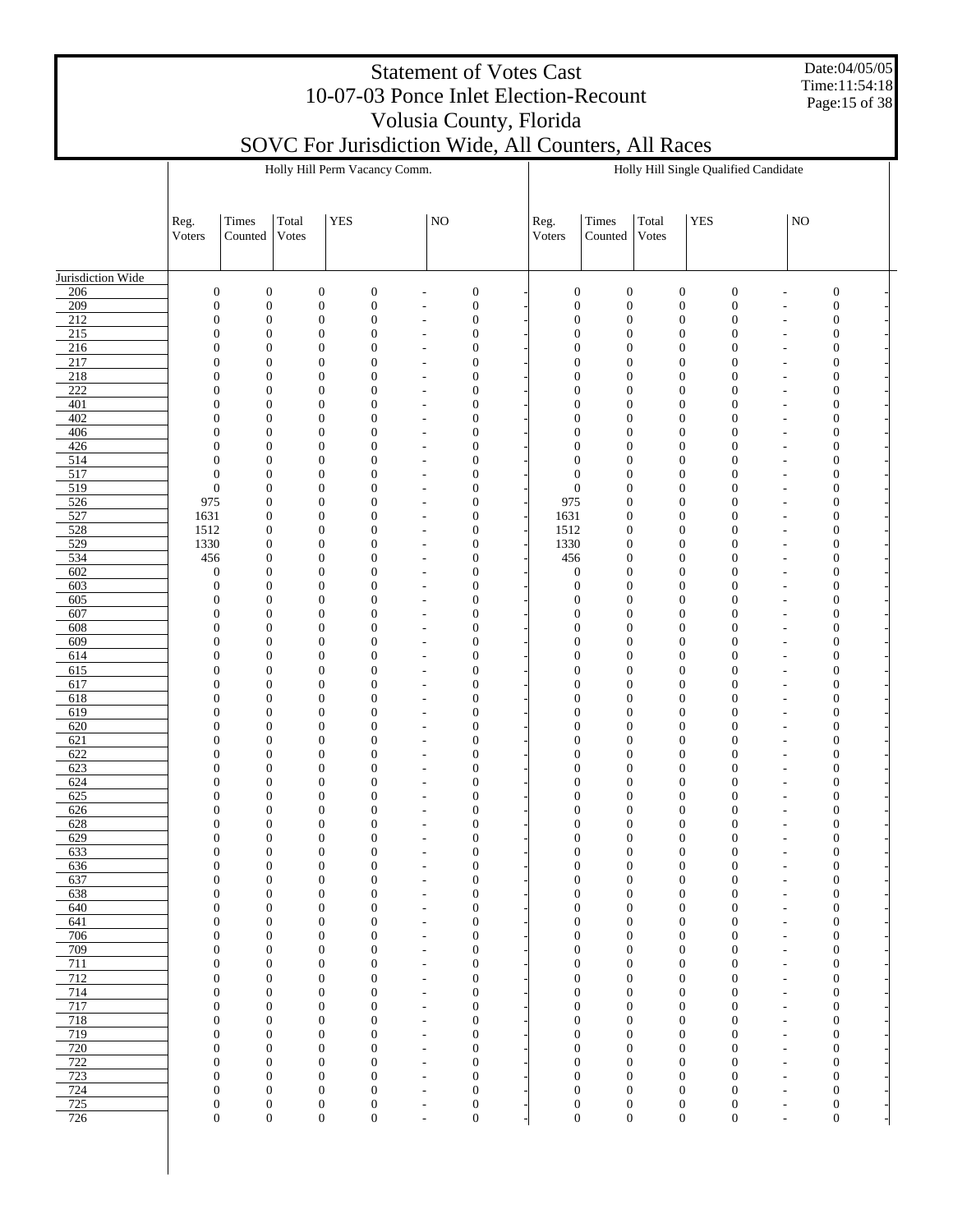Date:04/05/05 Time:11:54:18 Page:16 of 38

|             |                |                  |                |            | Holly Hill Perm Vacancy Comm. |                          |            |                |                  |                |            | Holly Hill Single Qualified Candidate |    |   |
|-------------|----------------|------------------|----------------|------------|-------------------------------|--------------------------|------------|----------------|------------------|----------------|------------|---------------------------------------|----|---|
|             | Reg.<br>Voters | Times<br>Counted | Total<br>Votes | <b>YES</b> |                               | NO                       |            | Reg.<br>Voters | Times<br>Counted | Total<br>Votes | <b>YES</b> |                                       | NO |   |
| 727         |                | $\Omega$         |                | $\theta$   | $\overline{0}$                |                          | $\sqrt{ }$ | $\mathcal{C}$  | 0                | $\theta$       |            | $\Omega$                              |    | 0 |
| 728         |                |                  |                |            |                               |                          |            |                |                  |                |            |                                       |    |   |
| 729         |                |                  |                |            |                               |                          |            |                |                  |                |            |                                       |    |   |
| 730         |                |                  |                |            |                               |                          |            |                |                  |                |            |                                       |    |   |
| 731         |                |                  |                |            |                               |                          |            |                |                  |                |            |                                       |    |   |
| 732         |                |                  |                |            |                               |                          |            |                |                  |                |            |                                       |    |   |
| 733         |                |                  |                |            |                               |                          |            |                |                  |                |            |                                       |    |   |
| 909         |                |                  |                |            |                               | $\overline{\phantom{a}}$ |            |                |                  |                |            | ۰                                     |    |   |
| Absentee    | 5904           | $\Omega$         |                |            |                               | $\overline{\phantom{a}}$ |            | 5904           | 0                |                |            |                                       |    |   |
| Un-Scanned  | 5904           |                  |                |            |                               | $\overline{\phantom{a}}$ |            | 5904           |                  |                |            |                                       |    |   |
| Provisional | 5904           |                  |                |            |                               |                          |            | 5904           |                  |                |            |                                       |    |   |
| Total       | 5904           | 0                |                | 0          |                               |                          |            | 5904           | 0                | 0              |            |                                       |    |   |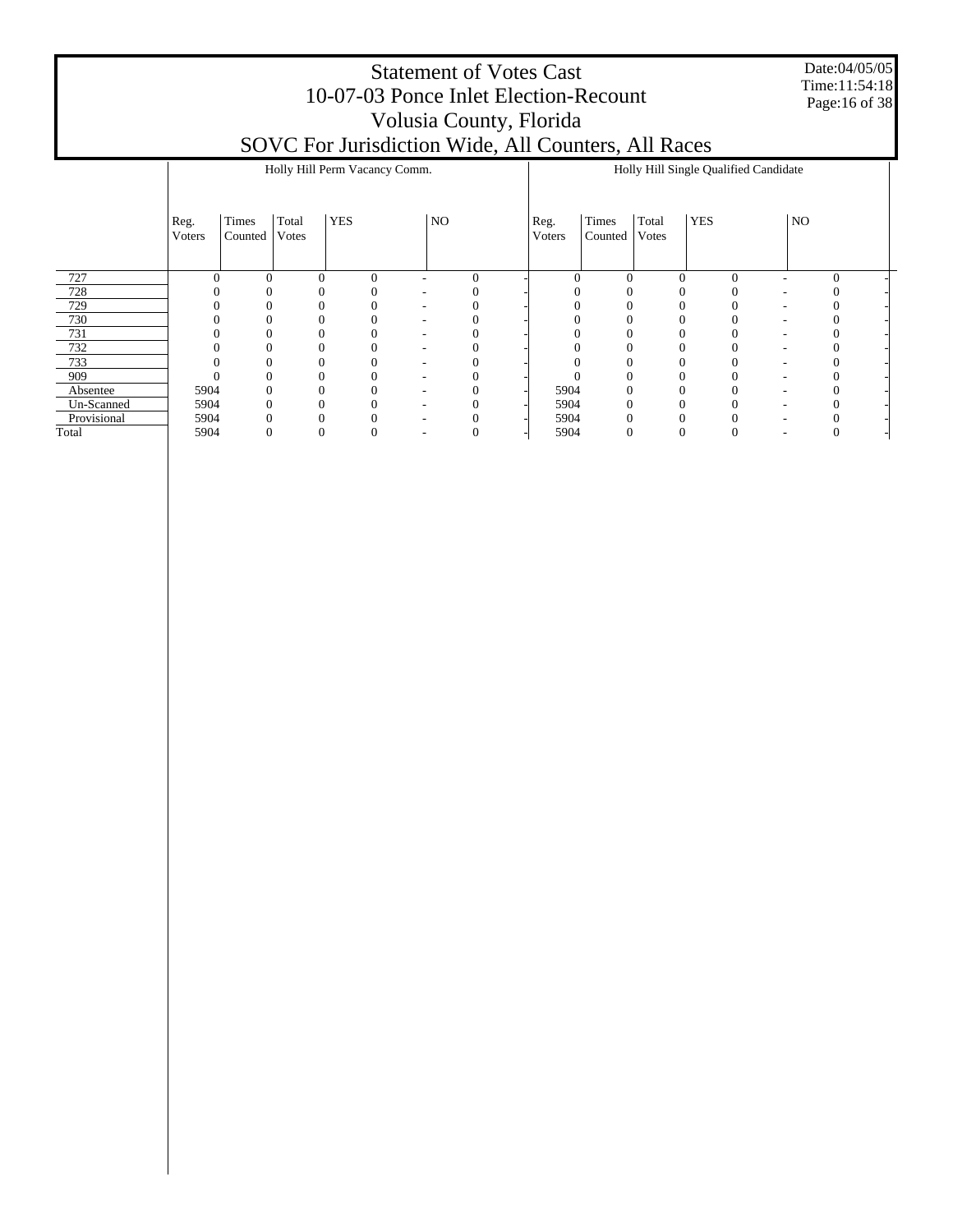Date:04/05/05 Time:11:54:18 Page:17 of 38

|                         |                                      |                                      |                |                                      | Holly Hill Vice-Mayor Term           |                                                      |                                      |                                      |                                      |                | Holly Hill Mayor's Term              |                                      |                                                      |                                      |  |
|-------------------------|--------------------------------------|--------------------------------------|----------------|--------------------------------------|--------------------------------------|------------------------------------------------------|--------------------------------------|--------------------------------------|--------------------------------------|----------------|--------------------------------------|--------------------------------------|------------------------------------------------------|--------------------------------------|--|
|                         | Reg.<br>Voters                       | Times<br>Counted                     | Total<br>Votes | YES                                  |                                      | NO                                                   |                                      | Reg.<br>Voters                       | Times<br>Counted                     | Total<br>Votes | <b>YES</b>                           |                                      | NO                                                   |                                      |  |
| Jurisdiction Wide       |                                      |                                      |                |                                      |                                      |                                                      |                                      |                                      |                                      |                |                                      |                                      |                                                      |                                      |  |
| 206                     | $\boldsymbol{0}$                     | $\boldsymbol{0}$                     |                | $\boldsymbol{0}$                     | $\boldsymbol{0}$                     | $\overline{a}$                                       | $\boldsymbol{0}$                     | $\mathbf{0}$                         | $\boldsymbol{0}$                     |                | $\boldsymbol{0}$                     | $\boldsymbol{0}$                     |                                                      | $\boldsymbol{0}$                     |  |
| 209<br>$\overline{212}$ | $\boldsymbol{0}$<br>$\boldsymbol{0}$ | $\mathbf{0}$<br>$\mathbf{0}$         |                | $\boldsymbol{0}$<br>$\boldsymbol{0}$ | $\boldsymbol{0}$<br>$\boldsymbol{0}$ | $\overline{a}$<br>$\overline{\phantom{a}}$           | $\boldsymbol{0}$<br>$\mathbf{0}$     | $\boldsymbol{0}$<br>$\boldsymbol{0}$ | $\boldsymbol{0}$<br>$\boldsymbol{0}$ |                | $\boldsymbol{0}$<br>$\boldsymbol{0}$ | $\boldsymbol{0}$<br>$\mathbf{0}$     | $\overline{\phantom{a}}$<br>$\overline{\phantom{a}}$ | $\boldsymbol{0}$<br>$\boldsymbol{0}$ |  |
| 215                     | $\boldsymbol{0}$                     | $\mathbf{0}$                         |                | $\boldsymbol{0}$                     | $\boldsymbol{0}$                     | $\overline{a}$                                       | $\mathbf{0}$                         | $\mathbf{0}$                         | $\boldsymbol{0}$                     |                | $\boldsymbol{0}$                     | $\boldsymbol{0}$                     | $\overline{\phantom{a}}$                             | $\boldsymbol{0}$                     |  |
| 216                     | $\boldsymbol{0}$                     | $\mathbf{0}$                         |                | $\boldsymbol{0}$                     | $\boldsymbol{0}$                     | $\overline{\phantom{a}}$                             | $\boldsymbol{0}$                     | $\mathbf{0}$                         | $\boldsymbol{0}$                     |                | $\boldsymbol{0}$                     | $\mathbf{0}$                         | $\overline{a}$                                       | $\boldsymbol{0}$                     |  |
| 217                     | $\boldsymbol{0}$                     | $\mathbf{0}$                         |                | $\boldsymbol{0}$                     | $\boldsymbol{0}$                     | $\overline{a}$                                       | $\mathbf{0}$                         | $\mathbf{0}$                         | $\boldsymbol{0}$                     |                | $\boldsymbol{0}$                     | $\boldsymbol{0}$                     | $\overline{\phantom{a}}$                             | $\boldsymbol{0}$                     |  |
| 218<br>222              | $\boldsymbol{0}$<br>$\boldsymbol{0}$ | $\mathbf{0}$<br>$\mathbf{0}$         |                | $\boldsymbol{0}$<br>$\boldsymbol{0}$ | $\boldsymbol{0}$<br>$\boldsymbol{0}$ | $\overline{\phantom{a}}$                             | $\boldsymbol{0}$<br>$\mathbf{0}$     | $\mathbf{0}$<br>$\mathbf{0}$         | $\boldsymbol{0}$<br>$\boldsymbol{0}$ |                | $\boldsymbol{0}$<br>$\boldsymbol{0}$ | $\mathbf{0}$<br>$\boldsymbol{0}$     | $\overline{\phantom{a}}$                             | $\boldsymbol{0}$                     |  |
| 401                     | $\boldsymbol{0}$                     | $\mathbf{0}$                         |                | $\boldsymbol{0}$                     | $\boldsymbol{0}$                     | $\overline{a}$<br>$\overline{\phantom{a}}$           | $\boldsymbol{0}$                     | $\mathbf{0}$                         | $\boldsymbol{0}$                     |                | $\boldsymbol{0}$                     | $\mathbf{0}$                         | $\overline{\phantom{a}}$<br>$\overline{a}$           | $\boldsymbol{0}$<br>$\boldsymbol{0}$ |  |
| 402                     | $\boldsymbol{0}$                     | $\mathbf{0}$                         |                | $\boldsymbol{0}$                     | $\boldsymbol{0}$                     | $\overline{a}$                                       | $\mathbf{0}$                         | $\mathbf{0}$                         | $\boldsymbol{0}$                     |                | $\boldsymbol{0}$                     | $\boldsymbol{0}$                     | $\overline{\phantom{a}}$                             | $\boldsymbol{0}$                     |  |
| 406                     | $\boldsymbol{0}$                     | $\mathbf{0}$                         |                | $\boldsymbol{0}$                     | $\boldsymbol{0}$                     | $\overline{\phantom{a}}$                             | $\boldsymbol{0}$                     | $\mathbf{0}$                         | $\boldsymbol{0}$                     |                | $\boldsymbol{0}$                     | $\mathbf{0}$                         | $\overline{\phantom{a}}$                             | $\boldsymbol{0}$                     |  |
| 426                     | $\boldsymbol{0}$                     | $\mathbf{0}$                         |                | $\boldsymbol{0}$                     | $\boldsymbol{0}$                     | $\overline{a}$                                       | $\mathbf{0}$                         | $\mathbf{0}$                         | $\boldsymbol{0}$                     |                | $\boldsymbol{0}$                     | $\boldsymbol{0}$                     | $\overline{\phantom{a}}$                             | $\mathbf{0}$                         |  |
| 514<br>517              | $\boldsymbol{0}$<br>$\boldsymbol{0}$ | $\mathbf{0}$<br>$\mathbf{0}$         |                | $\boldsymbol{0}$<br>$\boldsymbol{0}$ | $\boldsymbol{0}$<br>$\boldsymbol{0}$ | $\overline{\phantom{a}}$<br>$\overline{a}$           | $\boldsymbol{0}$<br>$\mathbf{0}$     | $\mathbf{0}$<br>$\mathbf{0}$         | $\boldsymbol{0}$<br>$\boldsymbol{0}$ |                | $\boldsymbol{0}$<br>$\boldsymbol{0}$ | $\mathbf{0}$<br>$\boldsymbol{0}$     | $\overline{a}$<br>$\overline{\phantom{a}}$           | $\boldsymbol{0}$<br>$\boldsymbol{0}$ |  |
| 519                     | $\boldsymbol{0}$                     | $\mathbf{0}$                         |                | $\boldsymbol{0}$                     | $\boldsymbol{0}$                     | $\overline{\phantom{a}}$                             | $\boldsymbol{0}$                     | $\mathbf{0}$                         | $\boldsymbol{0}$                     |                | $\boldsymbol{0}$                     | $\mathbf{0}$                         | $\overline{a}$                                       | $\boldsymbol{0}$                     |  |
| 526                     | 975                                  | $\boldsymbol{0}$                     |                | $\boldsymbol{0}$                     | $\boldsymbol{0}$                     | $\overline{a}$                                       | $\mathbf{0}$                         | 975                                  | $\boldsymbol{0}$                     |                | $\boldsymbol{0}$                     | $\boldsymbol{0}$                     | $\overline{\phantom{a}}$                             | $\mathbf{0}$                         |  |
| 527                     | 1631                                 | $\boldsymbol{0}$                     |                | $\boldsymbol{0}$                     | $\boldsymbol{0}$                     | $\overline{a}$                                       | $\boldsymbol{0}$                     | 1631                                 | $\boldsymbol{0}$                     |                | $\boldsymbol{0}$                     | $\mathbf{0}$                         | ٠                                                    | $\boldsymbol{0}$                     |  |
| 528<br>529              | 1512<br>1330                         | $\boldsymbol{0}$<br>$\boldsymbol{0}$ |                | $\boldsymbol{0}$<br>$\boldsymbol{0}$ | $\boldsymbol{0}$<br>$\boldsymbol{0}$ | $\overline{a}$<br>$\overline{\phantom{a}}$           | $\mathbf{0}$<br>$\mathbf{0}$         | 1512<br>1330                         | $\boldsymbol{0}$<br>$\boldsymbol{0}$ |                | $\boldsymbol{0}$<br>$\boldsymbol{0}$ | $\boldsymbol{0}$<br>$\mathbf{0}$     | $\overline{\phantom{a}}$<br>٠                        | $\boldsymbol{0}$<br>$\boldsymbol{0}$ |  |
| 534                     | 456                                  | $\boldsymbol{0}$                     |                | $\boldsymbol{0}$                     | $\boldsymbol{0}$                     | $\overline{a}$                                       | $\mathbf{0}$                         | 456                                  | $\boldsymbol{0}$                     |                | $\boldsymbol{0}$                     | $\boldsymbol{0}$                     | $\overline{\phantom{a}}$                             | $\boldsymbol{0}$                     |  |
| 602                     | $\boldsymbol{0}$                     | $\mathbf{0}$                         |                | $\boldsymbol{0}$                     | $\boldsymbol{0}$                     | $\overline{\phantom{a}}$                             | $\boldsymbol{0}$                     | $\boldsymbol{0}$                     | $\mathbf{0}$                         |                | $\boldsymbol{0}$                     | $\mathbf{0}$                         | ٠                                                    | $\boldsymbol{0}$                     |  |
| 603                     | $\boldsymbol{0}$                     | $\mathbf{0}$                         |                | $\boldsymbol{0}$                     | $\boldsymbol{0}$                     | $\overline{a}$                                       | $\mathbf{0}$                         | $\boldsymbol{0}$                     | $\mathbf{0}$                         |                | $\boldsymbol{0}$                     | $\boldsymbol{0}$                     | $\overline{\phantom{a}}$                             | $\boldsymbol{0}$                     |  |
| 605                     | $\boldsymbol{0}$                     | $\mathbf{0}$                         |                | $\boldsymbol{0}$                     | $\boldsymbol{0}$                     | $\overline{\phantom{a}}$                             | $\mathbf{0}$                         | $\mathbf{0}$                         | $\mathbf{0}$                         |                | $\boldsymbol{0}$                     | $\mathbf{0}$                         | $\overline{a}$                                       | $\boldsymbol{0}$                     |  |
| 607<br>608              | $\boldsymbol{0}$<br>$\boldsymbol{0}$ | $\mathbf{0}$<br>$\mathbf{0}$         |                | $\boldsymbol{0}$<br>$\boldsymbol{0}$ | $\boldsymbol{0}$<br>$\boldsymbol{0}$ | $\overline{a}$<br>$\overline{\phantom{a}}$           | $\mathbf{0}$<br>$\boldsymbol{0}$     | $\mathbf{0}$<br>$\mathbf{0}$         | $\mathbf{0}$<br>$\mathbf{0}$         |                | $\boldsymbol{0}$<br>$\boldsymbol{0}$ | $\boldsymbol{0}$<br>$\mathbf{0}$     | $\overline{\phantom{a}}$<br>$\overline{a}$           | $\boldsymbol{0}$<br>$\boldsymbol{0}$ |  |
| 609                     | $\boldsymbol{0}$                     | $\mathbf{0}$                         |                | $\boldsymbol{0}$                     | $\boldsymbol{0}$                     | $\overline{\phantom{a}}$                             | $\mathbf{0}$                         | $\mathbf{0}$                         | $\mathbf{0}$                         |                | $\boldsymbol{0}$                     | $\boldsymbol{0}$                     | $\overline{\phantom{a}}$                             | $\boldsymbol{0}$                     |  |
| 614                     | $\boldsymbol{0}$                     | $\mathbf{0}$                         |                | $\boldsymbol{0}$                     | $\boldsymbol{0}$                     | $\overline{\phantom{a}}$                             | $\boldsymbol{0}$                     | $\mathbf{0}$                         | $\mathbf{0}$                         |                | $\boldsymbol{0}$                     | $\mathbf{0}$                         | $\overline{a}$                                       | $\boldsymbol{0}$                     |  |
| 615                     | $\boldsymbol{0}$                     | $\mathbf{0}$                         |                | $\boldsymbol{0}$                     | $\boldsymbol{0}$                     | $\overline{a}$                                       | $\mathbf{0}$                         | $\mathbf{0}$                         | $\mathbf{0}$                         |                | $\boldsymbol{0}$                     | $\boldsymbol{0}$                     | $\overline{\phantom{a}}$                             | $\boldsymbol{0}$                     |  |
| 617<br>618              | $\boldsymbol{0}$<br>$\boldsymbol{0}$ | $\mathbf{0}$<br>$\mathbf{0}$         |                | $\boldsymbol{0}$<br>$\boldsymbol{0}$ | $\boldsymbol{0}$<br>$\boldsymbol{0}$ | $\overline{\phantom{a}}$<br>$\overline{\phantom{a}}$ | $\boldsymbol{0}$<br>$\mathbf{0}$     | $\mathbf{0}$<br>$\mathbf{0}$         | $\mathbf{0}$<br>$\mathbf{0}$         |                | $\boldsymbol{0}$<br>$\boldsymbol{0}$ | $\mathbf{0}$<br>$\boldsymbol{0}$     | $\overline{a}$<br>$\overline{\phantom{a}}$           | $\boldsymbol{0}$<br>$\boldsymbol{0}$ |  |
| 619                     | $\boldsymbol{0}$                     | $\mathbf{0}$                         |                | $\boldsymbol{0}$                     | $\boldsymbol{0}$                     | $\overline{\phantom{a}}$                             | $\boldsymbol{0}$                     | $\mathbf{0}$                         | $\mathbf{0}$                         |                | $\boldsymbol{0}$                     | $\mathbf{0}$                         | $\overline{\phantom{a}}$                             | $\boldsymbol{0}$                     |  |
| 620                     | $\boldsymbol{0}$                     | $\mathbf{0}$                         |                | $\boldsymbol{0}$                     | $\boldsymbol{0}$                     | $\overline{a}$                                       | $\mathbf{0}$                         | $\mathbf{0}$                         | $\boldsymbol{0}$                     |                | $\boldsymbol{0}$                     | $\boldsymbol{0}$                     | $\overline{\phantom{a}}$                             | $\boldsymbol{0}$                     |  |
| 621                     | $\boldsymbol{0}$                     | $\mathbf{0}$                         |                | $\boldsymbol{0}$                     | $\boldsymbol{0}$                     | $\overline{\phantom{a}}$                             | $\boldsymbol{0}$                     | $\mathbf{0}$                         | $\boldsymbol{0}$                     |                | $\boldsymbol{0}$                     | $\mathbf{0}$                         | $\overline{a}$                                       | $\boldsymbol{0}$                     |  |
| 622                     | $\boldsymbol{0}$                     | $\mathbf{0}$                         |                | $\boldsymbol{0}$                     | $\boldsymbol{0}$                     | $\overline{\phantom{a}}$                             | $\mathbf{0}$                         | $\mathbf{0}$                         | $\boldsymbol{0}$                     |                | $\boldsymbol{0}$                     | $\boldsymbol{0}$                     | $\overline{\phantom{a}}$                             | $\boldsymbol{0}$                     |  |
| 623<br>624              | $\boldsymbol{0}$<br>$\boldsymbol{0}$ | $\mathbf{0}$<br>$\mathbf{0}$         |                | $\boldsymbol{0}$<br>$\boldsymbol{0}$ | $\boldsymbol{0}$<br>$\boldsymbol{0}$ | $\overline{\phantom{a}}$<br>$\overline{a}$           | $\boldsymbol{0}$<br>$\mathbf{0}$     | $\mathbf{0}$<br>$\mathbf{0}$         | $\boldsymbol{0}$<br>$\boldsymbol{0}$ |                | $\boldsymbol{0}$<br>$\boldsymbol{0}$ | $\mathbf{0}$<br>$\boldsymbol{0}$     | $\overline{\phantom{a}}$<br>$\overline{\phantom{a}}$ | $\mathbf{0}$<br>$\mathbf{0}$         |  |
| 625                     | $\mathbf{0}$                         | $\mathbf{0}$                         |                | $\boldsymbol{0}$                     | $\boldsymbol{0}$                     | $\overline{a}$                                       | $\boldsymbol{0}$                     | $\mathbf{0}$                         | $\boldsymbol{0}$                     |                | $\boldsymbol{0}$                     | $\mathbf{0}$                         | $\overline{a}$                                       | $\mathbf{0}$                         |  |
| 626                     | $\boldsymbol{0}$                     | $\mathbf{0}$                         |                | $\boldsymbol{0}$                     | $\boldsymbol{0}$                     | $\overline{a}$                                       | $\mathbf{0}$                         | $\mathbf{0}$                         | $\boldsymbol{0}$                     |                | $\boldsymbol{0}$                     | $\boldsymbol{0}$                     | $\overline{\phantom{a}}$                             | $\boldsymbol{0}$                     |  |
| 628                     | $\boldsymbol{0}$                     | $\mathbf{0}$                         |                | $\boldsymbol{0}$                     | $\boldsymbol{0}$                     | $\overline{a}$                                       | $\mathbf{0}$                         | $\mathbf{0}$                         | $\boldsymbol{0}$                     |                | $\boldsymbol{0}$                     | $\mathbf{0}$                         | ٠                                                    | $\boldsymbol{0}$                     |  |
| 629<br>633              | $\boldsymbol{0}$<br>$\boldsymbol{0}$ | $\boldsymbol{0}$<br>$\boldsymbol{0}$ |                | $\boldsymbol{0}$<br>$\boldsymbol{0}$ | $\boldsymbol{0}$<br>$\boldsymbol{0}$ | ٠<br>$\overline{a}$                                  | $\mathbf{0}$<br>$\boldsymbol{0}$     | $\mathbf{0}$<br>$\mathbf{0}$         | $\boldsymbol{0}$<br>$\boldsymbol{0}$ |                | $\boldsymbol{0}$<br>$\boldsymbol{0}$ | $\mathbf{0}$<br>$\boldsymbol{0}$     | ٠<br>$\overline{\phantom{a}}$                        | $\boldsymbol{0}$<br>$\boldsymbol{0}$ |  |
| 636                     | $\boldsymbol{0}$                     | 0                                    |                | $\bf{0}$                             | $\bf{0}$                             |                                                      | $\bf{0}$                             | $\bf{0}$                             | $\boldsymbol{0}$                     |                | $\bf{0}$                             | 0                                    |                                                      | 0                                    |  |
| 637                     | $\boldsymbol{0}$                     | $\mathbf{0}$                         |                | $\boldsymbol{0}$                     | $\boldsymbol{0}$                     | $\overline{a}$                                       | $\boldsymbol{0}$                     | $\mathbf{0}$                         | $\boldsymbol{0}$                     |                | $\boldsymbol{0}$                     | $\boldsymbol{0}$                     |                                                      | $\mathbf{0}$                         |  |
| 638                     | $\boldsymbol{0}$                     | $\boldsymbol{0}$                     |                | $\boldsymbol{0}$                     | $\boldsymbol{0}$                     | $\overline{a}$                                       | $\boldsymbol{0}$                     | $\mathbf{0}$                         | $\boldsymbol{0}$                     |                | $\boldsymbol{0}$                     | $\boldsymbol{0}$                     | $\overline{\phantom{a}}$                             | $\mathbf{0}$                         |  |
| 640<br>641              | $\boldsymbol{0}$<br>$\boldsymbol{0}$ | $\boldsymbol{0}$<br>$\boldsymbol{0}$ |                | $\boldsymbol{0}$<br>$\boldsymbol{0}$ | $\boldsymbol{0}$<br>$\boldsymbol{0}$ | $\overline{\phantom{a}}$                             | $\boldsymbol{0}$<br>$\boldsymbol{0}$ | $\mathbf{0}$<br>$\mathbf{0}$         | $\boldsymbol{0}$<br>$\boldsymbol{0}$ |                | $\boldsymbol{0}$<br>$\boldsymbol{0}$ | $\boldsymbol{0}$<br>$\boldsymbol{0}$ | $\overline{\phantom{a}}$                             | $\mathbf{0}$<br>$\mathbf{0}$         |  |
| 706                     | $\boldsymbol{0}$                     | $\boldsymbol{0}$                     |                | $\boldsymbol{0}$                     | $\boldsymbol{0}$                     | $\overline{a}$<br>$\overline{a}$                     | $\boldsymbol{0}$                     | $\mathbf{0}$                         | $\boldsymbol{0}$                     |                | $\boldsymbol{0}$                     | $\boldsymbol{0}$                     | $\overline{\phantom{a}}$<br>$\overline{\phantom{a}}$ | $\mathbf{0}$                         |  |
| 709                     | $\boldsymbol{0}$                     | $\boldsymbol{0}$                     |                | $\boldsymbol{0}$                     | $\boldsymbol{0}$                     | $\overline{a}$                                       | $\boldsymbol{0}$                     | $\mathbf{0}$                         | $\boldsymbol{0}$                     |                | $\boldsymbol{0}$                     | $\boldsymbol{0}$                     | $\overline{\phantom{a}}$                             | $\mathbf{0}$                         |  |
| 711                     | $\boldsymbol{0}$                     | $\boldsymbol{0}$                     |                | $\boldsymbol{0}$                     | $\boldsymbol{0}$                     | $\overline{\phantom{a}}$                             | $\boldsymbol{0}$                     | $\mathbf{0}$                         | $\boldsymbol{0}$                     |                | $\boldsymbol{0}$                     | $\boldsymbol{0}$                     | $\overline{\phantom{a}}$                             | $\boldsymbol{0}$                     |  |
| 712                     | $\boldsymbol{0}$                     | $\boldsymbol{0}$                     |                | $\boldsymbol{0}$                     | $\boldsymbol{0}$                     | $\overline{a}$                                       | $\boldsymbol{0}$                     | $\mathbf{0}$                         | $\boldsymbol{0}$                     |                | $\boldsymbol{0}$                     | $\boldsymbol{0}$                     | $\overline{\phantom{a}}$                             | $\mathbf{0}$                         |  |
| 714<br>717              | $\boldsymbol{0}$<br>$\boldsymbol{0}$ | $\boldsymbol{0}$<br>$\boldsymbol{0}$ |                | $\boldsymbol{0}$<br>$\boldsymbol{0}$ | $\boldsymbol{0}$<br>$\boldsymbol{0}$ | $\overline{\phantom{a}}$<br>$\overline{\phantom{a}}$ | $\boldsymbol{0}$<br>$\boldsymbol{0}$ | $\mathbf{0}$<br>$\mathbf{0}$         | $\boldsymbol{0}$<br>$\boldsymbol{0}$ |                | $\boldsymbol{0}$<br>$\boldsymbol{0}$ | $\boldsymbol{0}$<br>$\boldsymbol{0}$ | $\overline{\phantom{a}}$<br>$\overline{\phantom{a}}$ | $\boldsymbol{0}$<br>$\mathbf{0}$     |  |
| 718                     | $\boldsymbol{0}$                     | $\boldsymbol{0}$                     |                | $\boldsymbol{0}$                     | $\boldsymbol{0}$                     | $\overline{\phantom{a}}$                             | $\boldsymbol{0}$                     | $\mathbf{0}$                         | $\boldsymbol{0}$                     |                | $\boldsymbol{0}$                     | $\boldsymbol{0}$                     | $\overline{\phantom{a}}$                             | $\boldsymbol{0}$                     |  |
| 719                     | $\boldsymbol{0}$                     | $\boldsymbol{0}$                     |                | $\boldsymbol{0}$                     | $\boldsymbol{0}$                     | $\overline{a}$                                       | $\boldsymbol{0}$                     | $\mathbf{0}$                         | $\boldsymbol{0}$                     |                | $\boldsymbol{0}$                     | $\boldsymbol{0}$                     | $\overline{\phantom{a}}$                             | $\mathbf{0}$                         |  |
| 720                     | $\boldsymbol{0}$                     | $\boldsymbol{0}$                     |                | $\boldsymbol{0}$                     | $\boldsymbol{0}$                     | $\overline{\phantom{a}}$                             | $\boldsymbol{0}$                     | $\mathbf{0}$                         | $\boldsymbol{0}$                     |                | $\boldsymbol{0}$                     | $\boldsymbol{0}$                     | $\overline{\phantom{a}}$                             | $\mathbf{0}$                         |  |
| 722                     | $\boldsymbol{0}$                     | $\boldsymbol{0}$                     |                | $\boldsymbol{0}$                     | $\boldsymbol{0}$                     | $\overline{\phantom{a}}$                             | $\boldsymbol{0}$                     | $\mathbf{0}$                         | $\boldsymbol{0}$                     |                | $\boldsymbol{0}$                     | $\boldsymbol{0}$                     | $\overline{\phantom{a}}$                             | $\mathbf{0}$                         |  |
| 723<br>724              | $\boldsymbol{0}$<br>$\boldsymbol{0}$ | $\boldsymbol{0}$<br>$\boldsymbol{0}$ |                | $\boldsymbol{0}$<br>$\boldsymbol{0}$ | $\boldsymbol{0}$<br>$\boldsymbol{0}$ | $\overline{\phantom{a}}$<br>$\overline{a}$           | $\boldsymbol{0}$<br>$\boldsymbol{0}$ | $\mathbf{0}$<br>$\mathbf{0}$         | $\boldsymbol{0}$<br>$\boldsymbol{0}$ |                | $\boldsymbol{0}$<br>$\boldsymbol{0}$ | $\boldsymbol{0}$<br>$\boldsymbol{0}$ | $\overline{\phantom{a}}$<br>$\overline{\phantom{a}}$ | $\mathbf{0}$<br>$\mathbf{0}$         |  |
| 725                     | $\boldsymbol{0}$                     | $\boldsymbol{0}$                     |                | $\boldsymbol{0}$                     | $\boldsymbol{0}$                     | $\overline{\phantom{a}}$                             | $\boldsymbol{0}$                     | $\boldsymbol{0}$                     | $\boldsymbol{0}$                     |                | $\boldsymbol{0}$                     | $\boldsymbol{0}$                     | $\overline{\phantom{a}}$                             | $\boldsymbol{0}$                     |  |
| 726                     | $\boldsymbol{0}$                     | $\boldsymbol{0}$                     |                | $\overline{0}$                       | $\boldsymbol{0}$                     | $\overline{a}$                                       | $\boldsymbol{0}$                     | $\boldsymbol{0}$                     | $\overline{0}$                       |                | $\boldsymbol{0}$                     | $\boldsymbol{0}$                     | $\overline{\phantom{a}}$                             | $\boldsymbol{0}$                     |  |
|                         |                                      |                                      |                |                                      |                                      |                                                      |                                      |                                      |                                      |                |                                      |                                      |                                                      |                                      |  |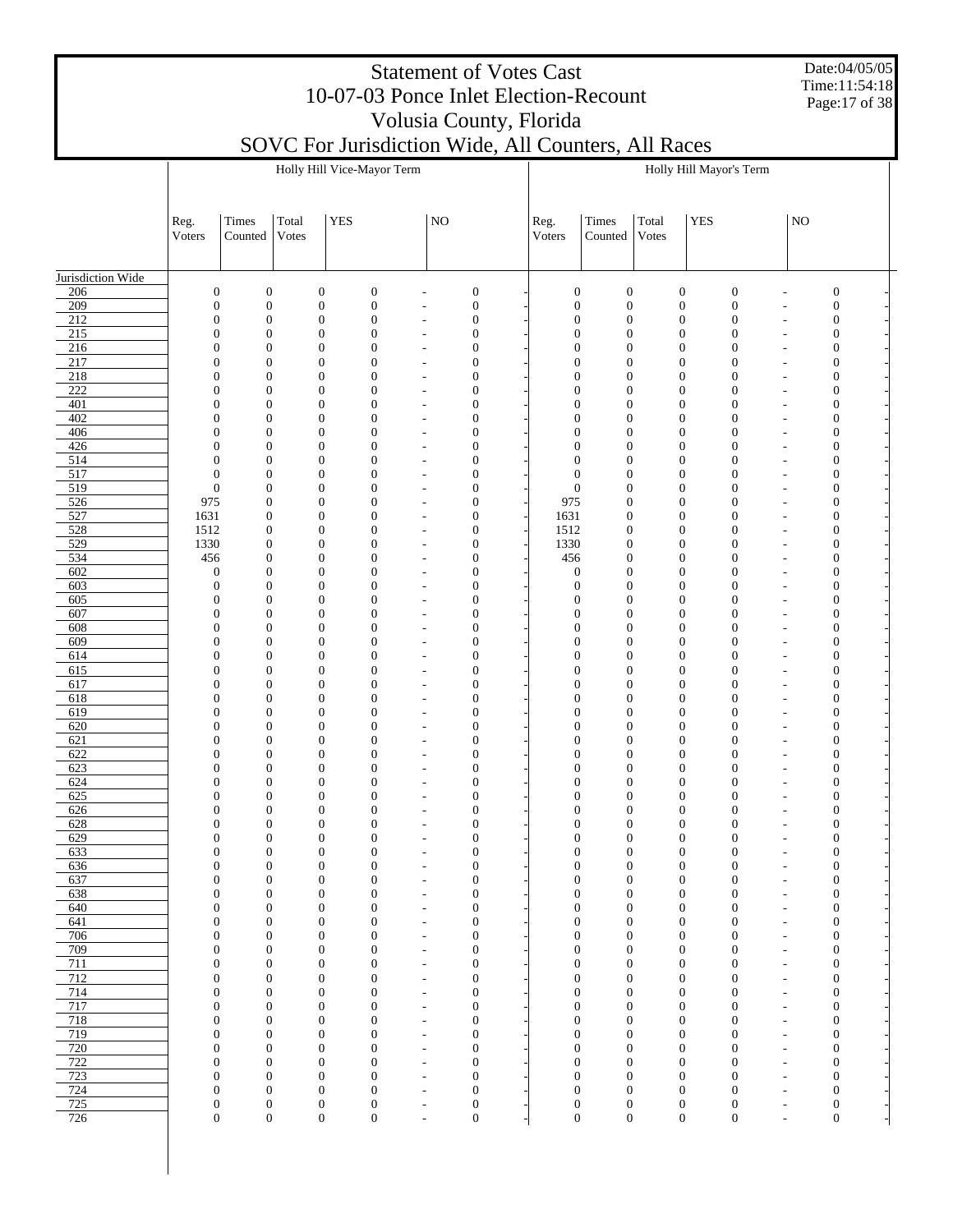Date:04/05/05 Time:11:54:18 Page:18 of 38

|             |                |                  | Holly Hill Vice-Mayor Term   |          |    |   |                |                  |                | Holly Hill Mayor's Term |              |  |
|-------------|----------------|------------------|------------------------------|----------|----|---|----------------|------------------|----------------|-------------------------|--------------|--|
|             | Reg.<br>Voters | Times<br>Counted | <b>YES</b><br>Total<br>Votes |          | NO |   | Reg.<br>Voters | Times<br>Counted | Total<br>Votes | <b>YES</b>              | NO           |  |
| 727         | $\Omega$       | $\theta$         | $\Omega$                     | $\theta$ |    | 0 | 0              |                  | $\theta$       | $\mathbf{0}$            | $\mathbf{0}$ |  |
| 728         |                |                  |                              |          |    |   |                |                  |                |                         |              |  |
| 729         |                |                  |                              |          |    |   |                |                  |                |                         |              |  |
| 730         |                |                  |                              |          |    |   |                |                  |                |                         |              |  |
| 731         |                |                  | $\Omega$                     |          |    |   |                |                  | 0              |                         |              |  |
| 732         |                |                  |                              |          |    |   |                |                  | 0              |                         |              |  |
| 733         |                |                  |                              |          |    |   |                |                  | 0              |                         |              |  |
| 909         |                |                  | $\Omega$                     |          |    |   |                |                  | 0              |                         |              |  |
| Absentee    | 5904           |                  | $\Omega$                     |          |    |   | 5904           |                  | $\theta$       |                         |              |  |
| Un-Scanned  | 5904           |                  |                              |          |    |   | 5904           |                  |                |                         |              |  |
| Provisional | 5904           |                  |                              |          |    |   | 5904           |                  |                |                         |              |  |
| Total       | 5904           |                  | 0                            |          |    |   | 5904           |                  | 0              |                         |              |  |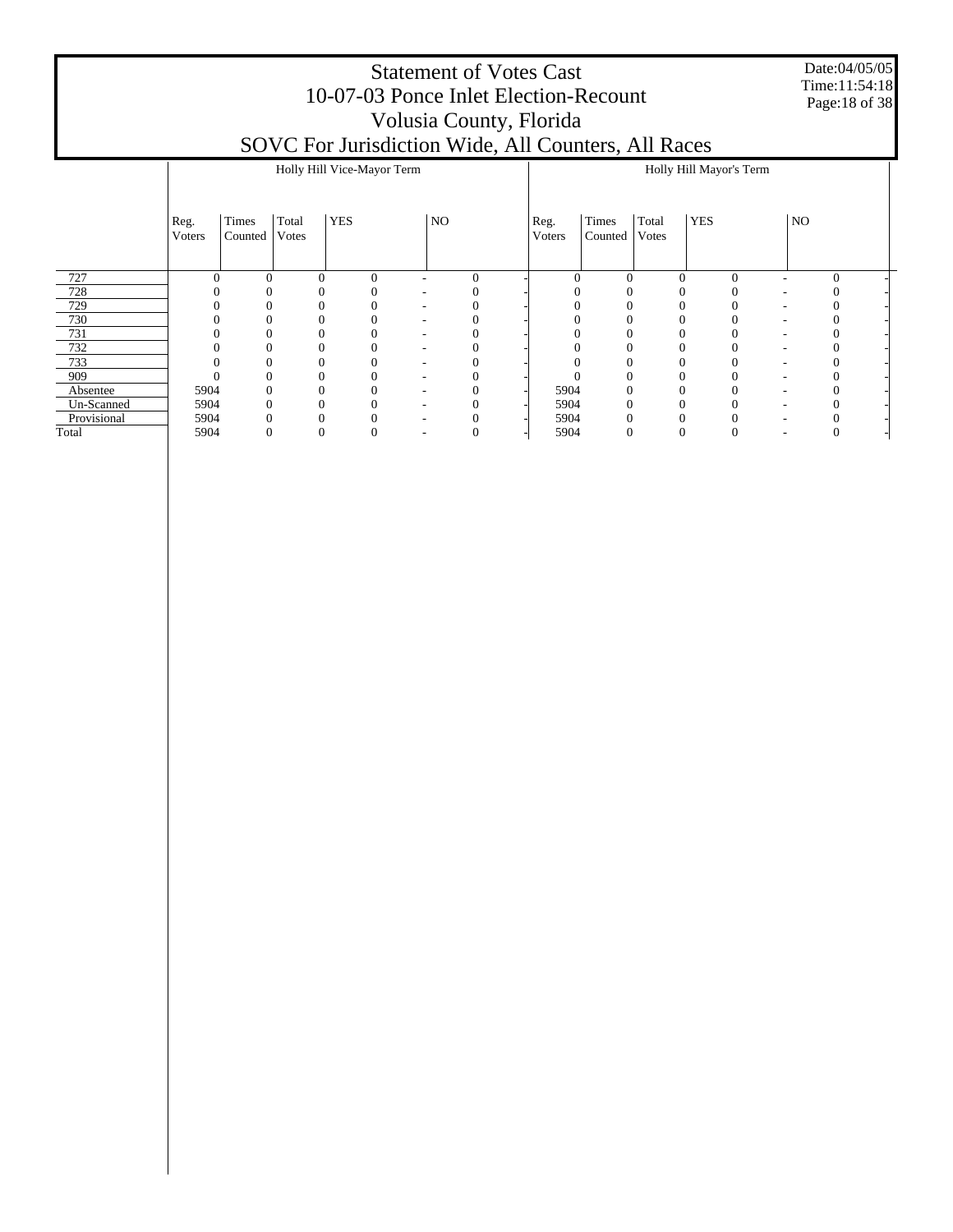Date:04/05/05 Time:11:54:18 Page:19 of 38

|                   | Daytona Beach Mayor                  |                                      |                                      |                                      |  |                                                      |                                      |                                                                                    |                                                      |                                      |                                            |                                      |  |  |
|-------------------|--------------------------------------|--------------------------------------|--------------------------------------|--------------------------------------|--|------------------------------------------------------|--------------------------------------|------------------------------------------------------------------------------------|------------------------------------------------------|--------------------------------------|--------------------------------------------|--------------------------------------|--|--|
|                   |                                      |                                      |                                      |                                      |  |                                                      |                                      |                                                                                    |                                                      |                                      |                                            |                                      |  |  |
|                   |                                      |                                      |                                      |                                      |  |                                                      |                                      |                                                                                    |                                                      |                                      |                                            |                                      |  |  |
|                   | Reg.                                 | Times                                | Total                                | Paul A.                              |  | Richard KANE                                         |                                      | Thomas "Tom"                                                                       |                                                      | Yvonne                               |                                            | Mike SHALLOW                         |  |  |
|                   | Voters                               | Counted                              | Votes                                | CARPENELLA                           |  |                                                      |                                      | <b>MCCLELL</b>                                                                     |                                                      | SCARLETT-GOL                         |                                            |                                      |  |  |
|                   |                                      |                                      |                                      |                                      |  |                                                      |                                      |                                                                                    |                                                      |                                      |                                            |                                      |  |  |
| Jurisdiction Wide |                                      |                                      |                                      |                                      |  |                                                      |                                      |                                                                                    |                                                      |                                      |                                            |                                      |  |  |
| 206               | $\boldsymbol{0}$                     | $\boldsymbol{0}$                     | $\boldsymbol{0}$                     | $\boldsymbol{0}$                     |  | $\overline{a}$                                       | $\boldsymbol{0}$                     | $\boldsymbol{0}$<br>$\overline{a}$                                                 | $\overline{a}$                                       | $\boldsymbol{0}$                     | $\overline{a}$                             | $\boldsymbol{0}$                     |  |  |
| 209<br>212        | $\mathbf{0}$<br>$\overline{0}$       | $\boldsymbol{0}$<br>$\boldsymbol{0}$ | $\boldsymbol{0}$<br>$\boldsymbol{0}$ | $\boldsymbol{0}$<br>$\boldsymbol{0}$ |  | $\overline{a}$<br>$\overline{a}$                     | $\boldsymbol{0}$<br>$\boldsymbol{0}$ | $\boldsymbol{0}$<br>$\overline{a}$<br>$\boldsymbol{0}$<br>$\overline{a}$           | $\overline{a}$<br>$\overline{a}$                     | $\boldsymbol{0}$<br>$\boldsymbol{0}$ | Ĭ.<br>$\overline{a}$                       | $\boldsymbol{0}$<br>$\boldsymbol{0}$ |  |  |
| 215               | $\overline{0}$                       | $\boldsymbol{0}$                     | $\boldsymbol{0}$                     | $\mathbf{0}$                         |  | L,                                                   | $\mathbf{0}$                         | $\boldsymbol{0}$<br>L,                                                             | L,                                                   | $\mathbf{0}$                         | Ĭ.                                         | $\boldsymbol{0}$                     |  |  |
| 216               | $\overline{0}$                       | $\mathbf{0}$                         | $\boldsymbol{0}$                     | $\mathbf{0}$                         |  | $\overline{a}$                                       | $\mathbf{0}$                         | $\mathbf{0}$<br>L,                                                                 | $\overline{a}$                                       | $\mathbf{0}$                         | L,                                         | $\mathbf{0}$                         |  |  |
| 217               | $\overline{0}$                       | $\mathbf{0}$                         | $\boldsymbol{0}$                     | $\mathbf{0}$                         |  | L,                                                   | $\mathbf{0}$                         | $\boldsymbol{0}$<br>L,                                                             | L,                                                   | $\mathbf{0}$                         | L,                                         | $\boldsymbol{0}$                     |  |  |
| 218<br>222        | $\overline{0}$<br>$\overline{0}$     | $\mathbf{0}$<br>$\boldsymbol{0}$     | $\boldsymbol{0}$<br>$\boldsymbol{0}$ | $\mathbf{0}$<br>$\mathbf{0}$         |  | $\overline{a}$<br>$\overline{a}$                     | $\mathbf{0}$<br>$\mathbf{0}$         | $\boldsymbol{0}$<br>$\overline{a}$<br>$\boldsymbol{0}$<br>$\overline{a}$           | $\overline{a}$<br>$\overline{a}$                     | $\mathbf{0}$<br>$\mathbf{0}$         | $\overline{a}$<br>$\overline{a}$           | $\mathbf{0}$<br>$\boldsymbol{0}$     |  |  |
| 401               | $\overline{0}$                       | $\mathbf{0}$                         | $\boldsymbol{0}$                     | $\mathbf{0}$                         |  | $\overline{a}$                                       | $\mathbf{0}$                         | $\mathbf{0}$<br>$\overline{a}$                                                     | $\overline{a}$                                       | $\mathbf{0}$                         | $\overline{a}$                             | $\boldsymbol{0}$                     |  |  |
| 402               | $\overline{0}$                       | $\boldsymbol{0}$                     | $\boldsymbol{0}$                     | $\mathbf{0}$                         |  | L,                                                   | $\mathbf{0}$                         | $\boldsymbol{0}$<br>L,                                                             | L,                                                   | $\mathbf{0}$                         | ÷,                                         | $\boldsymbol{0}$                     |  |  |
| 406               | $\overline{0}$                       | $\mathbf{0}$                         | $\boldsymbol{0}$                     | $\mathbf{0}$                         |  | $\overline{a}$                                       | $\mathbf{0}$                         | $\boldsymbol{0}$<br>$\overline{a}$                                                 | $\overline{a}$                                       | $\mathbf{0}$                         | $\overline{a}$                             | $\boldsymbol{0}$                     |  |  |
| 426<br>514        | $\overline{0}$<br>$\overline{0}$     | $\boldsymbol{0}$<br>$\mathbf{0}$     | $\boldsymbol{0}$<br>$\boldsymbol{0}$ | $\mathbf{0}$<br>$\mathbf{0}$         |  | $\overline{a}$<br>$\overline{a}$                     | $\mathbf{0}$<br>$\mathbf{0}$         | $\boldsymbol{0}$<br>L,<br>$\mathbf{0}$<br>$\overline{a}$                           | $\overline{a}$<br>$\overline{a}$                     | $\mathbf{0}$<br>$\mathbf{0}$         | L,<br>L,                                   | $\boldsymbol{0}$<br>$\mathbf{0}$     |  |  |
| 517               | $\overline{0}$                       | $\mathbf{0}$                         | $\boldsymbol{0}$                     | $\mathbf{0}$                         |  | L,                                                   | $\mathbf{0}$                         | $\boldsymbol{0}$<br>L,                                                             | L,                                                   | $\mathbf{0}$                         | Ĭ.                                         | $\boldsymbol{0}$                     |  |  |
| 519               | $\overline{0}$                       | $\mathbf{0}$                         | $\boldsymbol{0}$                     | $\mathbf{0}$                         |  | $\overline{a}$                                       | $\mathbf{0}$                         | $\boldsymbol{0}$<br>$\overline{\phantom{m}}$                                       | $\overline{a}$                                       | $\mathbf{0}$                         | $\overline{a}$                             | $\boldsymbol{0}$                     |  |  |
| 526               | $\overline{0}$                       | $\boldsymbol{0}$                     | $\boldsymbol{0}$                     | $\mathbf{0}$                         |  | $\overline{a}$                                       | $\mathbf{0}$                         | $\boldsymbol{0}$<br>$\overline{a}$                                                 | $\overline{a}$                                       | $\mathbf{0}$                         | $\overline{a}$                             | $\boldsymbol{0}$                     |  |  |
| 527<br>528        | $\overline{0}$<br>$\overline{0}$     | $\mathbf{0}$<br>$\boldsymbol{0}$     | $\boldsymbol{0}$<br>$\boldsymbol{0}$ | $\mathbf{0}$<br>$\mathbf{0}$         |  | $\overline{a}$<br>L,                                 | $\mathbf{0}$<br>$\mathbf{0}$         | $\mathbf{0}$<br>$\overline{a}$<br>$\boldsymbol{0}$<br>L,                           | $\overline{a}$<br>L,                                 | $\mathbf{0}$<br>$\mathbf{0}$         | $\overline{a}$<br>Ĭ.                       | $\boldsymbol{0}$<br>$\boldsymbol{0}$ |  |  |
| 529               | $\mathbf{0}$                         | $\mathbf{0}$                         | $\boldsymbol{0}$                     | $\mathbf{0}$                         |  | $\overline{a}$                                       | $\mathbf{0}$                         | $\boldsymbol{0}$<br>$\overline{a}$                                                 | $\overline{a}$                                       | $\mathbf{0}$                         | L,                                         | $\boldsymbol{0}$                     |  |  |
| 534               | $\boldsymbol{0}$                     | $\boldsymbol{0}$                     | $\boldsymbol{0}$                     | $\mathbf{0}$                         |  | $\overline{a}$                                       | $\mathbf{0}$                         | $\boldsymbol{0}$<br>L,                                                             | $\overline{a}$                                       | $\mathbf{0}$                         | L,                                         | $\boldsymbol{0}$                     |  |  |
| 602               | 629                                  | $\boldsymbol{0}$                     | $\boldsymbol{0}$                     | $\mathbf{0}$                         |  | $\overline{a}$                                       | $\mathbf{0}$                         | $\mathbf{0}$<br>$\overline{a}$                                                     | $\overline{a}$                                       | $\mathbf{0}$                         | $\overline{a}$                             | $\mathbf{0}$                         |  |  |
| 603               | 1435                                 | $\boldsymbol{0}$                     | $\boldsymbol{0}$                     | $\mathbf{0}$<br>$\mathbf{0}$         |  | L,                                                   | $\mathbf{0}$<br>$\mathbf{0}$         | $\boldsymbol{0}$<br>L,                                                             | L,                                                   | $\mathbf{0}$<br>$\mathbf{0}$         | ÷,                                         | $\boldsymbol{0}$                     |  |  |
| 605<br>607        | 963<br>1757                          | $\boldsymbol{0}$<br>$\boldsymbol{0}$ | $\boldsymbol{0}$<br>$\boldsymbol{0}$ | $\mathbf{0}$                         |  | $\overline{a}$<br>$\overline{a}$                     | $\mathbf{0}$                         | $\boldsymbol{0}$<br>$\overline{a}$<br>$\boldsymbol{0}$<br>L,                       | $\overline{a}$<br>L,                                 | $\mathbf{0}$                         | $\overline{a}$<br>$\overline{a}$           | $\boldsymbol{0}$<br>$\boldsymbol{0}$ |  |  |
| 608               | 1304                                 | $\boldsymbol{0}$                     | $\boldsymbol{0}$                     | $\mathbf{0}$                         |  | $\overline{a}$                                       | $\mathbf{0}$                         | $\mathbf{0}$<br>$\overline{a}$                                                     | $\overline{a}$                                       | $\mathbf{0}$                         | $\overline{a}$                             | $\mathbf{0}$                         |  |  |
| 609               | 1152                                 | $\boldsymbol{0}$                     | $\boldsymbol{0}$                     | $\mathbf{0}$                         |  | L,                                                   | $\mathbf{0}$                         | $\boldsymbol{0}$<br>L,                                                             | L,                                                   | $\mathbf{0}$                         | L,                                         | $\boldsymbol{0}$                     |  |  |
| 614               | 1905                                 | $\boldsymbol{0}$                     | $\boldsymbol{0}$                     | $\mathbf{0}$                         |  | $\overline{a}$                                       | $\mathbf{0}$                         | $\boldsymbol{0}$<br>$\overline{a}$                                                 | $\overline{a}$                                       | $\mathbf{0}$                         | L,                                         | $\boldsymbol{0}$                     |  |  |
| 615<br>617        | 1173<br>473                          | $\boldsymbol{0}$<br>$\boldsymbol{0}$ | $\boldsymbol{0}$<br>$\boldsymbol{0}$ | $\mathbf{0}$<br>$\mathbf{0}$         |  | L,<br>$\overline{a}$                                 | $\mathbf{0}$<br>$\mathbf{0}$         | $\mathbf{0}$<br>L,<br>$\mathbf{0}$<br>$\overline{a}$                               | L,<br>$\overline{a}$                                 | $\mathbf{0}$<br>$\mathbf{0}$         | L,<br>$\overline{a}$                       | $\boldsymbol{0}$<br>$\mathbf{0}$     |  |  |
| 618               | 1285                                 | $\boldsymbol{0}$                     | $\boldsymbol{0}$                     | $\mathbf{0}$                         |  | $\overline{a}$                                       | $\mathbf{0}$                         | $\boldsymbol{0}$<br>$\overline{a}$                                                 | $\overline{a}$                                       | $\mathbf{0}$                         | ÷,                                         | $\boldsymbol{0}$                     |  |  |
| 619               | 1506                                 | $\boldsymbol{0}$                     | $\boldsymbol{0}$                     | $\mathbf{0}$                         |  | $\overline{a}$                                       | $\mathbf{0}$                         | $\boldsymbol{0}$<br>$\overline{\phantom{m}}$                                       | $\overline{a}$                                       | $\mathbf{0}$                         | $\overline{a}$                             | $\boldsymbol{0}$                     |  |  |
| 620               | 1069                                 | $\boldsymbol{0}$                     | $\boldsymbol{0}$                     | $\mathbf{0}$                         |  | L,                                                   | $\mathbf{0}$                         | $\boldsymbol{0}$<br>L,                                                             | L,                                                   | $\mathbf{0}$                         | L,                                         | $\boldsymbol{0}$                     |  |  |
| 621<br>622        | 896<br>627                           | $\boldsymbol{0}$<br>$\boldsymbol{0}$ | $\boldsymbol{0}$<br>$\boldsymbol{0}$ | $\mathbf{0}$<br>$\mathbf{0}$         |  | $\overline{a}$<br>L,                                 | $\mathbf{0}$<br>$\mathbf{0}$         | $\mathbf{0}$<br>$\overline{a}$<br>$\boldsymbol{0}$<br>L,                           | $\overline{a}$<br>$\overline{a}$                     | $\mathbf{0}$<br>$\mathbf{0}$         | L,<br>L,                                   | $\boldsymbol{0}$<br>$\boldsymbol{0}$ |  |  |
| 623               | 917                                  | $\boldsymbol{0}$                     | $\boldsymbol{0}$                     | $\mathbf{0}$                         |  | $\overline{a}$                                       | $\mathbf{0}$                         | $\boldsymbol{0}$<br>$\overline{a}$                                                 | $\overline{a}$                                       | $\mathbf{0}$                         | $\overline{a}$                             | $\boldsymbol{0}$                     |  |  |
| 624               | 1178                                 | $\boldsymbol{0}$                     | $\boldsymbol{0}$                     | $\mathbf{0}$                         |  | L,                                                   | $\mathbf{0}$                         | $\boldsymbol{0}$<br>L,                                                             | L,                                                   | $\mathbf{0}$                         | ÷,                                         | $\boldsymbol{0}$                     |  |  |
| 625               | 1638                                 | $\boldsymbol{0}$                     | $\boldsymbol{0}$                     | $\mathbf{0}$                         |  | $\overline{a}$                                       | $\mathbf{0}$                         | $\boldsymbol{0}$<br>$\overline{a}$                                                 | $\overline{a}$                                       | $\mathbf{0}$                         | $\overline{a}$                             | $\boldsymbol{0}$                     |  |  |
| 626<br>628        | 1318<br>1675                         | $\boldsymbol{0}$<br>$\boldsymbol{0}$ | $\boldsymbol{0}$<br>$\boldsymbol{0}$ | $\mathbf{0}$<br>$\mathbf{0}$         |  | $\overline{a}$<br>$\overline{a}$                     | $\boldsymbol{0}$<br>$\mathbf{0}$     | $\boldsymbol{0}$<br>$\overline{a}$<br>$\boldsymbol{0}$<br>$\overline{a}$           | $\overline{a}$<br>$\overline{a}$                     | $\mathbf{0}$<br>$\mathbf{0}$         | ÷,<br>÷,                                   | $\boldsymbol{0}$<br>$\boldsymbol{0}$ |  |  |
| 629               | 1485                                 | $\boldsymbol{0}$                     | $\boldsymbol{0}$                     | $\mathbf{0}$                         |  | $\overline{a}$                                       | $\mathbf{0}$                         | $\mathbf{0}$<br>L,                                                                 | $\overline{a}$                                       | $\mathbf{0}$                         |                                            | $\mathbf{0}$                         |  |  |
| 633               | 787                                  | $\mathbf{0}$                         | $\Omega$                             | $\Omega$                             |  | $\overline{a}$                                       | $\overline{0}$                       | $\Omega$<br>$\overline{a}$                                                         | $\overline{a}$                                       | $\overline{0}$                       |                                            | $\Omega$                             |  |  |
| 636               | 881                                  | $\boldsymbol{0}$                     | $\boldsymbol{0}$                     | $\mathbf{0}$                         |  | $\overline{a}$                                       | $\boldsymbol{0}$                     | $\boldsymbol{0}$<br>$\overline{a}$                                                 | $\overline{a}$                                       | $\boldsymbol{0}$                     | ÷,                                         | $\boldsymbol{0}$                     |  |  |
| 637<br>638        | 1194<br>998                          | $\boldsymbol{0}$<br>$\boldsymbol{0}$ | $\boldsymbol{0}$<br>$\boldsymbol{0}$ | $\boldsymbol{0}$<br>$\boldsymbol{0}$ |  | $\overline{\phantom{a}}$<br>$\overline{\phantom{m}}$ | $\boldsymbol{0}$<br>$\boldsymbol{0}$ | $\boldsymbol{0}$<br>$\overline{\phantom{a}}$<br>$\boldsymbol{0}$<br>$\overline{a}$ | $\overline{\phantom{a}}$<br>$\overline{\phantom{m}}$ | $\boldsymbol{0}$<br>$\boldsymbol{0}$ | $\overline{\phantom{a}}$<br>$\overline{a}$ | $\boldsymbol{0}$<br>$\boldsymbol{0}$ |  |  |
| 640               | 1594                                 | $\boldsymbol{0}$                     | $\boldsymbol{0}$                     | $\mathbf{0}$                         |  | $\overline{\phantom{a}}$                             | $\mathbf{0}$                         | $\mathbf{0}$<br>$\overline{\phantom{m}}$                                           | $\overline{\phantom{a}}$                             | $\mathbf{0}$                         | $\overline{a}$                             | $\boldsymbol{0}$                     |  |  |
| 641               | 2312                                 | $\boldsymbol{0}$                     | $\boldsymbol{0}$                     | $\mathbf{0}$                         |  | $\overline{a}$                                       | $\mathbf{0}$                         | $\mathbf{0}$<br>$\overline{a}$                                                     | $\overline{a}$                                       | $\mathbf{0}$                         | $\overline{a}$                             | $\boldsymbol{0}$                     |  |  |
| 706               | $\boldsymbol{0}$                     | $\boldsymbol{0}$                     | $\boldsymbol{0}$                     | $\mathbf{0}$                         |  | $\overline{a}$                                       | $\mathbf{0}$                         | $\mathbf{0}$<br>$\overline{\phantom{m}}$                                           | $\overline{a}$                                       | $\mathbf{0}$                         | $\overline{a}$                             | $\boldsymbol{0}$                     |  |  |
| 709<br>711        | $\boldsymbol{0}$<br>$\boldsymbol{0}$ | $\boldsymbol{0}$<br>$\boldsymbol{0}$ | $\boldsymbol{0}$<br>$\boldsymbol{0}$ | $\mathbf{0}$<br>$\mathbf{0}$         |  | $\overline{a}$                                       | $\mathbf{0}$<br>$\mathbf{0}$         | $\mathbf{0}$<br>L,<br>$\mathbf{0}$                                                 | $\overline{a}$                                       | $\mathbf{0}$<br>$\mathbf{0}$         | $\overline{a}$                             | $\boldsymbol{0}$<br>$\boldsymbol{0}$ |  |  |
| 712               | $\boldsymbol{0}$                     | $\boldsymbol{0}$                     | $\boldsymbol{0}$                     | $\mathbf{0}$                         |  | $\overline{a}$<br>$\overline{a}$                     | $\mathbf{0}$                         | $\overline{a}$<br>$\mathbf{0}$<br>$\overline{a}$                                   | $\overline{a}$<br>$\overline{a}$                     | $\mathbf{0}$                         | $\overline{a}$<br>$\overline{a}$           | $\boldsymbol{0}$                     |  |  |
| 714               | $\mathbf{0}$                         | $\boldsymbol{0}$                     | $\boldsymbol{0}$                     | $\mathbf{0}$                         |  | $\overline{\phantom{m}}$                             | $\mathbf{0}$                         | $\mathbf{0}$<br>$\overline{\phantom{m}}$                                           | $\overline{\phantom{m}}$                             | $\mathbf{0}$                         | $\overline{a}$                             | $\boldsymbol{0}$                     |  |  |
| 717               | $\mathbf{0}$                         | $\boldsymbol{0}$                     | $\boldsymbol{0}$                     | $\mathbf{0}$                         |  | $\overline{\phantom{m}}$                             | $\mathbf{0}$                         | $\boldsymbol{0}$<br>$\overline{a}$                                                 | $\overline{\phantom{m}}$                             | $\mathbf{0}$                         | $\overline{a}$                             | $\boldsymbol{0}$                     |  |  |
| 718               | $\mathbf{0}$                         | $\boldsymbol{0}$                     | $\boldsymbol{0}$                     | $\mathbf{0}$<br>$\mathbf{0}$         |  | $\overline{\phantom{a}}$                             | $\mathbf{0}$<br>$\mathbf{0}$         | $\mathbf{0}$<br>$\overline{\phantom{m}}$<br>$\mathbf{0}$                           | $\overline{\phantom{a}}$                             | $\mathbf{0}$                         | $\overline{a}$                             | $\boldsymbol{0}$                     |  |  |
| 719<br>720        | $\boldsymbol{0}$<br>$\mathbf{0}$     | $\boldsymbol{0}$<br>$\boldsymbol{0}$ | $\boldsymbol{0}$<br>$\boldsymbol{0}$ | $\mathbf{0}$                         |  | $\overline{a}$<br>$\overline{a}$                     | $\mathbf{0}$                         | $\overline{a}$<br>$\mathbf{0}$<br>$\overline{a}$                                   | $\overline{a}$<br>$\overline{a}$                     | $\mathbf{0}$<br>$\mathbf{0}$         | $\overline{a}$<br>$\overline{a}$           | $\boldsymbol{0}$<br>$\boldsymbol{0}$ |  |  |
| 722               | $\mathbf{0}$                         | $\boldsymbol{0}$                     | $\boldsymbol{0}$                     | $\mathbf{0}$                         |  | $\overline{a}$                                       | $\mathbf{0}$                         | $\mathbf{0}$<br>L,                                                                 | $\overline{a}$                                       | $\mathbf{0}$                         | L,                                         | $\boldsymbol{0}$                     |  |  |
| 723               | $\mathbf{0}$                         | $\mathbf{0}$                         | $\boldsymbol{0}$                     | $\mathbf{0}$                         |  | $\overline{a}$                                       | $\mathbf{0}$                         | $\mathbf{0}$<br>$\overline{\phantom{m}}$                                           | $\overline{a}$                                       | $\mathbf{0}$                         | $\overline{a}$                             | $\boldsymbol{0}$                     |  |  |
| 724               | $\mathbf{0}$                         | $\boldsymbol{0}$<br>$\boldsymbol{0}$ | $\boldsymbol{0}$<br>$\mathbf{0}$     | $\mathbf{0}$<br>$\boldsymbol{0}$     |  | $\overline{a}$                                       | $\boldsymbol{0}$<br>$\boldsymbol{0}$ | $\boldsymbol{0}$<br>$\overline{a}$<br>$\boldsymbol{0}$                             | $\overline{a}$                                       | $\boldsymbol{0}$<br>$\boldsymbol{0}$ | $\overline{a}$                             | $\boldsymbol{0}$                     |  |  |
| 725<br>726        | $\boldsymbol{0}$<br>$\boldsymbol{0}$ | $\boldsymbol{0}$                     | $\boldsymbol{0}$                     | $\boldsymbol{0}$                     |  | $\overline{\phantom{m}}$<br>$\overline{a}$           | $\boldsymbol{0}$                     | $\overline{\phantom{m}}$<br>$\boldsymbol{0}$<br>$\overline{a}$                     | $\overline{\phantom{m}}$<br>$\overline{a}$           | $\boldsymbol{0}$                     | $\overline{\phantom{m}}$<br>$\overline{a}$ | $\boldsymbol{0}$<br>$\boldsymbol{0}$ |  |  |
|                   |                                      |                                      |                                      |                                      |  |                                                      |                                      |                                                                                    |                                                      |                                      |                                            |                                      |  |  |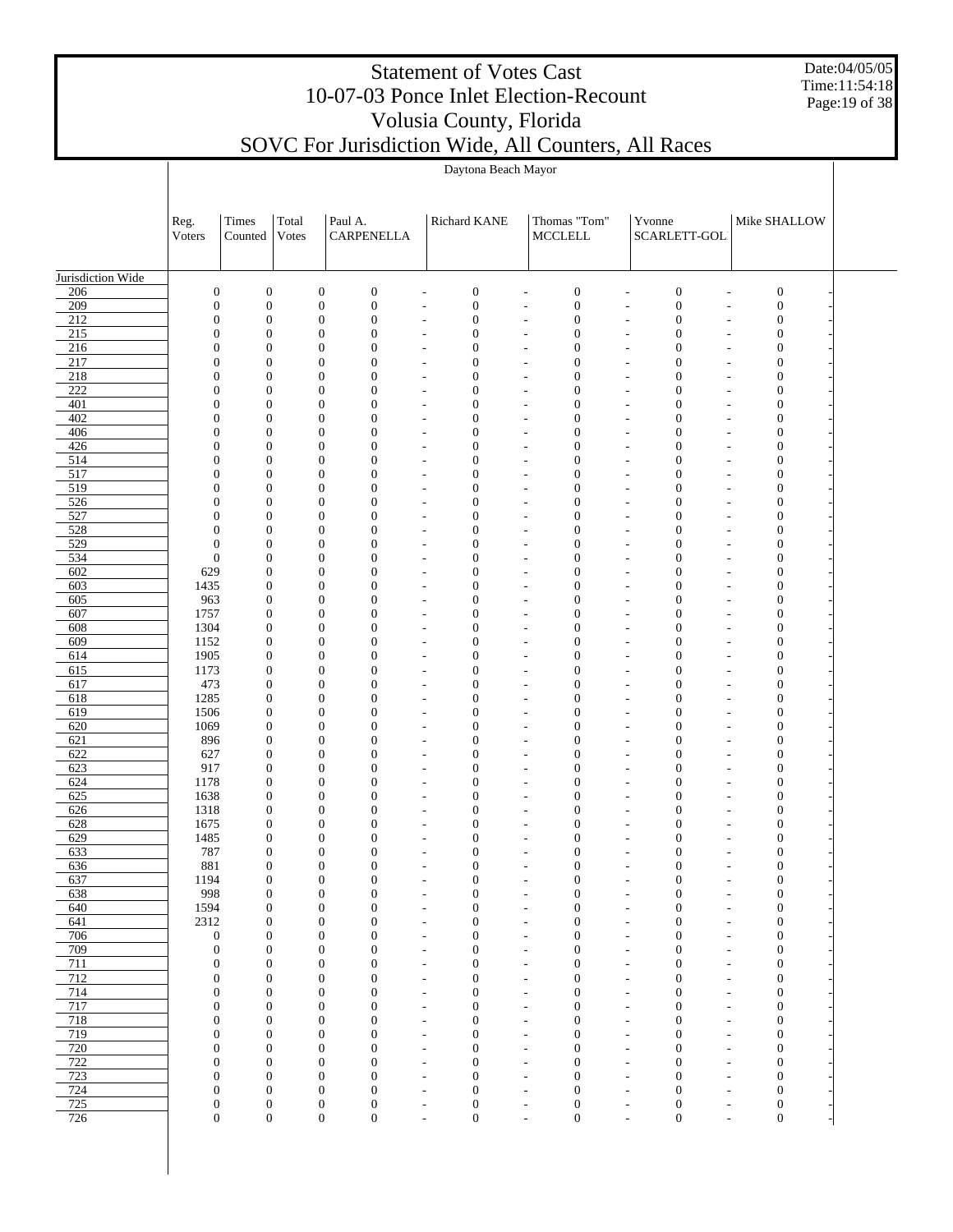Date:04/05/05 Time:11:54:18 Page:20 of 38

|             |                |                  |                |                       |              | Daytona Beach Mayor |                                |                        |              |  |
|-------------|----------------|------------------|----------------|-----------------------|--------------|---------------------|--------------------------------|------------------------|--------------|--|
|             | Reg.<br>Voters | Times<br>Counted | Total<br>Votes | Paul A.<br>CARPENELLA | Richard KANE |                     | Thomas "Tom"<br><b>MCCLELL</b> | Yvonne<br>SCARLETT-GOL | Mike SHALLOW |  |
| 727         |                | 0                |                | $\Omega$<br>$\Omega$  |              | 0                   | $\Omega$                       | $\Omega$               |              |  |
| 728         |                |                  |                |                       |              |                     |                                |                        |              |  |
| 729         |                |                  |                |                       |              |                     |                                |                        |              |  |
| 730         |                |                  |                |                       |              |                     |                                |                        |              |  |
| 731         |                |                  |                | $\Omega$              |              |                     |                                |                        |              |  |
| 732         |                |                  |                | 0                     |              |                     |                                |                        |              |  |
| 733         |                |                  |                | 0                     |              |                     |                                |                        |              |  |
| 909         |                |                  |                |                       |              |                     |                                |                        |              |  |
| Absentee    | 32151          |                  |                | 0                     |              |                     |                                |                        |              |  |
| Un-Scanned  | 32151          |                  |                |                       |              |                     |                                |                        |              |  |
| Provisional | 32151          |                  |                |                       |              |                     |                                |                        |              |  |
| Total       | 32151          |                  |                | $\Omega$              |              |                     |                                |                        |              |  |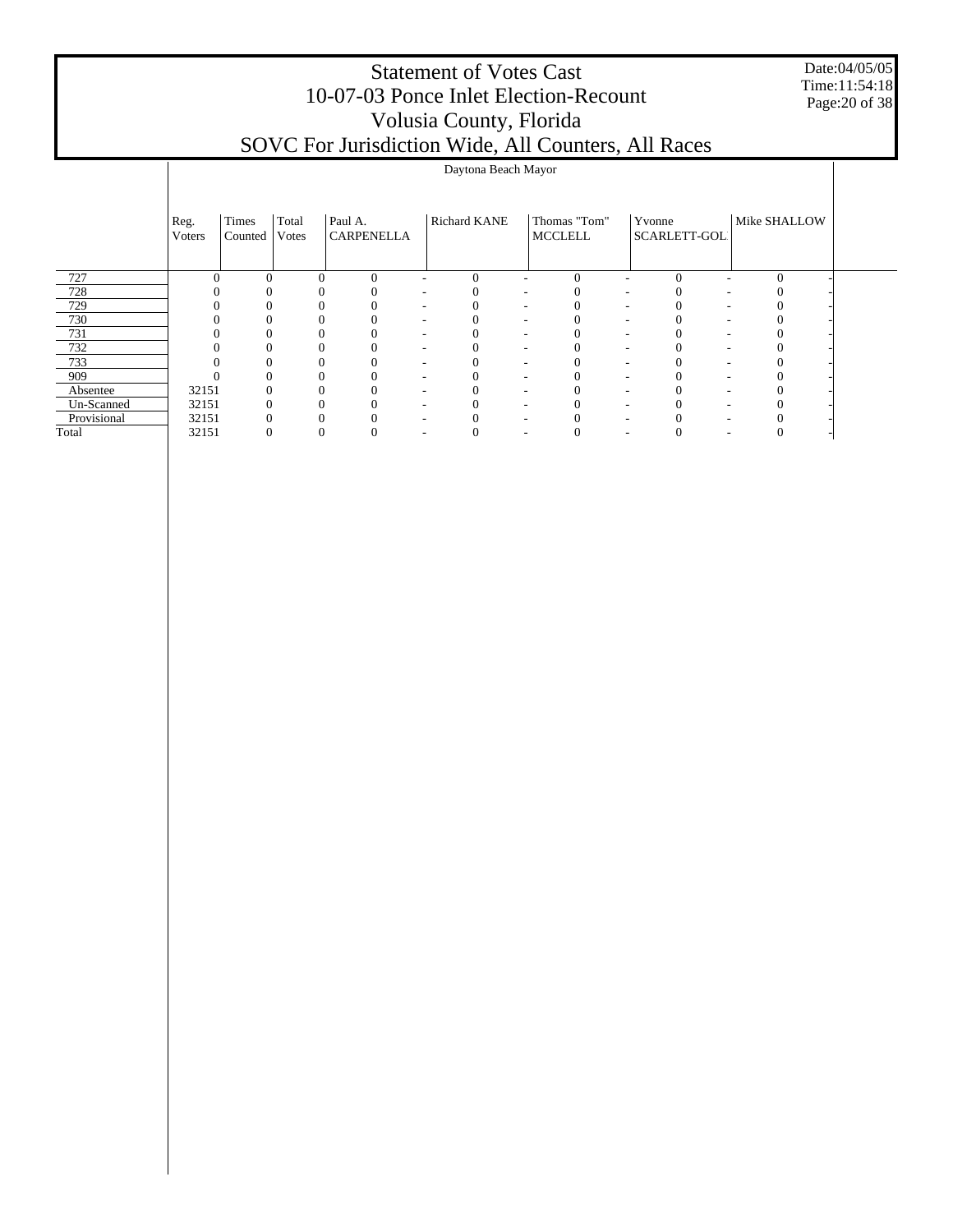|                         | <b>Statement of Votes Cast</b><br>10-07-03 Ponce Inlet Election-Recount<br>Volusia County, Florida<br>SOVC For Jurisdiction Wide, All Counters, All Races<br>Daytona Beach Zone 2 |                                      |                                      |                                                                              |                                                      |                                      |                                                      |                                      |  |  |  |  |  |  |  |
|-------------------------|-----------------------------------------------------------------------------------------------------------------------------------------------------------------------------------|--------------------------------------|--------------------------------------|------------------------------------------------------------------------------|------------------------------------------------------|--------------------------------------|------------------------------------------------------|--------------------------------------|--|--|--|--|--|--|--|
|                         |                                                                                                                                                                                   |                                      |                                      |                                                                              |                                                      |                                      |                                                      |                                      |  |  |  |  |  |  |  |
|                         |                                                                                                                                                                                   |                                      |                                      |                                                                              |                                                      |                                      |                                                      |                                      |  |  |  |  |  |  |  |
|                         | Reg.<br>Voters                                                                                                                                                                    | Times<br>Counted                     | Total<br>Votes                       | Paul BURKE                                                                   |                                                      | Terry WHELAN                         |                                                      | Darlene<br>YORDON                    |  |  |  |  |  |  |  |
| Jurisdiction Wide       |                                                                                                                                                                                   |                                      |                                      |                                                                              |                                                      |                                      |                                                      |                                      |  |  |  |  |  |  |  |
| 206                     | $\boldsymbol{0}$                                                                                                                                                                  | $\boldsymbol{0}$                     | $\boldsymbol{0}$                     | $\boldsymbol{0}$                                                             |                                                      | $\boldsymbol{0}$                     |                                                      | $\boldsymbol{0}$                     |  |  |  |  |  |  |  |
| 209<br>$\overline{212}$ | $\boldsymbol{0}$<br>$\boldsymbol{0}$                                                                                                                                              | $\boldsymbol{0}$<br>$\boldsymbol{0}$ | $\boldsymbol{0}$<br>$\boldsymbol{0}$ | $\boldsymbol{0}$<br>$\boldsymbol{0}$                                         |                                                      | $\boldsymbol{0}$<br>$\boldsymbol{0}$ | ÷,                                                   | $\boldsymbol{0}$<br>$\boldsymbol{0}$ |  |  |  |  |  |  |  |
| 215                     | $\boldsymbol{0}$                                                                                                                                                                  | $\boldsymbol{0}$                     | $\boldsymbol{0}$                     | $\boldsymbol{0}$                                                             |                                                      | $\boldsymbol{0}$                     |                                                      | $\mathbf{0}$                         |  |  |  |  |  |  |  |
| 216                     | $\mathbf{0}$                                                                                                                                                                      | $\boldsymbol{0}$                     | $\boldsymbol{0}$                     | $\mathbf{0}$                                                                 |                                                      | $\boldsymbol{0}$                     |                                                      | $\boldsymbol{0}$                     |  |  |  |  |  |  |  |
| 217<br>218              | $\mathbf{0}$<br>$\mathbf{0}$                                                                                                                                                      | $\boldsymbol{0}$<br>$\boldsymbol{0}$ | $\boldsymbol{0}$<br>$\boldsymbol{0}$ | $\overline{0}$<br>$\overline{0}$                                             |                                                      | $\boldsymbol{0}$<br>$\boldsymbol{0}$ |                                                      | $\mathbf{0}$<br>$\boldsymbol{0}$     |  |  |  |  |  |  |  |
| 222                     | $\mathbf{0}$                                                                                                                                                                      | $\boldsymbol{0}$                     | $\boldsymbol{0}$                     | $\overline{0}$                                                               |                                                      | $\boldsymbol{0}$                     |                                                      | $\boldsymbol{0}$                     |  |  |  |  |  |  |  |
| 401                     | $\mathbf{0}$                                                                                                                                                                      | $\boldsymbol{0}$                     | $\boldsymbol{0}$                     | $\overline{0}$                                                               |                                                      | $\boldsymbol{0}$                     |                                                      | $\boldsymbol{0}$                     |  |  |  |  |  |  |  |
| 402<br>406              | $\mathbf{0}$<br>$\mathbf{0}$                                                                                                                                                      | $\boldsymbol{0}$<br>$\boldsymbol{0}$ | $\boldsymbol{0}$<br>$\boldsymbol{0}$ | $\overline{0}$<br>$\overline{0}$                                             |                                                      | $\boldsymbol{0}$<br>$\boldsymbol{0}$ |                                                      | $\mathbf{0}$<br>$\boldsymbol{0}$     |  |  |  |  |  |  |  |
| 426                     | $\mathbf{0}$                                                                                                                                                                      | $\boldsymbol{0}$                     | $\boldsymbol{0}$                     | $\overline{0}$                                                               |                                                      | $\boldsymbol{0}$                     |                                                      | $\boldsymbol{0}$                     |  |  |  |  |  |  |  |
| 514                     | $\mathbf{0}$                                                                                                                                                                      | $\boldsymbol{0}$                     | $\boldsymbol{0}$                     | $\theta$                                                                     |                                                      | $\boldsymbol{0}$                     |                                                      | $\boldsymbol{0}$                     |  |  |  |  |  |  |  |
| 517<br>519              | $\mathbf{0}$<br>$\mathbf{0}$                                                                                                                                                      | $\boldsymbol{0}$<br>$\boldsymbol{0}$ | $\boldsymbol{0}$<br>$\boldsymbol{0}$ | $\theta$<br>$\theta$                                                         |                                                      | $\boldsymbol{0}$<br>$\boldsymbol{0}$ |                                                      | $\mathbf{0}$<br>$\boldsymbol{0}$     |  |  |  |  |  |  |  |
| 526                     | $\mathbf{0}$                                                                                                                                                                      | $\boldsymbol{0}$                     | $\boldsymbol{0}$                     | $\overline{0}$                                                               |                                                      | $\boldsymbol{0}$                     |                                                      | $\boldsymbol{0}$                     |  |  |  |  |  |  |  |
| 527                     | $\mathbf{0}$                                                                                                                                                                      | $\boldsymbol{0}$                     | $\boldsymbol{0}$                     | $\theta$                                                                     |                                                      | $\boldsymbol{0}$                     |                                                      | $\boldsymbol{0}$                     |  |  |  |  |  |  |  |
| 528<br>529              | $\mathbf{0}$<br>$\mathbf{0}$                                                                                                                                                      | $\boldsymbol{0}$<br>$\boldsymbol{0}$ | $\boldsymbol{0}$<br>$\boldsymbol{0}$ | $\theta$<br>$\theta$                                                         |                                                      | $\boldsymbol{0}$<br>$\boldsymbol{0}$ |                                                      | $\mathbf{0}$<br>$\boldsymbol{0}$     |  |  |  |  |  |  |  |
| 534                     | $\mathbf{0}$                                                                                                                                                                      | $\boldsymbol{0}$                     | $\boldsymbol{0}$                     | $\theta$                                                                     |                                                      | $\boldsymbol{0}$                     |                                                      | $\boldsymbol{0}$                     |  |  |  |  |  |  |  |
| 602                     | $\mathbf{0}$                                                                                                                                                                      | $\boldsymbol{0}$                     | $\boldsymbol{0}$                     | $\theta$                                                                     |                                                      | $\boldsymbol{0}$                     |                                                      | $\boldsymbol{0}$                     |  |  |  |  |  |  |  |
| 603                     | $\boldsymbol{0}$                                                                                                                                                                  | $\boldsymbol{0}$                     | $\boldsymbol{0}$                     | $\theta$                                                                     |                                                      | $\boldsymbol{0}$                     |                                                      | $\mathbf{0}$                         |  |  |  |  |  |  |  |
| 605<br>607              | $\boldsymbol{0}$<br>1757                                                                                                                                                          | $\boldsymbol{0}$<br>$\boldsymbol{0}$ | $\boldsymbol{0}$<br>$\boldsymbol{0}$ | $\theta$<br>$\theta$                                                         |                                                      | $\boldsymbol{0}$<br>$\boldsymbol{0}$ |                                                      | $\boldsymbol{0}$<br>$\boldsymbol{0}$ |  |  |  |  |  |  |  |
| 608                     | 1304                                                                                                                                                                              | $\boldsymbol{0}$                     | $\boldsymbol{0}$                     | $\theta$                                                                     |                                                      | $\boldsymbol{0}$                     |                                                      | $\boldsymbol{0}$                     |  |  |  |  |  |  |  |
| 609                     | 1152                                                                                                                                                                              | $\boldsymbol{0}$                     | $\boldsymbol{0}$                     | $\theta$                                                                     |                                                      | $\boldsymbol{0}$                     |                                                      | $\mathbf{0}$                         |  |  |  |  |  |  |  |
| 614<br>615              | $\mathbf{0}$<br>$\mathbf{0}$                                                                                                                                                      | $\boldsymbol{0}$<br>$\boldsymbol{0}$ | $\boldsymbol{0}$<br>$\boldsymbol{0}$ | $\theta$<br>$\theta$                                                         |                                                      | $\boldsymbol{0}$<br>$\boldsymbol{0}$ |                                                      | $\boldsymbol{0}$<br>$\mathbf{0}$     |  |  |  |  |  |  |  |
| 617                     | $\boldsymbol{0}$                                                                                                                                                                  | $\boldsymbol{0}$                     | $\boldsymbol{0}$                     | $\theta$                                                                     |                                                      | $\boldsymbol{0}$                     |                                                      | $\boldsymbol{0}$                     |  |  |  |  |  |  |  |
| 618                     | $\boldsymbol{0}$                                                                                                                                                                  | $\boldsymbol{0}$                     | $\boldsymbol{0}$                     | $\theta$                                                                     |                                                      | $\boldsymbol{0}$                     |                                                      | $\mathbf{0}$                         |  |  |  |  |  |  |  |
| 619                     | 1506                                                                                                                                                                              | $\boldsymbol{0}$                     | $\boldsymbol{0}$                     | $\overline{0}$                                                               |                                                      | $\boldsymbol{0}$                     |                                                      | $\boldsymbol{0}$                     |  |  |  |  |  |  |  |
| 620<br>621              | $\mathbf{0}$<br>$\mathbf{0}$                                                                                                                                                      | $\boldsymbol{0}$<br>$\boldsymbol{0}$ | $\boldsymbol{0}$<br>$\boldsymbol{0}$ | $\boldsymbol{0}$<br>$\overline{0}$                                           |                                                      | $\boldsymbol{0}$<br>$\boldsymbol{0}$ |                                                      | $\boldsymbol{0}$<br>$\boldsymbol{0}$ |  |  |  |  |  |  |  |
| 622                     | $\Omega$                                                                                                                                                                          | $\Omega$                             | $\Omega$                             | $\Omega$                                                                     |                                                      | $\mathbf{0}$                         |                                                      | $\mathbf{0}$                         |  |  |  |  |  |  |  |
| 623                     | $\boldsymbol{0}$                                                                                                                                                                  | $\boldsymbol{0}$                     |                                      | $\boldsymbol{0}$<br>$\mathbf{0}$                                             | $\overline{\phantom{a}}$                             | $\boldsymbol{0}$                     | $\overline{\phantom{a}}$                             | $\mathbf{0}$                         |  |  |  |  |  |  |  |
| 624<br>625              | $\boldsymbol{0}$<br>$\boldsymbol{0}$                                                                                                                                              | $\boldsymbol{0}$<br>$\boldsymbol{0}$ |                                      | $\boldsymbol{0}$<br>$\boldsymbol{0}$<br>$\boldsymbol{0}$<br>$\boldsymbol{0}$ | $\overline{\phantom{m}}$<br>$\overline{\phantom{a}}$ | $\boldsymbol{0}$<br>$\boldsymbol{0}$ | $\overline{\phantom{a}}$<br>$\overline{\phantom{a}}$ | $\boldsymbol{0}$<br>$\boldsymbol{0}$ |  |  |  |  |  |  |  |
| 626                     | $\boldsymbol{0}$                                                                                                                                                                  | $\boldsymbol{0}$                     |                                      | $\boldsymbol{0}$<br>$\boldsymbol{0}$                                         | $\overline{\phantom{a}}$                             | $\boldsymbol{0}$                     | $\overline{a}$                                       | $\boldsymbol{0}$                     |  |  |  |  |  |  |  |
| 628                     | $\boldsymbol{0}$                                                                                                                                                                  | $\boldsymbol{0}$                     |                                      | $\boldsymbol{0}$<br>$\boldsymbol{0}$                                         | $\overline{\phantom{m}}$                             | $\boldsymbol{0}$                     | $\overline{a}$                                       | $\boldsymbol{0}$                     |  |  |  |  |  |  |  |
| 629<br>633              | $\boldsymbol{0}$<br>$\boldsymbol{0}$                                                                                                                                              | $\boldsymbol{0}$<br>$\boldsymbol{0}$ |                                      | $\boldsymbol{0}$<br>$\boldsymbol{0}$<br>$\boldsymbol{0}$<br>$\boldsymbol{0}$ | $\overline{\phantom{a}}$<br>$\overline{\phantom{m}}$ | $\boldsymbol{0}$<br>$\boldsymbol{0}$ | $\overline{a}$<br>$\overline{a}$                     | $\boldsymbol{0}$<br>$\boldsymbol{0}$ |  |  |  |  |  |  |  |
| 636                     | $\boldsymbol{0}$                                                                                                                                                                  | $\boldsymbol{0}$                     |                                      | $\boldsymbol{0}$<br>$\boldsymbol{0}$                                         | $\overline{\phantom{a}}$                             | $\boldsymbol{0}$                     | $\overline{a}$                                       | $\boldsymbol{0}$                     |  |  |  |  |  |  |  |
| 637                     | $\boldsymbol{0}$                                                                                                                                                                  | $\boldsymbol{0}$                     |                                      | $\boldsymbol{0}$<br>$\boldsymbol{0}$                                         | $\overline{\phantom{a}}$                             | $\boldsymbol{0}$                     | $\overline{a}$                                       | $\boldsymbol{0}$                     |  |  |  |  |  |  |  |
| 638<br>640              | $\boldsymbol{0}$<br>$\boldsymbol{0}$                                                                                                                                              | $\boldsymbol{0}$<br>$\boldsymbol{0}$ |                                      | $\boldsymbol{0}$<br>$\boldsymbol{0}$<br>$\boldsymbol{0}$<br>$\boldsymbol{0}$ | $\overline{\phantom{a}}$<br>$\overline{\phantom{a}}$ | $\boldsymbol{0}$<br>$\boldsymbol{0}$ | $\overline{a}$<br>$\overline{\phantom{a}}$           | $\boldsymbol{0}$<br>$\boldsymbol{0}$ |  |  |  |  |  |  |  |
| 641                     | $\boldsymbol{0}$                                                                                                                                                                  | $\boldsymbol{0}$                     |                                      | $\boldsymbol{0}$<br>$\boldsymbol{0}$                                         | $\overline{\phantom{a}}$                             | $\boldsymbol{0}$                     | $\overline{\phantom{a}}$                             | $\boldsymbol{0}$                     |  |  |  |  |  |  |  |
| 706                     | $\boldsymbol{0}$                                                                                                                                                                  | $\boldsymbol{0}$                     |                                      | $\boldsymbol{0}$<br>$\boldsymbol{0}$                                         | $\overline{\phantom{a}}$                             | $\boldsymbol{0}$                     | $\overline{\phantom{a}}$                             | $\boldsymbol{0}$                     |  |  |  |  |  |  |  |
| 709<br>711              | $\boldsymbol{0}$                                                                                                                                                                  | $\boldsymbol{0}$                     |                                      | $\boldsymbol{0}$<br>$\boldsymbol{0}$                                         | $\overline{\phantom{a}}$                             | $\boldsymbol{0}$                     | $\overline{\phantom{a}}$                             | $\boldsymbol{0}$                     |  |  |  |  |  |  |  |
| 712                     | $\boldsymbol{0}$<br>$\boldsymbol{0}$                                                                                                                                              | $\boldsymbol{0}$<br>$\boldsymbol{0}$ |                                      | $\boldsymbol{0}$<br>$\boldsymbol{0}$<br>$\boldsymbol{0}$<br>$\boldsymbol{0}$ | ٠<br>$\overline{\phantom{a}}$                        | $\boldsymbol{0}$<br>$\boldsymbol{0}$ | $\overline{\phantom{a}}$<br>$\overline{\phantom{a}}$ | $\boldsymbol{0}$<br>$\boldsymbol{0}$ |  |  |  |  |  |  |  |
| 714                     | $\boldsymbol{0}$                                                                                                                                                                  | $\boldsymbol{0}$                     |                                      | $\boldsymbol{0}$<br>$\boldsymbol{0}$                                         | $\overline{\phantom{a}}$                             | $\boldsymbol{0}$                     | $\overline{\phantom{a}}$                             | $\boldsymbol{0}$                     |  |  |  |  |  |  |  |
| 717                     | $\boldsymbol{0}$                                                                                                                                                                  | $\boldsymbol{0}$                     |                                      | $\boldsymbol{0}$<br>$\boldsymbol{0}$                                         | $\overline{\phantom{a}}$                             | $\boldsymbol{0}$                     | $\overline{\phantom{a}}$                             | $\boldsymbol{0}$                     |  |  |  |  |  |  |  |
| 718<br>719              | $\boldsymbol{0}$<br>$\boldsymbol{0}$                                                                                                                                              | $\boldsymbol{0}$<br>$\boldsymbol{0}$ |                                      | $\boldsymbol{0}$<br>$\boldsymbol{0}$<br>$\boldsymbol{0}$<br>$\boldsymbol{0}$ | $\overline{\phantom{a}}$<br>$\overline{\phantom{a}}$ | $\boldsymbol{0}$<br>$\boldsymbol{0}$ | $\overline{\phantom{a}}$<br>$\overline{a}$           | $\boldsymbol{0}$<br>$\boldsymbol{0}$ |  |  |  |  |  |  |  |
| 720                     | $\boldsymbol{0}$                                                                                                                                                                  | $\boldsymbol{0}$                     |                                      | $\boldsymbol{0}$<br>$\boldsymbol{0}$                                         | $\overline{\phantom{m}}$                             | $\boldsymbol{0}$                     | $\overline{a}$                                       | $\boldsymbol{0}$                     |  |  |  |  |  |  |  |
| 722                     | $\boldsymbol{0}$                                                                                                                                                                  | $\boldsymbol{0}$                     |                                      | $\boldsymbol{0}$<br>$\boldsymbol{0}$                                         | $\overline{\phantom{a}}$                             | $\boldsymbol{0}$                     | $\overline{a}$                                       | $\boldsymbol{0}$                     |  |  |  |  |  |  |  |
| 723<br>724              | $\boldsymbol{0}$<br>$\boldsymbol{0}$                                                                                                                                              | $\boldsymbol{0}$<br>$\boldsymbol{0}$ |                                      | $\boldsymbol{0}$<br>$\mathbf{0}$<br>$\boldsymbol{0}$<br>$\boldsymbol{0}$     | $\overline{\phantom{m}}$<br>$\overline{\phantom{a}}$ | $\boldsymbol{0}$<br>$\boldsymbol{0}$ | $\overline{a}$<br>$\overline{a}$                     | $\boldsymbol{0}$<br>$\boldsymbol{0}$ |  |  |  |  |  |  |  |
| 725                     | $\boldsymbol{0}$                                                                                                                                                                  | $\boldsymbol{0}$                     | $\boldsymbol{0}$                     | $\boldsymbol{0}$                                                             | $\overline{\phantom{m}}$                             | $\boldsymbol{0}$                     | $\overline{a}$                                       | $\boldsymbol{0}$                     |  |  |  |  |  |  |  |
| 726                     | $\boldsymbol{0}$                                                                                                                                                                  | $\boldsymbol{0}$                     |                                      | $\overline{0}$<br>$\boldsymbol{0}$                                           | $\overline{\phantom{a}}$                             | $\boldsymbol{0}$                     | ÷,                                                   | $\boldsymbol{0}$                     |  |  |  |  |  |  |  |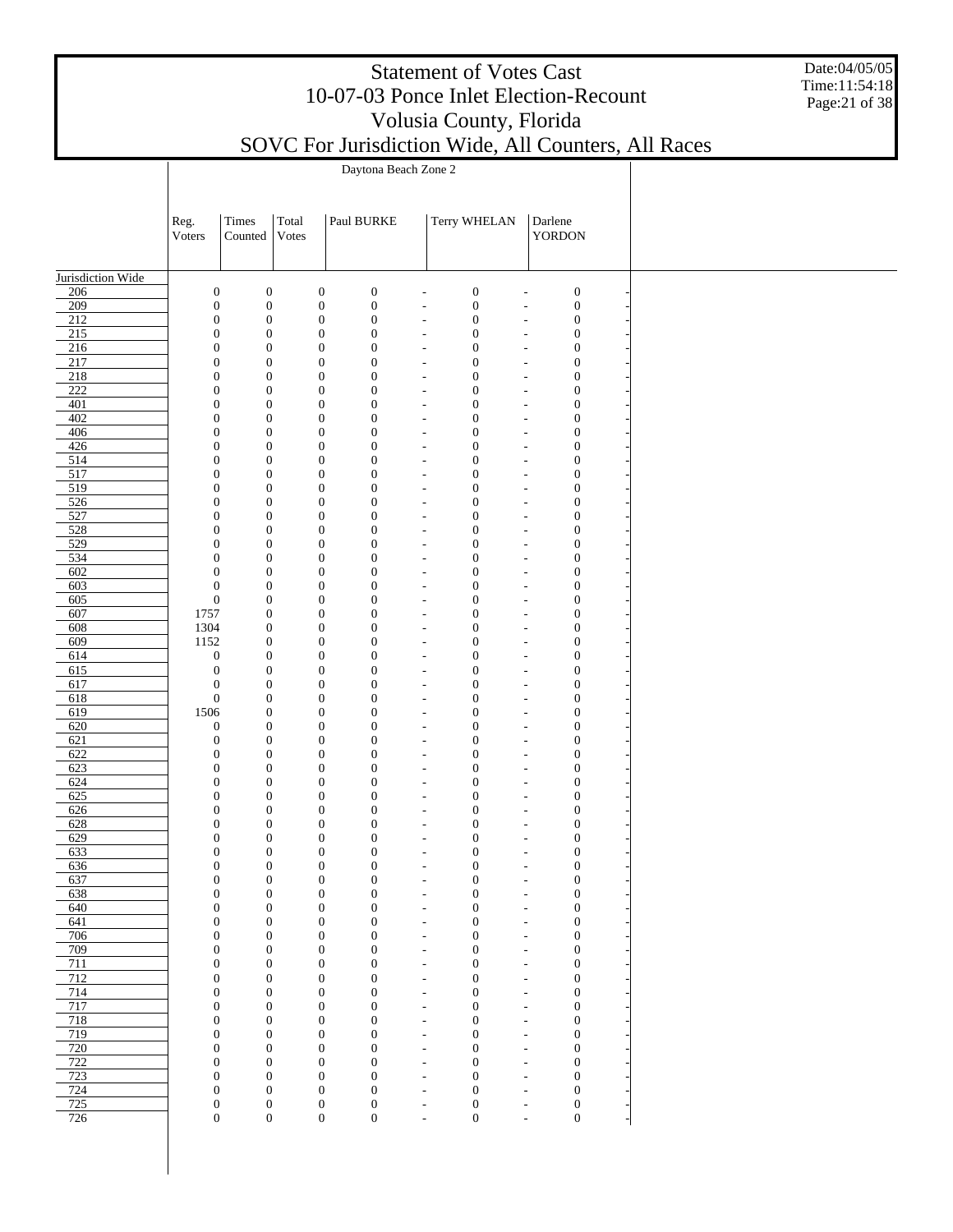|             |                        |                  |                |            |                      | <b>Statement of Votes Cast</b><br>Volusia County, Florida | 10-07-03 Ponce Inlet Election-Recount | SOVC For Jurisdiction Wide, All Counters, All Races | Date:04/05/05<br>Time:11:54:18<br>Page: 22 of 38 |
|-------------|------------------------|------------------|----------------|------------|----------------------|-----------------------------------------------------------|---------------------------------------|-----------------------------------------------------|--------------------------------------------------|
|             |                        |                  |                |            | Daytona Beach Zone 2 |                                                           |                                       |                                                     |                                                  |
|             | Reg.<br><b>V</b> oters | Times<br>Counted | Total<br>Votes | Paul BURKE |                      | Terry WHELAN                                              | Darlene<br><b>YORDON</b>              |                                                     |                                                  |
| 727         |                        | $\Omega$         | $\Omega$       | $\theta$   |                      | $\theta$                                                  | $\Omega$                              |                                                     |                                                  |
| 728         |                        |                  |                |            |                      |                                                           |                                       |                                                     |                                                  |
| 729         |                        |                  |                |            |                      |                                                           |                                       |                                                     |                                                  |
| 730         |                        |                  |                |            |                      |                                                           |                                       |                                                     |                                                  |
| 731         |                        |                  |                |            |                      |                                                           |                                       |                                                     |                                                  |
| 732         |                        |                  | $\Omega$       |            |                      |                                                           |                                       |                                                     |                                                  |
| 733         |                        |                  | 0              |            |                      |                                                           | 0                                     |                                                     |                                                  |
| 909         |                        |                  |                |            |                      | 0                                                         | 0                                     |                                                     |                                                  |
| Absentee    | 5719                   |                  |                |            |                      |                                                           |                                       |                                                     |                                                  |
| Un-Scanned  | 5719                   |                  |                |            |                      |                                                           |                                       |                                                     |                                                  |
| Provisional | 5719                   |                  |                |            |                      |                                                           | 0                                     |                                                     |                                                  |

5719 0 0 0 - 0 - 0 -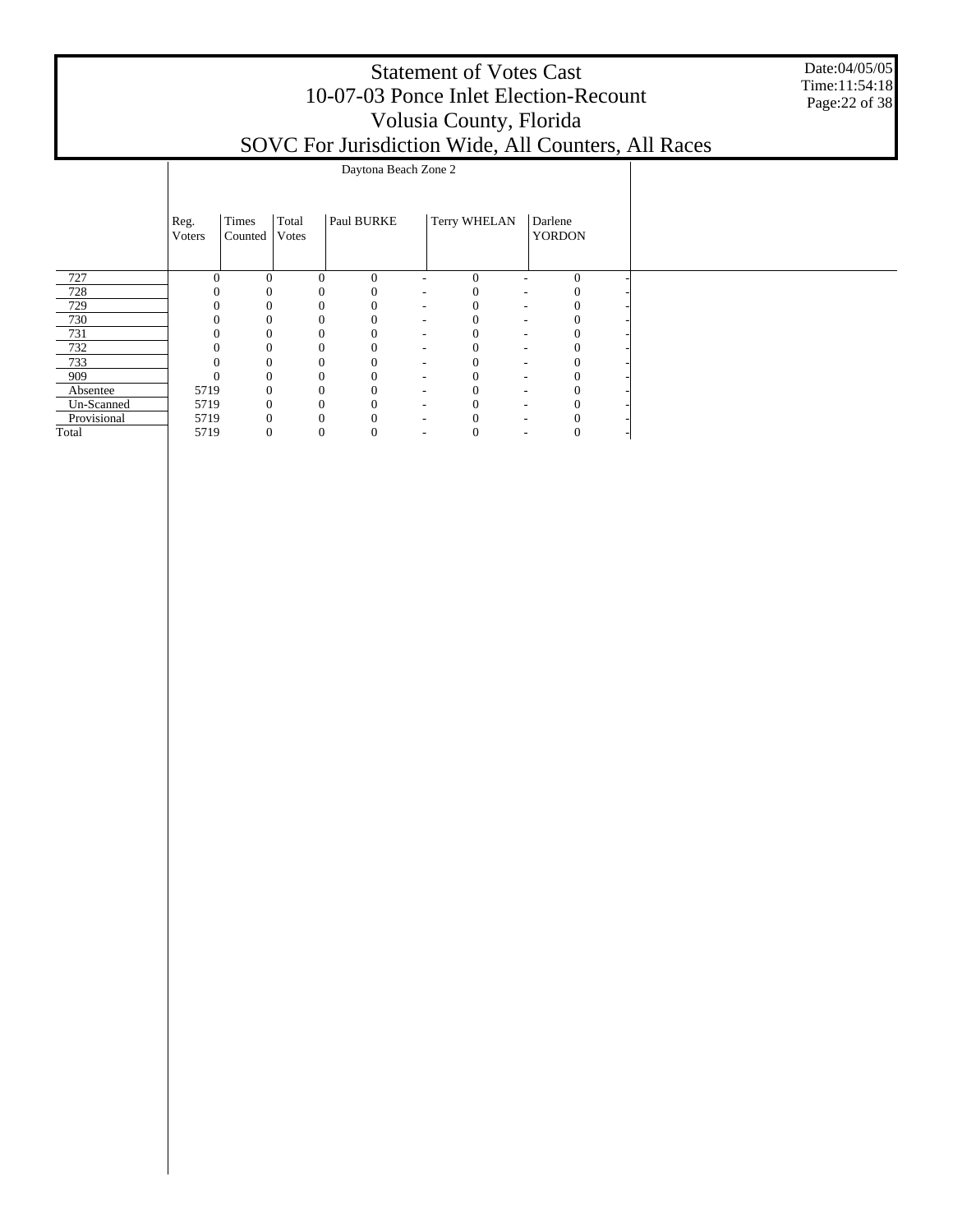Date:04/05/05 Time:11:54:18 Page:23 of 38

|                         |                                      |                                      |                                      |                                                          | Daytona Beach Zone 3                                                                         |                                            |                                      |                                                                                              |                                                                                    |  |
|-------------------------|--------------------------------------|--------------------------------------|--------------------------------------|----------------------------------------------------------|----------------------------------------------------------------------------------------------|--------------------------------------------|--------------------------------------|----------------------------------------------------------------------------------------------|------------------------------------------------------------------------------------|--|
|                         |                                      |                                      |                                      |                                                          |                                                                                              |                                            |                                      |                                                                                              |                                                                                    |  |
|                         | Reg.<br>Voters                       | Times<br>Counted                     | Total<br>Votes                       | Virginia BROWN                                           | Michael<br><b>BURTON</b>                                                                     |                                            | Michael<br><b>CHUVEN</b>             | Darrell P.<br><b>HUNTER</b>                                                                  | Shiela MCKAY                                                                       |  |
| Jurisdiction Wide       |                                      |                                      |                                      |                                                          |                                                                                              |                                            |                                      |                                                                                              |                                                                                    |  |
| 206                     | $\boldsymbol{0}$                     | $\boldsymbol{0}$                     | $\boldsymbol{0}$                     | $\boldsymbol{0}$                                         | $\boldsymbol{0}$<br>$\overline{a}$                                                           | $\overline{a}$                             | $\boldsymbol{0}$                     | $\boldsymbol{0}$<br>$\overline{a}$                                                           | $\boldsymbol{0}$<br>$\overline{a}$                                                 |  |
| 209                     | $\boldsymbol{0}$                     | $\boldsymbol{0}$                     | $\boldsymbol{0}$                     | $\boldsymbol{0}$                                         | $\boldsymbol{0}$<br>$\overline{\phantom{a}}$                                                 | $\overline{\phantom{a}}$                   | $\boldsymbol{0}$                     | $\boldsymbol{0}$<br>$\overline{\phantom{a}}$                                                 | $\boldsymbol{0}$<br>$\overline{\phantom{a}}$                                       |  |
| $\overline{212}$<br>215 | $\boldsymbol{0}$<br>$\mathbf{0}$     | $\boldsymbol{0}$<br>$\boldsymbol{0}$ | $\boldsymbol{0}$<br>$\boldsymbol{0}$ | $\boldsymbol{0}$<br>$\boldsymbol{0}$                     | $\boldsymbol{0}$<br>$\overline{\phantom{a}}$<br>$\boldsymbol{0}$                             | $\overline{\phantom{a}}$                   | $\boldsymbol{0}$<br>$\boldsymbol{0}$ | $\boldsymbol{0}$<br>$\overline{\phantom{a}}$<br>$\boldsymbol{0}$                             | $\boldsymbol{0}$<br>$\overline{\phantom{a}}$<br>$\boldsymbol{0}$                   |  |
| 216                     | $\boldsymbol{0}$                     | $\boldsymbol{0}$                     | $\boldsymbol{0}$                     | $\boldsymbol{0}$                                         | $\overline{\phantom{a}}$<br>$\boldsymbol{0}$<br>$\overline{a}$                               | $\overline{\phantom{a}}$<br>$\overline{a}$ | $\boldsymbol{0}$                     | $\overline{\phantom{a}}$<br>$\boldsymbol{0}$<br>$\overline{a}$                               | $\overline{\phantom{a}}$<br>$\boldsymbol{0}$<br>$\overline{a}$                     |  |
| 217                     | $\mathbf{0}$                         | $\boldsymbol{0}$                     | $\boldsymbol{0}$                     | $\boldsymbol{0}$                                         | $\boldsymbol{0}$<br>$\overline{\phantom{a}}$                                                 | $\overline{\phantom{m}}$                   | $\boldsymbol{0}$                     | $\boldsymbol{0}$<br>$\overline{\phantom{a}}$                                                 | $\boldsymbol{0}$<br>$\overline{a}$                                                 |  |
| 218                     | $\boldsymbol{0}$                     | $\boldsymbol{0}$                     | $\boldsymbol{0}$                     | $\boldsymbol{0}$                                         | $\boldsymbol{0}$<br>$\overline{\phantom{a}}$                                                 | $\overline{a}$                             | $\boldsymbol{0}$                     | $\boldsymbol{0}$<br>$\overline{a}$                                                           | $\boldsymbol{0}$<br>$\overline{a}$                                                 |  |
| $\overline{222}$<br>401 | $\mathbf{0}$<br>$\boldsymbol{0}$     | $\boldsymbol{0}$<br>$\boldsymbol{0}$ | $\boldsymbol{0}$<br>$\boldsymbol{0}$ | $\boldsymbol{0}$<br>$\boldsymbol{0}$                     | $\boldsymbol{0}$<br>$\overline{\phantom{a}}$<br>$\boldsymbol{0}$<br>$\overline{\phantom{a}}$ | $\overline{\phantom{a}}$                   | $\boldsymbol{0}$<br>$\boldsymbol{0}$ | $\boldsymbol{0}$<br>$\overline{\phantom{a}}$<br>$\boldsymbol{0}$<br>$\overline{\phantom{a}}$ | $\boldsymbol{0}$<br>$\overline{\phantom{a}}$<br>$\boldsymbol{0}$                   |  |
| 402                     | $\mathbf{0}$                         | $\boldsymbol{0}$                     | $\boldsymbol{0}$                     | $\boldsymbol{0}$                                         | $\boldsymbol{0}$<br>$\tilde{\phantom{a}}$                                                    | $\overline{a}$<br>$\overline{\phantom{a}}$ | $\boldsymbol{0}$                     | $\boldsymbol{0}$<br>$\tilde{\phantom{a}}$                                                    | $\overline{a}$<br>$\boldsymbol{0}$<br>$\overline{\phantom{a}}$                     |  |
| 406                     | $\boldsymbol{0}$                     | $\boldsymbol{0}$                     | $\boldsymbol{0}$                     | $\boldsymbol{0}$                                         | $\boldsymbol{0}$<br>$\overline{\phantom{a}}$                                                 | $\overline{\phantom{a}}$                   | $\boldsymbol{0}$                     | $\boldsymbol{0}$<br>$\overline{\phantom{a}}$                                                 | $\boldsymbol{0}$<br>$\overline{a}$                                                 |  |
| 426                     | $\mathbf{0}$                         | $\boldsymbol{0}$                     | $\boldsymbol{0}$                     | $\boldsymbol{0}$                                         | $\boldsymbol{0}$<br>$\overline{\phantom{a}}$                                                 | $\overline{\phantom{m}}$                   | $\boldsymbol{0}$                     | $\boldsymbol{0}$<br>$\overline{\phantom{a}}$                                                 | $\boldsymbol{0}$<br>$\overline{\phantom{m}}$                                       |  |
| 514<br>517              | $\boldsymbol{0}$<br>$\mathbf{0}$     | $\boldsymbol{0}$<br>$\boldsymbol{0}$ | $\boldsymbol{0}$<br>$\boldsymbol{0}$ | $\boldsymbol{0}$<br>$\boldsymbol{0}$                     | $\boldsymbol{0}$<br>$\overline{a}$<br>$\boldsymbol{0}$                                       | $\overline{a}$                             | $\boldsymbol{0}$<br>$\boldsymbol{0}$ | $\boldsymbol{0}$<br>$\overline{a}$<br>$\boldsymbol{0}$                                       | $\boldsymbol{0}$<br>$\overline{a}$<br>$\boldsymbol{0}$                             |  |
| 519                     | $\boldsymbol{0}$                     | $\boldsymbol{0}$                     | $\boldsymbol{0}$                     | $\boldsymbol{0}$                                         | $\overline{\phantom{a}}$<br>$\boldsymbol{0}$<br>$\tilde{\phantom{a}}$                        | $\overline{\phantom{m}}$<br>$\overline{a}$ | $\boldsymbol{0}$                     | $\overline{\phantom{a}}$<br>$\boldsymbol{0}$<br>$\overline{\phantom{a}}$                     | $\overline{\phantom{m}}$<br>$\boldsymbol{0}$<br>$\overline{a}$                     |  |
| 526                     | $\mathbf{0}$                         | $\boldsymbol{0}$                     | $\boldsymbol{0}$                     | $\boldsymbol{0}$                                         | $\boldsymbol{0}$<br>$\tilde{\phantom{a}}$                                                    | $\tilde{\phantom{a}}$                      | $\boldsymbol{0}$                     | $\boldsymbol{0}$<br>$\tilde{\phantom{a}}$                                                    | $\boldsymbol{0}$<br>$\overline{\phantom{a}}$                                       |  |
| 527                     | $\boldsymbol{0}$                     | $\boldsymbol{0}$                     | $\boldsymbol{0}$                     | $\boldsymbol{0}$                                         | $\boldsymbol{0}$<br>$\tilde{\phantom{a}}$                                                    | $\overline{a}$                             | $\boldsymbol{0}$                     | $\boldsymbol{0}$<br>$\overline{\phantom{a}}$                                                 | $\boldsymbol{0}$<br>$\overline{a}$                                                 |  |
| 528<br>529              | $\mathbf{0}$                         | $\boldsymbol{0}$<br>$\boldsymbol{0}$ | $\boldsymbol{0}$                     | $\boldsymbol{0}$                                         | $\boldsymbol{0}$<br>$\overline{\phantom{a}}$                                                 | $\overline{\phantom{a}}$                   | $\boldsymbol{0}$                     | $\boldsymbol{0}$<br>$\overline{\phantom{a}}$                                                 | $\boldsymbol{0}$<br>$\overline{\phantom{a}}$                                       |  |
| 534                     | $\boldsymbol{0}$<br>$\mathbf{0}$     | $\boldsymbol{0}$                     | $\boldsymbol{0}$<br>$\boldsymbol{0}$ | $\boldsymbol{0}$<br>$\boldsymbol{0}$                     | $\boldsymbol{0}$<br>$\overline{\phantom{a}}$<br>$\boldsymbol{0}$<br>$\overline{\phantom{m}}$ | $\overline{a}$<br>$\overline{\phantom{m}}$ | $\boldsymbol{0}$<br>$\boldsymbol{0}$ | $\boldsymbol{0}$<br>$\overline{\phantom{a}}$<br>$\boldsymbol{0}$<br>$\overline{\phantom{m}}$ | $\boldsymbol{0}$<br>$\overline{a}$<br>$\boldsymbol{0}$<br>$\overline{\phantom{m}}$ |  |
| 602                     | $\boldsymbol{0}$                     | $\boldsymbol{0}$                     | $\boldsymbol{0}$                     | $\boldsymbol{0}$                                         | $\boldsymbol{0}$<br>$\overline{a}$                                                           | $\overline{a}$                             | $\boldsymbol{0}$                     | $\boldsymbol{0}$<br>$\overline{a}$                                                           | $\boldsymbol{0}$<br>$\overline{a}$                                                 |  |
| 603                     | $\boldsymbol{0}$                     | $\boldsymbol{0}$                     | $\boldsymbol{0}$                     | $\boldsymbol{0}$                                         | $\boldsymbol{0}$<br>$\overline{\phantom{a}}$                                                 | $\overline{\phantom{a}}$                   | $\boldsymbol{0}$                     | $\boldsymbol{0}$<br>$\overline{\phantom{a}}$                                                 | $\boldsymbol{0}$<br>$\overline{\phantom{a}}$                                       |  |
| 605                     | $\boldsymbol{0}$                     | $\boldsymbol{0}$                     | $\boldsymbol{0}$                     | $\boldsymbol{0}$                                         | $\boldsymbol{0}$<br>$\overline{\phantom{a}}$                                                 | $\tilde{\phantom{a}}$                      | $\boldsymbol{0}$                     | $\boldsymbol{0}$<br>$\overline{\phantom{a}}$                                                 | $\boldsymbol{0}$<br>$\overline{a}$                                                 |  |
| 607<br>608              | $\mathbf{0}$<br>$\boldsymbol{0}$     | $\boldsymbol{0}$<br>$\boldsymbol{0}$ | $\boldsymbol{0}$<br>$\boldsymbol{0}$ | $\boldsymbol{0}$<br>$\boldsymbol{0}$                     | $\boldsymbol{0}$<br>$\tilde{\phantom{a}}$<br>$\boldsymbol{0}$<br>$\overline{\phantom{a}}$    | $\tilde{\phantom{a}}$<br>$\overline{a}$    | $\boldsymbol{0}$<br>$\boldsymbol{0}$ | $\boldsymbol{0}$<br>$\tilde{\phantom{a}}$<br>$\boldsymbol{0}$<br>$\overline{\phantom{a}}$    | $\boldsymbol{0}$<br>$\overline{\phantom{a}}$<br>$\boldsymbol{0}$<br>$\overline{a}$ |  |
| 609                     | $\mathbf{0}$                         | $\boldsymbol{0}$                     | $\boldsymbol{0}$                     | $\boldsymbol{0}$                                         | $\boldsymbol{0}$<br>$\overline{\phantom{a}}$                                                 | $\overline{\phantom{m}}$                   | $\boldsymbol{0}$                     | $\boldsymbol{0}$<br>$\overline{\phantom{a}}$                                                 | $\boldsymbol{0}$<br>$\overline{\phantom{m}}$                                       |  |
| 614                     | $\boldsymbol{0}$                     | $\boldsymbol{0}$                     | $\boldsymbol{0}$                     | $\boldsymbol{0}$                                         | $\boldsymbol{0}$<br>$\overline{a}$                                                           | $\overline{a}$                             | $\boldsymbol{0}$                     | $\boldsymbol{0}$<br>$\overline{a}$                                                           | $\boldsymbol{0}$<br>$\overline{a}$                                                 |  |
| 615                     | $\mathbf{0}$                         | $\boldsymbol{0}$                     | $\boldsymbol{0}$                     | $\boldsymbol{0}$                                         | $\boldsymbol{0}$<br>$\overline{\phantom{a}}$                                                 | $\overline{\phantom{m}}$                   | $\boldsymbol{0}$                     | $\boldsymbol{0}$<br>$\overline{\phantom{a}}$                                                 | $\boldsymbol{0}$<br>$\overline{\phantom{m}}$                                       |  |
| 617<br>618              | $\boldsymbol{0}$<br>$\boldsymbol{0}$ | $\boldsymbol{0}$<br>$\boldsymbol{0}$ | $\boldsymbol{0}$<br>$\boldsymbol{0}$ | $\boldsymbol{0}$<br>$\boldsymbol{0}$                     | $\boldsymbol{0}$<br>$\overline{a}$<br>$\boldsymbol{0}$<br>$\tilde{\phantom{a}}$              | $\overline{a}$<br>$\overline{\phantom{a}}$ | $\boldsymbol{0}$<br>$\boldsymbol{0}$ | $\boldsymbol{0}$<br>$\overline{a}$<br>$\boldsymbol{0}$<br>$\tilde{\phantom{a}}$              | $\boldsymbol{0}$<br>$\overline{a}$<br>$\boldsymbol{0}$<br>$\overline{\phantom{a}}$ |  |
| 619                     | $\boldsymbol{0}$                     | $\boldsymbol{0}$                     | $\boldsymbol{0}$                     | $\boldsymbol{0}$                                         | $\boldsymbol{0}$<br>$\overline{\phantom{a}}$                                                 | $\overline{\phantom{a}}$                   | $\boldsymbol{0}$                     | $\boldsymbol{0}$<br>$\overline{\phantom{a}}$                                                 | $\boldsymbol{0}$<br>$\overline{a}$                                                 |  |
| 620                     | 1069                                 | $\boldsymbol{0}$                     | $\boldsymbol{0}$                     | $\boldsymbol{0}$                                         | $\boldsymbol{0}$<br>$\overline{\phantom{a}}$                                                 | $\overline{\phantom{a}}$                   | $\boldsymbol{0}$                     | $\boldsymbol{0}$<br>$\overline{\phantom{a}}$                                                 | $\boldsymbol{0}$<br>$\overline{\phantom{a}}$                                       |  |
| 621<br>622              | $\boldsymbol{0}$                     | $\boldsymbol{0}$                     | $\boldsymbol{0}$                     | $\boldsymbol{0}$                                         | $\boldsymbol{0}$<br>$\overline{\phantom{a}}$                                                 | $\overline{a}$                             | $\boldsymbol{0}$                     | $\boldsymbol{0}$<br>$\overline{\phantom{a}}$                                                 | $\boldsymbol{0}$<br>$\overline{a}$                                                 |  |
| 623                     | 627<br>917                           | $\boldsymbol{0}$<br>$\boldsymbol{0}$ | $\boldsymbol{0}$<br>$\boldsymbol{0}$ | $\boldsymbol{0}$<br>$\boldsymbol{0}$                     | $\boldsymbol{0}$<br>$\overline{\phantom{m}}$<br>$\boldsymbol{0}$<br>$\overline{a}$           | $\overline{\phantom{m}}$<br>$\overline{a}$ | $\boldsymbol{0}$<br>$\boldsymbol{0}$ | $\boldsymbol{0}$<br>$\overline{\phantom{m}}$<br>$\boldsymbol{0}$<br>$\overline{a}$           | $\boldsymbol{0}$<br>$\overline{\phantom{m}}$<br>$\boldsymbol{0}$<br>$\overline{a}$ |  |
| 624                     | 1178                                 | $\boldsymbol{0}$                     | $\boldsymbol{0}$                     | $\boldsymbol{0}$                                         | $\boldsymbol{0}$<br>$\overline{\phantom{a}}$                                                 | $\overline{\phantom{a}}$                   | $\boldsymbol{0}$                     | $\boldsymbol{0}$<br>$\overline{\phantom{a}}$                                                 | $\boldsymbol{0}$<br>$\overline{\phantom{a}}$                                       |  |
| 625                     | $\boldsymbol{0}$                     | $\boldsymbol{0}$                     | $\boldsymbol{0}$                     | $\boldsymbol{0}$                                         | $\boldsymbol{0}$<br>$\sim$                                                                   | $\overline{a}$                             | $\boldsymbol{0}$                     | $\boldsymbol{0}$<br>$\overline{\phantom{a}}$                                                 | $\boldsymbol{0}$<br>$\overline{a}$                                                 |  |
| 626                     | 1318                                 | $\boldsymbol{0}$                     | $\boldsymbol{0}$                     | $\boldsymbol{0}$                                         | $\boldsymbol{0}$<br>$\sim$                                                                   | $\sim$                                     | $\boldsymbol{0}$                     | $\boldsymbol{0}$<br>$\sim$                                                                   | $\boldsymbol{0}$<br>$\overline{\phantom{a}}$                                       |  |
| 628<br>629              | $\boldsymbol{0}$<br>$\boldsymbol{0}$ | $\boldsymbol{0}$<br>$\boldsymbol{0}$ | $\boldsymbol{0}$<br>$\boldsymbol{0}$ | $\boldsymbol{0}$<br>$\boldsymbol{0}$                     | $\boldsymbol{0}$<br>$\sim$<br>$\boldsymbol{0}$<br>$\overline{\phantom{a}}$                   | $\sim$<br>$\overline{\phantom{m}}$         | $\boldsymbol{0}$<br>$\boldsymbol{0}$ | $\boldsymbol{0}$<br>$\overline{\phantom{a}}$<br>$\boldsymbol{0}$<br>$\overline{\phantom{a}}$ | $\boldsymbol{0}$<br>$\overline{a}$<br>$\boldsymbol{0}$<br>$\overline{\phantom{m}}$ |  |
| 633                     | $\boldsymbol{0}$                     | $\boldsymbol{0}$                     |                                      | $\boldsymbol{0}$<br>$\boldsymbol{0}$                     | $\boldsymbol{0}$<br>$\overline{\phantom{a}}$                                                 | $\overline{\phantom{a}}$                   | $\boldsymbol{0}$                     | $\boldsymbol{0}$<br>$\overline{\phantom{a}}$                                                 | $\boldsymbol{0}$<br>$\overline{\phantom{a}}$                                       |  |
| 636                     | 0                                    | 0                                    | $\bf{0}$                             | 0                                                        | 0                                                                                            | $\overline{a}$                             | $\boldsymbol{0}$                     | 0                                                                                            | $\boldsymbol{0}$                                                                   |  |
| 637<br>638              | $\boldsymbol{0}$<br>$\boldsymbol{0}$ | $\boldsymbol{0}$<br>$\boldsymbol{0}$ | $\mathbf{0}$<br>$\mathbf{0}$         | $\boldsymbol{0}$                                         | $\boldsymbol{0}$<br>$\overline{a}$                                                           | $\overline{a}$                             | $\boldsymbol{0}$                     | $\boldsymbol{0}$<br>$\overline{a}$                                                           | $\boldsymbol{0}$<br>$\overline{a}$<br>$\boldsymbol{0}$                             |  |
| 640                     | $\boldsymbol{0}$                     | $\boldsymbol{0}$                     | $\mathbf{0}$                         | $\boldsymbol{0}$<br>$\boldsymbol{0}$                     | $\boldsymbol{0}$<br>$\overline{\phantom{a}}$<br>$\boldsymbol{0}$<br>$\sim$                   | $\overline{\phantom{a}}$<br>$\sim$         | $\boldsymbol{0}$<br>$\boldsymbol{0}$ | $\boldsymbol{0}$<br>$\overline{\phantom{a}}$<br>$\boldsymbol{0}$<br>$\sim$                   | $\overline{a}$<br>$\boldsymbol{0}$<br>$\overline{\phantom{a}}$                     |  |
| 641                     | $\overline{0}$                       | $\boldsymbol{0}$                     | $\mathbf{0}$                         | $\boldsymbol{0}$                                         | $\boldsymbol{0}$<br>$\overline{\phantom{a}}$                                                 | $\overline{\phantom{a}}$                   | $\boldsymbol{0}$                     | $\boldsymbol{0}$<br>$\overline{\phantom{a}}$                                                 | $\boldsymbol{0}$<br>$\overline{\phantom{a}}$                                       |  |
| 706                     | $\boldsymbol{0}$                     | $\boldsymbol{0}$                     | $\mathbf{0}$                         | $\boldsymbol{0}$                                         | $\boldsymbol{0}$<br>$\overline{\phantom{a}}$                                                 | $\overline{a}$                             | $\boldsymbol{0}$                     | $\boldsymbol{0}$<br>$\overline{\phantom{a}}$                                                 | $\boldsymbol{0}$<br>$\overline{a}$                                                 |  |
| 709                     | $\boldsymbol{0}$                     | $\boldsymbol{0}$                     | $\mathbf{0}$                         | $\boldsymbol{0}$                                         | $\boldsymbol{0}$<br>$\overline{\phantom{m}}$                                                 | $\overline{a}$                             | $\boldsymbol{0}$                     | $\boldsymbol{0}$<br>$\overline{\phantom{m}}$                                                 | $\boldsymbol{0}$<br>$\overline{a}$                                                 |  |
| 711<br>712              | $\boldsymbol{0}$<br>$\boldsymbol{0}$ | $\boldsymbol{0}$<br>$\boldsymbol{0}$ | $\mathbf{0}$<br>$\mathbf{0}$         | $\boldsymbol{0}$<br>$\boldsymbol{0}$                     | $\boldsymbol{0}$<br>$\overline{\phantom{a}}$<br>$\boldsymbol{0}$<br>$\overline{\phantom{a}}$ | $\overline{a}$<br>$\overline{a}$           | $\boldsymbol{0}$<br>$\boldsymbol{0}$ | $\boldsymbol{0}$<br>$\overline{\phantom{m}}$<br>$\boldsymbol{0}$<br>$\overline{\phantom{a}}$ | $\boldsymbol{0}$<br>$\overline{a}$<br>$\boldsymbol{0}$<br>$\overline{a}$           |  |
| 714                     | 0                                    | $\boldsymbol{0}$                     | $\mathbf{0}$                         | $\boldsymbol{0}$                                         | $\boldsymbol{0}$<br>$\tilde{\phantom{a}}$                                                    | $\overline{a}$                             | $\boldsymbol{0}$                     | $\boldsymbol{0}$<br>$\tilde{\phantom{a}}$                                                    | $\boldsymbol{0}$<br>$\overline{a}$                                                 |  |
| 717                     | $\boldsymbol{0}$                     | $\boldsymbol{0}$                     | $\mathbf{0}$                         | $\boldsymbol{0}$                                         | $\boldsymbol{0}$<br>$\overline{\phantom{a}}$                                                 | $\overline{\phantom{a}}$                   | $\boldsymbol{0}$                     | $\boldsymbol{0}$<br>$\tilde{\phantom{a}}$                                                    | $\boldsymbol{0}$<br>$\overline{a}$                                                 |  |
| 718<br>719              | $\boldsymbol{0}$                     | $\boldsymbol{0}$                     | $\mathbf{0}$                         | $\boldsymbol{0}$                                         | $\boldsymbol{0}$<br>$\overline{\phantom{a}}$                                                 | $\tilde{\phantom{a}}$                      | $\boldsymbol{0}$                     | $\boldsymbol{0}$<br>$\tilde{\phantom{a}}$                                                    | $\boldsymbol{0}$<br>$\overline{a}$                                                 |  |
| 720                     | $\boldsymbol{0}$<br>$\boldsymbol{0}$ | $\boldsymbol{0}$<br>$\boldsymbol{0}$ | $\mathbf{0}$<br>$\mathbf{0}$         | $\boldsymbol{0}$<br>$\boldsymbol{0}$                     | $\boldsymbol{0}$<br>$\overline{\phantom{a}}$<br>$\boldsymbol{0}$<br>$\overline{\phantom{a}}$ | $\overline{\phantom{a}}$<br>$\overline{a}$ | $\boldsymbol{0}$<br>$\boldsymbol{0}$ | $\boldsymbol{0}$<br>$\overline{\phantom{a}}$<br>$\boldsymbol{0}$<br>$\overline{a}$           | $\boldsymbol{0}$<br>$\overline{a}$<br>$\boldsymbol{0}$<br>$\overline{a}$           |  |
| 722                     | $\boldsymbol{0}$                     | $\boldsymbol{0}$                     | $\mathbf{0}$                         | $\boldsymbol{0}$                                         | $\boldsymbol{0}$<br>$\overline{\phantom{m}}$                                                 | $\overline{a}$                             | $\boldsymbol{0}$                     | $\boldsymbol{0}$<br>$\overline{\phantom{m}}$                                                 | $\boldsymbol{0}$<br>$\overline{a}$                                                 |  |
| 723                     | $\boldsymbol{0}$                     | $\boldsymbol{0}$                     | $\mathbf{0}$                         | $\boldsymbol{0}$                                         | $\boldsymbol{0}$<br>$\overline{\phantom{a}}$                                                 | $\overline{a}$                             | $\boldsymbol{0}$                     | $\boldsymbol{0}$<br>$\overline{\phantom{a}}$                                                 | $\boldsymbol{0}$<br>$\overline{a}$                                                 |  |
| 724<br>725              | $\boldsymbol{0}$                     | $\boldsymbol{0}$<br>$\boldsymbol{0}$ | $\mathbf{0}$                         | $\boldsymbol{0}$                                         | $\boldsymbol{0}$<br>$\overline{\phantom{a}}$                                                 | $\overline{a}$                             | $\boldsymbol{0}$                     | $\boldsymbol{0}$<br>$\overline{\phantom{a}}$                                                 | $\boldsymbol{0}$<br>$\overline{a}$<br>$\overline{a}$                               |  |
| 726                     | $\boldsymbol{0}$<br>$\boldsymbol{0}$ | $\boldsymbol{0}$                     | $\boldsymbol{0}$                     | $\boldsymbol{0}$<br>$\boldsymbol{0}$<br>$\boldsymbol{0}$ | $\boldsymbol{0}$<br>$\tilde{\phantom{a}}$<br>$\boldsymbol{0}$<br>$\overline{\phantom{a}}$    | $\overline{a}$<br>$\overline{\phantom{a}}$ | $\boldsymbol{0}$<br>$\boldsymbol{0}$ | $\boldsymbol{0}$<br>$\tilde{\phantom{a}}$<br>$\boldsymbol{0}$<br>$\overline{\phantom{a}}$    | $\boldsymbol{0}$<br>$\boldsymbol{0}$<br>$\overline{\phantom{a}}$                   |  |
|                         |                                      |                                      |                                      |                                                          |                                                                                              |                                            |                                      |                                                                                              |                                                                                    |  |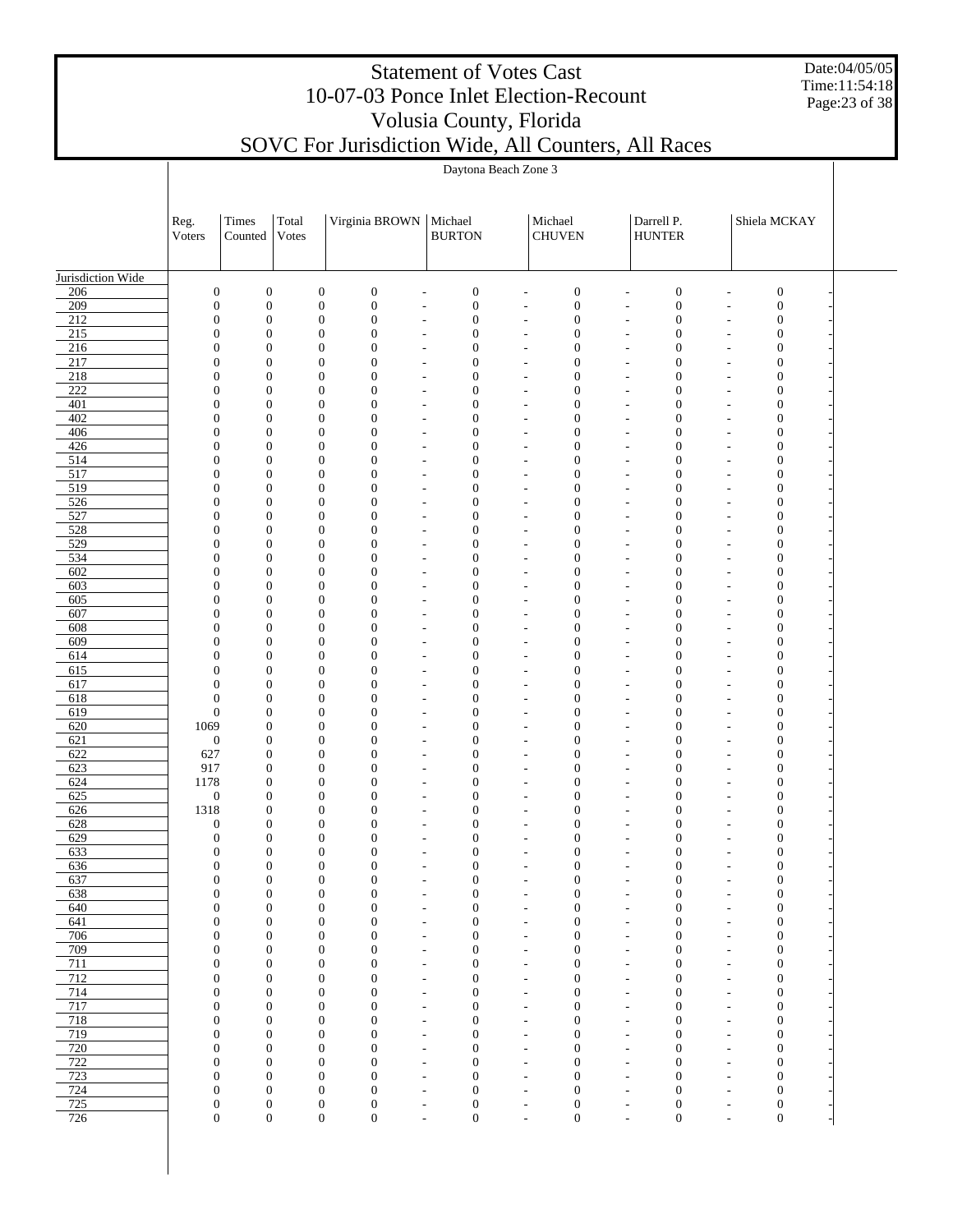Date:04/05/05 Time:11:54:18 Page:24 of 38

| SOVC For Jurisdiction Wide, All Counters, All Races |
|-----------------------------------------------------|
|                                                     |

|             |                |                  |                |                          | Daytona Beach Zone 3     |                          |                          |                          |                             |              |  |
|-------------|----------------|------------------|----------------|--------------------------|--------------------------|--------------------------|--------------------------|--------------------------|-----------------------------|--------------|--|
|             | Reg.<br>Voters | Times<br>Counted | Total<br>Votes | Virginia BROWN   Michael | <b>BURTON</b>            |                          | Michael<br><b>CHUVEN</b> |                          | Darrell P.<br><b>HUNTER</b> | Shiela MCKAY |  |
| 727         |                | $\Omega$         | $\Omega$       | $\theta$                 | $\Omega$                 |                          | $\Omega$                 |                          | $\Omega$                    | $\Omega$     |  |
| 728         |                |                  |                |                          |                          |                          |                          |                          |                             |              |  |
| 729         |                |                  |                |                          |                          |                          |                          |                          |                             |              |  |
| 730         |                |                  |                |                          |                          |                          |                          |                          |                             |              |  |
| 731         |                |                  |                |                          |                          |                          |                          |                          |                             |              |  |
| 732         |                |                  |                |                          |                          |                          |                          |                          |                             |              |  |
| 733         |                |                  |                |                          | $\overline{\phantom{a}}$ | $\overline{\phantom{a}}$ |                          | $\overline{\phantom{a}}$ |                             |              |  |
| 909         |                |                  |                |                          | $\overline{\phantom{a}}$ |                          |                          |                          |                             |              |  |
| Absentee    | 5109           | 0                |                |                          |                          |                          |                          |                          |                             |              |  |
| Un-Scanned  | 5109           |                  |                |                          |                          | $\overline{\phantom{a}}$ |                          |                          |                             |              |  |
| Provisional | 5109           |                  |                |                          |                          |                          |                          |                          |                             |              |  |
| Total       | 5109           | 0                | 0              |                          |                          |                          |                          |                          |                             |              |  |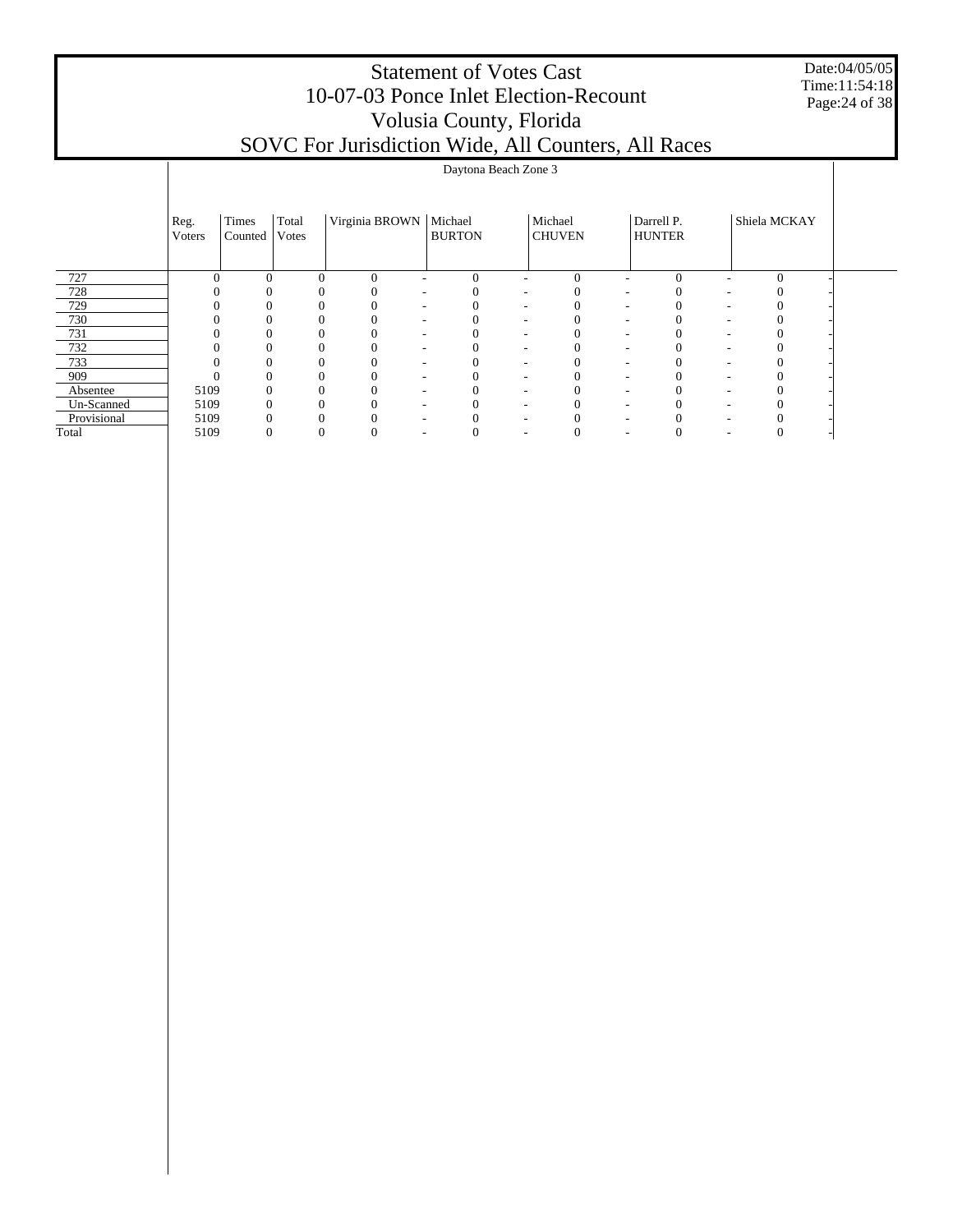|                         |                                      |                                      |                |                                                                          |                                                      | <b>Statement of Votes Cast</b><br>10-07-03 Ponce Inlet Election-Recount<br>Volusia County, Florida |                            |                                      | SOVC For Jurisdiction Wide, All Counters, All Races | Date:04/05/05<br>Time:11:54:18<br>Page: 25 of 38 |
|-------------------------|--------------------------------------|--------------------------------------|----------------|--------------------------------------------------------------------------|------------------------------------------------------|----------------------------------------------------------------------------------------------------|----------------------------|--------------------------------------|-----------------------------------------------------|--------------------------------------------------|
|                         |                                      |                                      |                | Daytona Beach Zone 5                                                     |                                                      |                                                                                                    |                            |                                      |                                                     |                                                  |
|                         |                                      |                                      |                |                                                                          |                                                      |                                                                                                    |                            |                                      |                                                     |                                                  |
|                         | Reg.<br>Voters                       | Times<br>Counted                     | Total<br>Votes | Glenn G.<br><b>BARNES</b>                                                |                                                      | Steven MILLER                                                                                      | Dwayne L.<br><b>TAYLOR</b> |                                      |                                                     |                                                  |
| Jurisdiction Wide       |                                      |                                      |                |                                                                          |                                                      |                                                                                                    |                            |                                      |                                                     |                                                  |
| 206                     | $\boldsymbol{0}$                     | $\boldsymbol{0}$                     |                | $\boldsymbol{0}$<br>$\boldsymbol{0}$                                     |                                                      | $\boldsymbol{0}$                                                                                   |                            | $\boldsymbol{0}$                     |                                                     |                                                  |
| 209<br>$\overline{212}$ | $\boldsymbol{0}$<br>$\boldsymbol{0}$ | $\boldsymbol{0}$                     |                | $\boldsymbol{0}$<br>$\boldsymbol{0}$<br>$\boldsymbol{0}$<br>$\mathbf{0}$ |                                                      | $\boldsymbol{0}$                                                                                   |                            | $\boldsymbol{0}$                     |                                                     |                                                  |
| 215                     | $\boldsymbol{0}$                     | $\boldsymbol{0}$<br>$\boldsymbol{0}$ |                | $\boldsymbol{0}$<br>$\mathbf{0}$                                         |                                                      | $\boldsymbol{0}$<br>$\boldsymbol{0}$                                                               |                            | $\boldsymbol{0}$<br>$\boldsymbol{0}$ |                                                     |                                                  |
| 216                     | $\boldsymbol{0}$                     | $\boldsymbol{0}$                     |                | $\mathbf{0}$<br>$\theta$                                                 |                                                      | $\boldsymbol{0}$                                                                                   |                            | $\boldsymbol{0}$                     |                                                     |                                                  |
| 217                     | $\mathbf{0}$                         | $\boldsymbol{0}$                     |                | $\mathbf{0}$<br>$\theta$                                                 |                                                      | $\boldsymbol{0}$                                                                                   |                            | $\boldsymbol{0}$                     |                                                     |                                                  |
| 218<br>$\overline{222}$ | $\overline{0}$<br>$\boldsymbol{0}$   | $\boldsymbol{0}$<br>$\boldsymbol{0}$ |                | $\mathbf{0}$<br>$\theta$<br>$\mathbf{0}$<br>$\overline{0}$               |                                                      | $\boldsymbol{0}$<br>$\boldsymbol{0}$                                                               |                            | $\boldsymbol{0}$<br>$\boldsymbol{0}$ |                                                     |                                                  |
| 401                     | $\boldsymbol{0}$                     | $\boldsymbol{0}$                     |                | $\mathbf{0}$<br>$\theta$                                                 |                                                      | $\boldsymbol{0}$                                                                                   |                            | $\boldsymbol{0}$                     |                                                     |                                                  |
| 402                     | $\mathbf{0}$                         | $\boldsymbol{0}$                     |                | $\mathbf{0}$<br>$\overline{0}$                                           |                                                      | $\boldsymbol{0}$                                                                                   |                            | $\boldsymbol{0}$                     |                                                     |                                                  |
| 406                     | $\mathbf{0}$                         | $\boldsymbol{0}$                     |                | $\mathbf{0}$<br>$\theta$                                                 |                                                      | $\boldsymbol{0}$                                                                                   |                            | $\boldsymbol{0}$                     |                                                     |                                                  |
| 426<br>514              | $\mathbf{0}$<br>$\overline{0}$       | $\boldsymbol{0}$<br>$\boldsymbol{0}$ |                | $\mathbf{0}$<br>$\overline{0}$<br>$\mathbf{0}$<br>$\theta$               |                                                      | $\boldsymbol{0}$<br>$\boldsymbol{0}$                                                               |                            | $\boldsymbol{0}$<br>$\boldsymbol{0}$ |                                                     |                                                  |
| 517                     | $\mathbf{0}$                         | $\boldsymbol{0}$                     |                | $\mathbf{0}$<br>$\overline{0}$                                           |                                                      | $\boldsymbol{0}$                                                                                   |                            | $\boldsymbol{0}$                     |                                                     |                                                  |
| 519                     | $\mathbf{0}$                         | $\boldsymbol{0}$                     |                | $\mathbf{0}$<br>$\theta$                                                 |                                                      | $\boldsymbol{0}$                                                                                   |                            | $\boldsymbol{0}$                     |                                                     |                                                  |
| 526<br>527              | $\boldsymbol{0}$<br>$\boldsymbol{0}$ | $\boldsymbol{0}$<br>$\boldsymbol{0}$ |                | $\mathbf{0}$<br>$\overline{0}$<br>$\mathbf{0}$<br>$\theta$               |                                                      | $\boldsymbol{0}$<br>$\boldsymbol{0}$                                                               |                            | $\boldsymbol{0}$<br>$\boldsymbol{0}$ |                                                     |                                                  |
| 528                     | $\boldsymbol{0}$                     | $\boldsymbol{0}$                     |                | $\mathbf{0}$<br>$\overline{0}$                                           |                                                      | $\boldsymbol{0}$                                                                                   |                            | $\boldsymbol{0}$                     |                                                     |                                                  |
| 529                     | $\boldsymbol{0}$                     | $\boldsymbol{0}$                     |                | $\mathbf{0}$<br>$\overline{0}$                                           |                                                      | $\boldsymbol{0}$                                                                                   |                            | $\boldsymbol{0}$                     |                                                     |                                                  |
| 534                     | $\boldsymbol{0}$                     | $\boldsymbol{0}$                     |                | $\mathbf{0}$<br>$\overline{0}$                                           |                                                      | $\boldsymbol{0}$                                                                                   |                            | $\boldsymbol{0}$                     |                                                     |                                                  |
| 602<br>603              | $\boldsymbol{0}$<br>1435             | $\boldsymbol{0}$<br>$\boldsymbol{0}$ |                | $\mathbf{0}$<br>$\overline{0}$<br>$\mathbf{0}$<br>$\overline{0}$         |                                                      | $\boldsymbol{0}$<br>$\boldsymbol{0}$                                                               |                            | $\boldsymbol{0}$<br>$\boldsymbol{0}$ |                                                     |                                                  |
| 605                     | 963                                  | $\boldsymbol{0}$                     |                | $\mathbf{0}$<br>$\overline{0}$                                           |                                                      | $\boldsymbol{0}$                                                                                   |                            | $\boldsymbol{0}$                     |                                                     |                                                  |
| 607                     | $\mathbf{0}$                         | $\boldsymbol{0}$                     |                | $\mathbf{0}$<br>$\overline{0}$                                           |                                                      | $\boldsymbol{0}$                                                                                   |                            | $\boldsymbol{0}$                     |                                                     |                                                  |
| 608                     | $\boldsymbol{0}$                     | $\boldsymbol{0}$                     |                | $\mathbf{0}$<br>$\theta$                                                 |                                                      | $\boldsymbol{0}$                                                                                   |                            | $\boldsymbol{0}$                     |                                                     |                                                  |
| 609<br>614              | $\boldsymbol{0}$<br>1905             | $\boldsymbol{0}$<br>$\boldsymbol{0}$ |                | $\mathbf{0}$<br>$\overline{0}$<br>$\mathbf{0}$<br>$\overline{0}$         |                                                      | $\boldsymbol{0}$<br>$\boldsymbol{0}$                                                               |                            | $\boldsymbol{0}$<br>$\boldsymbol{0}$ |                                                     |                                                  |
| 615                     | $\mathbf{0}$                         | $\boldsymbol{0}$                     |                | $\boldsymbol{0}$<br>$\overline{0}$                                       |                                                      | $\boldsymbol{0}$                                                                                   |                            | $\boldsymbol{0}$                     |                                                     |                                                  |
| 617                     | 473                                  | $\boldsymbol{0}$                     |                | $\boldsymbol{0}$<br>$\overline{0}$                                       |                                                      | $\boldsymbol{0}$                                                                                   |                            | $\boldsymbol{0}$                     |                                                     |                                                  |
| 618<br>619              | $\mathbf{0}$<br>$\theta$             | $\boldsymbol{0}$<br>$\boldsymbol{0}$ |                | $\boldsymbol{0}$<br>$\overline{0}$<br>$\boldsymbol{0}$<br>$\overline{0}$ |                                                      | $\boldsymbol{0}$<br>$\boldsymbol{0}$                                                               |                            | $\boldsymbol{0}$<br>$\boldsymbol{0}$ |                                                     |                                                  |
| 620                     | $\boldsymbol{0}$                     | $\boldsymbol{0}$                     |                | $\mathbf{0}$<br>$\overline{0}$                                           |                                                      | $\boldsymbol{0}$                                                                                   |                            | $\boldsymbol{0}$                     |                                                     |                                                  |
| 621                     | $\mathbf{0}$                         | $\boldsymbol{0}$                     |                | $\mathbf{0}$<br>$\overline{0}$                                           |                                                      | $\boldsymbol{0}$                                                                                   |                            | $\boldsymbol{0}$                     |                                                     |                                                  |
| 622                     | $\Omega$                             | $\Omega$                             |                | $\theta$<br>$\Omega$                                                     |                                                      | $\mathbf{0}$                                                                                       |                            | $\overline{0}$                       |                                                     |                                                  |
| 623<br>624              | $\boldsymbol{0}$<br>$\boldsymbol{0}$ | $\boldsymbol{0}$<br>$\boldsymbol{0}$ |                | $\boldsymbol{0}$<br>$\boldsymbol{0}$<br>$\boldsymbol{0}$<br>$\mathbf{0}$ | $\overline{\phantom{a}}$                             | $\boldsymbol{0}$<br>$\boldsymbol{0}$                                                               | ۰                          | $\boldsymbol{0}$<br>$\boldsymbol{0}$ |                                                     |                                                  |
| 625                     | $\boldsymbol{0}$                     | $\boldsymbol{0}$                     |                | $\boldsymbol{0}$<br>$\mathbf{0}$                                         | $\overline{\phantom{a}}$                             | $\boldsymbol{0}$                                                                                   | ٠                          | $\boldsymbol{0}$                     |                                                     |                                                  |
| 626                     | $\boldsymbol{0}$                     | $\boldsymbol{0}$                     |                | $\boldsymbol{0}$<br>$\boldsymbol{0}$                                     | $\overline{\phantom{a}}$                             | $\boldsymbol{0}$                                                                                   | $\overline{a}$             | $\boldsymbol{0}$                     |                                                     |                                                  |
| 628                     | $\boldsymbol{0}$<br>$\boldsymbol{0}$ | $\boldsymbol{0}$<br>$\boldsymbol{0}$ |                | $\boldsymbol{0}$<br>$\mathbf{0}$<br>$\boldsymbol{0}$                     | $\overline{\phantom{a}}$                             | $\boldsymbol{0}$                                                                                   | ٠                          | $\boldsymbol{0}$<br>$\boldsymbol{0}$ |                                                     |                                                  |
| 629<br>633              | $\boldsymbol{0}$                     | $\boldsymbol{0}$                     |                | $\mathbf{0}$<br>$\boldsymbol{0}$<br>$\mathbf{0}$                         | $\overline{\phantom{a}}$<br>$\overline{\phantom{a}}$ | $\boldsymbol{0}$<br>$\boldsymbol{0}$                                                               | $\overline{a}$<br>÷,       | $\boldsymbol{0}$                     |                                                     |                                                  |
| 636                     | $\boldsymbol{0}$                     | $\boldsymbol{0}$                     |                | $\boldsymbol{0}$<br>$\boldsymbol{0}$                                     | $\overline{\phantom{a}}$                             | $\boldsymbol{0}$                                                                                   | ÷,                         | $\boldsymbol{0}$                     |                                                     |                                                  |
| 637                     | $\boldsymbol{0}$                     | $\boldsymbol{0}$                     |                | $\boldsymbol{0}$<br>$\mathbf{0}$                                         | $\overline{\phantom{a}}$                             | $\boldsymbol{0}$                                                                                   | ÷,                         | $\boldsymbol{0}$                     |                                                     |                                                  |
| 638<br>640              | $\boldsymbol{0}$<br>$\boldsymbol{0}$ | $\boldsymbol{0}$<br>$\boldsymbol{0}$ |                | $\boldsymbol{0}$<br>$\boldsymbol{0}$<br>$\boldsymbol{0}$<br>$\mathbf{0}$ | ٠<br>$\overline{\phantom{a}}$                        | $\boldsymbol{0}$<br>$\boldsymbol{0}$                                                               | ٠<br>÷,                    | $\boldsymbol{0}$<br>$\boldsymbol{0}$ |                                                     |                                                  |
| 641                     | $\boldsymbol{0}$                     | $\boldsymbol{0}$                     |                | $\boldsymbol{0}$<br>$\boldsymbol{0}$                                     | ٠                                                    | $\boldsymbol{0}$                                                                                   | ÷,                         | $\boldsymbol{0}$                     |                                                     |                                                  |
| 706                     | $\boldsymbol{0}$                     | $\boldsymbol{0}$                     |                | $\boldsymbol{0}$<br>$\mathbf{0}$                                         | $\overline{\phantom{a}}$                             | $\boldsymbol{0}$                                                                                   | $\overline{\phantom{a}}$   | $\boldsymbol{0}$                     |                                                     |                                                  |
| 709                     | $\boldsymbol{0}$                     | $\boldsymbol{0}$                     |                | $\boldsymbol{0}$<br>$\boldsymbol{0}$                                     | ٠                                                    | $\boldsymbol{0}$                                                                                   | $\tilde{\phantom{a}}$      | $\boldsymbol{0}$                     |                                                     |                                                  |
| 711<br>712              | $\boldsymbol{0}$<br>$\boldsymbol{0}$ | $\boldsymbol{0}$<br>$\boldsymbol{0}$ |                | $\boldsymbol{0}$<br>$\mathbf{0}$<br>$\boldsymbol{0}$<br>$\boldsymbol{0}$ | $\overline{\phantom{a}}$<br>٠                        | $\boldsymbol{0}$<br>$\boldsymbol{0}$                                                               | ÷,<br>÷,                   | $\boldsymbol{0}$<br>$\boldsymbol{0}$ |                                                     |                                                  |
| 714                     | $\boldsymbol{0}$                     | $\boldsymbol{0}$                     |                | $\boldsymbol{0}$<br>$\mathbf{0}$                                         | $\overline{\phantom{a}}$                             | $\boldsymbol{0}$                                                                                   | $\overline{\phantom{a}}$   | $\boldsymbol{0}$                     |                                                     |                                                  |
| 717                     | $\boldsymbol{0}$                     | $\boldsymbol{0}$                     |                | $\boldsymbol{0}$<br>$\boldsymbol{0}$                                     | ٠                                                    | $\boldsymbol{0}$                                                                                   | ÷,                         | $\boldsymbol{0}$                     |                                                     |                                                  |
| 718<br>719              | $\boldsymbol{0}$<br>$\boldsymbol{0}$ | $\boldsymbol{0}$<br>$\boldsymbol{0}$ |                | $\boldsymbol{0}$<br>$\mathbf{0}$<br>$\boldsymbol{0}$<br>$\boldsymbol{0}$ | $\overline{\phantom{a}}$<br>$\overline{\phantom{a}}$ | $\boldsymbol{0}$<br>$\boldsymbol{0}$                                                               | ٠<br>$\overline{a}$        | $\boldsymbol{0}$<br>$\boldsymbol{0}$ |                                                     |                                                  |
| 720                     | $\boldsymbol{0}$                     | $\boldsymbol{0}$                     |                | $\boldsymbol{0}$<br>$\mathbf{0}$                                         | $\overline{\phantom{a}}$                             | $\boldsymbol{0}$                                                                                   | $\overline{\phantom{a}}$   | $\boldsymbol{0}$                     |                                                     |                                                  |
| 722                     | $\boldsymbol{0}$                     | $\boldsymbol{0}$                     |                | $\boldsymbol{0}$<br>$\mathbf{0}$                                         | ٠                                                    | $\boldsymbol{0}$                                                                                   | $\overline{a}$             | $\boldsymbol{0}$                     |                                                     |                                                  |
| 723<br>724              | $\boldsymbol{0}$<br>$\boldsymbol{0}$ | $\boldsymbol{0}$<br>$\boldsymbol{0}$ |                | $\boldsymbol{0}$<br>$\mathbf{0}$<br>$\boldsymbol{0}$<br>$\boldsymbol{0}$ | $\overline{\phantom{a}}$                             | $\boldsymbol{0}$                                                                                   | ٠                          | $\boldsymbol{0}$<br>$\boldsymbol{0}$ |                                                     |                                                  |
| 725                     | $\boldsymbol{0}$                     | $\boldsymbol{0}$                     |                | $\boldsymbol{0}$<br>$\boldsymbol{0}$                                     | $\overline{\phantom{a}}$<br>$\overline{\phantom{a}}$ | $\boldsymbol{0}$<br>$\boldsymbol{0}$                                                               | $\overline{a}$<br>÷,       | $\boldsymbol{0}$                     |                                                     |                                                  |
| 726                     | $\boldsymbol{0}$                     | $\boldsymbol{0}$                     |                | $\boldsymbol{0}$<br>$\boldsymbol{0}$                                     |                                                      | $\boldsymbol{0}$                                                                                   | ÷,                         | $\boldsymbol{0}$                     |                                                     |                                                  |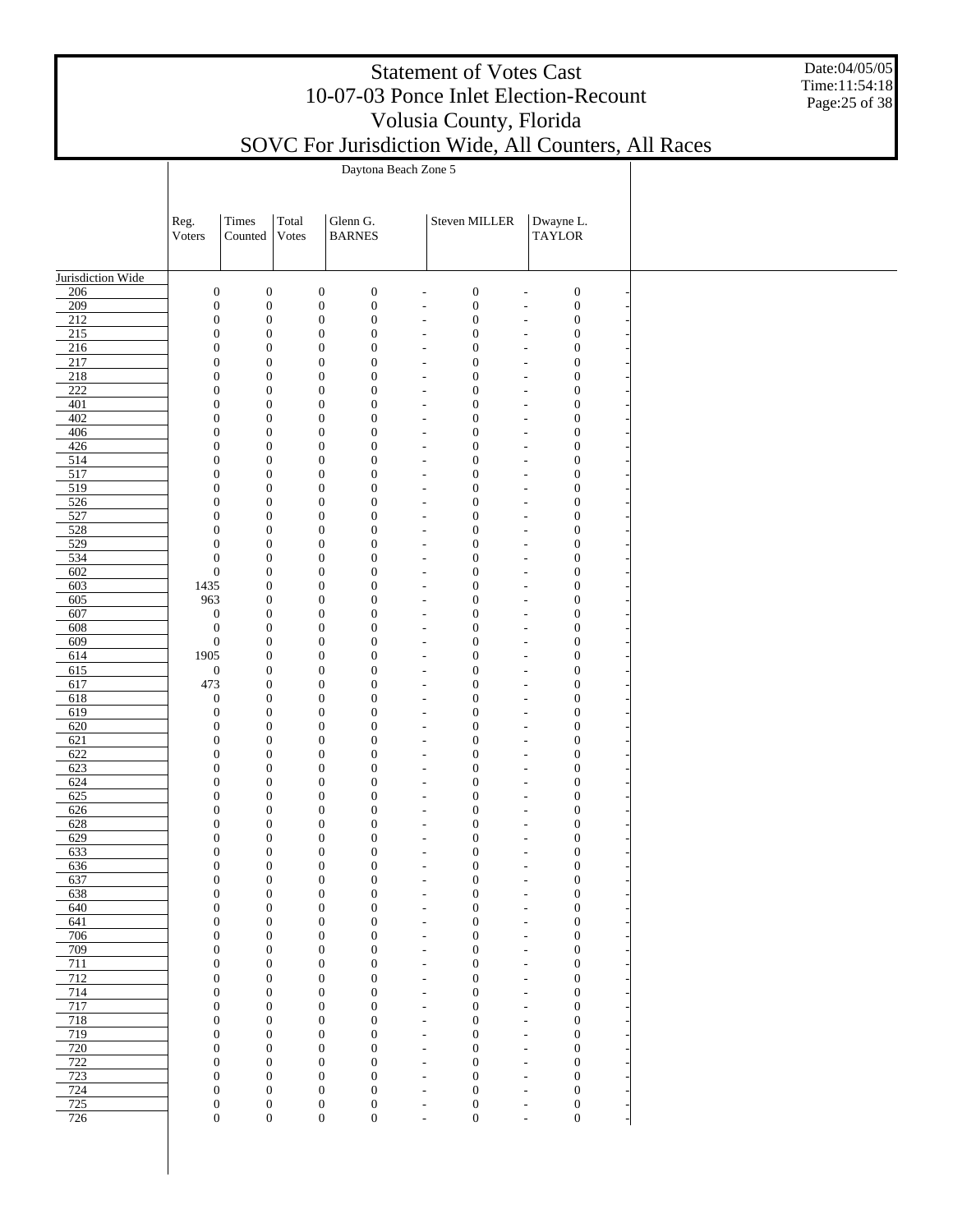|             |                        |                  |                |                           |                      | <b>Statement of Votes Cast</b><br>10-07-03 Ponce Inlet Election-Recount<br>Volusia County, Florida |                            | SOVC For Jurisdiction Wide, All Counters, All Races | Date:04/05/05<br>Time:11:54:18<br>Page: 26 of 38 |
|-------------|------------------------|------------------|----------------|---------------------------|----------------------|----------------------------------------------------------------------------------------------------|----------------------------|-----------------------------------------------------|--------------------------------------------------|
|             |                        |                  |                |                           | Daytona Beach Zone 5 |                                                                                                    |                            |                                                     |                                                  |
|             | Reg.<br><b>V</b> oters | Times<br>Counted | Total<br>Votes | Glenn G.<br><b>BARNES</b> |                      | Steven MILLER                                                                                      | Dwayne L.<br><b>TAYLOR</b> |                                                     |                                                  |
| 727         |                        | $\Omega$         | $\Omega$       | $\theta$<br>$\Omega$      |                      | $\theta$                                                                                           | $\mathbf{0}$               |                                                     |                                                  |
| 728         |                        |                  |                |                           |                      |                                                                                                    |                            |                                                     |                                                  |
| 729         |                        |                  |                |                           |                      |                                                                                                    | 0                          |                                                     |                                                  |
| 730         |                        |                  |                |                           |                      |                                                                                                    |                            |                                                     |                                                  |
| 731         |                        |                  |                |                           |                      |                                                                                                    |                            |                                                     |                                                  |
| 732         |                        |                  | $\Omega$       |                           |                      |                                                                                                    |                            |                                                     |                                                  |
| 733         |                        |                  | 0              |                           |                      | $\Omega$                                                                                           | 0                          |                                                     |                                                  |
| 909         |                        |                  | 0              |                           |                      | $\theta$                                                                                           | 0                          |                                                     |                                                  |
| Absentee    | 4776                   |                  |                |                           |                      |                                                                                                    |                            |                                                     |                                                  |
| Un-Scanned  | 4776                   |                  |                |                           |                      |                                                                                                    |                            |                                                     |                                                  |
| Provisional | 4776                   |                  | 0              |                           |                      | 0                                                                                                  | 0                          |                                                     |                                                  |

4776 0 0 0 - 0 - 0 -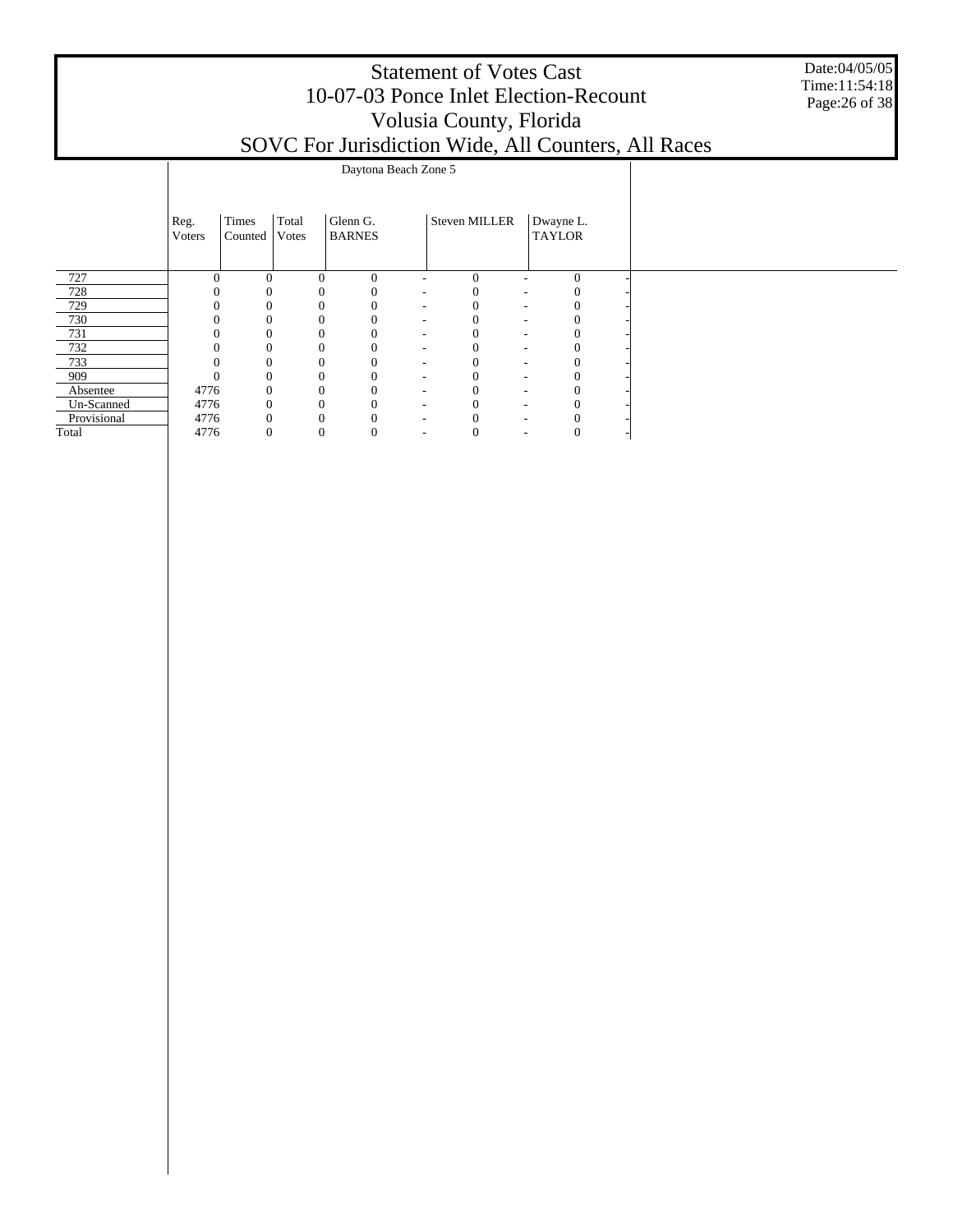|                   |                |                                                                              |                |                                                                            |                                                      | <b>Statement of Votes Cast</b>       |                                                      | 10-07-03 Ponce Inlet Election-Recount |                                                     | Date:04/05/05<br>Time:11:54:18<br>Page: 27 of 38 |
|-------------------|----------------|------------------------------------------------------------------------------|----------------|----------------------------------------------------------------------------|------------------------------------------------------|--------------------------------------|------------------------------------------------------|---------------------------------------|-----------------------------------------------------|--------------------------------------------------|
|                   |                |                                                                              |                |                                                                            |                                                      | Volusia County, Florida              |                                                      |                                       |                                                     |                                                  |
|                   |                |                                                                              |                |                                                                            |                                                      |                                      |                                                      |                                       | SOVC For Jurisdiction Wide, All Counters, All Races |                                                  |
|                   |                |                                                                              |                | Daytona Beach Shores Seat 4                                                |                                                      |                                      |                                                      |                                       |                                                     |                                                  |
|                   | Reg.<br>Voters | Times<br>Counted                                                             | Total<br>Votes | Ron BROWN                                                                  |                                                      | Joanne JEROME                        |                                                      | Hank SMITH                            |                                                     |                                                  |
| Jurisdiction Wide |                |                                                                              |                |                                                                            |                                                      |                                      |                                                      |                                       |                                                     |                                                  |
| 206               |                | $\boldsymbol{0}$<br>$\mathbf{0}$                                             |                | $\boldsymbol{0}$<br>$\boldsymbol{0}$                                       |                                                      | $\boldsymbol{0}$                     |                                                      | $\boldsymbol{0}$                      |                                                     |                                                  |
| 209               |                | $\boldsymbol{0}$<br>$\boldsymbol{0}$                                         |                | $\boldsymbol{0}$<br>$\boldsymbol{0}$                                       |                                                      | $\boldsymbol{0}$                     |                                                      | $\boldsymbol{0}$                      |                                                     |                                                  |
| 212<br>215        |                | $\boldsymbol{0}$<br>$\boldsymbol{0}$<br>$\mathbf{0}$<br>$\boldsymbol{0}$     |                | $\boldsymbol{0}$<br>$\boldsymbol{0}$<br>$\boldsymbol{0}$<br>$\mathbf{0}$   |                                                      | $\boldsymbol{0}$<br>$\boldsymbol{0}$ |                                                      | $\boldsymbol{0}$<br>$\boldsymbol{0}$  |                                                     |                                                  |
| 216               |                | $\boldsymbol{0}$<br>$\boldsymbol{0}$                                         |                | $\boldsymbol{0}$<br>$\boldsymbol{0}$                                       |                                                      | $\boldsymbol{0}$                     |                                                      | $\boldsymbol{0}$                      |                                                     |                                                  |
| 217               |                | $\mathbf{0}$<br>$\boldsymbol{0}$                                             |                | $\boldsymbol{0}$<br>$\overline{0}$                                         |                                                      | $\boldsymbol{0}$                     |                                                      | $\boldsymbol{0}$                      |                                                     |                                                  |
| 218<br>222        |                | $\boldsymbol{0}$<br>$\theta$<br>$\boldsymbol{0}$<br>$\mathbf{0}$             |                | $\boldsymbol{0}$<br>$\boldsymbol{0}$<br>$\boldsymbol{0}$<br>$\overline{0}$ |                                                      | $\boldsymbol{0}$<br>$\boldsymbol{0}$ |                                                      | $\boldsymbol{0}$<br>$\boldsymbol{0}$  |                                                     |                                                  |
| 401               |                | $\boldsymbol{0}$<br>$\mathbf{0}$                                             |                | $\boldsymbol{0}$<br>$\boldsymbol{0}$                                       |                                                      | $\boldsymbol{0}$                     |                                                      | $\boldsymbol{0}$                      |                                                     |                                                  |
| 402               |                | $\mathbf{0}$<br>$\boldsymbol{0}$                                             |                | $\boldsymbol{0}$<br>$\overline{0}$                                         |                                                      | $\boldsymbol{0}$                     |                                                      | $\boldsymbol{0}$                      |                                                     |                                                  |
| 406               |                | $\boldsymbol{0}$<br>$\theta$                                                 |                | $\boldsymbol{0}$<br>$\boldsymbol{0}$                                       |                                                      | $\boldsymbol{0}$                     |                                                      | $\boldsymbol{0}$                      |                                                     |                                                  |
| 426<br>514        |                | $\boldsymbol{0}$<br>$\mathbf{0}$<br>$\boldsymbol{0}$<br>$\boldsymbol{0}$     |                | $\boldsymbol{0}$<br>$\overline{0}$<br>$\boldsymbol{0}$<br>$\boldsymbol{0}$ |                                                      | $\boldsymbol{0}$<br>$\boldsymbol{0}$ |                                                      | $\boldsymbol{0}$<br>$\boldsymbol{0}$  |                                                     |                                                  |
| 517               |                | $\mathbf{0}$<br>$\boldsymbol{0}$                                             |                | $\boldsymbol{0}$<br>$\overline{0}$                                         |                                                      | $\boldsymbol{0}$                     |                                                      | $\boldsymbol{0}$                      |                                                     |                                                  |
| 519               |                | $\boldsymbol{0}$<br>$\theta$                                                 |                | $\boldsymbol{0}$<br>$\boldsymbol{0}$                                       |                                                      | $\boldsymbol{0}$                     |                                                      | $\boldsymbol{0}$                      |                                                     |                                                  |
| 526<br>527        |                | $\mathbf{0}$<br>$\boldsymbol{0}$<br>$\boldsymbol{0}$<br>$\boldsymbol{0}$     |                | $\boldsymbol{0}$<br>$\overline{0}$<br>$\boldsymbol{0}$<br>$\boldsymbol{0}$ |                                                      | $\boldsymbol{0}$                     |                                                      | $\boldsymbol{0}$                      |                                                     |                                                  |
| 528               |                | $\mathbf{0}$<br>$\boldsymbol{0}$                                             |                | $\boldsymbol{0}$<br>$\overline{0}$                                         |                                                      | $\boldsymbol{0}$<br>$\boldsymbol{0}$ |                                                      | $\boldsymbol{0}$<br>$\boldsymbol{0}$  |                                                     |                                                  |
| 529               |                | $\boldsymbol{0}$<br>$\theta$                                                 |                | $\boldsymbol{0}$<br>$\boldsymbol{0}$                                       |                                                      | $\boldsymbol{0}$                     |                                                      | $\boldsymbol{0}$                      |                                                     |                                                  |
| 534               |                | $\mathbf{0}$<br>$\boldsymbol{0}$                                             |                | $\boldsymbol{0}$<br>$\overline{0}$                                         |                                                      | $\boldsymbol{0}$                     |                                                      | $\boldsymbol{0}$                      |                                                     |                                                  |
| 602               |                | $\boldsymbol{0}$<br>$\boldsymbol{0}$<br>$\mathbf{0}$                         |                | $\boldsymbol{0}$<br>$\mathbf{0}$<br>$\boldsymbol{0}$<br>$\overline{0}$     |                                                      | $\boldsymbol{0}$<br>$\boldsymbol{0}$ |                                                      | $\boldsymbol{0}$                      |                                                     |                                                  |
| 603<br>605        |                | $\boldsymbol{0}$<br>$\boldsymbol{0}$<br>$\theta$                             |                | $\boldsymbol{0}$<br>$\mathbf{0}$                                           |                                                      | $\boldsymbol{0}$                     |                                                      | $\boldsymbol{0}$<br>$\boldsymbol{0}$  |                                                     |                                                  |
| 607               |                | $\boldsymbol{0}$<br>$\mathbf{0}$                                             |                | $\boldsymbol{0}$<br>$\overline{0}$                                         |                                                      | $\boldsymbol{0}$                     |                                                      | $\boldsymbol{0}$                      |                                                     |                                                  |
| 608               |                | $\boldsymbol{0}$<br>$\mathbf{0}$                                             |                | $\boldsymbol{0}$<br>$\mathbf{0}$                                           |                                                      | $\boldsymbol{0}$                     |                                                      | $\boldsymbol{0}$                      |                                                     |                                                  |
| 609               |                | $\mathbf{0}$<br>$\boldsymbol{0}$                                             |                | $\boldsymbol{0}$<br>$\overline{0}$                                         |                                                      | $\boldsymbol{0}$                     |                                                      | $\boldsymbol{0}$                      |                                                     |                                                  |
| 614<br>615        |                | $\boldsymbol{0}$<br>$\mathbf{0}$<br>$\mathbf{0}$<br>$\boldsymbol{0}$         |                | $\boldsymbol{0}$<br>$\boldsymbol{0}$<br>$\boldsymbol{0}$<br>$\mathbf{0}$   |                                                      | $\boldsymbol{0}$<br>$\boldsymbol{0}$ |                                                      | $\boldsymbol{0}$<br>$\boldsymbol{0}$  |                                                     |                                                  |
| 617               |                | $\boldsymbol{0}$<br>$\boldsymbol{0}$                                         |                | $\boldsymbol{0}$<br>$\boldsymbol{0}$                                       |                                                      | $\boldsymbol{0}$                     |                                                      | $\boldsymbol{0}$                      |                                                     |                                                  |
| 618               |                | $\boldsymbol{0}$<br>$\mathbf{0}$                                             |                | $\boldsymbol{0}$<br>$\overline{0}$                                         |                                                      | $\boldsymbol{0}$                     |                                                      | $\boldsymbol{0}$                      |                                                     |                                                  |
| 619               |                | $\boldsymbol{0}$<br>$\mathbf{0}$                                             |                | $\boldsymbol{0}$<br>$\mathbf{0}$                                           |                                                      | $\boldsymbol{0}$                     |                                                      | $\boldsymbol{0}$                      |                                                     |                                                  |
| 620<br>621        |                | $\overline{0}$<br>$\boldsymbol{0}$<br>$\boldsymbol{0}$<br>$\mathbf{0}$       |                | $\boldsymbol{0}$<br>0<br>$\boldsymbol{0}$<br>$\mathbf{0}$                  |                                                      | $\boldsymbol{0}$<br>$\boldsymbol{0}$ |                                                      | $\boldsymbol{0}$<br>$\boldsymbol{0}$  |                                                     |                                                  |
| 622               |                | $\Omega$<br>$\Omega$                                                         |                | $\mathbf{0}$<br>$\Omega$                                                   |                                                      | $\Omega$                             |                                                      | $\overline{0}$                        |                                                     |                                                  |
| 623               |                | $\boldsymbol{0}$<br>$\mathbf{0}$                                             |                | $\boldsymbol{0}$<br>$\mathbf{0}$                                           |                                                      | $\boldsymbol{0}$                     |                                                      | $\mathbf{0}$                          |                                                     |                                                  |
| 624<br>625        |                | $\boldsymbol{0}$<br>$\boldsymbol{0}$                                         |                | $\boldsymbol{0}$<br>$\mathbf{0}$                                           | $\overline{\phantom{m}}$                             | $\boldsymbol{0}$                     | $\overline{\phantom{a}}$                             | $\boldsymbol{0}$                      |                                                     |                                                  |
| 626               |                | $\boldsymbol{0}$<br>$\boldsymbol{0}$<br>$\boldsymbol{0}$<br>$\boldsymbol{0}$ |                | $\boldsymbol{0}$<br>$\boldsymbol{0}$<br>$\boldsymbol{0}$<br>$\mathbf{0}$   | $\overline{\phantom{a}}$<br>$\overline{\phantom{a}}$ | $\boldsymbol{0}$<br>$\mathbf{0}$     | ÷,<br>$\overline{\phantom{a}}$                       | $\boldsymbol{0}$<br>$\boldsymbol{0}$  |                                                     |                                                  |
| 628               |                | $\boldsymbol{0}$<br>$\boldsymbol{0}$                                         |                | $\boldsymbol{0}$<br>$\boldsymbol{0}$                                       | $\overline{\phantom{a}}$                             | $\boldsymbol{0}$                     | ٠                                                    | $\boldsymbol{0}$                      |                                                     |                                                  |
| 629               |                | $\boldsymbol{0}$<br>$\boldsymbol{0}$                                         |                | $\boldsymbol{0}$<br>$\overline{0}$                                         | $\overline{\phantom{a}}$                             | $\mathbf{0}$                         | $\overline{\phantom{a}}$                             | $\boldsymbol{0}$                      |                                                     |                                                  |
| 633               |                | $\boldsymbol{0}$<br>$\boldsymbol{0}$                                         |                | $\boldsymbol{0}$<br>$\boldsymbol{0}$                                       | $\overline{\phantom{a}}$                             | $\boldsymbol{0}$                     | $\overline{\phantom{a}}$                             | $\boldsymbol{0}$                      |                                                     |                                                  |
| 636<br>637        |                | $\boldsymbol{0}$<br>$\boldsymbol{0}$<br>$\boldsymbol{0}$<br>$\boldsymbol{0}$ |                | $\boldsymbol{0}$<br>$\overline{0}$<br>$\boldsymbol{0}$<br>$\boldsymbol{0}$ | $\sim$<br>$\overline{\phantom{a}}$                   | $\mathbf{0}$<br>$\boldsymbol{0}$     | $\overline{\phantom{a}}$<br>$\overline{\phantom{a}}$ | $\boldsymbol{0}$<br>$\boldsymbol{0}$  |                                                     |                                                  |
| 638               |                | $\boldsymbol{0}$<br>$\boldsymbol{0}$                                         |                | $\boldsymbol{0}$<br>$\mathbf{0}$                                           | $\sim$                                               | $\boldsymbol{0}$                     | $\overline{\phantom{a}}$                             | $\boldsymbol{0}$                      |                                                     |                                                  |
| 640               |                | $\boldsymbol{0}$<br>$\boldsymbol{0}$                                         |                | $\boldsymbol{0}$<br>$\boldsymbol{0}$                                       | $\overline{\phantom{a}}$                             | $\boldsymbol{0}$                     | $\overline{\phantom{a}}$                             | $\boldsymbol{0}$                      |                                                     |                                                  |
| 641<br>706        |                | $\boldsymbol{0}$<br>$\boldsymbol{0}$                                         |                | $\boldsymbol{0}$<br>$\mathbf{0}$                                           | $\overline{\phantom{a}}$                             | $\boldsymbol{0}$                     | $\overline{\phantom{a}}$                             | $\boldsymbol{0}$                      |                                                     |                                                  |
| 709               | 1463           | $\boldsymbol{0}$<br>$\boldsymbol{0}$<br>$\boldsymbol{0}$                     |                | $\boldsymbol{0}$<br>$\boldsymbol{0}$<br>$\boldsymbol{0}$<br>$\mathbf{0}$   | $\overline{\phantom{a}}$<br>$\overline{\phantom{a}}$ | $\boldsymbol{0}$<br>$\boldsymbol{0}$ | ٠<br>$\overline{\phantom{a}}$                        | $\boldsymbol{0}$<br>$\boldsymbol{0}$  |                                                     |                                                  |
| 711               |                | $\boldsymbol{0}$<br>$\boldsymbol{0}$                                         |                | $\boldsymbol{0}$<br>$\boldsymbol{0}$                                       | $\overline{\phantom{a}}$                             | $\boldsymbol{0}$                     | ÷,                                                   | $\boldsymbol{0}$                      |                                                     |                                                  |
| 712               |                | $\boldsymbol{0}$<br>$\boldsymbol{0}$                                         |                | $\boldsymbol{0}$<br>$\boldsymbol{0}$                                       | $\overline{\phantom{a}}$                             | $\boldsymbol{0}$                     | $\overline{\phantom{a}}$                             | $\boldsymbol{0}$                      |                                                     |                                                  |
| 714               |                | $\boldsymbol{0}$<br>$\boldsymbol{0}$                                         |                | $\boldsymbol{0}$<br>$\boldsymbol{0}$                                       | $\overline{\phantom{a}}$                             | $\boldsymbol{0}$                     | ÷,                                                   | $\boldsymbol{0}$                      |                                                     |                                                  |
| 717<br>718        |                | $\boldsymbol{0}$<br>$\boldsymbol{0}$<br>$\boldsymbol{0}$<br>$\boldsymbol{0}$ |                | $\boldsymbol{0}$<br>$\mathbf{0}$<br>$\boldsymbol{0}$<br>$\boldsymbol{0}$   | $\overline{\phantom{a}}$<br>$\overline{\phantom{a}}$ | $\boldsymbol{0}$<br>$\boldsymbol{0}$ | $\overline{\phantom{a}}$<br>÷,                       | $\boldsymbol{0}$<br>$\boldsymbol{0}$  |                                                     |                                                  |
| 719               |                | $\boldsymbol{0}$<br>$\boldsymbol{0}$                                         |                | $\boldsymbol{0}$<br>$\overline{0}$                                         | $\overline{\phantom{a}}$                             | $\boldsymbol{0}$                     | $\overline{\phantom{a}}$                             | $\boldsymbol{0}$                      |                                                     |                                                  |
| 720               |                | $\boldsymbol{0}$<br>$\boldsymbol{0}$                                         |                | $\boldsymbol{0}$<br>$\boldsymbol{0}$                                       | $\overline{\phantom{a}}$                             | $\boldsymbol{0}$                     | ٠                                                    | $\boldsymbol{0}$                      |                                                     |                                                  |
| 722               |                | $\boldsymbol{0}$<br>$\boldsymbol{0}$                                         |                | $\boldsymbol{0}$<br>$\overline{0}$                                         | $\overline{\phantom{a}}$                             | $\mathbf{0}$                         | $\overline{\phantom{a}}$                             | $\boldsymbol{0}$                      |                                                     |                                                  |
| 723<br>724        |                | $\boldsymbol{0}$<br>$\boldsymbol{0}$<br>$\boldsymbol{0}$<br>$\boldsymbol{0}$ |                | $\boldsymbol{0}$<br>$\boldsymbol{0}$<br>$\boldsymbol{0}$<br>$\overline{0}$ | ÷<br>$\overline{\phantom{a}}$                        | $\boldsymbol{0}$<br>$\boldsymbol{0}$ | ٠<br>$\overline{\phantom{a}}$                        | $\boldsymbol{0}$<br>$\boldsymbol{0}$  |                                                     |                                                  |
| 725               |                | $\boldsymbol{0}$<br>$\boldsymbol{0}$                                         |                | $\boldsymbol{0}$<br>$\boldsymbol{0}$                                       | $\overline{\phantom{a}}$                             | $\boldsymbol{0}$                     | $\overline{a}$                                       | $\boldsymbol{0}$                      |                                                     |                                                  |
| 726               |                | $\boldsymbol{0}$<br>$\boldsymbol{0}$                                         |                | $\boldsymbol{0}$<br>$\boldsymbol{0}$                                       | $\overline{\phantom{a}}$                             | $\overline{0}$                       | $\overline{\phantom{a}}$                             | $\boldsymbol{0}$                      |                                                     |                                                  |
|                   |                |                                                                              |                |                                                                            |                                                      |                                      |                                                      |                                       |                                                     |                                                  |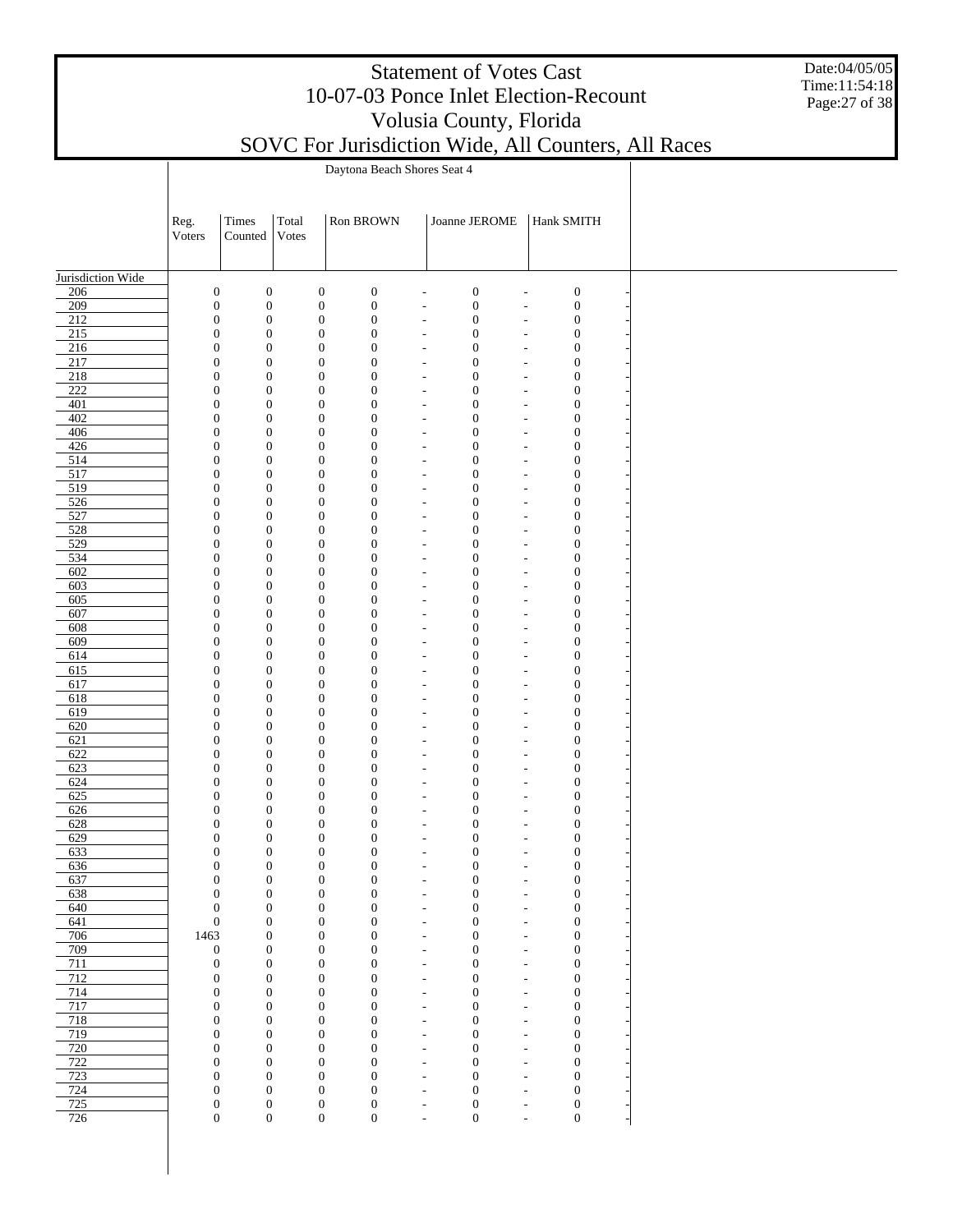|                      |                |                  |                        |                             |               | <b>Statement of Votes Cast</b><br>10-07-03 Ponce Inlet Election-Recount<br>Volusia County, Florida | SOVC For Jurisdiction Wide, All Counters, All Races | Date:04/05/05<br>Time:11:54:18<br>Page: 28 of 38 |
|----------------------|----------------|------------------|------------------------|-----------------------------|---------------|----------------------------------------------------------------------------------------------------|-----------------------------------------------------|--------------------------------------------------|
|                      |                |                  |                        | Daytona Beach Shores Seat 4 |               |                                                                                                    |                                                     |                                                  |
|                      | Reg.<br>Voters | Times<br>Counted | Total<br><b>V</b> otes | Ron BROWN                   | Joanne JEROME | Hank SMITH                                                                                         |                                                     |                                                  |
| 727                  | $\Omega$       | 0                | 0                      | $\Omega$                    | $\Omega$      | $\Omega$                                                                                           |                                                     |                                                  |
| 728                  |                |                  |                        |                             |               |                                                                                                    |                                                     |                                                  |
| 729                  |                |                  |                        |                             |               |                                                                                                    |                                                     |                                                  |
| 730                  | 1575           |                  |                        |                             |               |                                                                                                    |                                                     |                                                  |
| 731                  |                |                  |                        | 0                           |               |                                                                                                    |                                                     |                                                  |
| 732                  |                |                  |                        |                             |               |                                                                                                    |                                                     |                                                  |
| 733                  |                |                  |                        |                             |               |                                                                                                    |                                                     |                                                  |
| 909                  |                |                  |                        |                             |               |                                                                                                    |                                                     |                                                  |
| Absentee             | 3038           |                  | 0                      |                             |               |                                                                                                    |                                                     |                                                  |
| Un-Scanned           | 3038           |                  | $\Omega$               | $\Omega$                    |               | $\Omega$                                                                                           |                                                     |                                                  |
| Provisional<br>Total | 3038<br>3038   |                  | 0                      | $\mathbf{0}$<br>$\Omega$    |               | $\Omega$                                                                                           |                                                     |                                                  |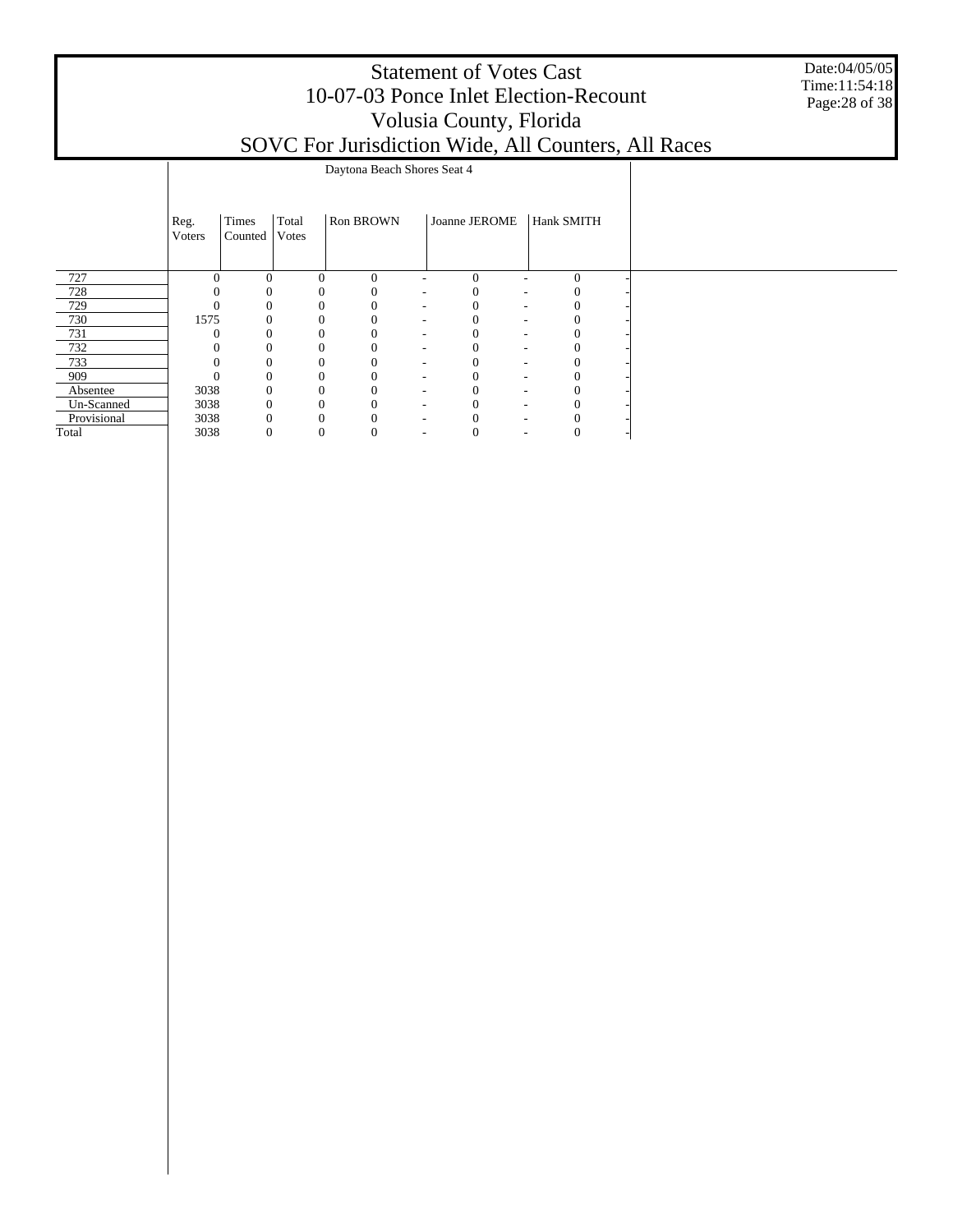Date:04/05/05 Time:11:54:18 Page:29 of 38

| SOVC For Jurisdiction Wide, All Counters, All Races |  |
|-----------------------------------------------------|--|
| Port Orange Mayor                                   |  |
|                                                     |  |

|                          | Reg.<br>Voters                       | Times<br>Counted                     | Total<br>Votes |                                      | Richard P.<br><b>DEMBINSKY</b> |                                                      | Allen GREEN                          |  |
|--------------------------|--------------------------------------|--------------------------------------|----------------|--------------------------------------|--------------------------------|------------------------------------------------------|--------------------------------------|--|
|                          |                                      |                                      |                |                                      |                                |                                                      |                                      |  |
| Jurisdiction Wide<br>206 | $\boldsymbol{0}$                     | $\boldsymbol{0}$                     |                | $\boldsymbol{0}$                     | $\boldsymbol{0}$               | $\overline{a}$                                       | $\boldsymbol{0}$                     |  |
| 209                      | $\boldsymbol{0}$                     | $\boldsymbol{0}$                     |                | $\boldsymbol{0}$                     | $\boldsymbol{0}$               | $\overline{\phantom{a}}$                             | $\boldsymbol{0}$                     |  |
| 212                      | $\boldsymbol{0}$                     | $\boldsymbol{0}$                     |                | $\boldsymbol{0}$                     | $\boldsymbol{0}$               | $\overline{a}$                                       | $\boldsymbol{0}$                     |  |
| 215                      | $\boldsymbol{0}$                     | $\boldsymbol{0}$                     |                | $\boldsymbol{0}$                     | $\mathbf{0}$                   | $\overline{a}$                                       | $\boldsymbol{0}$                     |  |
| 216<br>217               | $\boldsymbol{0}$<br>$\boldsymbol{0}$ | $\boldsymbol{0}$<br>$\boldsymbol{0}$ |                | $\boldsymbol{0}$<br>$\boldsymbol{0}$ | $\mathbf{0}$<br>$\mathbf{0}$   | $\overline{a}$<br>$\overline{a}$                     | $\boldsymbol{0}$<br>$\boldsymbol{0}$ |  |
| $\frac{218}{ }$          | $\boldsymbol{0}$                     | $\boldsymbol{0}$                     |                | $\boldsymbol{0}$                     | $\mathbf{0}$                   | $\overline{a}$                                       | $\boldsymbol{0}$                     |  |
| $\overline{222}$         | $\boldsymbol{0}$                     | $\boldsymbol{0}$                     |                | $\boldsymbol{0}$                     | $\mathbf{0}$                   | $\overline{a}$                                       | $\boldsymbol{0}$                     |  |
| 401                      | $\boldsymbol{0}$                     | $\boldsymbol{0}$                     |                | $\boldsymbol{0}$                     | $\mathbf{0}$                   | $\overline{a}$                                       | $\boldsymbol{0}$                     |  |
| 402                      | $\boldsymbol{0}$                     | $\boldsymbol{0}$                     |                | $\boldsymbol{0}$                     | $\mathbf{0}$                   | $\overline{a}$                                       | $\boldsymbol{0}$                     |  |
| 406<br>426               | $\boldsymbol{0}$<br>$\boldsymbol{0}$ | $\boldsymbol{0}$<br>$\boldsymbol{0}$ |                | $\boldsymbol{0}$<br>$\boldsymbol{0}$ | $\mathbf{0}$<br>$\mathbf{0}$   | $\overline{a}$<br>$\overline{a}$                     | $\boldsymbol{0}$<br>$\boldsymbol{0}$ |  |
| 514                      | $\boldsymbol{0}$                     | $\boldsymbol{0}$                     |                | $\boldsymbol{0}$                     | $\mathbf{0}$                   | $\overline{a}$                                       | $\boldsymbol{0}$                     |  |
| 517                      | $\boldsymbol{0}$                     | $\boldsymbol{0}$                     |                | $\boldsymbol{0}$                     | $\mathbf{0}$                   | $\overline{a}$                                       | $\boldsymbol{0}$                     |  |
| 519                      | $\boldsymbol{0}$                     | $\boldsymbol{0}$                     |                | $\boldsymbol{0}$                     | $\mathbf{0}$                   | $\overline{a}$                                       | $\boldsymbol{0}$                     |  |
| 526                      | $\boldsymbol{0}$                     | $\boldsymbol{0}$                     |                | $\boldsymbol{0}$                     | $\mathbf{0}$                   | $\overline{a}$                                       | $\boldsymbol{0}$                     |  |
| 527                      | $\boldsymbol{0}$                     | $\boldsymbol{0}$                     |                | $\boldsymbol{0}$                     | $\mathbf{0}$                   | $\overline{a}$                                       | $\boldsymbol{0}$                     |  |
| 528                      | $\boldsymbol{0}$                     | $\boldsymbol{0}$<br>$\boldsymbol{0}$ |                | $\boldsymbol{0}$                     | $\mathbf{0}$<br>$\mathbf{0}$   | $\overline{\phantom{a}}$                             | $\boldsymbol{0}$                     |  |
| 529<br>534               | $\boldsymbol{0}$<br>$\boldsymbol{0}$ | $\boldsymbol{0}$                     |                | $\boldsymbol{0}$<br>$\boldsymbol{0}$ | $\mathbf{0}$                   | $\overline{a}$<br>$\overline{a}$                     | $\boldsymbol{0}$<br>$\boldsymbol{0}$ |  |
| 602                      | $\boldsymbol{0}$                     | $\boldsymbol{0}$                     |                | $\boldsymbol{0}$                     | $\mathbf{0}$                   | $\overline{a}$                                       | $\boldsymbol{0}$                     |  |
| 603                      | $\boldsymbol{0}$                     | $\boldsymbol{0}$                     |                | $\boldsymbol{0}$                     | $\mathbf{0}$                   | $\overline{a}$                                       | $\boldsymbol{0}$                     |  |
| 605                      | $\boldsymbol{0}$                     | $\boldsymbol{0}$                     |                | $\boldsymbol{0}$                     | $\mathbf{0}$                   | $\overline{a}$                                       | $\boldsymbol{0}$                     |  |
| 607                      | $\boldsymbol{0}$                     | $\boldsymbol{0}$                     |                | $\boldsymbol{0}$                     | $\mathbf{0}$                   | $\overline{a}$                                       | $\boldsymbol{0}$                     |  |
| 608                      | $\boldsymbol{0}$                     | $\boldsymbol{0}$<br>$\boldsymbol{0}$ |                | $\boldsymbol{0}$                     | $\mathbf{0}$                   | $\overline{a}$                                       | $\boldsymbol{0}$                     |  |
| 609<br>614               | $\boldsymbol{0}$<br>$\boldsymbol{0}$ | $\boldsymbol{0}$                     |                | $\boldsymbol{0}$<br>$\boldsymbol{0}$ | $\mathbf{0}$<br>$\mathbf{0}$   | $\overline{\phantom{a}}$<br>$\overline{a}$           | $\boldsymbol{0}$<br>$\boldsymbol{0}$ |  |
| 615                      | $\boldsymbol{0}$                     | $\boldsymbol{0}$                     |                | $\boldsymbol{0}$                     | $\mathbf{0}$                   | $\overline{a}$                                       | $\boldsymbol{0}$                     |  |
| 617                      | $\boldsymbol{0}$                     | $\boldsymbol{0}$                     |                | $\boldsymbol{0}$                     | $\mathbf{0}$                   | $\overline{a}$                                       | $\boldsymbol{0}$                     |  |
| 618                      | $\boldsymbol{0}$                     | $\boldsymbol{0}$                     |                | $\boldsymbol{0}$                     | $\mathbf{0}$                   | $\overline{\phantom{a}}$                             | $\boldsymbol{0}$                     |  |
| 619                      | $\boldsymbol{0}$                     | $\boldsymbol{0}$                     |                | $\boldsymbol{0}$                     | $\mathbf{0}$                   | $\overline{a}$                                       | $\boldsymbol{0}$                     |  |
| 620                      | $\boldsymbol{0}$                     | $\boldsymbol{0}$                     |                | $\boldsymbol{0}$                     | $\mathbf{0}$                   | $\overline{\phantom{a}}$                             | $\boldsymbol{0}$                     |  |
| 621<br>622               | $\boldsymbol{0}$<br>$\boldsymbol{0}$ | $\boldsymbol{0}$<br>$\boldsymbol{0}$ |                | $\boldsymbol{0}$<br>$\boldsymbol{0}$ | $\mathbf{0}$<br>$\mathbf{0}$   | $\overline{a}$                                       | $\boldsymbol{0}$<br>$\boldsymbol{0}$ |  |
| 623                      | $\boldsymbol{0}$                     | $\boldsymbol{0}$                     |                | $\boldsymbol{0}$                     | $\mathbf{0}$                   | $\overline{\phantom{a}}$<br>$\overline{a}$           | $\boldsymbol{0}$                     |  |
| 624                      | $\boldsymbol{0}$                     | $\boldsymbol{0}$                     |                | $\boldsymbol{0}$                     | $\mathbf{0}$                   | $\overline{\phantom{a}}$                             | $\boldsymbol{0}$                     |  |
| 625                      | $\boldsymbol{0}$                     | $\boldsymbol{0}$                     |                | $\boldsymbol{0}$                     | $\mathbf{0}$                   | ä,                                                   | $\boldsymbol{0}$                     |  |
| 626                      | $\boldsymbol{0}$                     | $\boldsymbol{0}$                     |                | $\boldsymbol{0}$                     | $\mathbf{0}$                   | $\overline{\phantom{a}}$                             | $\boldsymbol{0}$                     |  |
| 628                      | $\boldsymbol{0}$                     | $\boldsymbol{0}$                     |                | $\boldsymbol{0}$                     | $\mathbf{0}$                   | $\overline{a}$                                       | $\boldsymbol{0}$                     |  |
| 629                      | $\boldsymbol{0}$                     | $\boldsymbol{0}$                     |                | $\boldsymbol{0}$                     | $\mathbf{0}$                   | $\overline{\phantom{a}}$                             | $\boldsymbol{0}$                     |  |
| 633<br>636               | $\boldsymbol{0}$<br>$\boldsymbol{0}$ | $\boldsymbol{0}$<br>$\boldsymbol{0}$ |                | $\boldsymbol{0}$<br>$\boldsymbol{0}$ | $\mathbf{0}$<br>$\mathbf{0}$   | ä,<br>$\overline{\phantom{a}}$                       | $\boldsymbol{0}$<br>$\boldsymbol{0}$ |  |
| 637                      | $\boldsymbol{0}$                     | $\boldsymbol{0}$                     |                | $\mathbf{0}$                         | $\mathbf{0}$                   | $\overline{\phantom{0}}$                             | $\boldsymbol{0}$                     |  |
| 638                      | $\Omega$                             | $\mathbf{0}$                         |                | $\mathbf{0}$                         | $\theta$                       | $\overline{\phantom{a}}$                             | $\mathbf{0}$                         |  |
| 640                      | $\boldsymbol{0}$                     | $\boldsymbol{0}$                     |                | $\boldsymbol{0}$                     | $\boldsymbol{0}$               | L,                                                   | $\boldsymbol{0}$                     |  |
| 641                      | $\boldsymbol{0}$                     | $\boldsymbol{0}$                     |                | $\boldsymbol{0}$                     | $\boldsymbol{0}$               | $\overline{\phantom{a}}$                             | $\boldsymbol{0}$                     |  |
| 706                      | $\boldsymbol{0}$                     | $\boldsymbol{0}$                     |                | $\boldsymbol{0}$                     | $\mathbf{0}$                   | $\overline{a}$                                       | $\boldsymbol{0}$                     |  |
| 709                      | 2117                                 | $\boldsymbol{0}$                     |                | $\mathbf{0}$                         | $\mathbf{0}$                   | $\overline{\phantom{a}}$                             | $\boldsymbol{0}$                     |  |
| 711<br>712               | 2159<br>1891                         | $\boldsymbol{0}$<br>$\boldsymbol{0}$ |                | $\boldsymbol{0}$<br>$\mathbf{0}$     | $\mathbf{0}$<br>$\mathbf{0}$   | $\overline{\phantom{a}}$<br>$\overline{\phantom{a}}$ | $\boldsymbol{0}$<br>$\boldsymbol{0}$ |  |
| 714                      | 1584                                 | $\boldsymbol{0}$                     |                | $\boldsymbol{0}$                     | $\mathbf{0}$                   | $\overline{a}$                                       | $\boldsymbol{0}$                     |  |
| 717                      | 2004                                 | $\boldsymbol{0}$                     |                | $\mathbf{0}$                         | $\mathbf{0}$                   | $\overline{\phantom{a}}$                             | $\boldsymbol{0}$                     |  |
| 718                      | 1663                                 | $\boldsymbol{0}$                     |                | $\boldsymbol{0}$                     | $\mathbf{0}$                   | $\overline{a}$                                       | $\boldsymbol{0}$                     |  |
| 719                      | 757                                  | $\boldsymbol{0}$                     |                | $\mathbf{0}$                         | $\mathbf{0}$                   | $\overline{\phantom{a}}$                             | $\boldsymbol{0}$                     |  |
| 720                      | 1923                                 | $\boldsymbol{0}$                     |                | $\mathbf{0}$                         | $\mathbf{0}$                   | $\overline{a}$                                       | $\boldsymbol{0}$                     |  |
| 722<br>723               | 1857<br>1380                         | $\boldsymbol{0}$<br>$\boldsymbol{0}$ |                | $\mathbf{0}$                         | $\mathbf{0}$<br>$\mathbf{0}$   | $\overline{\phantom{a}}$                             | $\boldsymbol{0}$                     |  |
| 724                      | 1856                                 | $\boldsymbol{0}$                     |                | $\boldsymbol{0}$<br>$\boldsymbol{0}$ | $\mathbf{0}$                   | $\overline{a}$<br>$\overline{\phantom{a}}$           | $\boldsymbol{0}$<br>$\boldsymbol{0}$ |  |
| 725                      | 1662                                 | $\boldsymbol{0}$                     |                | $\boldsymbol{0}$                     | $\boldsymbol{0}$               | $\overline{a}$                                       | $\boldsymbol{0}$                     |  |
| 726                      | $\boldsymbol{0}$                     | $\boldsymbol{0}$                     |                | $\boldsymbol{0}$                     | $\boldsymbol{0}$               | $\overline{\phantom{a}}$                             | $\boldsymbol{0}$                     |  |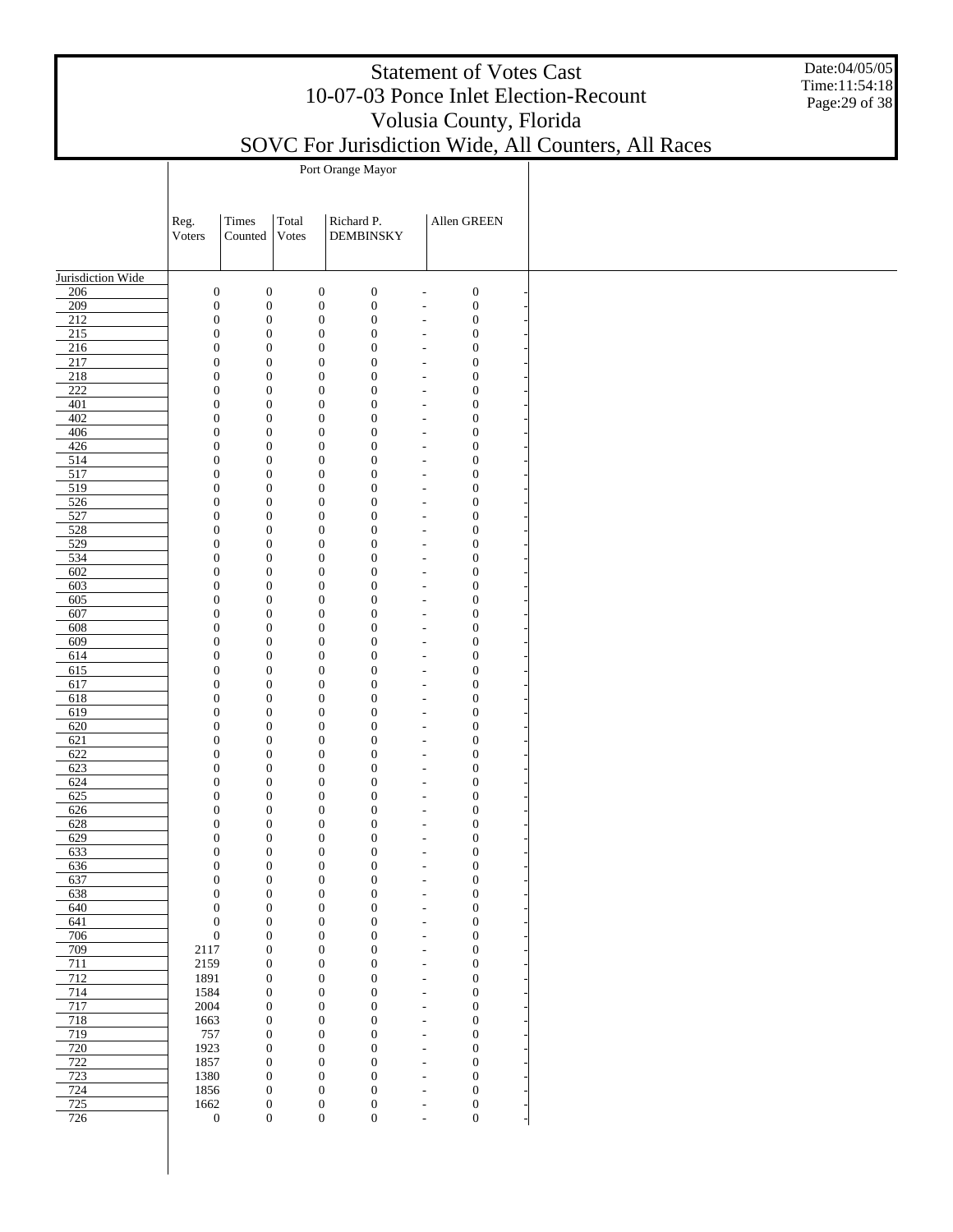Date:04/05/05 Time:11:54:18 Page:30 of 38

#### SOVC For Jurisdiction Wide, All Counters, All Races

|             |          |                |              | Port Orange Mayor |                              |              |  |
|-------------|----------|----------------|--------------|-------------------|------------------------------|--------------|--|
|             |          |                |              |                   |                              |              |  |
|             | Reg.     | Times          | Total        | Richard P.        |                              | Allen GREEN  |  |
|             | Voters   | Counted        | Votes        | <b>DEMBINSKY</b>  |                              |              |  |
|             |          |                |              |                   |                              |              |  |
| 727         | 1788     | 0              | $\mathbf{0}$ | $\mathbf{0}$      | ٠                            | $\mathbf{0}$ |  |
| 728         | 1610     | 0              | 0            | $\Omega$          | ٠                            |              |  |
| 729         | 2495     | 0              | 0            |                   | $\qquad \qquad \blacksquare$ |              |  |
| 730         | 0        | $\Omega$       | 0            |                   | ۰                            |              |  |
| 731         | 1441     | $\theta$       | $\Omega$     |                   | ۰                            |              |  |
| 732         | 1214     | 0              | $\Omega$     |                   | $\qquad \qquad \blacksquare$ |              |  |
| 733         | 1296     | 0              | 0            |                   | $\qquad \qquad \blacksquare$ |              |  |
| 909         | $\Omega$ | $\Omega$       | 0            |                   | ۰                            |              |  |
| Absentee    | 30697    | $\overline{0}$ | 0            |                   | ۰                            |              |  |
| Un-Scanned  | 30697    | 0              | 0            |                   | $\qquad \qquad \blacksquare$ |              |  |
| Provisional | 30697    | $\Omega$       | 0            |                   | ٠                            |              |  |
| Total       | 30697    | 0              | 0            | 0                 | ٠                            | U            |  |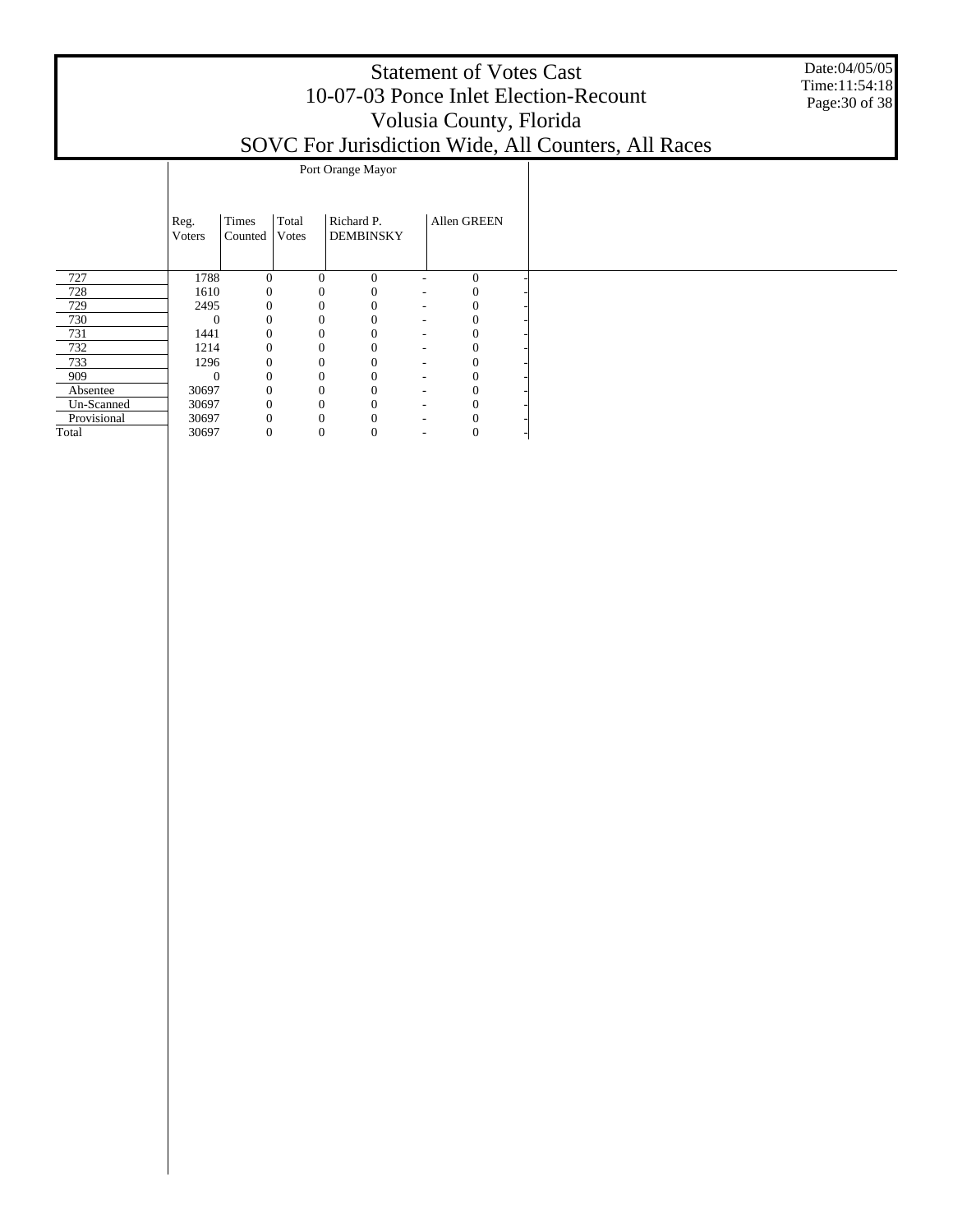Date:04/05/05 Time:11:54:18 Page:31 of 38

|                                      | Port Orange District 3           |                                      |                                      |        |                                      |                                                      |                              |                                                                                              |  |  |  |  |
|--------------------------------------|----------------------------------|--------------------------------------|--------------------------------------|--------|--------------------------------------|------------------------------------------------------|------------------------------|----------------------------------------------------------------------------------------------|--|--|--|--|
|                                      |                                  |                                      |                                      |        |                                      |                                                      |                              |                                                                                              |  |  |  |  |
|                                      | Reg.                             | Times                                | Total                                | George |                                      |                                                      | <b>Jim MEADOWS</b>           | Bob                                                                                          |  |  |  |  |
|                                      | Voters                           | Counted                              | Votes                                |        | <b>CHATLEY</b>                       |                                                      |                              | <b>POHLMANN</b>                                                                              |  |  |  |  |
|                                      |                                  |                                      |                                      |        |                                      |                                                      |                              |                                                                                              |  |  |  |  |
| Jurisdiction Wide                    |                                  |                                      |                                      |        |                                      |                                                      |                              |                                                                                              |  |  |  |  |
| 206                                  | $\boldsymbol{0}$                 | $\boldsymbol{0}$                     | $\boldsymbol{0}$                     |        | $\boldsymbol{0}$                     | $\overline{\phantom{a}}$                             | $\boldsymbol{0}$             | $\boldsymbol{0}$<br>$\overline{a}$                                                           |  |  |  |  |
| 209                                  | $\boldsymbol{0}$                 | $\boldsymbol{0}$                     | $\boldsymbol{0}$                     |        | $\boldsymbol{0}$                     | $\overline{\phantom{a}}$                             | $\boldsymbol{0}$             | $\boldsymbol{0}$<br>$\overline{\phantom{a}}$                                                 |  |  |  |  |
| $\overline{212}$<br>$\overline{215}$ | $\boldsymbol{0}$<br>$\mathbf{0}$ | $\boldsymbol{0}$<br>$\boldsymbol{0}$ | $\boldsymbol{0}$<br>$\boldsymbol{0}$ |        | $\boldsymbol{0}$<br>$\boldsymbol{0}$ | $\blacksquare$<br>$\overline{\phantom{a}}$           | $\mathbf{0}$<br>$\mathbf{0}$ | $\boldsymbol{0}$<br>$\overline{\phantom{a}}$<br>$\boldsymbol{0}$<br>$\overline{\phantom{a}}$ |  |  |  |  |
| 216                                  | $\mathbf{0}$                     | $\boldsymbol{0}$                     | $\boldsymbol{0}$                     |        | $\boldsymbol{0}$                     | $\overline{a}$                                       | $\mathbf{0}$                 | $\boldsymbol{0}$<br>$\overline{a}$                                                           |  |  |  |  |
| 217                                  | $\mathbf{0}$                     | $\boldsymbol{0}$                     | $\boldsymbol{0}$                     |        | $\boldsymbol{0}$                     | $\overline{\phantom{a}}$                             | $\mathbf{0}$                 | $\boldsymbol{0}$<br>$\overline{\phantom{a}}$                                                 |  |  |  |  |
| $\overline{218}$                     | $\mathbf{0}$                     | $\boldsymbol{0}$                     | $\boldsymbol{0}$                     |        | $\boldsymbol{0}$                     | $\overline{\phantom{a}}$                             | $\mathbf{0}$                 | $\boldsymbol{0}$<br>$\overline{\phantom{a}}$                                                 |  |  |  |  |
| $\overline{222}$<br>401              | $\mathbf{0}$<br>$\mathbf{0}$     | $\boldsymbol{0}$<br>$\boldsymbol{0}$ | $\mathbf{0}$<br>$\boldsymbol{0}$     |        | $\boldsymbol{0}$<br>$\boldsymbol{0}$ | $\overline{\phantom{a}}$<br>$\overline{a}$           | $\mathbf{0}$<br>$\mathbf{0}$ | $\boldsymbol{0}$<br>$\overline{\phantom{a}}$<br>$\boldsymbol{0}$<br>$\overline{a}$           |  |  |  |  |
| 402                                  | $\mathbf{0}$                     | $\boldsymbol{0}$                     | $\boldsymbol{0}$                     |        | $\boldsymbol{0}$                     | $\overline{\phantom{a}}$                             | $\mathbf{0}$                 | $\boldsymbol{0}$<br>$\overline{\phantom{a}}$                                                 |  |  |  |  |
| 406                                  | $\mathbf{0}$                     | $\boldsymbol{0}$                     | $\boldsymbol{0}$                     |        | $\boldsymbol{0}$                     | $\overline{\phantom{a}}$                             | $\mathbf{0}$                 | $\boldsymbol{0}$<br>$\overline{\phantom{a}}$                                                 |  |  |  |  |
| 426                                  | $\mathbf{0}$                     | $\boldsymbol{0}$                     | $\boldsymbol{0}$                     |        | $\boldsymbol{0}$                     | $\overline{\phantom{a}}$                             | $\mathbf{0}$                 | $\boldsymbol{0}$<br>$\overline{\phantom{a}}$                                                 |  |  |  |  |
| 514                                  | $\mathbf{0}$                     | $\boldsymbol{0}$                     | $\boldsymbol{0}$                     |        | $\boldsymbol{0}$                     | $\overline{a}$                                       | $\mathbf{0}$                 | $\boldsymbol{0}$<br>$\overline{a}$                                                           |  |  |  |  |
| 517<br>519                           | $\mathbf{0}$<br>$\mathbf{0}$     | $\boldsymbol{0}$<br>$\boldsymbol{0}$ | $\boldsymbol{0}$<br>$\boldsymbol{0}$ |        | $\boldsymbol{0}$<br>$\boldsymbol{0}$ | $\overline{\phantom{a}}$<br>$\overline{\phantom{a}}$ | $\mathbf{0}$<br>$\mathbf{0}$ | $\boldsymbol{0}$<br>$\overline{\phantom{a}}$<br>$\boldsymbol{0}$<br>$\overline{a}$           |  |  |  |  |
| 526                                  | $\mathbf{0}$                     | $\boldsymbol{0}$                     | $\mathbf{0}$                         |        | $\boldsymbol{0}$                     | $\overline{\phantom{a}}$                             | $\mathbf{0}$                 | $\boldsymbol{0}$<br>$\overline{\phantom{a}}$                                                 |  |  |  |  |
| 527                                  | $\mathbf{0}$                     | $\boldsymbol{0}$                     | $\boldsymbol{0}$                     |        | $\boldsymbol{0}$                     | $\overline{a}$                                       | $\mathbf{0}$                 | $\boldsymbol{0}$<br>$\overline{a}$                                                           |  |  |  |  |
| 528                                  | $\mathbf{0}$                     | $\boldsymbol{0}$                     | $\boldsymbol{0}$                     |        | $\boldsymbol{0}$                     | $\overline{\phantom{a}}$                             | $\mathbf{0}$                 | $\boldsymbol{0}$<br>$\overline{\phantom{a}}$                                                 |  |  |  |  |
| $\overline{529}$<br>534              | $\mathbf{0}$<br>$\mathbf{0}$     | $\boldsymbol{0}$<br>$\boldsymbol{0}$ | $\boldsymbol{0}$<br>$\boldsymbol{0}$ |        | $\boldsymbol{0}$<br>$\boldsymbol{0}$ | $\overline{\phantom{a}}$<br>$\overline{\phantom{a}}$ | $\mathbf{0}$<br>$\mathbf{0}$ | $\boldsymbol{0}$<br>$\overline{\phantom{a}}$<br>$\boldsymbol{0}$<br>$\overline{\phantom{a}}$ |  |  |  |  |
| 602                                  | $\mathbf{0}$                     | $\boldsymbol{0}$                     | $\boldsymbol{0}$                     |        | $\boldsymbol{0}$                     | $\overline{a}$                                       | $\mathbf{0}$                 | $\boldsymbol{0}$<br>$\overline{a}$                                                           |  |  |  |  |
| 603                                  | $\mathbf{0}$                     | $\boldsymbol{0}$                     | $\boldsymbol{0}$                     |        | $\boldsymbol{0}$                     | $\overline{\phantom{a}}$                             | $\mathbf{0}$                 | $\boldsymbol{0}$<br>$\overline{\phantom{a}}$                                                 |  |  |  |  |
| 605                                  | $\mathbf{0}$                     | $\boldsymbol{0}$                     | $\boldsymbol{0}$                     |        | $\boldsymbol{0}$                     | $\overline{\phantom{a}}$                             | $\mathbf{0}$                 | $\boldsymbol{0}$<br>$\overline{a}$                                                           |  |  |  |  |
| 607<br>608                           | $\mathbf{0}$<br>$\mathbf{0}$     | $\boldsymbol{0}$<br>$\boldsymbol{0}$ | $\boldsymbol{0}$<br>$\boldsymbol{0}$ |        | $\boldsymbol{0}$<br>$\boldsymbol{0}$ | $\overline{\phantom{a}}$                             | $\mathbf{0}$<br>$\mathbf{0}$ | $\boldsymbol{0}$<br>$\overline{\phantom{a}}$<br>$\boldsymbol{0}$                             |  |  |  |  |
| 609                                  | $\mathbf{0}$                     | $\boldsymbol{0}$                     | $\boldsymbol{0}$                     |        | $\boldsymbol{0}$                     | $\overline{\phantom{a}}$<br>$\overline{\phantom{a}}$ | $\mathbf{0}$                 | $\overline{a}$<br>$\boldsymbol{0}$<br>$\overline{\phantom{a}}$                               |  |  |  |  |
| 614                                  | $\mathbf{0}$                     | $\boldsymbol{0}$                     | $\boldsymbol{0}$                     |        | $\boldsymbol{0}$                     | $\overline{\phantom{a}}$                             | $\mathbf{0}$                 | $\boldsymbol{0}$<br>$\overline{\phantom{a}}$                                                 |  |  |  |  |
| 615                                  | $\mathbf{0}$                     | $\boldsymbol{0}$                     | $\boldsymbol{0}$                     |        | $\boldsymbol{0}$                     | $\overline{\phantom{a}}$                             | $\mathbf{0}$                 | $\boldsymbol{0}$<br>$\overline{\phantom{a}}$                                                 |  |  |  |  |
| 617                                  | $\mathbf{0}$                     | $\boldsymbol{0}$                     | $\boldsymbol{0}$                     |        | $\boldsymbol{0}$                     | $\overline{a}$                                       | $\mathbf{0}$                 | $\boldsymbol{0}$<br>$\overline{a}$                                                           |  |  |  |  |
| 618<br>619                           | $\mathbf{0}$<br>$\mathbf{0}$     | $\boldsymbol{0}$<br>$\boldsymbol{0}$ | $\boldsymbol{0}$<br>$\boldsymbol{0}$ |        | $\boldsymbol{0}$<br>$\boldsymbol{0}$ | $\overline{\phantom{a}}$<br>$\overline{\phantom{a}}$ | $\mathbf{0}$<br>$\mathbf{0}$ | $\boldsymbol{0}$<br>$\overline{\phantom{a}}$<br>$\boldsymbol{0}$<br>$\overline{\phantom{a}}$ |  |  |  |  |
| 620                                  | $\mathbf{0}$                     | $\boldsymbol{0}$                     | $\boldsymbol{0}$                     |        | $\boldsymbol{0}$                     | $\overline{\phantom{a}}$                             | $\mathbf{0}$                 | $\boldsymbol{0}$<br>$\overline{\phantom{a}}$                                                 |  |  |  |  |
| 621                                  | $\mathbf{0}$                     | $\boldsymbol{0}$                     | $\boldsymbol{0}$                     |        | $\boldsymbol{0}$                     | $\overline{a}$                                       | $\mathbf{0}$                 | $\boldsymbol{0}$<br>$\overline{a}$                                                           |  |  |  |  |
| 622                                  | $\mathbf{0}$                     | $\boldsymbol{0}$                     | $\boldsymbol{0}$                     |        | $\boldsymbol{0}$                     | $\overline{\phantom{a}}$                             | $\mathbf{0}$                 | $\boldsymbol{0}$<br>$\overline{\phantom{a}}$                                                 |  |  |  |  |
| 623                                  | $\mathbf{0}$                     | $\boldsymbol{0}$                     | $\boldsymbol{0}$                     |        | $\boldsymbol{0}$                     | $\overline{\phantom{a}}$                             | $\mathbf{0}$                 | $\boldsymbol{0}$<br>$\overline{a}$                                                           |  |  |  |  |
| 624<br>625                           | $\mathbf{0}$<br>$\mathbf{0}$     | $\boldsymbol{0}$<br>$\boldsymbol{0}$ | $\boldsymbol{0}$<br>$\boldsymbol{0}$ |        | $\boldsymbol{0}$<br>$\boldsymbol{0}$ | $\overline{\phantom{a}}$<br>$\overline{\phantom{a}}$ | $\mathbf{0}$<br>$\mathbf{0}$ | $\boldsymbol{0}$<br>$\overline{\phantom{a}}$<br>$\boldsymbol{0}$<br>$\overline{a}$           |  |  |  |  |
| 626                                  | $\mathbf{0}$                     | $\boldsymbol{0}$                     | $\boldsymbol{0}$                     |        | $\boldsymbol{0}$                     | $\overline{\phantom{a}}$                             | $\mathbf{0}$                 | $\boldsymbol{0}$<br>$\overline{\phantom{a}}$                                                 |  |  |  |  |
| 628                                  | $\boldsymbol{0}$                 | $\boldsymbol{0}$                     | $\boldsymbol{0}$                     |        | $\boldsymbol{0}$                     | $\overline{\phantom{a}}$                             | $\mathbf{0}$                 | $\boldsymbol{0}$<br>$\overline{\phantom{a}}$                                                 |  |  |  |  |
| 629                                  | $\mathbf{0}$                     | $\boldsymbol{0}$                     | $\boldsymbol{0}$                     |        | $\boldsymbol{0}$                     | $\overline{\phantom{a}}$                             | $\mathbf{0}$                 | $\boldsymbol{0}$<br>$\overline{\phantom{a}}$                                                 |  |  |  |  |
| 633<br>636                           | $\mathbf{0}$<br>$\mathbf{0}$     | $\boldsymbol{0}$<br>$\boldsymbol{0}$ | $\boldsymbol{0}$<br>$\boldsymbol{0}$ |        | $\boldsymbol{0}$<br>$\boldsymbol{0}$ | $\overline{a}$<br>$\overline{\phantom{m}}$           | $\mathbf{0}$<br>$\mathbf{0}$ | $\boldsymbol{0}$<br>$\overline{\phantom{a}}$<br>$\boldsymbol{0}$<br>$\overline{\phantom{a}}$ |  |  |  |  |
| 637                                  | $\mathbf{0}$                     | $\boldsymbol{0}$                     | $\boldsymbol{0}$                     |        | $\boldsymbol{0}$                     | $\overline{a}$                                       | $\mathbf{0}$                 | $\mathbf{0}$<br>$\overline{\phantom{a}}$                                                     |  |  |  |  |
| 638                                  | $\mathbf{0}$                     | $\boldsymbol{0}$                     | $\boldsymbol{0}$                     |        | $\boldsymbol{0}$                     | $\overline{\phantom{a}}$                             | $\mathbf{0}$                 | $\mathbf{0}$<br>$\overline{\phantom{a}}$                                                     |  |  |  |  |
| 640                                  | $\mathbf{0}$                     | $\boldsymbol{0}$                     | $\boldsymbol{0}$                     |        | $\boldsymbol{0}$                     | $\overline{\phantom{a}}$                             | $\mathbf{0}$                 | $\mathbf{0}$<br>$\overline{\phantom{a}}$                                                     |  |  |  |  |
| 641                                  | $\mathbf{0}$                     | $\boldsymbol{0}$                     | $\boldsymbol{0}$                     |        | $\boldsymbol{0}$                     | $\overline{\phantom{a}}$                             | $\mathbf{0}$                 | $\mathbf{0}$<br>$\overline{\phantom{a}}$                                                     |  |  |  |  |
| 706<br>709                           | $\mathbf{0}$<br>2117             | $\boldsymbol{0}$<br>$\boldsymbol{0}$ | $\boldsymbol{0}$<br>$\boldsymbol{0}$ |        | $\boldsymbol{0}$<br>$\boldsymbol{0}$ | $\overline{a}$<br>$\overline{\phantom{a}}$           | $\mathbf{0}$<br>$\mathbf{0}$ | $\boldsymbol{0}$<br>$\overline{a}$<br>$\boldsymbol{0}$<br>$\overline{\phantom{a}}$           |  |  |  |  |
| 711                                  | 2159                             | $\boldsymbol{0}$                     | $\boldsymbol{0}$                     |        | $\boldsymbol{0}$                     | $\overline{\phantom{a}}$                             | $\mathbf{0}$                 | $\boldsymbol{0}$<br>$\overline{\phantom{a}}$                                                 |  |  |  |  |
| 712                                  | 1891                             | $\mathbf{0}$                         | $\boldsymbol{0}$                     |        | $\boldsymbol{0}$                     | $\overline{\phantom{a}}$                             | $\mathbf{0}$                 | $\mathbf{0}$<br>$\overline{\phantom{a}}$                                                     |  |  |  |  |
| 714                                  | 1584                             | $\boldsymbol{0}$                     | $\boldsymbol{0}$                     |        | $\boldsymbol{0}$                     | $\overline{a}$                                       | $\mathbf{0}$                 | $\boldsymbol{0}$<br>$\overline{a}$                                                           |  |  |  |  |
| 717                                  | 2004                             | $\mathbf{0}$                         | $\boldsymbol{0}$                     |        | $\boldsymbol{0}$                     | $\overline{\phantom{a}}$                             | $\mathbf{0}$                 | $\mathbf{0}$<br>$\overline{\phantom{a}}$                                                     |  |  |  |  |
| 718<br>719                           | 1663<br>757                      | $\boldsymbol{0}$<br>$\boldsymbol{0}$ | $\boldsymbol{0}$<br>$\boldsymbol{0}$ |        | $\boldsymbol{0}$<br>$\boldsymbol{0}$ | $\overline{\phantom{a}}$<br>$\overline{\phantom{a}}$ | $\mathbf{0}$<br>$\mathbf{0}$ | $\boldsymbol{0}$<br>$\overline{\phantom{a}}$<br>$\boldsymbol{0}$<br>$\overline{\phantom{a}}$ |  |  |  |  |
| 720                                  | 1923                             | $\boldsymbol{0}$                     | $\boldsymbol{0}$                     |        | $\boldsymbol{0}$                     | $\overline{a}$                                       | $\mathbf{0}$                 | $\boldsymbol{0}$<br>$\overline{a}$                                                           |  |  |  |  |
| 722                                  | 1857                             | $\mathbf{0}$                         | $\boldsymbol{0}$                     |        | $\boldsymbol{0}$                     | $\overline{\phantom{a}}$                             | $\mathbf{0}$                 | $\mathbf{0}$<br>$\overline{\phantom{a}}$                                                     |  |  |  |  |
| 723                                  | 1380                             | $\mathbf{0}$                         | $\boldsymbol{0}$                     |        | $\boldsymbol{0}$                     | $\overline{\phantom{a}}$                             | $\mathbf{0}$                 | $\mathbf{0}$<br>$\overline{\phantom{a}}$                                                     |  |  |  |  |
| 724<br>725                           | 1856<br>1662                     | $\mathbf{0}$<br>$\boldsymbol{0}$     | $\boldsymbol{0}$<br>$\boldsymbol{0}$ |        | $\boldsymbol{0}$<br>$\boldsymbol{0}$ | $\overline{\phantom{a}}$<br>$\overline{a}$           | $\mathbf{0}$<br>$\mathbf{0}$ | $\mathbf{0}$<br>$\overline{\phantom{a}}$<br>$\boldsymbol{0}$                                 |  |  |  |  |
| 726                                  | $\boldsymbol{0}$                 | $\boldsymbol{0}$                     | $\boldsymbol{0}$                     |        | $\boldsymbol{0}$                     | $\overline{\phantom{m}}$                             | $\mathbf{0}$                 | $\overline{a}$<br>$\boldsymbol{0}$<br>$\overline{\phantom{a}}$                               |  |  |  |  |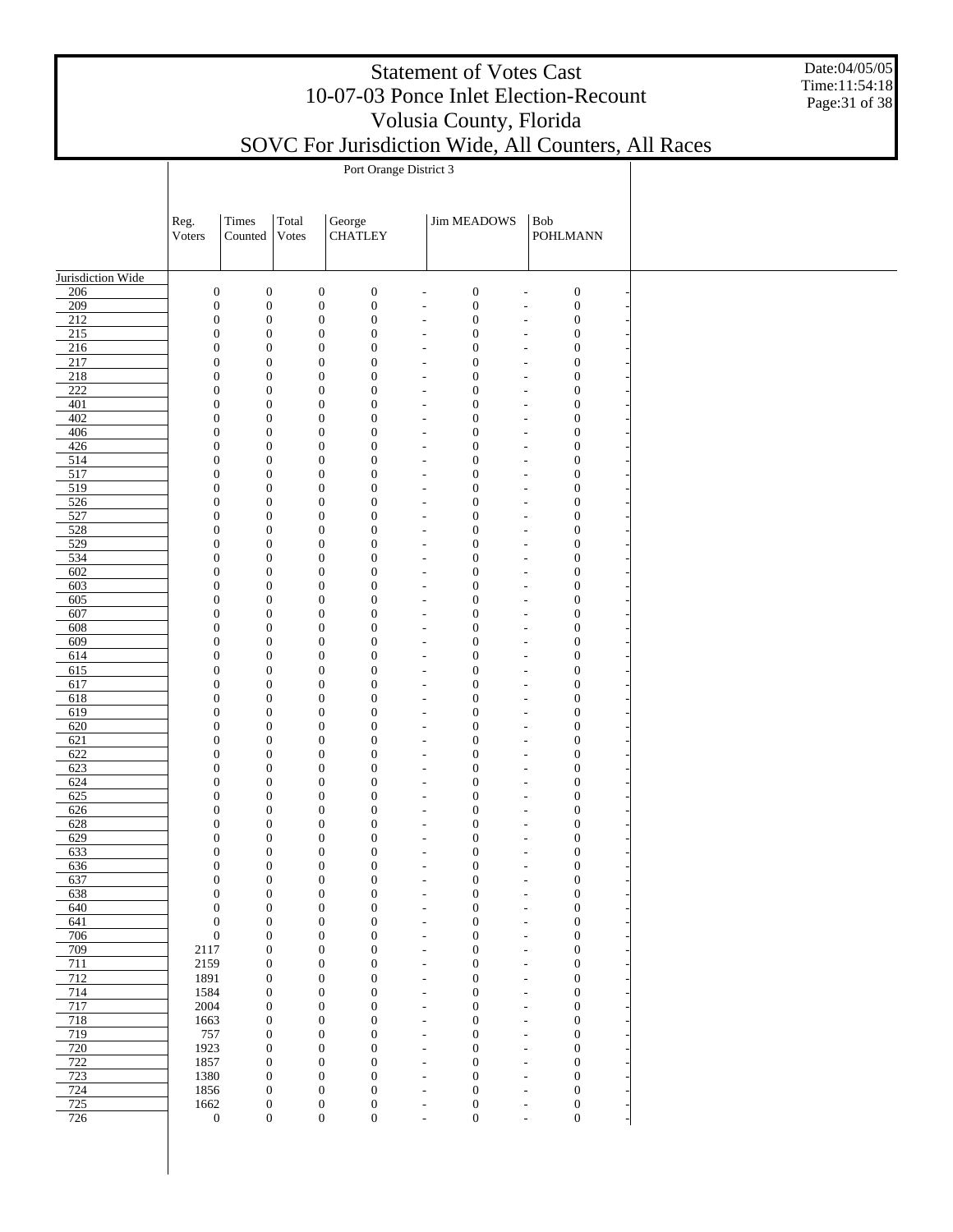|             | <b>Statement of Votes Cast</b><br>10-07-03 Ponce Inlet Election-Recount<br>Volusia County, Florida<br>SOVC For Jurisdiction Wide, All Counters, All Races |                  |                |                          |  |                    |                               |          |  |  |  |  |  |  |
|-------------|-----------------------------------------------------------------------------------------------------------------------------------------------------------|------------------|----------------|--------------------------|--|--------------------|-------------------------------|----------|--|--|--|--|--|--|
|             |                                                                                                                                                           |                  |                |                          |  |                    |                               |          |  |  |  |  |  |  |
|             | Reg.<br><b>Voters</b>                                                                                                                                     | Times<br>Counted | Total<br>Votes | George<br><b>CHATLEY</b> |  | <b>Jim MEADOWS</b> | <b>Bob</b><br><b>POHLMANN</b> |          |  |  |  |  |  |  |
| 727         | 1788                                                                                                                                                      | $\Omega$         |                | $\Omega$                 |  | $\Omega$           |                               | $\Omega$ |  |  |  |  |  |  |
| 728         | 1610                                                                                                                                                      |                  |                | 0                        |  |                    |                               |          |  |  |  |  |  |  |
| 729         | 2495                                                                                                                                                      |                  |                | 0                        |  |                    |                               |          |  |  |  |  |  |  |
| 730         | $\Omega$                                                                                                                                                  |                  |                | 0                        |  |                    |                               |          |  |  |  |  |  |  |
| 731         | 1441                                                                                                                                                      | $\Omega$         |                | 0                        |  |                    |                               |          |  |  |  |  |  |  |
| 732         | 1214                                                                                                                                                      | $\Omega$         |                | $\Omega$                 |  |                    |                               |          |  |  |  |  |  |  |
| 733         | 1296                                                                                                                                                      | 0                |                | $\Omega$                 |  |                    |                               |          |  |  |  |  |  |  |
| 909         | $\Omega$                                                                                                                                                  | $\Omega$         |                | $\theta$                 |  |                    |                               |          |  |  |  |  |  |  |
| Absentee    | 30697                                                                                                                                                     |                  |                | $\theta$                 |  |                    |                               |          |  |  |  |  |  |  |
| Un-Scanned  | 30697                                                                                                                                                     |                  |                | 0                        |  |                    |                               |          |  |  |  |  |  |  |
| Provisional | 30697                                                                                                                                                     | 0                |                | 0                        |  |                    |                               |          |  |  |  |  |  |  |

30697 0 0 0 - 0 - 0 -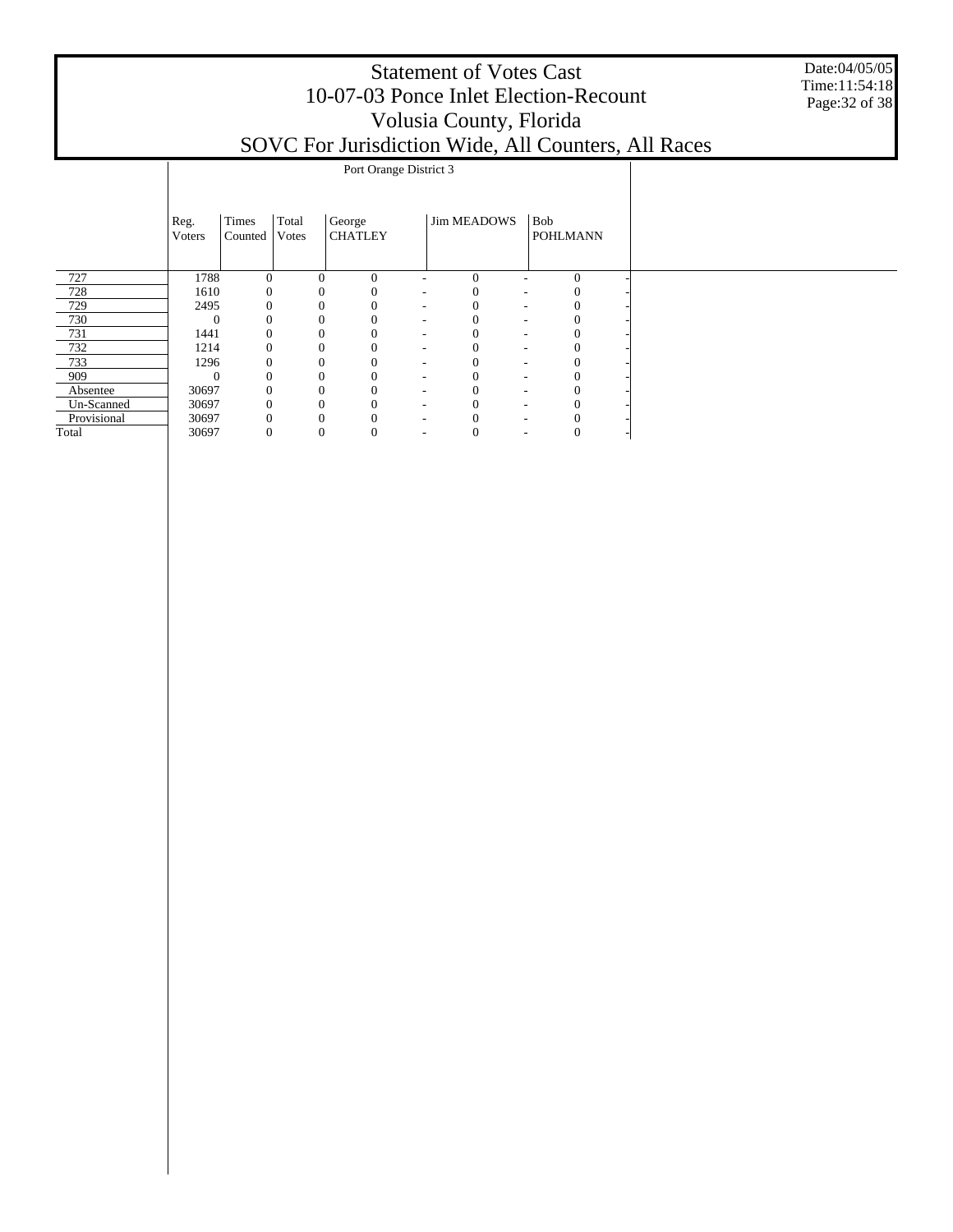Date:04/05/05 Time:11:54:18 Page:33 of 38

|                                      | Port Orange District 1               |                                      |       |                                                                              |                                  |                                                                                              |                                      |  |  |  |  |  |
|--------------------------------------|--------------------------------------|--------------------------------------|-------|------------------------------------------------------------------------------|----------------------------------|----------------------------------------------------------------------------------------------|--------------------------------------|--|--|--|--|--|
|                                      |                                      |                                      |       |                                                                              |                                  |                                                                                              |                                      |  |  |  |  |  |
|                                      |                                      |                                      |       |                                                                              |                                  |                                                                                              |                                      |  |  |  |  |  |
|                                      | Reg.                                 | Times                                | Total | Richard SPITZ                                                                |                                  | George                                                                                       | Clifford "Buzzy"                     |  |  |  |  |  |
|                                      | Voters                               | Counted                              | Votes |                                                                              |                                  | <b>STEINDOERFER</b>                                                                          | WIN                                  |  |  |  |  |  |
|                                      |                                      |                                      |       |                                                                              |                                  |                                                                                              |                                      |  |  |  |  |  |
| Jurisdiction Wide                    |                                      |                                      |       |                                                                              |                                  |                                                                                              |                                      |  |  |  |  |  |
| 206                                  | $\boldsymbol{0}$                     | $\boldsymbol{0}$                     |       | $\boldsymbol{0}$<br>$\boldsymbol{0}$                                         | ٠                                | $\boldsymbol{0}$<br>$\overline{\phantom{a}}$                                                 | $\boldsymbol{0}$                     |  |  |  |  |  |
| $\overline{209}$                     | $\boldsymbol{0}$                     | $\boldsymbol{0}$                     |       | $\boldsymbol{0}$<br>$\boldsymbol{0}$                                         |                                  | $\boldsymbol{0}$<br>$\overline{\phantom{a}}$<br>$\overline{a}$                               | $\boldsymbol{0}$                     |  |  |  |  |  |
| $\overline{212}$                     | $\boldsymbol{0}$                     | $\boldsymbol{0}$                     |       | $\boldsymbol{0}$<br>$\boldsymbol{0}$                                         |                                  | $\boldsymbol{0}$<br>$\overline{\phantom{a}}$<br>$\overline{\phantom{a}}$                     | $\boldsymbol{0}$                     |  |  |  |  |  |
| $215$                                | $\boldsymbol{0}$                     | $\boldsymbol{0}$                     |       | $\boldsymbol{0}$<br>$\boldsymbol{0}$                                         | $\overline{\phantom{a}}$         | $\boldsymbol{0}$<br>$\overline{\phantom{a}}$                                                 | $\boldsymbol{0}$                     |  |  |  |  |  |
| 216                                  | $\boldsymbol{0}$                     | $\boldsymbol{0}$                     |       | $\boldsymbol{0}$<br>$\boldsymbol{0}$                                         | $\overline{a}$                   | $\boldsymbol{0}$<br>$\overline{a}$                                                           | $\boldsymbol{0}$                     |  |  |  |  |  |
| 217                                  | $\boldsymbol{0}$                     | $\boldsymbol{0}$                     |       | $\boldsymbol{0}$<br>$\boldsymbol{0}$                                         | $\overline{a}$                   | $\boldsymbol{0}$<br>$\overline{a}$                                                           | $\boldsymbol{0}$                     |  |  |  |  |  |
| $\overline{218}$<br>$\overline{222}$ | $\boldsymbol{0}$<br>$\boldsymbol{0}$ | $\boldsymbol{0}$<br>$\boldsymbol{0}$ |       | $\boldsymbol{0}$<br>$\boldsymbol{0}$<br>$\boldsymbol{0}$<br>$\boldsymbol{0}$ | $\overline{a}$<br>$\overline{a}$ | $\boldsymbol{0}$<br>$\overline{a}$<br>$\boldsymbol{0}$<br>$\overline{a}$                     | $\boldsymbol{0}$<br>$\boldsymbol{0}$ |  |  |  |  |  |
| 401                                  | $\boldsymbol{0}$                     | $\boldsymbol{0}$                     |       | $\boldsymbol{0}$<br>$\boldsymbol{0}$                                         | $\overline{a}$                   | $\boldsymbol{0}$<br>$\overline{a}$                                                           | $\boldsymbol{0}$                     |  |  |  |  |  |
| 402                                  | $\boldsymbol{0}$                     | $\boldsymbol{0}$                     |       | $\boldsymbol{0}$<br>$\boldsymbol{0}$                                         | $\overline{a}$                   | $\boldsymbol{0}$<br>$\overline{\phantom{a}}$                                                 | $\boldsymbol{0}$                     |  |  |  |  |  |
| 406                                  | $\boldsymbol{0}$                     | $\boldsymbol{0}$                     |       | $\boldsymbol{0}$<br>$\boldsymbol{0}$                                         |                                  | $\boldsymbol{0}$<br>$\overline{\phantom{a}}$<br>$\overline{\phantom{a}}$                     | $\boldsymbol{0}$                     |  |  |  |  |  |
| 426                                  | $\boldsymbol{0}$                     | $\boldsymbol{0}$                     |       | $\boldsymbol{0}$<br>$\boldsymbol{0}$                                         | $\overline{\phantom{a}}$         | $\boldsymbol{0}$<br>$\overline{\phantom{a}}$                                                 | $\boldsymbol{0}$                     |  |  |  |  |  |
| 514                                  | $\boldsymbol{0}$                     | $\boldsymbol{0}$                     |       | $\boldsymbol{0}$<br>$\boldsymbol{0}$                                         | $\overline{\phantom{a}}$         | $\boldsymbol{0}$<br>$\overline{\phantom{a}}$                                                 | $\boldsymbol{0}$                     |  |  |  |  |  |
| 517                                  | $\boldsymbol{0}$                     | $\boldsymbol{0}$                     |       | $\boldsymbol{0}$<br>$\boldsymbol{0}$                                         | $\overline{\phantom{a}}$         | $\boldsymbol{0}$<br>$\overline{\phantom{a}}$                                                 | $\boldsymbol{0}$                     |  |  |  |  |  |
| 519                                  | $\boldsymbol{0}$                     | $\boldsymbol{0}$                     |       | $\boldsymbol{0}$<br>$\boldsymbol{0}$                                         | $\overline{a}$                   | $\boldsymbol{0}$<br>$\overline{\phantom{a}}$                                                 | $\boldsymbol{0}$                     |  |  |  |  |  |
| 526                                  | $\boldsymbol{0}$                     | $\boldsymbol{0}$<br>$\boldsymbol{0}$ |       | $\boldsymbol{0}$<br>$\boldsymbol{0}$<br>$\boldsymbol{0}$                     | $\overline{a}$                   | $\boldsymbol{0}$<br>$\overline{\phantom{a}}$                                                 | $\boldsymbol{0}$                     |  |  |  |  |  |
| 527<br>528                           | $\boldsymbol{0}$<br>$\boldsymbol{0}$ | $\boldsymbol{0}$                     |       | $\boldsymbol{0}$<br>$\boldsymbol{0}$<br>$\boldsymbol{0}$                     | $\overline{a}$<br>$\overline{a}$ | $\boldsymbol{0}$<br>$\overline{a}$<br>$\boldsymbol{0}$<br>$\overline{a}$                     | $\boldsymbol{0}$<br>$\boldsymbol{0}$ |  |  |  |  |  |
| 529                                  | $\boldsymbol{0}$                     | $\boldsymbol{0}$                     |       | $\boldsymbol{0}$<br>$\boldsymbol{0}$                                         | $\overline{a}$                   | $\boldsymbol{0}$<br>$\overline{a}$                                                           | $\boldsymbol{0}$                     |  |  |  |  |  |
| 534                                  | $\boldsymbol{0}$                     | $\boldsymbol{0}$                     |       | $\boldsymbol{0}$<br>$\boldsymbol{0}$                                         | $\overline{a}$                   | $\boldsymbol{0}$<br>$\overline{\phantom{a}}$                                                 | $\boldsymbol{0}$                     |  |  |  |  |  |
| 602                                  | $\boldsymbol{0}$                     | $\boldsymbol{0}$                     |       | $\boldsymbol{0}$<br>$\boldsymbol{0}$                                         | $\overline{a}$                   | $\boldsymbol{0}$<br>$\overline{\phantom{a}}$                                                 | $\boldsymbol{0}$                     |  |  |  |  |  |
| 603                                  | $\boldsymbol{0}$                     | $\boldsymbol{0}$                     |       | $\boldsymbol{0}$<br>$\boldsymbol{0}$                                         | $\overline{\phantom{a}}$         | $\boldsymbol{0}$<br>$\overline{\phantom{a}}$                                                 | $\boldsymbol{0}$                     |  |  |  |  |  |
| 605                                  | $\boldsymbol{0}$                     | $\boldsymbol{0}$                     |       | $\boldsymbol{0}$<br>$\boldsymbol{0}$                                         | $\overline{\phantom{a}}$         | $\boldsymbol{0}$<br>$\overline{\phantom{a}}$                                                 | $\boldsymbol{0}$                     |  |  |  |  |  |
| 607                                  | $\boldsymbol{0}$                     | $\boldsymbol{0}$                     |       | $\boldsymbol{0}$<br>$\boldsymbol{0}$                                         | $\overline{\phantom{a}}$         | $\boldsymbol{0}$<br>$\overline{\phantom{a}}$                                                 | $\boldsymbol{0}$                     |  |  |  |  |  |
| 608                                  | $\boldsymbol{0}$                     | $\boldsymbol{0}$                     |       | $\boldsymbol{0}$<br>$\boldsymbol{0}$                                         | $\overline{a}$                   | $\boldsymbol{0}$<br>$\overline{a}$                                                           | $\boldsymbol{0}$                     |  |  |  |  |  |
| 609                                  | $\boldsymbol{0}$                     | $\boldsymbol{0}$                     |       | $\boldsymbol{0}$<br>$\boldsymbol{0}$                                         | $\overline{a}$                   | $\boldsymbol{0}$<br>$\overline{a}$                                                           | $\boldsymbol{0}$                     |  |  |  |  |  |
| 614<br>615                           | $\boldsymbol{0}$<br>$\boldsymbol{0}$ | $\boldsymbol{0}$<br>$\boldsymbol{0}$ |       | $\boldsymbol{0}$<br>$\boldsymbol{0}$<br>$\boldsymbol{0}$<br>$\boldsymbol{0}$ | $\overline{a}$<br>$\overline{a}$ | $\boldsymbol{0}$<br>$\overline{a}$<br>$\boldsymbol{0}$<br>$\overline{a}$                     | $\boldsymbol{0}$<br>$\boldsymbol{0}$ |  |  |  |  |  |
| 617                                  | $\boldsymbol{0}$                     | $\boldsymbol{0}$                     |       | $\boldsymbol{0}$<br>$\boldsymbol{0}$                                         | $\overline{a}$                   | $\boldsymbol{0}$<br>$\overline{a}$                                                           | $\boldsymbol{0}$                     |  |  |  |  |  |
| 618                                  | $\boldsymbol{0}$                     | $\boldsymbol{0}$                     |       | $\boldsymbol{0}$<br>$\boldsymbol{0}$                                         | $\overline{a}$                   | $\boldsymbol{0}$<br>$\overline{\phantom{a}}$                                                 | $\boldsymbol{0}$                     |  |  |  |  |  |
| 619                                  | $\boldsymbol{0}$                     | $\boldsymbol{0}$                     |       | $\boldsymbol{0}$<br>$\boldsymbol{0}$                                         | $\overline{a}$                   | $\boldsymbol{0}$<br>$\overline{\phantom{a}}$                                                 | $\boldsymbol{0}$                     |  |  |  |  |  |
| 620                                  | $\boldsymbol{0}$                     | $\boldsymbol{0}$                     |       | $\boldsymbol{0}$<br>$\boldsymbol{0}$                                         | $\overline{\phantom{a}}$         | $\boldsymbol{0}$<br>$\overline{\phantom{a}}$                                                 | $\boldsymbol{0}$                     |  |  |  |  |  |
| 621                                  | $\boldsymbol{0}$                     | $\boldsymbol{0}$                     |       | $\boldsymbol{0}$<br>$\boldsymbol{0}$                                         | $\overline{\phantom{a}}$         | $\boldsymbol{0}$<br>$\overline{\phantom{a}}$                                                 | $\boldsymbol{0}$                     |  |  |  |  |  |
| 622                                  | $\boldsymbol{0}$                     | $\boldsymbol{0}$                     |       | $\boldsymbol{0}$<br>$\boldsymbol{0}$                                         | $\overline{\phantom{a}}$         | $\boldsymbol{0}$<br>$\overline{\phantom{a}}$                                                 | $\boldsymbol{0}$                     |  |  |  |  |  |
| 623                                  | $\boldsymbol{0}$                     | $\boldsymbol{0}$                     |       | $\boldsymbol{0}$<br>$\boldsymbol{0}$                                         | $\overline{a}$                   | $\boldsymbol{0}$<br>$\overline{a}$                                                           | $\boldsymbol{0}$                     |  |  |  |  |  |
| 624                                  | $\boldsymbol{0}$                     | $\boldsymbol{0}$                     |       | $\boldsymbol{0}$<br>$\boldsymbol{0}$                                         | $\overline{a}$                   | $\boldsymbol{0}$<br>$\overline{a}$                                                           | $\boldsymbol{0}$                     |  |  |  |  |  |
| 625                                  | $\boldsymbol{0}$                     | $\boldsymbol{0}$                     |       | $\boldsymbol{0}$<br>$\boldsymbol{0}$                                         | $\overline{a}$                   | $\boldsymbol{0}$<br>$\overline{a}$                                                           | $\boldsymbol{0}$                     |  |  |  |  |  |
| 626<br>628                           | $\boldsymbol{0}$<br>$\boldsymbol{0}$ | $\boldsymbol{0}$<br>$\boldsymbol{0}$ |       | $\boldsymbol{0}$<br>$\boldsymbol{0}$<br>$\boldsymbol{0}$<br>$\boldsymbol{0}$ | $\overline{a}$<br>$\overline{a}$ | $\boldsymbol{0}$<br>$\overline{a}$<br>$\boldsymbol{0}$<br>$\overline{a}$                     | $\boldsymbol{0}$<br>$\boldsymbol{0}$ |  |  |  |  |  |
| 629                                  | $\boldsymbol{0}$                     | $\boldsymbol{0}$                     |       | $\boldsymbol{0}$<br>$\boldsymbol{0}$                                         | $\overline{\phantom{a}}$         | $\boldsymbol{0}$<br>$\overline{\phantom{a}}$                                                 | $\boldsymbol{0}$                     |  |  |  |  |  |
| 633                                  | $\boldsymbol{0}$                     | $\boldsymbol{0}$                     |       | $\boldsymbol{0}$<br>$\boldsymbol{0}$                                         | $\overline{a}$                   | $\boldsymbol{0}$<br>$\overline{\phantom{a}}$                                                 | $\boldsymbol{0}$                     |  |  |  |  |  |
| 636                                  | $\boldsymbol{0}$                     | 0                                    |       | $\bf{0}$<br>$\boldsymbol{0}$                                                 |                                  | $\bf{0}$<br>$\overline{\phantom{a}}$                                                         | 0                                    |  |  |  |  |  |
| 637                                  | $\boldsymbol{0}$                     | $\boldsymbol{0}$                     |       | $\boldsymbol{0}$<br>$\boldsymbol{0}$                                         | ٠                                | $\boldsymbol{0}$<br>$\overline{\phantom{a}}$                                                 | $\boldsymbol{0}$                     |  |  |  |  |  |
| 638                                  | $\boldsymbol{0}$                     | $\boldsymbol{0}$                     |       | $\boldsymbol{0}$<br>$\boldsymbol{0}$                                         | $\overline{\phantom{a}}$         | $\boldsymbol{0}$<br>$\overline{\phantom{a}}$                                                 | $\boldsymbol{0}$                     |  |  |  |  |  |
| 640                                  | $\boldsymbol{0}$                     | $\boldsymbol{0}$                     |       | $\boldsymbol{0}$<br>$\boldsymbol{0}$                                         | $\overline{a}$                   | $\boldsymbol{0}$<br>$\overline{a}$                                                           | $\boldsymbol{0}$                     |  |  |  |  |  |
| 641                                  | $\boldsymbol{0}$                     | $\boldsymbol{0}$                     |       | $\boldsymbol{0}$<br>$\boldsymbol{0}$                                         | $\overline{a}$                   | $\boldsymbol{0}$<br>$\overline{\phantom{a}}$                                                 | $\boldsymbol{0}$                     |  |  |  |  |  |
| 706                                  | $\boldsymbol{0}$                     | $\boldsymbol{0}$                     |       | $\boldsymbol{0}$<br>$\boldsymbol{0}$                                         | $\overline{a}$                   | $\boldsymbol{0}$<br>$\overline{\phantom{a}}$                                                 | $\boldsymbol{0}$                     |  |  |  |  |  |
| 709                                  | 2117                                 | $\boldsymbol{0}$                     |       | $\boldsymbol{0}$<br>$\boldsymbol{0}$                                         | $\overline{a}$                   | $\boldsymbol{0}$<br>$\overline{\phantom{a}}$                                                 | $\boldsymbol{0}$                     |  |  |  |  |  |
| 711                                  | 2159                                 | $\boldsymbol{0}$                     |       | $\boldsymbol{0}$<br>$\boldsymbol{0}$                                         | $\overline{a}$                   | $\boldsymbol{0}$<br>$\overline{a}$                                                           | $\boldsymbol{0}$                     |  |  |  |  |  |
| 712<br>714                           | 1891<br>1584                         | $\boldsymbol{0}$<br>$\boldsymbol{0}$ |       | $\boldsymbol{0}$<br>$\boldsymbol{0}$<br>$\boldsymbol{0}$<br>$\boldsymbol{0}$ | $\overline{a}$<br>$\overline{a}$ | $\boldsymbol{0}$<br>$\overline{\phantom{a}}$<br>$\boldsymbol{0}$<br>$\overline{\phantom{a}}$ | $\boldsymbol{0}$<br>$\boldsymbol{0}$ |  |  |  |  |  |
| 717                                  | 2004                                 | $\boldsymbol{0}$                     |       | $\boldsymbol{0}$<br>$\boldsymbol{0}$                                         | $\overline{\phantom{a}}$         | $\boldsymbol{0}$<br>$\overline{\phantom{a}}$                                                 | $\boldsymbol{0}$                     |  |  |  |  |  |
| 718                                  | 1663                                 | $\boldsymbol{0}$                     |       | $\boldsymbol{0}$<br>$\boldsymbol{0}$                                         | $\overline{\phantom{a}}$         | $\boldsymbol{0}$<br>$\overline{\phantom{a}}$                                                 | $\boldsymbol{0}$                     |  |  |  |  |  |
| 719                                  | 757                                  | $\boldsymbol{0}$                     |       | $\boldsymbol{0}$<br>$\boldsymbol{0}$                                         | $\overline{\phantom{a}}$         | $\boldsymbol{0}$<br>$\overline{\phantom{a}}$                                                 | $\boldsymbol{0}$                     |  |  |  |  |  |
| 720                                  | 1923                                 | $\boldsymbol{0}$                     |       | $\boldsymbol{0}$<br>$\boldsymbol{0}$                                         | $\overline{a}$                   | $\boldsymbol{0}$<br>$\overline{\phantom{a}}$                                                 | $\boldsymbol{0}$                     |  |  |  |  |  |
| 722                                  | 1857                                 | $\boldsymbol{0}$                     |       | $\boldsymbol{0}$<br>$\boldsymbol{0}$                                         | $\overline{a}$                   | $\boldsymbol{0}$<br>$\overline{\phantom{a}}$                                                 | $\boldsymbol{0}$                     |  |  |  |  |  |
| 723                                  | 1380                                 | $\boldsymbol{0}$                     |       | $\boldsymbol{0}$<br>$\boldsymbol{0}$                                         | $\overline{a}$                   | $\boldsymbol{0}$<br>$\overline{a}$                                                           | $\boldsymbol{0}$                     |  |  |  |  |  |
| 724                                  | 1856                                 | $\boldsymbol{0}$                     |       | $\boldsymbol{0}$<br>$\boldsymbol{0}$                                         | $\overline{a}$                   | $\boldsymbol{0}$<br>$\overline{\phantom{a}}$                                                 | $\boldsymbol{0}$                     |  |  |  |  |  |
| 725                                  | 1662                                 | $\boldsymbol{0}$                     |       | $\boldsymbol{0}$<br>$\boldsymbol{0}$                                         | $\overline{a}$                   | $\boldsymbol{0}$<br>$\overline{\phantom{a}}$                                                 | $\boldsymbol{0}$                     |  |  |  |  |  |
| 726                                  | $\boldsymbol{0}$                     | $\boldsymbol{0}$                     |       | $\boldsymbol{0}$<br>$\mathbf{0}$                                             | ÷,                               | $\boldsymbol{0}$<br>L,                                                                       | $\boldsymbol{0}$                     |  |  |  |  |  |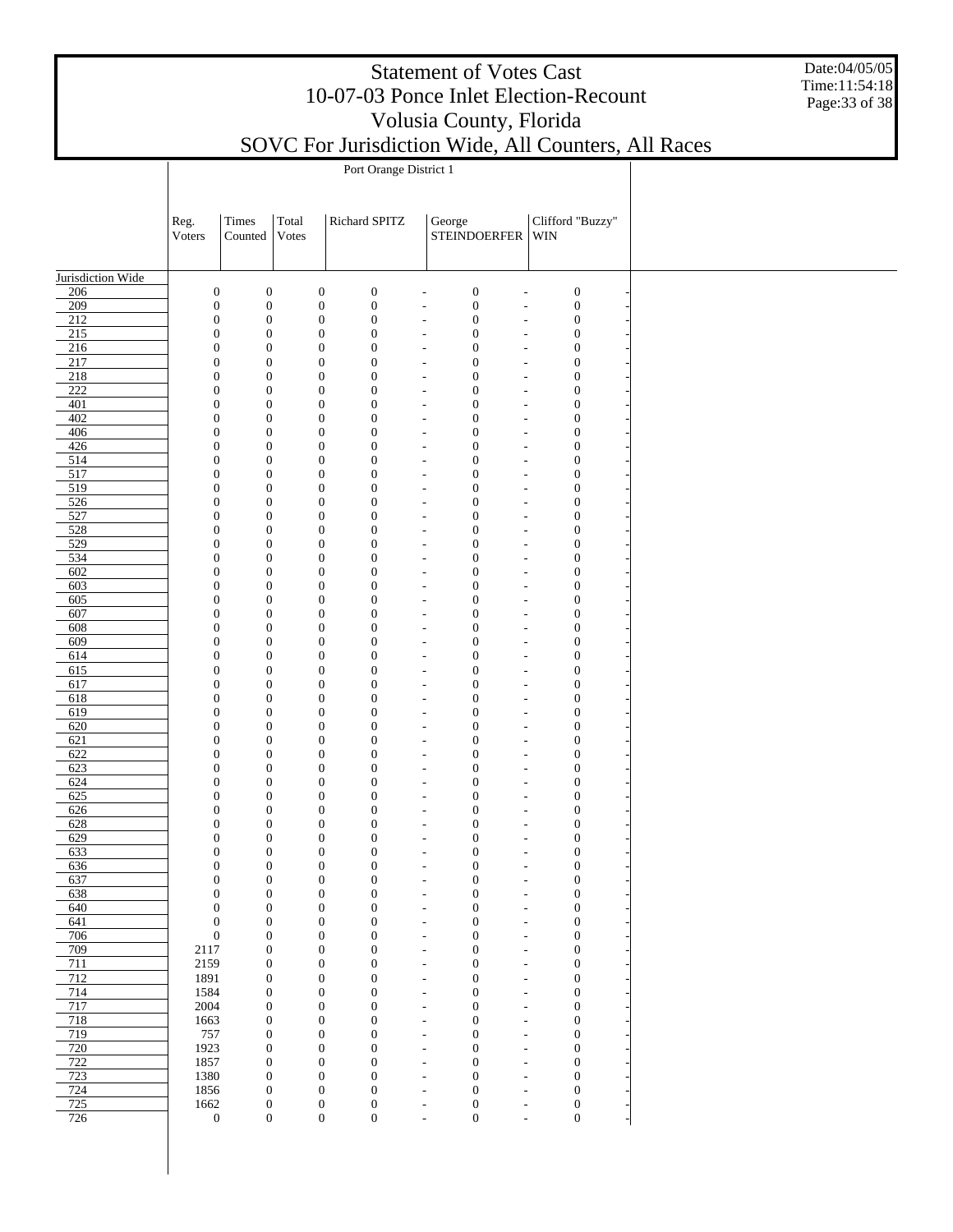Date:04/05/05 Time:11:54:18 Page:34 of 38

|             | Port Orange District 1 |                  |                |                |               |                          |                                      |  |                  |  |  |  |  |
|-------------|------------------------|------------------|----------------|----------------|---------------|--------------------------|--------------------------------------|--|------------------|--|--|--|--|
|             | Reg.<br>Voters         | Times<br>Counted | Total<br>Votes |                | Richard SPITZ |                          | George<br>STEINDOERFER WIN           |  | Clifford "Buzzy" |  |  |  |  |
| 727         | 1788                   | $\Omega$         |                | $\theta$       | $\Omega$      |                          | $\Omega$                             |  | $\theta$         |  |  |  |  |
| 728         | 1610                   | $\mathbf{0}$     |                | 0              | $\Omega$      | $\sim$                   | $\Omega$<br>٠                        |  | $\mathbf{0}$     |  |  |  |  |
| 729         | 2495                   | $\Omega$         |                | $\theta$       | $\mathbf{0}$  | $\sim$                   | $\Omega$<br>$\overline{\phantom{a}}$ |  | $\Omega$         |  |  |  |  |
| 730         | $\Omega$               | $\Omega$         |                |                | $\mathbf{0}$  | $\sim$                   | ٠                                    |  | 0                |  |  |  |  |
| 731         | 1441                   | $\Omega$         |                |                | $\mathbf{0}$  | $\sim$                   | 0<br>٠                               |  | $\mathbf{0}$     |  |  |  |  |
| 732         | 1214                   | 0                |                |                | $\mathbf{0}$  | $\overline{\phantom{a}}$ | 0<br>-                               |  | $\overline{0}$   |  |  |  |  |
| 733         | 1296                   | 0                |                | 0              | $\mathbf{0}$  | $\sim$                   | 0<br>-                               |  | $\theta$         |  |  |  |  |
| 909         | $\Omega$               | $\mathbf{0}$     |                | $\overline{0}$ | $\mathbf{0}$  | $\sim$                   | 0<br>-                               |  | $\mathbf{0}$     |  |  |  |  |
| Absentee    | 30697                  | $\mathbf{0}$     |                |                | $\mathbf{0}$  | $\sim$                   | $\theta$<br>٠                        |  | 0                |  |  |  |  |
| Un-Scanned  | 30697                  | $\mathbf{0}$     |                |                | $\mathbf{0}$  | $\overline{\phantom{a}}$ | -                                    |  | 0                |  |  |  |  |
| Provisional | 30697                  | $\mathbf{0}$     |                |                | $\Omega$      | ۰                        |                                      |  |                  |  |  |  |  |
| Total       | 30697                  | 0                |                | 0              | 0             | $\overline{\phantom{a}}$ | $\theta$<br>۰                        |  | 0                |  |  |  |  |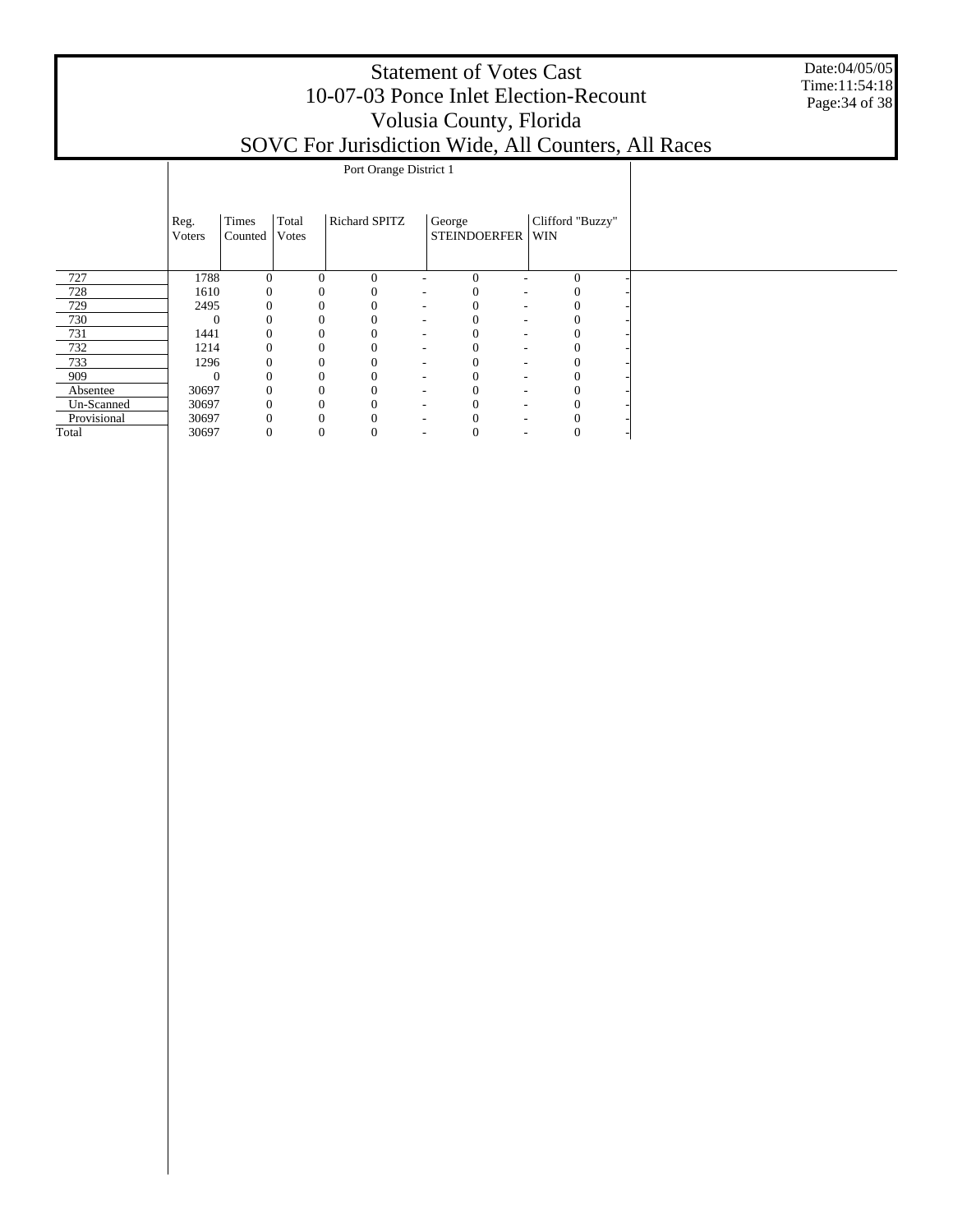Date:04/05/05 Time:11:54:18 Page:35 of 38

|                         | Port Orange District 4               |                                      |                                      |                                                                          |                                                      |                                      |                                                                                              |  |  |  |  |  |  |
|-------------------------|--------------------------------------|--------------------------------------|--------------------------------------|--------------------------------------------------------------------------|------------------------------------------------------|--------------------------------------|----------------------------------------------------------------------------------------------|--|--|--|--|--|--|
|                         |                                      |                                      |                                      |                                                                          |                                                      |                                      |                                                                                              |  |  |  |  |  |  |
|                         | Reg.                                 | Times                                | Total                                | <b>Bill CHRISTEN</b>                                                     |                                                      | Dennis                               | Thomas (Tom) V.                                                                              |  |  |  |  |  |  |
|                         | Voters                               | Counted                              | Votes                                |                                                                          |                                                      | <b>KENNEDY</b>                       | TROI                                                                                         |  |  |  |  |  |  |
|                         |                                      |                                      |                                      |                                                                          |                                                      |                                      |                                                                                              |  |  |  |  |  |  |
| Jurisdiction Wide       |                                      |                                      |                                      |                                                                          |                                                      |                                      |                                                                                              |  |  |  |  |  |  |
| 206<br>209              | $\boldsymbol{0}$<br>$\boldsymbol{0}$ | $\boldsymbol{0}$<br>$\boldsymbol{0}$ | $\boldsymbol{0}$<br>$\boldsymbol{0}$ | $\boldsymbol{0}$<br>$\boldsymbol{0}$                                     | ٠                                                    | $\boldsymbol{0}$<br>$\boldsymbol{0}$ | $\boldsymbol{0}$<br>$\overline{\phantom{a}}$<br>$\boldsymbol{0}$                             |  |  |  |  |  |  |
| $\overline{212}$        | $\boldsymbol{0}$                     | $\boldsymbol{0}$                     | $\boldsymbol{0}$                     | $\boldsymbol{0}$                                                         | $\overline{\phantom{a}}$<br>$\overline{\phantom{a}}$ | $\boldsymbol{0}$                     | $\overline{a}$<br>$\boldsymbol{0}$<br>$\blacksquare$                                         |  |  |  |  |  |  |
| 215                     | $\boldsymbol{0}$                     | $\boldsymbol{0}$                     | $\boldsymbol{0}$                     | $\boldsymbol{0}$                                                         | $\overline{\phantom{a}}$                             | $\boldsymbol{0}$                     | $\boldsymbol{0}$<br>$\overline{\phantom{a}}$                                                 |  |  |  |  |  |  |
| 216                     | $\boldsymbol{0}$                     | $\boldsymbol{0}$                     | $\boldsymbol{0}$                     | $\boldsymbol{0}$                                                         | $\overline{a}$                                       | $\boldsymbol{0}$                     | $\boldsymbol{0}$<br>$\overline{a}$                                                           |  |  |  |  |  |  |
| 217                     | $\boldsymbol{0}$                     | $\boldsymbol{0}$                     | $\boldsymbol{0}$                     | $\boldsymbol{0}$                                                         | $\sim$                                               | $\boldsymbol{0}$                     | $\boldsymbol{0}$<br>$\overline{\phantom{a}}$                                                 |  |  |  |  |  |  |
| 218<br>$\overline{222}$ | $\boldsymbol{0}$<br>$\boldsymbol{0}$ | $\boldsymbol{0}$<br>$\boldsymbol{0}$ | $\boldsymbol{0}$<br>$\boldsymbol{0}$ | $\boldsymbol{0}$<br>$\boldsymbol{0}$                                     | $\overline{\phantom{a}}$<br>$\overline{\phantom{a}}$ | $\boldsymbol{0}$<br>$\boldsymbol{0}$ | $\boldsymbol{0}$<br>$\overline{\phantom{a}}$<br>$\boldsymbol{0}$<br>$\overline{\phantom{a}}$ |  |  |  |  |  |  |
| 401                     | $\boldsymbol{0}$                     | $\boldsymbol{0}$                     | $\boldsymbol{0}$                     | $\boldsymbol{0}$                                                         | $\overline{\phantom{a}}$                             | $\boldsymbol{0}$                     | $\boldsymbol{0}$<br>$\overline{\phantom{a}}$                                                 |  |  |  |  |  |  |
| 402                     | $\boldsymbol{0}$                     | $\boldsymbol{0}$                     | $\boldsymbol{0}$                     | $\boldsymbol{0}$                                                         | $\overline{\phantom{a}}$                             | $\boldsymbol{0}$                     | $\boldsymbol{0}$<br>$\overline{\phantom{a}}$                                                 |  |  |  |  |  |  |
| 406                     | $\boldsymbol{0}$                     | $\boldsymbol{0}$                     | $\boldsymbol{0}$                     | $\boldsymbol{0}$                                                         | $\overline{\phantom{a}}$                             | $\boldsymbol{0}$                     | $\boldsymbol{0}$<br>$\overline{\phantom{a}}$                                                 |  |  |  |  |  |  |
| 426                     | $\boldsymbol{0}$                     | $\boldsymbol{0}$                     | $\boldsymbol{0}$                     | $\boldsymbol{0}$                                                         | $\overline{\phantom{a}}$                             | $\boldsymbol{0}$                     | $\boldsymbol{0}$<br>$\overline{\phantom{m}}$                                                 |  |  |  |  |  |  |
| 514                     | $\boldsymbol{0}$                     | $\boldsymbol{0}$                     | $\boldsymbol{0}$                     | $\boldsymbol{0}$                                                         | $\overline{a}$                                       | $\boldsymbol{0}$                     | $\boldsymbol{0}$<br>$\overline{a}$                                                           |  |  |  |  |  |  |
| 517<br>519              | $\boldsymbol{0}$<br>$\boldsymbol{0}$ | $\boldsymbol{0}$<br>$\boldsymbol{0}$ | $\boldsymbol{0}$<br>$\boldsymbol{0}$ | $\boldsymbol{0}$<br>$\boldsymbol{0}$                                     | $\overline{\phantom{a}}$<br>$\tilde{\phantom{a}}$    | $\boldsymbol{0}$<br>$\boldsymbol{0}$ | $\boldsymbol{0}$<br>$\overline{\phantom{m}}$<br>$\boldsymbol{0}$<br>$\overline{\phantom{a}}$ |  |  |  |  |  |  |
| 526                     | $\boldsymbol{0}$                     | $\boldsymbol{0}$                     | $\boldsymbol{0}$                     | $\boldsymbol{0}$                                                         | $\tilde{\phantom{a}}$                                | $\boldsymbol{0}$                     | $\boldsymbol{0}$<br>$\overline{\phantom{a}}$                                                 |  |  |  |  |  |  |
| 527                     | $\boldsymbol{0}$                     | $\boldsymbol{0}$                     | $\boldsymbol{0}$                     | $\boldsymbol{0}$                                                         | $\overline{\phantom{a}}$                             | $\boldsymbol{0}$                     | $\boldsymbol{0}$<br>$\overline{\phantom{a}}$                                                 |  |  |  |  |  |  |
| 528                     | $\boldsymbol{0}$                     | $\boldsymbol{0}$                     | $\boldsymbol{0}$                     | $\boldsymbol{0}$                                                         | $\tilde{\phantom{a}}$                                | $\boldsymbol{0}$                     | $\boldsymbol{0}$<br>$\overline{\phantom{a}}$                                                 |  |  |  |  |  |  |
| 529                     | $\boldsymbol{0}$                     | $\boldsymbol{0}$                     | $\boldsymbol{0}$                     | $\boldsymbol{0}$                                                         | $\overline{\phantom{a}}$                             | $\boldsymbol{0}$                     | $\boldsymbol{0}$<br>$\overline{\phantom{a}}$                                                 |  |  |  |  |  |  |
| 534<br>602              | $\boldsymbol{0}$<br>$\boldsymbol{0}$ | $\boldsymbol{0}$<br>$\boldsymbol{0}$ | $\boldsymbol{0}$<br>$\boldsymbol{0}$ | $\boldsymbol{0}$<br>$\boldsymbol{0}$                                     | $\tilde{\phantom{a}}$                                | $\boldsymbol{0}$<br>$\boldsymbol{0}$ | $\boldsymbol{0}$<br>$\overline{\phantom{a}}$<br>$\boldsymbol{0}$                             |  |  |  |  |  |  |
| 603                     | $\boldsymbol{0}$                     | $\boldsymbol{0}$                     | $\boldsymbol{0}$                     | $\boldsymbol{0}$                                                         | $\overline{\phantom{a}}$<br>$\overline{\phantom{a}}$ | $\boldsymbol{0}$                     | $\overline{\phantom{a}}$<br>$\boldsymbol{0}$<br>$\overline{\phantom{m}}$                     |  |  |  |  |  |  |
| 605                     | $\boldsymbol{0}$                     | $\boldsymbol{0}$                     | $\boldsymbol{0}$                     | $\boldsymbol{0}$                                                         | $\overline{\phantom{a}}$                             | $\boldsymbol{0}$                     | $\boldsymbol{0}$<br>$\overline{a}$                                                           |  |  |  |  |  |  |
| 607                     | $\boldsymbol{0}$                     | $\boldsymbol{0}$                     | $\boldsymbol{0}$                     | $\boldsymbol{0}$                                                         | $\overline{\phantom{a}}$                             | $\boldsymbol{0}$                     | $\boldsymbol{0}$<br>$\overline{\phantom{a}}$                                                 |  |  |  |  |  |  |
| 608                     | $\boldsymbol{0}$                     | $\boldsymbol{0}$                     | $\boldsymbol{0}$                     | $\boldsymbol{0}$                                                         | $\tilde{\phantom{a}}$                                | $\boldsymbol{0}$                     | $\boldsymbol{0}$<br>$\overline{\phantom{a}}$                                                 |  |  |  |  |  |  |
| 609                     | $\boldsymbol{0}$                     | $\boldsymbol{0}$                     | $\boldsymbol{0}$                     | $\boldsymbol{0}$                                                         | $\tilde{\phantom{a}}$                                | $\boldsymbol{0}$                     | $\boldsymbol{0}$<br>$\overline{\phantom{a}}$                                                 |  |  |  |  |  |  |
| 614<br>615              | $\boldsymbol{0}$<br>$\boldsymbol{0}$ | $\boldsymbol{0}$<br>$\boldsymbol{0}$ | $\boldsymbol{0}$<br>$\boldsymbol{0}$ | $\boldsymbol{0}$<br>$\boldsymbol{0}$                                     | $\overline{\phantom{a}}$                             | $\boldsymbol{0}$<br>$\boldsymbol{0}$ | $\boldsymbol{0}$<br>$\overline{\phantom{a}}$<br>$\boldsymbol{0}$                             |  |  |  |  |  |  |
| 617                     | $\boldsymbol{0}$                     | $\boldsymbol{0}$                     | $\boldsymbol{0}$                     | $\boldsymbol{0}$                                                         | $\sim$<br>$\overline{\phantom{a}}$                   | $\boldsymbol{0}$                     | $\overline{\phantom{a}}$<br>$\boldsymbol{0}$<br>$\overline{\phantom{a}}$                     |  |  |  |  |  |  |
| 618                     | $\boldsymbol{0}$                     | $\boldsymbol{0}$                     | $\boldsymbol{0}$                     | $\boldsymbol{0}$                                                         | $\overline{\phantom{a}}$                             | $\boldsymbol{0}$                     | $\boldsymbol{0}$<br>$\overline{\phantom{a}}$                                                 |  |  |  |  |  |  |
| 619                     | $\boldsymbol{0}$                     | $\boldsymbol{0}$                     | $\boldsymbol{0}$                     | $\boldsymbol{0}$                                                         | $\overline{\phantom{a}}$                             | $\boldsymbol{0}$                     | $\boldsymbol{0}$<br>$\overline{\phantom{a}}$                                                 |  |  |  |  |  |  |
| 620                     | $\boldsymbol{0}$                     | $\boldsymbol{0}$                     | $\boldsymbol{0}$                     | $\boldsymbol{0}$                                                         | $\overline{\phantom{a}}$                             | $\boldsymbol{0}$                     | $\boldsymbol{0}$<br>$\overline{\phantom{m}}$                                                 |  |  |  |  |  |  |
| 621                     | $\boldsymbol{0}$                     | $\boldsymbol{0}$                     | $\boldsymbol{0}$                     | $\boldsymbol{0}$                                                         | $\overline{a}$                                       | $\boldsymbol{0}$                     | $\boldsymbol{0}$<br>$\overline{a}$                                                           |  |  |  |  |  |  |
| 622<br>623              | $\boldsymbol{0}$                     | $\boldsymbol{0}$                     | $\boldsymbol{0}$                     | $\boldsymbol{0}$                                                         | $\overline{\phantom{a}}$                             | $\boldsymbol{0}$<br>$\boldsymbol{0}$ | $\boldsymbol{0}$<br>$\overline{\phantom{m}}$                                                 |  |  |  |  |  |  |
| 624                     | $\boldsymbol{0}$<br>$\boldsymbol{0}$ | $\boldsymbol{0}$<br>$\boldsymbol{0}$ | $\boldsymbol{0}$<br>$\boldsymbol{0}$ | $\boldsymbol{0}$<br>$\boldsymbol{0}$                                     | $\sim$<br>$\sim$                                     | $\boldsymbol{0}$                     | $\boldsymbol{0}$<br>$\overline{\phantom{a}}$<br>$\boldsymbol{0}$<br>$\overline{\phantom{a}}$ |  |  |  |  |  |  |
| 625                     | $\boldsymbol{0}$                     | $\boldsymbol{0}$                     | $\boldsymbol{0}$                     | $\boldsymbol{0}$                                                         | $\sim$                                               | $\boldsymbol{0}$                     | $\boldsymbol{0}$<br>$\overline{\phantom{a}}$                                                 |  |  |  |  |  |  |
| 626                     | $\boldsymbol{0}$                     | $\boldsymbol{0}$                     | $\boldsymbol{0}$                     | $\boldsymbol{0}$                                                         | $\sim$                                               | $\boldsymbol{0}$                     | $\boldsymbol{0}$<br>$\overline{\phantom{a}}$                                                 |  |  |  |  |  |  |
| 628                     | $\boldsymbol{0}$                     | $\boldsymbol{0}$                     | $\boldsymbol{0}$                     | $\boldsymbol{0}$                                                         | $\sim$                                               | $\boldsymbol{0}$                     | $\boldsymbol{0}$<br>$\overline{\phantom{a}}$                                                 |  |  |  |  |  |  |
| 629                     | $\boldsymbol{0}$                     | $\boldsymbol{0}$                     | $\boldsymbol{0}$                     | $\boldsymbol{0}$                                                         | $\overline{\phantom{a}}$                             | $\boldsymbol{0}$                     | $\boldsymbol{0}$<br>$\overline{\phantom{a}}$                                                 |  |  |  |  |  |  |
| 633                     | $\boldsymbol{0}$                     | $\boldsymbol{0}$                     | $\boldsymbol{0}$                     | $\boldsymbol{0}$                                                         | $\overline{\phantom{a}}$                             | $\boldsymbol{0}$                     | $\boldsymbol{0}$<br>÷,                                                                       |  |  |  |  |  |  |
| 636<br>637              | $\bf{0}$<br>$\boldsymbol{0}$         | $\boldsymbol{0}$<br>$\boldsymbol{0}$ | $\bf{0}$<br>$\boldsymbol{0}$         | $\bf{0}$<br>$\mathbf{0}$                                                 |                                                      | 0<br>$\boldsymbol{0}$                | 0<br>$\mathbf{0}$<br>$\overline{\phantom{a}}$                                                |  |  |  |  |  |  |
| 638                     | $\boldsymbol{0}$                     | $\boldsymbol{0}$                     | $\boldsymbol{0}$                     | $\boldsymbol{0}$                                                         | ٠                                                    | $\boldsymbol{0}$                     | $\boldsymbol{0}$<br>$\overline{\phantom{a}}$                                                 |  |  |  |  |  |  |
| 640                     | $\boldsymbol{0}$                     | $\boldsymbol{0}$                     |                                      | $\mathbf{0}$<br>$\boldsymbol{0}$                                         | $\sim$                                               | $\boldsymbol{0}$                     | $\boldsymbol{0}$<br>$\overline{\phantom{a}}$                                                 |  |  |  |  |  |  |
| 641                     | $\boldsymbol{0}$                     | $\boldsymbol{0}$                     |                                      | $\mathbf{0}$<br>$\boldsymbol{0}$                                         | $\overline{\phantom{a}}$                             | $\boldsymbol{0}$                     | $\boldsymbol{0}$<br>$\overline{\phantom{a}}$                                                 |  |  |  |  |  |  |
| 706                     | $\boldsymbol{0}$                     | $\boldsymbol{0}$                     |                                      | $\mathbf{0}$<br>$\boldsymbol{0}$                                         | $\overline{a}$                                       | $\boldsymbol{0}$                     | $\boldsymbol{0}$<br>$\overline{\phantom{a}}$                                                 |  |  |  |  |  |  |
| 709                     | 2117                                 | $\boldsymbol{0}$                     |                                      | $\boldsymbol{0}$<br>$\boldsymbol{0}$                                     | $\overline{\phantom{a}}$                             | $\boldsymbol{0}$                     | $\boldsymbol{0}$<br>$\overline{\phantom{a}}$                                                 |  |  |  |  |  |  |
| 711<br>712              | 2159<br>1891                         | $\boldsymbol{0}$<br>$\mathbf{0}$     |                                      | $\mathbf{0}$<br>$\boldsymbol{0}$<br>$\boldsymbol{0}$<br>$\boldsymbol{0}$ | $\sim$<br>$\overline{\phantom{a}}$                   | $\boldsymbol{0}$<br>$\boldsymbol{0}$ | $\boldsymbol{0}$<br>$\overline{\phantom{a}}$<br>$\boldsymbol{0}$<br>$\overline{\phantom{a}}$ |  |  |  |  |  |  |
| 714                     | 1584                                 | $\boldsymbol{0}$                     | $\boldsymbol{0}$                     | $\mathbf{0}$                                                             | $\overline{\phantom{a}}$                             | $\boldsymbol{0}$                     | $\boldsymbol{0}$<br>$\overline{\phantom{a}}$                                                 |  |  |  |  |  |  |
| 717                     | 2004                                 | $\boldsymbol{0}$                     |                                      | $\boldsymbol{0}$<br>$\boldsymbol{0}$                                     | $\overline{\phantom{a}}$                             | $\boldsymbol{0}$                     | $\boldsymbol{0}$<br>$\overline{\phantom{a}}$                                                 |  |  |  |  |  |  |
| 718                     | 1663                                 | $\boldsymbol{0}$                     | $\boldsymbol{0}$                     | $\mathbf{0}$                                                             | $\overline{\phantom{a}}$                             | $\boldsymbol{0}$                     | $\boldsymbol{0}$<br>$\overline{\phantom{a}}$                                                 |  |  |  |  |  |  |
| 719                     | 757                                  | $\boldsymbol{0}$                     |                                      | $\boldsymbol{0}$<br>$\boldsymbol{0}$                                     | $\overline{\phantom{a}}$                             | $\boldsymbol{0}$                     | $\boldsymbol{0}$<br>$\overline{\phantom{a}}$                                                 |  |  |  |  |  |  |
| 720                     | 1923                                 | $\boldsymbol{0}$                     | $\boldsymbol{0}$                     | $\mathbf{0}$                                                             | $\overline{a}$                                       | $\boldsymbol{0}$                     | $\boldsymbol{0}$<br>$\overline{\phantom{a}}$                                                 |  |  |  |  |  |  |
| 722<br>723              | 1857<br>1380                         | $\boldsymbol{0}$<br>$\boldsymbol{0}$ | $\boldsymbol{0}$                     | $\boldsymbol{0}$<br>$\boldsymbol{0}$<br>$\mathbf{0}$                     | $\overline{\phantom{a}}$<br>$\overline{\phantom{a}}$ | $\boldsymbol{0}$<br>$\boldsymbol{0}$ | $\boldsymbol{0}$<br>$\overline{\phantom{a}}$<br>$\boldsymbol{0}$<br>$\overline{\phantom{a}}$ |  |  |  |  |  |  |
| 724                     | 1856                                 | $\boldsymbol{0}$                     | $\boldsymbol{0}$                     | $\boldsymbol{0}$                                                         | $\overline{\phantom{a}}$                             | $\boldsymbol{0}$                     | $\boldsymbol{0}$<br>$\overline{\phantom{a}}$                                                 |  |  |  |  |  |  |
| 725                     | 1662                                 | $\boldsymbol{0}$                     |                                      | $\boldsymbol{0}$<br>$\boldsymbol{0}$                                     | $\overline{\phantom{a}}$                             | $\boldsymbol{0}$                     | $\boldsymbol{0}$<br>$\overline{\phantom{a}}$                                                 |  |  |  |  |  |  |
| 726                     | $\boldsymbol{0}$                     | $\mathbf{0}$                         |                                      | $\boldsymbol{0}$<br>$\boldsymbol{0}$                                     | $\overline{a}$                                       | $\boldsymbol{0}$                     | $\boldsymbol{0}$                                                                             |  |  |  |  |  |  |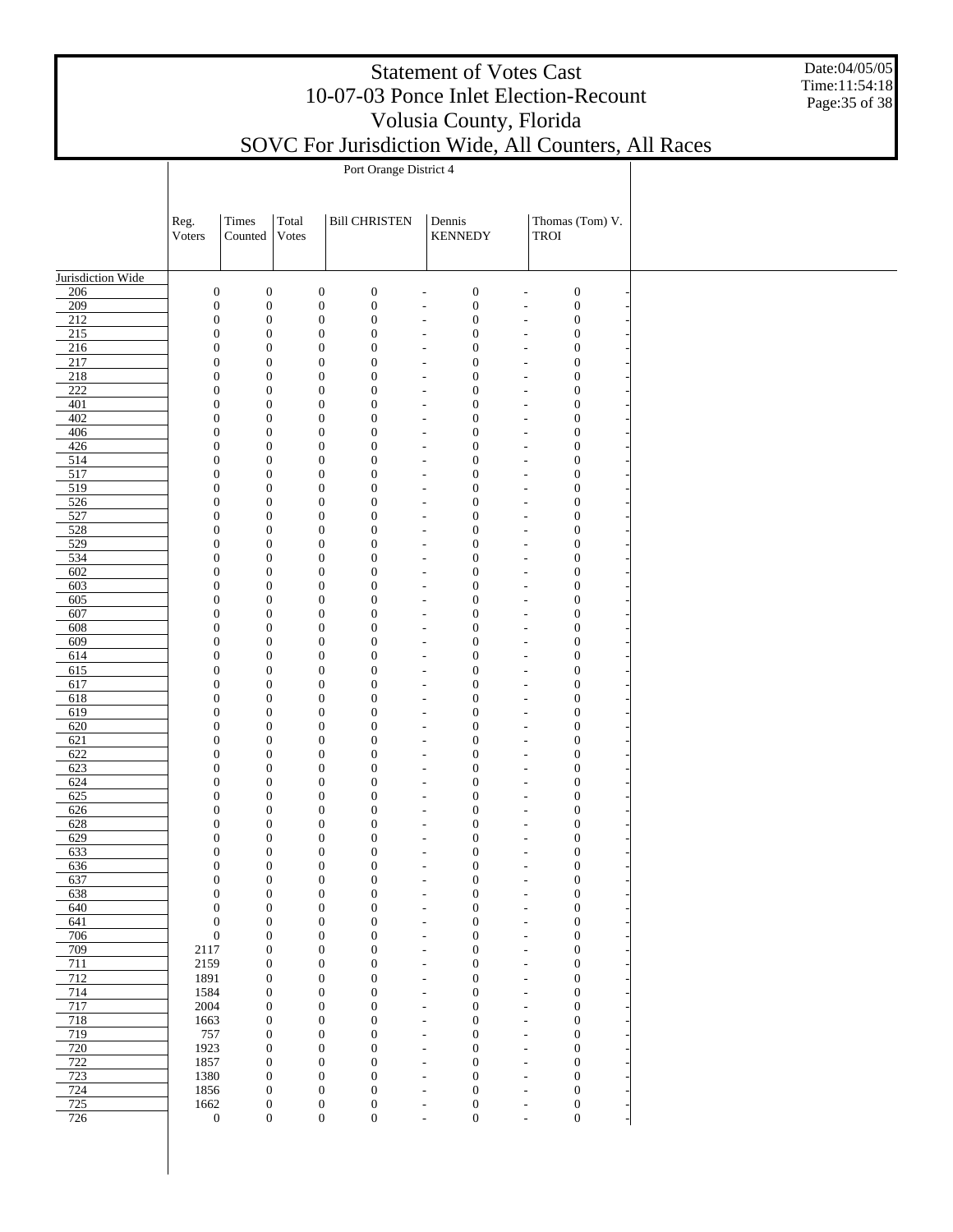#### Statement of Votes Cast 10-07-03 Ponce Inlet Election-Recount Volusia County, Florida SOVC For Jurisdiction Wide, All Counters, All Races

Date:04/05/05 Time:11:54:18 Page:36 of 38

|             | Port Orange District 4 |                  |                |          |                                      |  |                                          |      |                 |  |  |  |  |
|-------------|------------------------|------------------|----------------|----------|--------------------------------------|--|------------------------------------------|------|-----------------|--|--|--|--|
|             | Reg.<br>Voters         | Times<br>Counted | Total<br>Votes |          | <b>Bill CHRISTEN</b>                 |  | Dennis<br><b>KENNEDY</b>                 | TROI | Thomas (Tom) V. |  |  |  |  |
| 727         | 1788                   | $\Omega$         |                | $\Omega$ | $\Omega$                             |  | $\Omega$                                 |      | $\overline{0}$  |  |  |  |  |
| 728         | 1610                   | $\Omega$         |                |          | $\Omega$<br>۰.                       |  | $\Omega$<br>$\overline{\phantom{a}}$     |      |                 |  |  |  |  |
| 729         | 2495                   |                  |                |          | $\Omega$<br>$\sim$                   |  | 0<br>$\overline{\phantom{a}}$            |      |                 |  |  |  |  |
| 730         | $\Omega$               |                  |                |          | $\Omega$<br>$\overline{\phantom{a}}$ |  | ٠                                        |      |                 |  |  |  |  |
| 731         | 1441                   |                  |                |          | $\theta$<br>$\overline{\phantom{a}}$ |  | 0<br>٠                                   |      |                 |  |  |  |  |
| 732         | 1214                   |                  |                |          | $\theta$<br>$\overline{\phantom{a}}$ |  | $\mathbf{0}$<br>$\overline{\phantom{a}}$ |      | 0               |  |  |  |  |
| 733         | 1296                   |                  |                |          | $\theta$<br>$\overline{\phantom{a}}$ |  | $\mathbf{0}$<br>٠                        |      | $\Omega$        |  |  |  |  |
| 909         | $\Omega$               | $\Omega$         |                |          | $\theta$<br>$\overline{\phantom{a}}$ |  | $\mathbf{0}$<br>$\overline{\phantom{a}}$ |      |                 |  |  |  |  |
| Absentee    | 30697                  | 0                |                |          | $\theta$<br>$\overline{\phantom{a}}$ |  | 0<br>٠                                   |      |                 |  |  |  |  |
| Un-Scanned  | 30697                  | $\mathbf{0}$     |                |          | $\Omega$<br>٠                        |  | 0<br>٠                                   |      |                 |  |  |  |  |
| Provisional | 30697                  |                  |                |          | -                                    |  |                                          |      |                 |  |  |  |  |
| Total       | 30697                  | 0                |                | 0        | $\theta$<br>٠                        |  | 0<br>٠                                   |      | O               |  |  |  |  |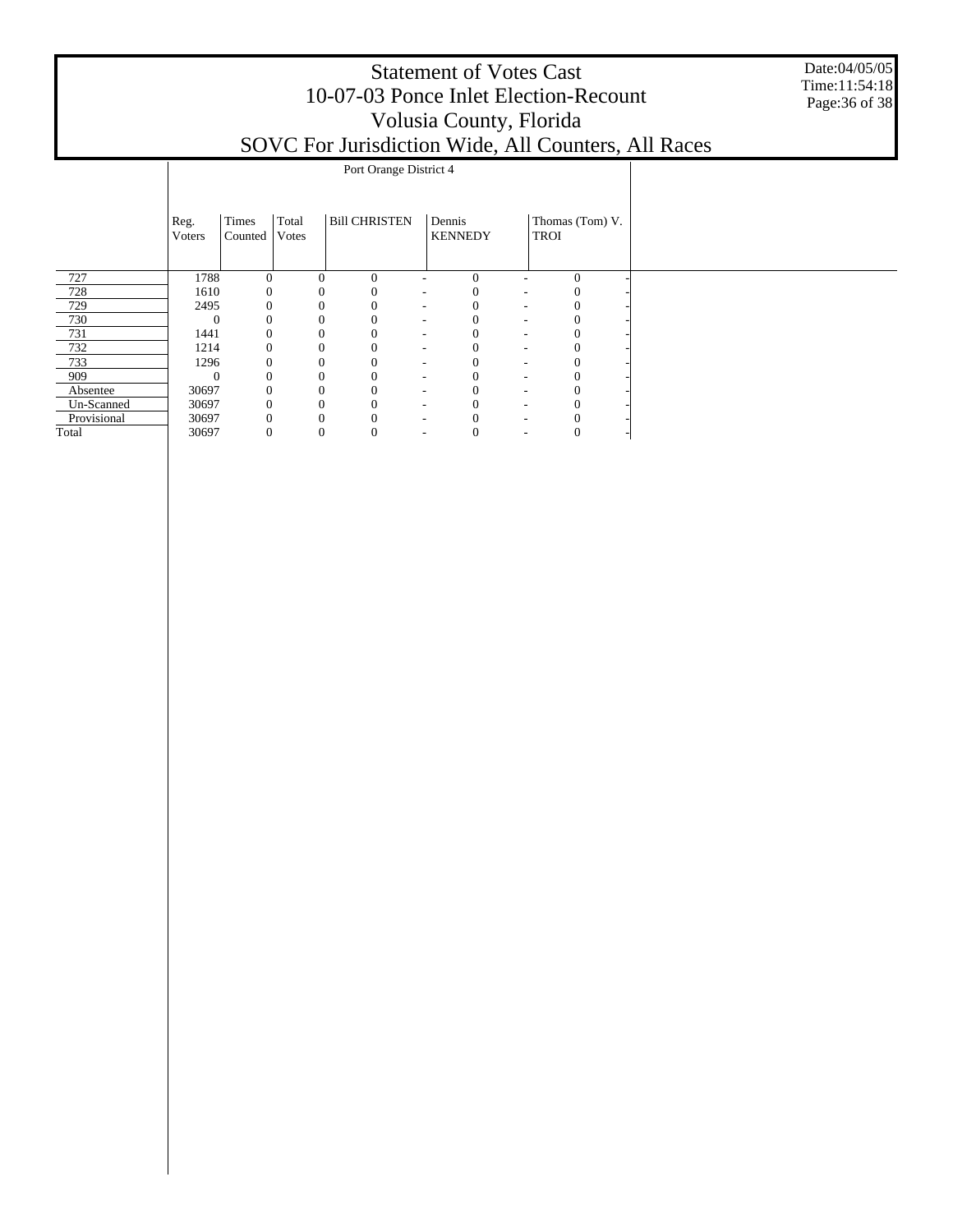Date:04/05/05 Time:11:54:18 Page:37 of 38

|                         |                                      |                                                          |                                      | Ponce Inlet Mayor                |                                                      |                                      | Oak Hill Seat 5 |                                      |                                      |                                      |                                      |                                                      |                                      |  |  |  |
|-------------------------|--------------------------------------|----------------------------------------------------------|--------------------------------------|----------------------------------|------------------------------------------------------|--------------------------------------|-----------------|--------------------------------------|--------------------------------------|--------------------------------------|--------------------------------------|------------------------------------------------------|--------------------------------------|--|--|--|
|                         |                                      |                                                          |                                      |                                  |                                                      |                                      |                 |                                      |                                      |                                      |                                      |                                                      |                                      |  |  |  |
|                         | Reg.                                 | Times                                                    | Total                                | <b>Bill HOAK</b>                 |                                                      | Frank V. VITALE                      |                 | Reg.                                 | Times                                | Total                                | Sherman L.                           |                                                      | Ron MERCER                           |  |  |  |
|                         | Voters                               | Counted                                                  | <b>Votes</b>                         |                                  |                                                      |                                      |                 | Voters                               | Counted                              | Votes                                | <b>BABCOCK</b>                       |                                                      |                                      |  |  |  |
|                         |                                      |                                                          |                                      |                                  |                                                      |                                      |                 |                                      |                                      |                                      |                                      |                                                      |                                      |  |  |  |
| Jurisdiction Wide       |                                      |                                                          |                                      |                                  |                                                      |                                      |                 |                                      |                                      |                                      |                                      |                                                      |                                      |  |  |  |
| 206<br>209              | $\boldsymbol{0}$<br>$\boldsymbol{0}$ | $\boldsymbol{0}$<br>$\boldsymbol{0}$                     | $\boldsymbol{0}$<br>$\boldsymbol{0}$ | $\mathbf{0}$<br>$\mathbf{0}$     |                                                      | $\boldsymbol{0}$<br>$\boldsymbol{0}$ |                 | $\boldsymbol{0}$<br>$\boldsymbol{0}$ | $\boldsymbol{0}$<br>$\boldsymbol{0}$ | $\boldsymbol{0}$<br>$\boldsymbol{0}$ | $\boldsymbol{0}$<br>$\mathbf{0}$     | ٠<br>$\overline{a}$                                  | $\boldsymbol{0}$<br>$\boldsymbol{0}$ |  |  |  |
| 212                     | $\boldsymbol{0}$                     | $\boldsymbol{0}$                                         | $\mathbf{0}$                         | $\mathbf{0}$                     |                                                      | $\boldsymbol{0}$                     |                 | $\boldsymbol{0}$                     | $\boldsymbol{0}$                     | $\boldsymbol{0}$                     | $\mathbf{0}$                         | ٠                                                    | $\boldsymbol{0}$                     |  |  |  |
| 215<br>216              | $\boldsymbol{0}$<br>$\boldsymbol{0}$ | $\boldsymbol{0}$<br>$\boldsymbol{0}$                     | $\mathbf{0}$<br>$\mathbf{0}$         | $\mathbf{0}$<br>$\overline{0}$   |                                                      | $\boldsymbol{0}$<br>$\boldsymbol{0}$ |                 | $\boldsymbol{0}$<br>$\boldsymbol{0}$ | $\boldsymbol{0}$<br>$\boldsymbol{0}$ | $\boldsymbol{0}$<br>$\boldsymbol{0}$ | $\mathbf{0}$<br>$\mathbf{0}$         | $\overline{\phantom{a}}$<br>$\overline{\phantom{a}}$ | $\boldsymbol{0}$<br>$\boldsymbol{0}$ |  |  |  |
| 217                     | $\boldsymbol{0}$                     | $\boldsymbol{0}$                                         | $\mathbf{0}$                         | $\overline{0}$                   |                                                      | $\boldsymbol{0}$                     |                 | $\boldsymbol{0}$                     | $\boldsymbol{0}$                     | $\boldsymbol{0}$                     | $\mathbf{0}$                         | $\overline{\phantom{a}}$                             | $\boldsymbol{0}$                     |  |  |  |
| 218                     | $\boldsymbol{0}$                     | $\boldsymbol{0}$                                         | $\mathbf{0}$                         | $\overline{0}$                   |                                                      | $\boldsymbol{0}$                     |                 | $\boldsymbol{0}$                     | $\boldsymbol{0}$                     | $\boldsymbol{0}$                     | $\overline{0}$                       | $\overline{\phantom{a}}$                             | $\boldsymbol{0}$                     |  |  |  |
| 222<br>401              | $\boldsymbol{0}$<br>$\boldsymbol{0}$ | $\boldsymbol{0}$<br>$\boldsymbol{0}$                     | $\mathbf{0}$<br>$\mathbf{0}$         | $\overline{0}$<br>$\overline{0}$ | $\overline{\phantom{a}}$<br>٠                        | $\boldsymbol{0}$<br>$\boldsymbol{0}$ |                 | $\boldsymbol{0}$<br>$\boldsymbol{0}$ | $\boldsymbol{0}$<br>$\boldsymbol{0}$ | $\boldsymbol{0}$<br>$\boldsymbol{0}$ | $\mathbf{0}$<br>$\mathbf{0}$         | $\overline{\phantom{a}}$<br>$\overline{\phantom{a}}$ | $\boldsymbol{0}$<br>$\boldsymbol{0}$ |  |  |  |
| 402                     | $\boldsymbol{0}$                     | $\boldsymbol{0}$                                         | $\mathbf{0}$                         | $\overline{0}$                   | $\overline{\phantom{a}}$                             | $\boldsymbol{0}$                     |                 | $\boldsymbol{0}$                     | $\boldsymbol{0}$                     | $\boldsymbol{0}$                     | $\mathbf{0}$                         | $\overline{\phantom{a}}$                             | $\boldsymbol{0}$                     |  |  |  |
| 406<br>426              | $\boldsymbol{0}$<br>$\boldsymbol{0}$ | $\boldsymbol{0}$<br>$\boldsymbol{0}$                     | $\mathbf{0}$<br>$\mathbf{0}$         | $\overline{0}$<br>$\overline{0}$ |                                                      | $\boldsymbol{0}$                     |                 | $\boldsymbol{0}$<br>$\boldsymbol{0}$ | $\boldsymbol{0}$<br>$\boldsymbol{0}$ | $\boldsymbol{0}$<br>$\boldsymbol{0}$ | $\mathbf{0}$<br>$\mathbf{0}$         | $\overline{\phantom{a}}$                             | $\boldsymbol{0}$<br>$\boldsymbol{0}$ |  |  |  |
| 514                     | $\boldsymbol{0}$                     | $\boldsymbol{0}$                                         | $\mathbf{0}$                         | $\overline{0}$                   | $\overline{\phantom{a}}$<br>٠                        | $\boldsymbol{0}$<br>$\boldsymbol{0}$ |                 | $\boldsymbol{0}$                     | $\boldsymbol{0}$                     | $\boldsymbol{0}$                     | $\mathbf{0}$                         | $\overline{\phantom{a}}$<br>$\overline{\phantom{a}}$ | $\boldsymbol{0}$                     |  |  |  |
| 517                     | $\boldsymbol{0}$                     | $\boldsymbol{0}$                                         | $\mathbf{0}$                         | $\overline{0}$                   | ٠                                                    | $\boldsymbol{0}$                     |                 | $\boldsymbol{0}$                     | $\boldsymbol{0}$                     | $\boldsymbol{0}$                     | $\mathbf{0}$                         | $\overline{\phantom{a}}$                             | $\boldsymbol{0}$                     |  |  |  |
| 519<br>526              | $\boldsymbol{0}$<br>$\boldsymbol{0}$ | $\boldsymbol{0}$<br>$\boldsymbol{0}$                     | $\mathbf{0}$<br>$\mathbf{0}$         | $\overline{0}$<br>$\overline{0}$ | ٠                                                    | $\boldsymbol{0}$<br>$\boldsymbol{0}$ |                 | $\boldsymbol{0}$<br>$\boldsymbol{0}$ | $\boldsymbol{0}$<br>$\boldsymbol{0}$ | $\boldsymbol{0}$<br>$\boldsymbol{0}$ | $\mathbf{0}$<br>$\mathbf{0}$         | $\overline{\phantom{a}}$<br>$\overline{\phantom{a}}$ | $\boldsymbol{0}$<br>$\boldsymbol{0}$ |  |  |  |
| 527                     | $\boldsymbol{0}$                     | $\boldsymbol{0}$                                         | $\mathbf{0}$                         | $\overline{0}$                   |                                                      | $\boldsymbol{0}$                     |                 | $\boldsymbol{0}$                     | $\boldsymbol{0}$                     | $\boldsymbol{0}$                     | $\mathbf{0}$                         | $\overline{\phantom{a}}$                             | $\boldsymbol{0}$                     |  |  |  |
| 528                     | $\boldsymbol{0}$                     | $\boldsymbol{0}$                                         | $\mathbf{0}$                         | $\overline{0}$                   |                                                      | $\boldsymbol{0}$                     |                 | $\boldsymbol{0}$                     | $\boldsymbol{0}$                     | $\boldsymbol{0}$                     | $\mathbf{0}$                         | $\overline{\phantom{a}}$                             | $\boldsymbol{0}$                     |  |  |  |
| $\overline{529}$<br>534 | $\boldsymbol{0}$<br>$\boldsymbol{0}$ | $\boldsymbol{0}$<br>$\boldsymbol{0}$                     | $\mathbf{0}$<br>$\mathbf{0}$         | $\overline{0}$<br>$\overline{0}$ | $\overline{\phantom{a}}$                             | $\boldsymbol{0}$<br>$\boldsymbol{0}$ |                 | $\boldsymbol{0}$<br>$\boldsymbol{0}$ | $\boldsymbol{0}$<br>$\boldsymbol{0}$ | $\boldsymbol{0}$<br>$\boldsymbol{0}$ | $\mathbf{0}$<br>$\mathbf{0}$         | $\overline{\phantom{a}}$<br>$\overline{\phantom{a}}$ | $\boldsymbol{0}$<br>$\boldsymbol{0}$ |  |  |  |
| 602                     | $\boldsymbol{0}$                     | $\boldsymbol{0}$                                         | $\mathbf{0}$                         | $\overline{0}$                   | ٠                                                    | $\boldsymbol{0}$                     |                 | $\boldsymbol{0}$                     | $\boldsymbol{0}$                     | $\boldsymbol{0}$                     | $\mathbf{0}$                         | $\overline{\phantom{a}}$                             | $\boldsymbol{0}$                     |  |  |  |
| 603<br>605              | $\boldsymbol{0}$<br>$\boldsymbol{0}$ | $\boldsymbol{0}$<br>$\boldsymbol{0}$                     | $\mathbf{0}$<br>$\mathbf{0}$         | $\overline{0}$<br>$\overline{0}$ | $\overline{\phantom{a}}$                             | $\boldsymbol{0}$<br>$\boldsymbol{0}$ |                 | $\boldsymbol{0}$<br>$\boldsymbol{0}$ | $\boldsymbol{0}$<br>$\boldsymbol{0}$ | $\boldsymbol{0}$<br>$\boldsymbol{0}$ | $\mathbf{0}$<br>$\mathbf{0}$         | $\overline{\phantom{a}}$<br>$\overline{\phantom{a}}$ | $\boldsymbol{0}$<br>$\boldsymbol{0}$ |  |  |  |
| 607                     | $\boldsymbol{0}$                     | $\boldsymbol{0}$                                         | $\mathbf{0}$                         | $\overline{0}$                   | $\overline{\phantom{a}}$                             | $\boldsymbol{0}$                     |                 | $\boldsymbol{0}$                     | $\boldsymbol{0}$                     | $\boldsymbol{0}$                     | $\mathbf{0}$                         | $\overline{\phantom{a}}$                             | $\boldsymbol{0}$                     |  |  |  |
| 608                     | $\boldsymbol{0}$                     | $\boldsymbol{0}$                                         | $\mathbf{0}$                         | $\overline{0}$                   | ٠                                                    | $\boldsymbol{0}$                     |                 | $\boldsymbol{0}$                     | $\boldsymbol{0}$                     | $\boldsymbol{0}$                     | $\mathbf{0}$                         | $\overline{\phantom{a}}$                             | $\boldsymbol{0}$                     |  |  |  |
| 609<br>614              | $\boldsymbol{0}$<br>$\boldsymbol{0}$ | $\boldsymbol{0}$<br>$\boldsymbol{0}$                     | $\mathbf{0}$<br>$\mathbf{0}$         | $\overline{0}$<br>$\overline{0}$ | $\overline{\phantom{a}}$                             | $\boldsymbol{0}$<br>$\boldsymbol{0}$ |                 | $\boldsymbol{0}$<br>$\boldsymbol{0}$ | $\boldsymbol{0}$<br>$\boldsymbol{0}$ | $\boldsymbol{0}$<br>$\boldsymbol{0}$ | $\mathbf{0}$<br>$\mathbf{0}$         | $\overline{\phantom{a}}$<br>$\overline{\phantom{a}}$ | $\boldsymbol{0}$<br>$\boldsymbol{0}$ |  |  |  |
| 615                     | $\boldsymbol{0}$                     | $\boldsymbol{0}$                                         | $\mathbf{0}$                         | $\overline{0}$                   | $\overline{\phantom{a}}$                             | $\boldsymbol{0}$                     |                 | $\boldsymbol{0}$                     | $\boldsymbol{0}$                     | $\boldsymbol{0}$                     | $\mathbf{0}$                         | $\overline{\phantom{a}}$                             | $\boldsymbol{0}$                     |  |  |  |
| 617<br>618              | $\boldsymbol{0}$<br>$\boldsymbol{0}$ | $\boldsymbol{0}$<br>$\boldsymbol{0}$                     | $\mathbf{0}$<br>$\mathbf{0}$         | $\overline{0}$<br>$\overline{0}$ | ٠                                                    | $\boldsymbol{0}$<br>$\boldsymbol{0}$ |                 | $\boldsymbol{0}$<br>$\boldsymbol{0}$ | $\boldsymbol{0}$<br>$\boldsymbol{0}$ | $\boldsymbol{0}$<br>$\boldsymbol{0}$ | $\mathbf{0}$<br>$\mathbf{0}$         | $\overline{\phantom{a}}$                             | $\boldsymbol{0}$<br>$\boldsymbol{0}$ |  |  |  |
| 619                     | $\boldsymbol{0}$                     | $\boldsymbol{0}$                                         | $\mathbf{0}$                         | $\overline{0}$                   | $\overline{\phantom{a}}$                             | $\boldsymbol{0}$                     |                 | $\boldsymbol{0}$                     | $\boldsymbol{0}$                     | $\boldsymbol{0}$                     | $\mathbf{0}$                         | $\overline{\phantom{a}}$<br>$\overline{\phantom{a}}$ | $\boldsymbol{0}$                     |  |  |  |
| 620                     | $\boldsymbol{0}$                     | $\boldsymbol{0}$                                         | $\mathbf{0}$                         | $\overline{0}$                   | $\overline{\phantom{a}}$                             | $\boldsymbol{0}$                     |                 | $\boldsymbol{0}$                     | $\boldsymbol{0}$                     | $\boldsymbol{0}$                     | $\mathbf{0}$                         | $\overline{\phantom{a}}$                             | $\boldsymbol{0}$                     |  |  |  |
| 621<br>622              | $\boldsymbol{0}$<br>$\boldsymbol{0}$ | $\boldsymbol{0}$<br>$\boldsymbol{0}$                     | $\mathbf{0}$<br>$\mathbf{0}$         | $\overline{0}$<br>$\overline{0}$ |                                                      | $\boldsymbol{0}$<br>$\boldsymbol{0}$ |                 | $\boldsymbol{0}$<br>$\boldsymbol{0}$ | $\boldsymbol{0}$<br>$\boldsymbol{0}$ | $\boldsymbol{0}$<br>$\boldsymbol{0}$ | $\mathbf{0}$<br>$\mathbf{0}$         | $\overline{\phantom{a}}$<br>$\overline{\phantom{a}}$ | $\boldsymbol{0}$<br>$\boldsymbol{0}$ |  |  |  |
| 623                     | $\boldsymbol{0}$                     | $\boldsymbol{0}$                                         | $\mathbf{0}$                         | $\overline{0}$                   |                                                      | $\boldsymbol{0}$                     |                 | $\boldsymbol{0}$                     | $\boldsymbol{0}$                     | $\boldsymbol{0}$                     | $\mathbf{0}$                         | $\overline{\phantom{a}}$                             | $\boldsymbol{0}$                     |  |  |  |
| 624<br>625              | $\boldsymbol{0}$<br>$\boldsymbol{0}$ | $\boldsymbol{0}$<br>$\boldsymbol{0}$                     | $\mathbf{0}$<br>$\mathbf{0}$         | $\overline{0}$<br>$\overline{0}$ |                                                      | $\boldsymbol{0}$<br>$\boldsymbol{0}$ |                 | $\boldsymbol{0}$<br>$\boldsymbol{0}$ | $\boldsymbol{0}$<br>$\boldsymbol{0}$ | $\boldsymbol{0}$<br>$\boldsymbol{0}$ | $\mathbf{0}$<br>$\overline{0}$       | $\overline{\phantom{a}}$                             | $\boldsymbol{0}$<br>$\boldsymbol{0}$ |  |  |  |
| 626                     | $\boldsymbol{0}$                     | $\boldsymbol{0}$                                         | $\mathbf{0}$                         | $\overline{0}$                   |                                                      | $\boldsymbol{0}$                     |                 | $\boldsymbol{0}$                     | $\boldsymbol{0}$                     | $\boldsymbol{0}$                     | $\overline{0}$                       | $\overline{\phantom{a}}$<br>$\overline{\phantom{a}}$ | $\boldsymbol{0}$                     |  |  |  |
| 628                     | $\mathbf{0}$                         | $\boldsymbol{0}$                                         | $\mathbf{0}$                         | $\overline{0}$                   |                                                      | $\boldsymbol{0}$                     |                 | 0                                    | $\boldsymbol{0}$                     | $\boldsymbol{0}$                     | $\overline{0}$                       |                                                      | $\boldsymbol{0}$                     |  |  |  |
| 629<br>633              | $\boldsymbol{0}$                     | $\boldsymbol{0}$<br>$\Omega$<br>$\boldsymbol{0}$         | $\boldsymbol{0}$<br>$\overline{0}$   | $\overline{0}$<br>$\Omega$       |                                                      | $\boldsymbol{0}$<br>$\boldsymbol{0}$ |                 | $\boldsymbol{0}$<br>$\overline{0}$   | $\boldsymbol{0}$<br>$\boldsymbol{0}$ | $\boldsymbol{0}$<br>$\mathbf{0}$     | $\boldsymbol{0}$<br>$\boldsymbol{0}$ |                                                      | $\boldsymbol{0}$<br>$\Omega$         |  |  |  |
| 636                     | $\boldsymbol{0}$                     | $\boldsymbol{0}$                                         | $\boldsymbol{0}$                     | $\mathbf{0}$                     |                                                      | $\boldsymbol{0}$                     |                 | $\boldsymbol{0}$                     | $\boldsymbol{0}$                     | $\boldsymbol{0}$                     | $\boldsymbol{0}$                     | ٠                                                    | $\boldsymbol{0}$                     |  |  |  |
| 637<br>638              | $\boldsymbol{0}$                     | $\boldsymbol{0}$<br>$\boldsymbol{0}$<br>$\boldsymbol{0}$ | $\boldsymbol{0}$<br>$\boldsymbol{0}$ | $\mathbf{0}$<br>$\mathbf{0}$     | $\overline{\phantom{a}}$<br>$\overline{\phantom{a}}$ | $\boldsymbol{0}$<br>$\boldsymbol{0}$ |                 | $\boldsymbol{0}$<br>$\boldsymbol{0}$ | $\boldsymbol{0}$<br>$\boldsymbol{0}$ | $\boldsymbol{0}$<br>$\boldsymbol{0}$ | $\boldsymbol{0}$<br>$\boldsymbol{0}$ | $\overline{\phantom{a}}$<br>$\overline{\phantom{a}}$ | $\boldsymbol{0}$<br>$\boldsymbol{0}$ |  |  |  |
| 640                     | $\boldsymbol{0}$                     | $\boldsymbol{0}$                                         | $\boldsymbol{0}$                     | $\mathbf{0}$                     | $\overline{\phantom{a}}$                             | $\boldsymbol{0}$                     |                 | $\boldsymbol{0}$                     | $\boldsymbol{0}$                     | $\boldsymbol{0}$                     | $\boldsymbol{0}$                     | $\overline{\phantom{a}}$                             | $\boldsymbol{0}$                     |  |  |  |
| 641                     |                                      | $\boldsymbol{0}$<br>$\boldsymbol{0}$                     | $\boldsymbol{0}$                     | $\mathbf{0}$                     | $\overline{\phantom{a}}$                             | $\boldsymbol{0}$                     |                 | $\boldsymbol{0}$                     | $\boldsymbol{0}$                     | $\boldsymbol{0}$                     | $\boldsymbol{0}$                     | $\tilde{\phantom{a}}$                                | $\boldsymbol{0}$                     |  |  |  |
| 706<br>709              | $\boldsymbol{0}$                     | $\boldsymbol{0}$<br>$\boldsymbol{0}$<br>$\boldsymbol{0}$ | $\boldsymbol{0}$<br>$\boldsymbol{0}$ | $\mathbf{0}$<br>$\mathbf{0}$     | $\overline{\phantom{a}}$<br>$\overline{\phantom{a}}$ | $\boldsymbol{0}$<br>$\boldsymbol{0}$ |                 | $\boldsymbol{0}$<br>$\boldsymbol{0}$ | $\boldsymbol{0}$<br>$\boldsymbol{0}$ | $\boldsymbol{0}$<br>$\boldsymbol{0}$ | $\boldsymbol{0}$<br>$\boldsymbol{0}$ | $\overline{\phantom{a}}$<br>$\tilde{\phantom{a}}$    | $\boldsymbol{0}$<br>$\boldsymbol{0}$ |  |  |  |
| 711                     | $\boldsymbol{0}$                     | $\boldsymbol{0}$                                         | $\boldsymbol{0}$                     | $\mathbf{0}$                     | $\overline{\phantom{a}}$                             | $\boldsymbol{0}$                     |                 | $\boldsymbol{0}$                     | $\boldsymbol{0}$                     | $\boldsymbol{0}$                     | $\boldsymbol{0}$                     | $\overline{\phantom{a}}$                             | $\boldsymbol{0}$                     |  |  |  |
| 712<br>714              | $\boldsymbol{0}$                     | $\boldsymbol{0}$<br>$\boldsymbol{0}$<br>$\boldsymbol{0}$ | $\boldsymbol{0}$<br>$\boldsymbol{0}$ | $\boldsymbol{0}$<br>$\mathbf{0}$ | $\overline{\phantom{a}}$                             | $\boldsymbol{0}$<br>$\boldsymbol{0}$ |                 | $\boldsymbol{0}$<br>$\boldsymbol{0}$ | $\boldsymbol{0}$<br>$\boldsymbol{0}$ | $\boldsymbol{0}$<br>$\boldsymbol{0}$ | $\boldsymbol{0}$<br>$\boldsymbol{0}$ | $\tilde{\phantom{a}}$<br>$\overline{\phantom{a}}$    | $\boldsymbol{0}$<br>$\boldsymbol{0}$ |  |  |  |
| 717                     |                                      | $\boldsymbol{0}$<br>$\boldsymbol{0}$                     | $\boldsymbol{0}$                     | $\mathbf{0}$                     | $\overline{\phantom{a}}$<br>$\overline{\phantom{a}}$ | $\boldsymbol{0}$                     |                 | $\boldsymbol{0}$                     | $\boldsymbol{0}$                     | $\boldsymbol{0}$                     | $\boldsymbol{0}$                     | $\tilde{\phantom{a}}$                                | $\boldsymbol{0}$                     |  |  |  |
| 718                     | $\boldsymbol{0}$                     | $\boldsymbol{0}$                                         | $\boldsymbol{0}$                     | $\mathbf{0}$                     | $\overline{\phantom{a}}$                             | $\boldsymbol{0}$                     |                 | $\boldsymbol{0}$                     | $\boldsymbol{0}$                     | $\boldsymbol{0}$                     | $\boldsymbol{0}$                     | $\overline{\phantom{a}}$                             | $\boldsymbol{0}$                     |  |  |  |
| 719<br>720              | $\boldsymbol{0}$                     | $\boldsymbol{0}$<br>$\boldsymbol{0}$<br>$\boldsymbol{0}$ | $\boldsymbol{0}$<br>$\boldsymbol{0}$ | $\mathbf{0}$<br>$\mathbf{0}$     | $\overline{\phantom{a}}$<br>$\overline{\phantom{a}}$ | $\boldsymbol{0}$<br>$\boldsymbol{0}$ |                 | $\boldsymbol{0}$<br>$\boldsymbol{0}$ | $\boldsymbol{0}$<br>$\boldsymbol{0}$ | $\boldsymbol{0}$<br>$\boldsymbol{0}$ | $\boldsymbol{0}$<br>$\boldsymbol{0}$ | $\tilde{\phantom{a}}$<br>$\overline{\phantom{a}}$    | $\boldsymbol{0}$<br>$\boldsymbol{0}$ |  |  |  |
| 722                     |                                      | $\boldsymbol{0}$<br>$\boldsymbol{0}$                     | $\boldsymbol{0}$                     | $\mathbf{0}$                     | ٠                                                    | $\boldsymbol{0}$                     |                 | $\boldsymbol{0}$                     | $\boldsymbol{0}$                     | $\boldsymbol{0}$                     | $\boldsymbol{0}$                     | $\overline{\phantom{a}}$                             | $\boldsymbol{0}$                     |  |  |  |
| 723                     | $\boldsymbol{0}$                     | $\boldsymbol{0}$                                         | $\boldsymbol{0}$                     | $\overline{0}$                   | $\overline{\phantom{a}}$                             | $\boldsymbol{0}$                     |                 | $\boldsymbol{0}$                     | $\boldsymbol{0}$                     | $\boldsymbol{0}$                     | $\boldsymbol{0}$                     | $\overline{\phantom{a}}$                             | $\boldsymbol{0}$                     |  |  |  |
| 724<br>725              | $\boldsymbol{0}$                     | $\boldsymbol{0}$<br>$\boldsymbol{0}$<br>$\boldsymbol{0}$ | $\boldsymbol{0}$<br>$\boldsymbol{0}$ | $\mathbf{0}$<br>$\mathbf{0}$     | ٠<br>$\overline{\phantom{a}}$                        | $\boldsymbol{0}$<br>$\boldsymbol{0}$ |                 | $\boldsymbol{0}$<br>$\boldsymbol{0}$ | $\boldsymbol{0}$<br>$\boldsymbol{0}$ | $\boldsymbol{0}$<br>$\boldsymbol{0}$ | $\boldsymbol{0}$<br>$\boldsymbol{0}$ | $\overline{\phantom{a}}$<br>$\overline{\phantom{a}}$ | $\boldsymbol{0}$<br>$\boldsymbol{0}$ |  |  |  |
| 726                     | 2288                                 | 885                                                      | 884                                  |                                  | 438 49.55%                                           |                                      | 446 50.45%      | $\boldsymbol{0}$                     | $\boldsymbol{0}$                     | $\boldsymbol{0}$                     | $\boldsymbol{0}$                     | $\overline{a}$                                       | $\boldsymbol{0}$                     |  |  |  |